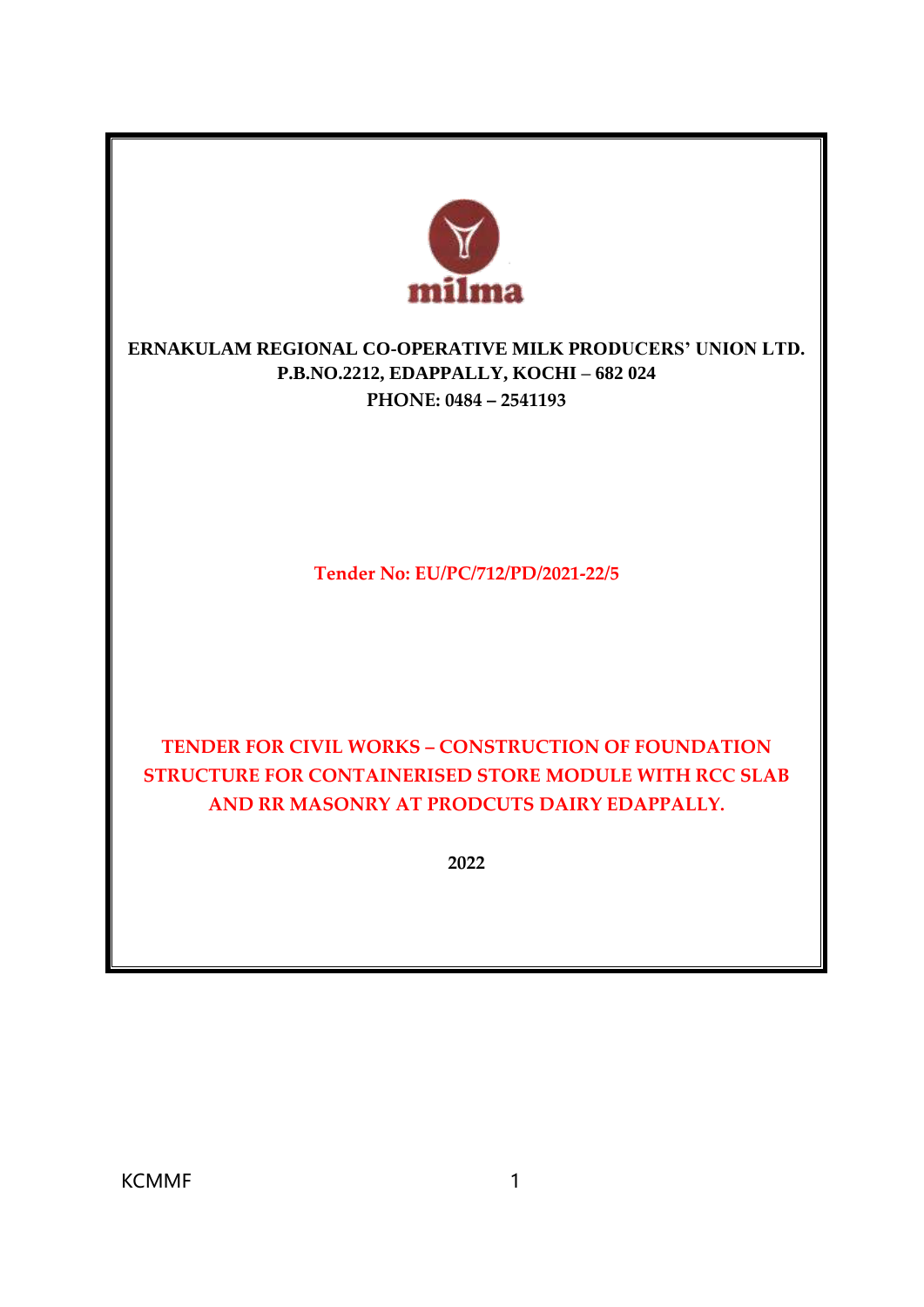#### **BID FORM**

| $\mathbf{1}$   | Registered name of bidder:    |                          |
|----------------|-------------------------------|--------------------------|
|                |                               |                          |
|                |                               |                          |
| $\overline{2}$ | Address:                      | Office Address:          |
| $\mathfrak{Z}$ | Telephone:                    | Land Phone:              |
|                |                               | Mobile<br>$\ddot{\cdot}$ |
|                |                               | E mail<br>$\ddot{\cdot}$ |
|                |                               | Fax<br>$\ddot{\cdot}$    |
| $\overline{4}$ | Details of the Contact Person | Name:                    |
|                |                               | Mobile No:               |
|                |                               | Email:                   |
|                |                               |                          |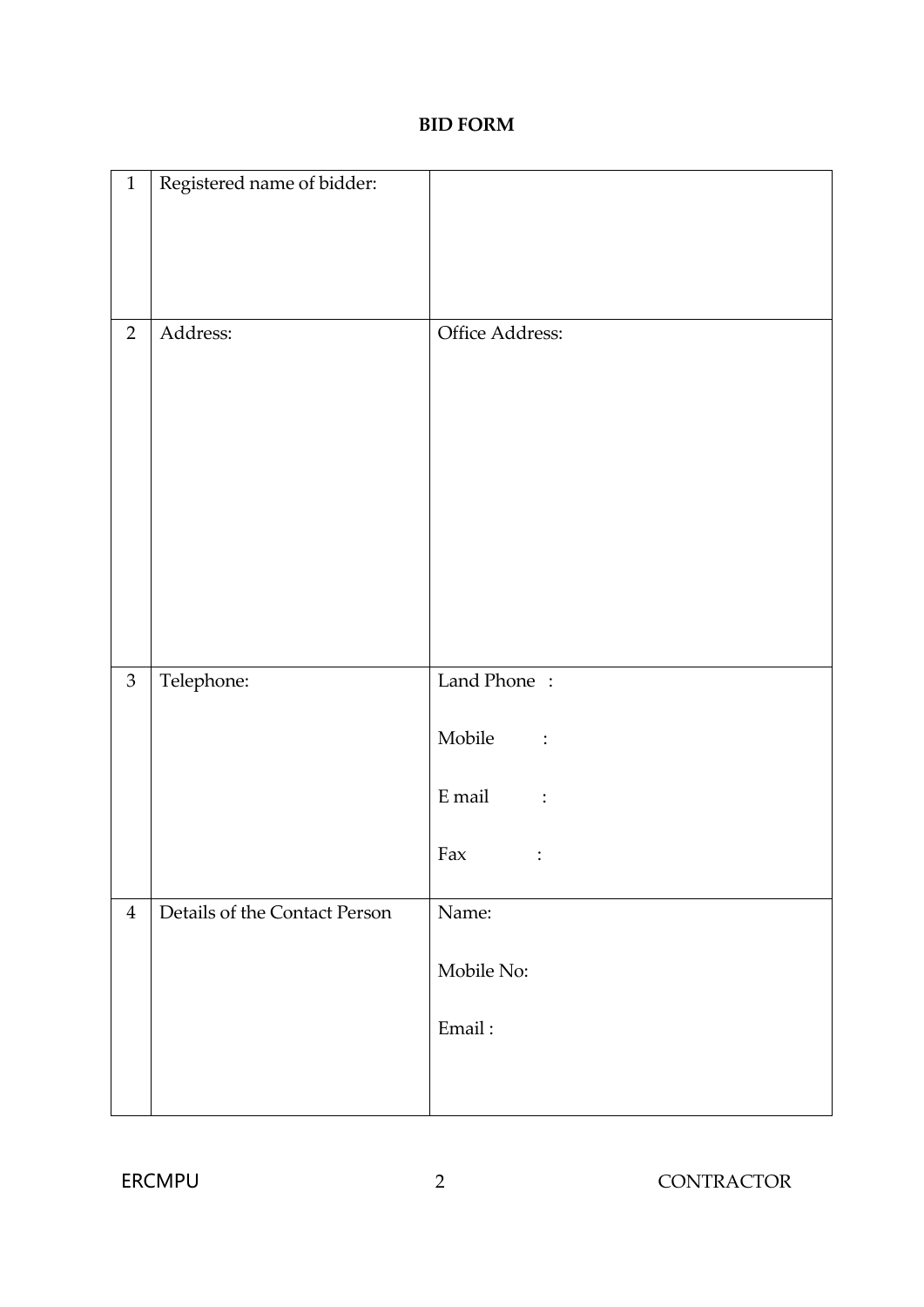### **CONTENTS**

| <b>VOL</b> | <b>SECTION</b> | <b>DESCRIPTION</b>              | <b>PAGE NUMBERS</b> |
|------------|----------------|---------------------------------|---------------------|
|            | L              | <b>Tender Notice</b>            | $\overline{4}$      |
|            |                | General terms & conditions      | $5 - 10$            |
|            |                | Form of agreement               | $11 - 12$           |
|            |                | Form of Bank Guarantee          | $13 - 15$           |
|            | $\rm II$       | <b>Technical Specifications</b> | $16 - 85$           |
|            | Ш              | <b>Schedule of Quantities</b>   | $85 - 94$           |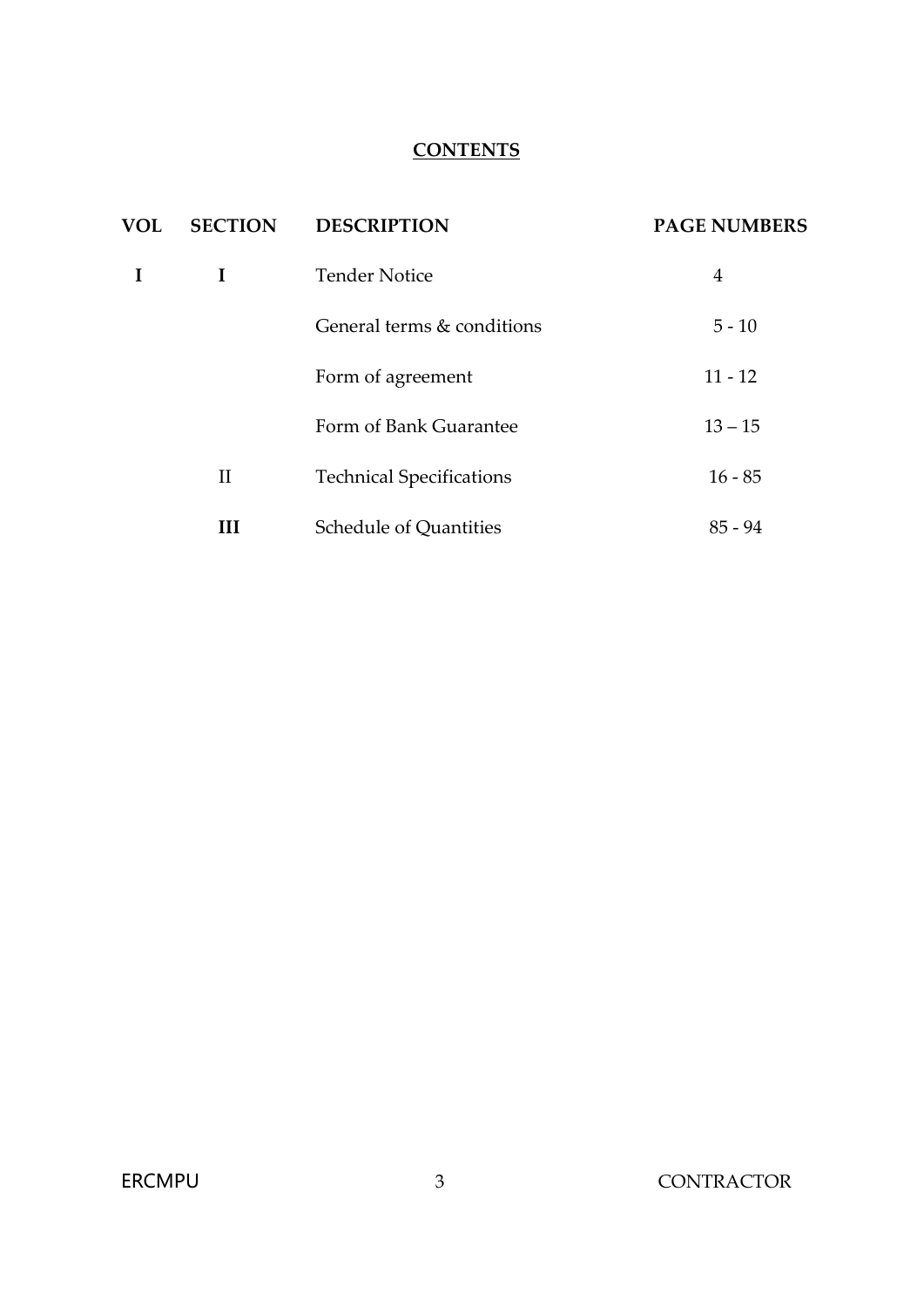**SECTION I** 



 **ERNAKULAM REGIONAL COOPERATIVE MILK PRODUCERS' UNION LTD.**

#### **P.B. NO. 2212, EDAPPALLY, KOCHI – 24**

**Phone-0484-2541193, 2556863**

#### **TENDER NOTICE**

The Ernakulam Regional Co-Operative Milk producers' Union Ltd, invites e-tender from eligible bidders for the work:**. TENDER FOR CIVIL WORKS – CONSTRUCTION OF FOUNDATION STRUCTURE FOR CONTAINERISED STORE MODULE WITH RCC SLAB AND RR MASONRY AT PRODUCTS DAIRY EDAPPALLY** Interested eligible Bidders may obtain further information from the office of the ERCMPU Ltd.

- 1. The bid shall be submitted in Single cover system consisting price bid.
- 2. Detailed terms and conditions, scope of work etc. are contained in the bidding document of the above work which is uploaded in the Kerala Government e-portal [www.etenders.kerala.gov.in.](http://www.etenders.kerala.gov.in/)

| <b>Bid reference No</b>         |                | EU/PC/712/PD/2021-22/5             |
|---------------------------------|----------------|------------------------------------|
| Estimated value                 | $\ddot{\cdot}$ | Rs. 2.30 Lakhs                     |
| Tender download                 | $\ddot{\cdot}$ | Can be downloaded from the website |
|                                 |                | www.etenders.kerala.gov.in         |
| <b>EMD</b>                      | $\ddot{\cdot}$ | Rs. 2000/- as online remittance    |
| Price of bidding document       | $\ddot{\cdot}$ | Rs. 500/+ GST @18%                 |
| Bid publish date                | $\ddot{\cdot}$ | 14.02.2022<br>14.00 hrs            |
| Document download start date    | $\ddot{\cdot}$ | 14.02.2022<br>14.30 hrs            |
| Date of Pre-Bid Meeting         |                | 11.00 hrs<br>15.02.2022            |
| Bid submission start date       | $\ddot{\cdot}$ | 16.02.2022<br>10.00 hrs.           |
| Bid submission closing date     | $\ddot{\cdot}$ | 13.30 hrs.<br>23.02.2022           |
| Date of opening (technical bid) | $\ddot{\cdot}$ | 23.02.2022<br>14.30 hrs            |
| Time of completion              | $\ddot{\cdot}$ | 45 days                            |
| Address for communication and   | $\ddot{\cdot}$ | Thrissur Dairy, Ramavarmapuram PO, |
| place of bid opening            |                | Thrissur District, Kerala          |
| <b>Bid Validity</b>             | $\ddot{\cdot}$ | 90 days                            |

All bids must be accompanied by Bid security (EMD) and tender fee as specified in the etender notice. Edappally Date: 11.02.2022. MANAGING

DIRECTOR

Copy to :All Dairies, Notice Board, Website,O/c, M/f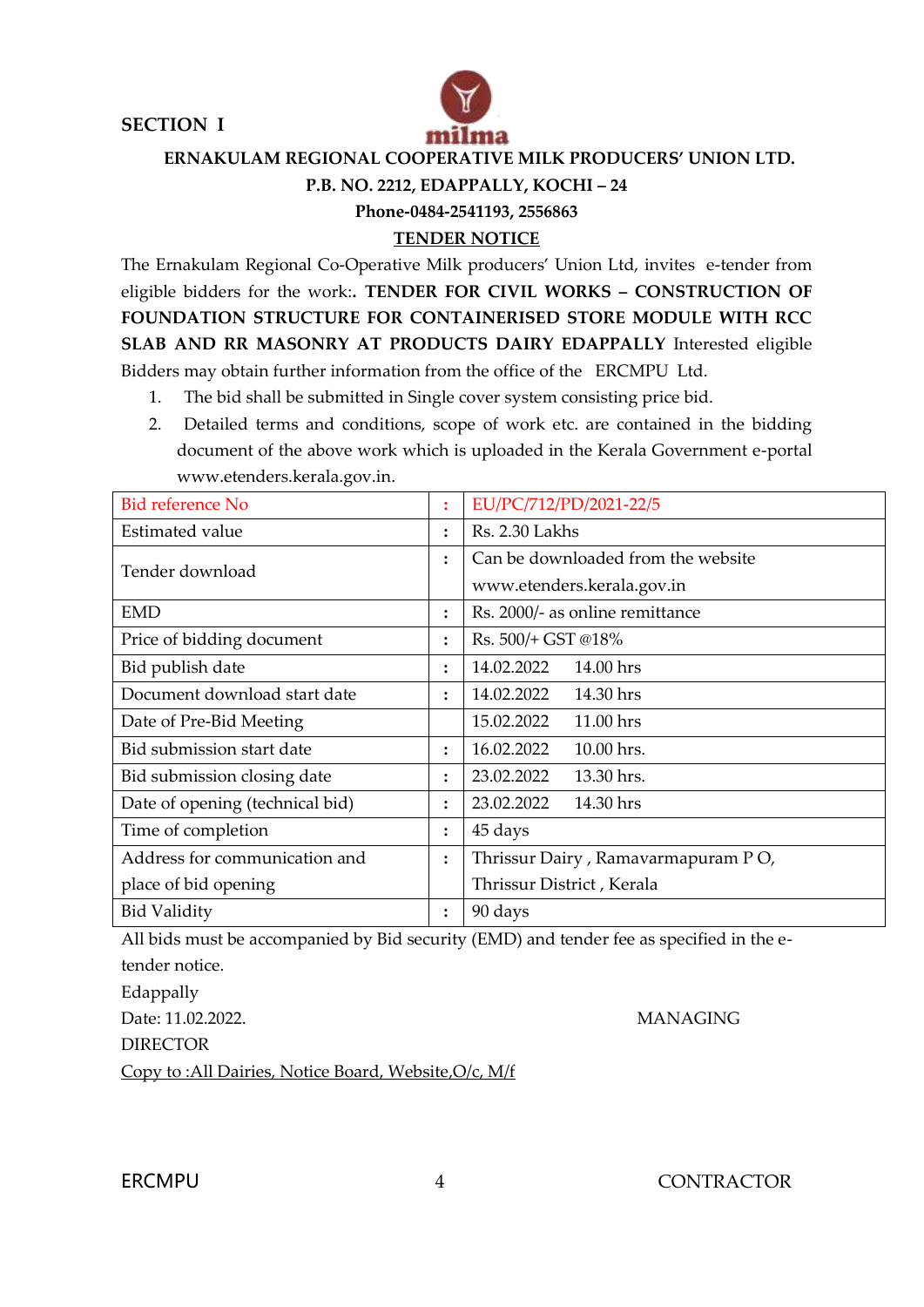### **GENERAL TERMS & CONDITIONS**

### **TENDER FOR CIVIL WORKS – CONSTRUCTION OF FOUNDATION STRUCTURE FOR CONTAINERISED STORE MODULE WITH RCC SLAB AND RR MASONRY AT PRODUCTS DAIRY EDAPPALLY.**

Ernakulam Regional Cooperative Milk Producers Union Ltd, invite your item wise competitive rates for the work mentioned above, subject to the following terms and conditions.

#### **1.How to offer the Tender**

- **a)** Tender document exhibited in our website [www.milma.com.](http://www.milma.com/) Interested parties can download the same from our website**.**
- b) Sealed tender shall be submitted by indicating the rates in the "Form of Submitting Tender
- c) Tender form submitted should be mentioned the details of Earnest Money Deposit (EMD) and tender fee remitted online in the following account
- d) Tenders filled in the prescribed form should be submitted at the above office on or before **23.02.2022 at 13.30 hrs.** The envelope should carry superscription "**TENDER FOR CIVIL WORKS – CONSTRUCTION OF FOUNDATION STRUCTURE FOR CONTAINERISED STORE MODULE WITH RCC SLAB AND RR MASONRY AT PRODUCTS DAIRY EDAPPALLY**."
- e) Tenders will be opened on **23.02.2022 at 14.30 hrs.** at the above office.
- f) Negotiation, if any, will be done with the lowest quoted party only.
- g) All pages of the tender document shall be signed by the contractor while submitting the tender.

#### **2. Scope of work.**

- i. Earth work excavation
- ii. Providing PCC first layer
- iii. RR Masonry Wall
- iv. RCC Slab with proper shuttering work.
- v. Finishing works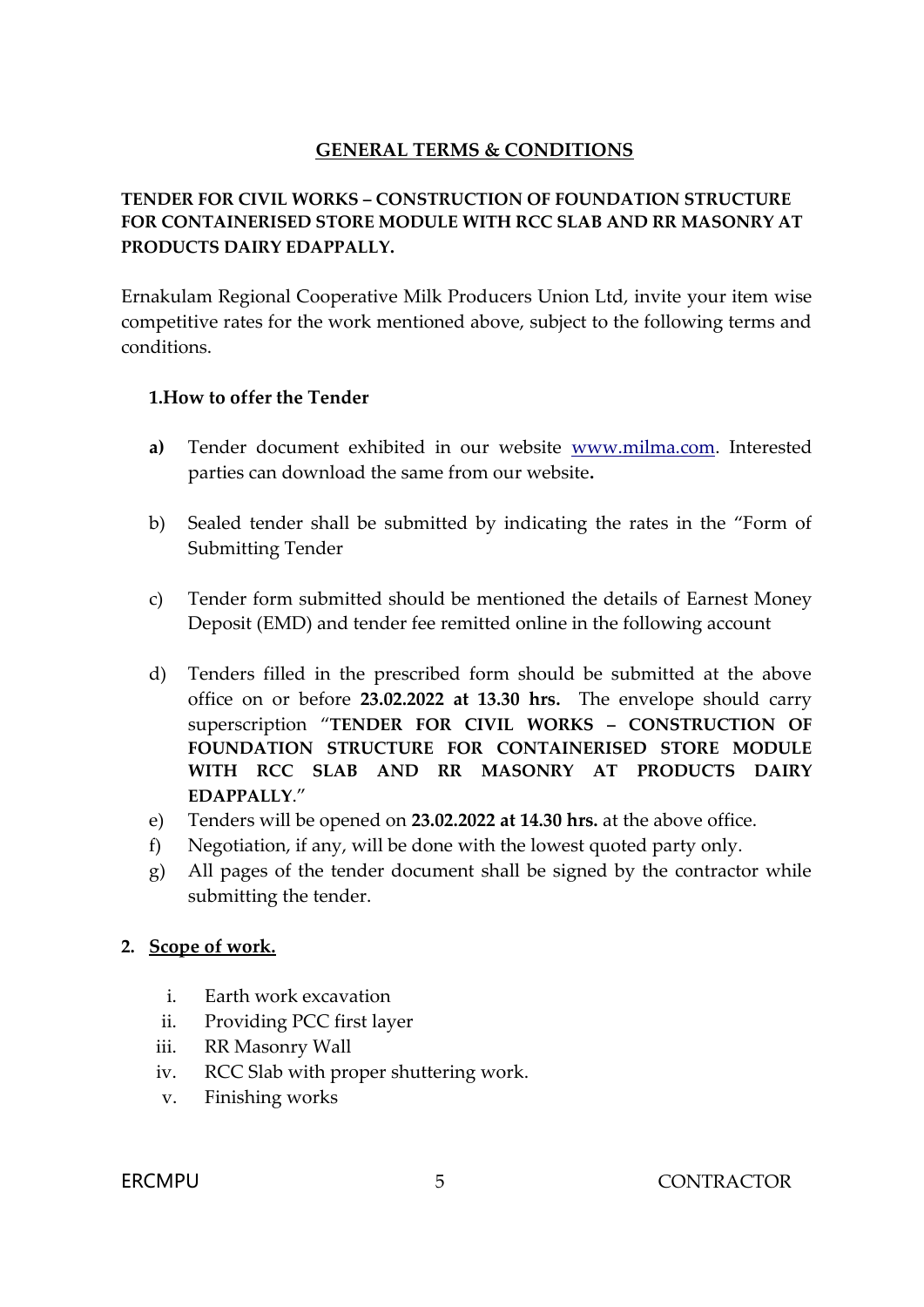### **3. Schedule of Quantities and rates**

- a. The specification for each item of work and schedule of quantities are given in the enclosed Annexure – schedule of quantities.
- b. The rate quoted shall be inclusive of all applicable taxes and duties, ESI Contribution, material cost including steel and cement, labour cost, transportation of materials to site, loading and unloading charges and nothing extra will be paid on any account.
- c. The unit rates should be quoted both in figures as well and in words. In case of discrepancy in the rate quoted in figures and in words, the amount quoted in words shall be taken as final and binding on the party. Based on the unit rates quoted, the total amount for each item of work should be worked out and indicated in the offer.
- d. The unit rate quoted should be legible without any erasion/overwriting. In case of any correction and alteration in the unit rates at the time of quoting the same should be signed in full by the quotationer.
- e. Quantities indicated in the schedule are only tentative and may vary to the +/- side. However, payment will be made for the actual quantity executed at site as per the directions of Engineer in charge, on unit rate basis. No extra claim shall be entertained on this account.
- f. The award of work shall be on item rate contract basis and no part of the work shall be considered on percentage or lumpsum basis unless specifically agreed by the undersigned.
- g. The unit rate quoted should remain firm for the entire duration of contract and nothing extra will be paid on any account

#### **4. Earnest Money Deposit**

a. The offer should be accompanied by an EMD of Rs.2,000/-(Rupees Two thousand only).

| Name          | 0f | account   Ernakulum Regional Co-operative Milk Producers' |
|---------------|----|-----------------------------------------------------------|
| <u>holder</u> |    | Union Ltd. (ERCMPU Ltd-Milma)                             |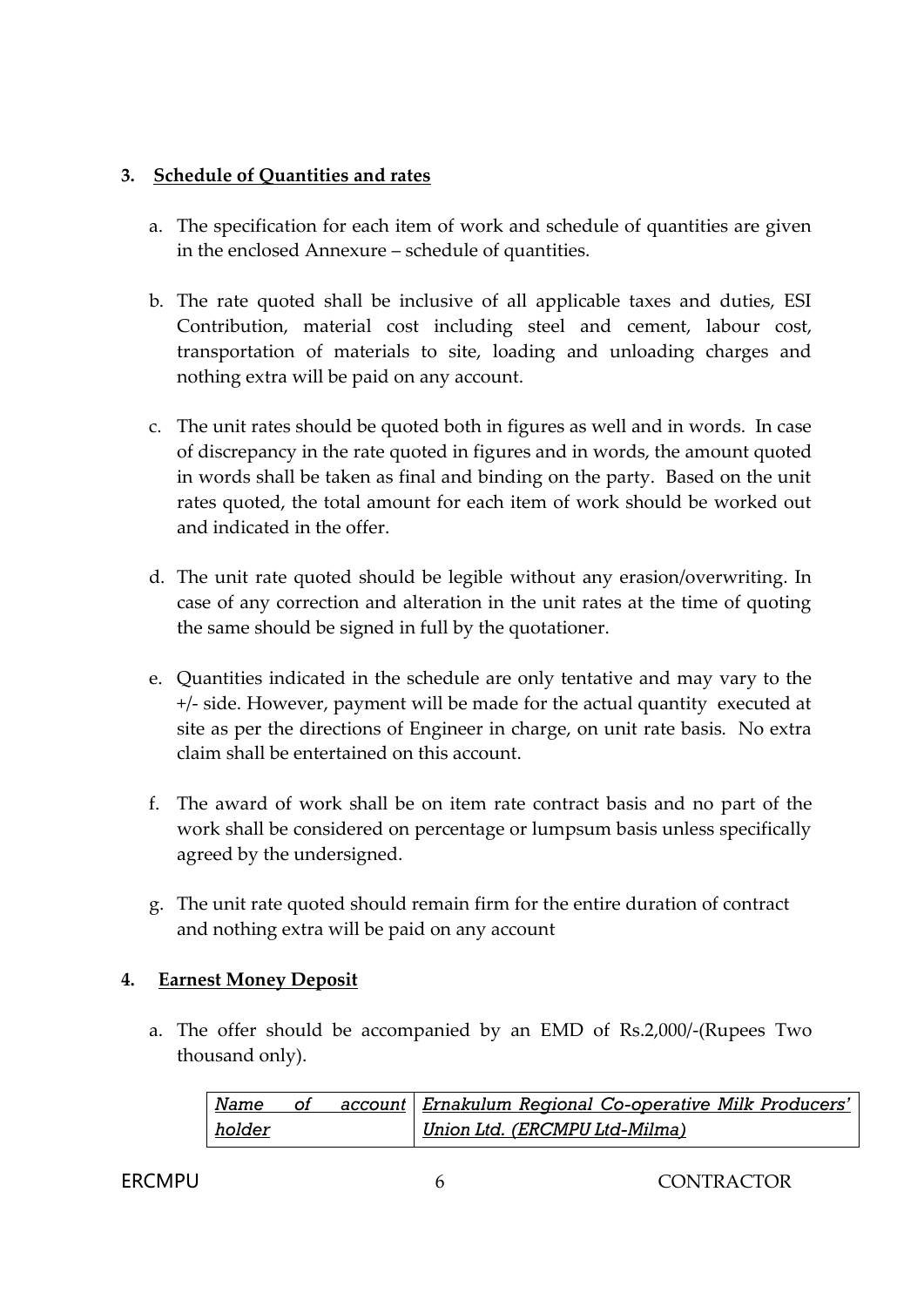| <b>Address</b>           | Koonanthai, Edappally, Kochi-682024            |
|--------------------------|------------------------------------------------|
| <b>Account with Bank</b> | Indian Overseas Bank                           |
| <b>Branch address</b>    | Periyamkumath Building, Koonamthai, Edappally- |
|                          | 682024                                         |
| <b>IFSC</b>              | IOBA0001496 (fifth character is zero)          |
| Account number           | 149602000000045                                |
| <b>Account Type</b>      | Current account                                |

- b. The EMD shall be paid through RTGS/NEFT into the above account along with Tender Fee( Rs. 500) and GST (Rs.90/-). Total amount to be paid is Rs. 2590/-
- c. Offers without EMD are liable to be rejected.
- d. The EMD of the unsuccessful quotationers will be released on finalisation of the contract.
- e. The EMD of the successful quotationer will be released only after submission of agreement and performance security.
- f. No interest will be paid for the EMD for the period for which it lies with the KCMMF.

#### **5. Period of Validity**

The offers submitted by the quotationer shall remain valid for acceptance for a period of 90 days from the date of opening.

#### **6. Period of Completion**

The entire works should be completed in all respects within 20 days from the date of receipt of work order/ date of clearance.

However, the quotationer after examining the scope of work and site conditions can specify in the offer the shortest period by which he can complete the above works in all respects.

### **7. Agreement**

The successful bidder has to execute an agreement within 15 days of receipt of the order.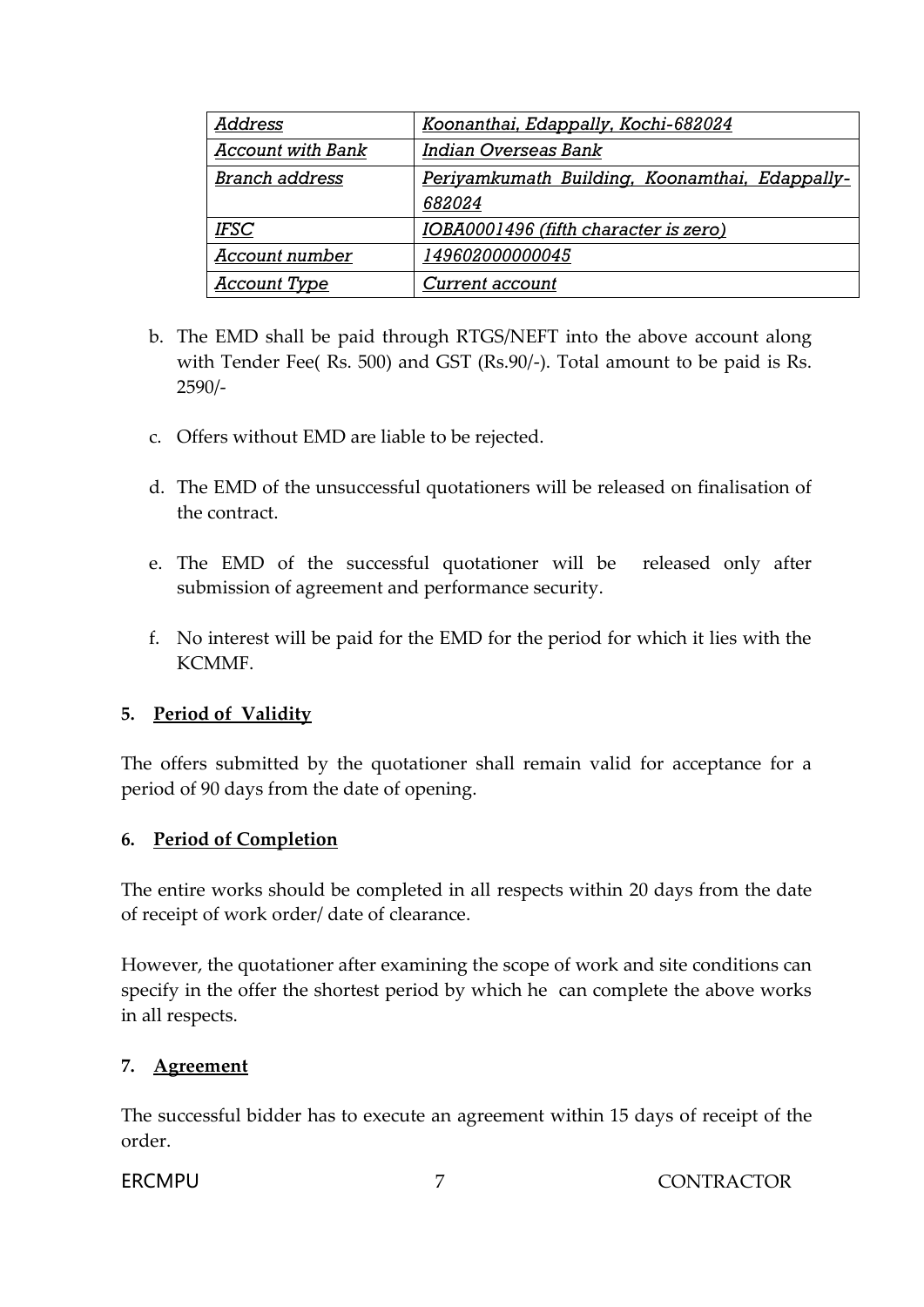### **8. Performance Security**

Within 7 days of receipt of the order the successful bidder has furnished a performance security for an amount of 5% of the contract value. The performance security shall be in the form of Demand Draft or a Bank Guarantee in favour of Kerala Co-operative Milk Marketing Federation Ltd. The Bank Guarantee shall be valid for the entire period of contract including guarantee period plus 75 days. The amount can be remitted to the above mentioned account also.

#### **9. Submission of bills**

- a) Bills shall be prepared in duplicate in the name of Dairy Manager prodcuts Dairy , Edappaly .
- b) Payment shall be released against RA Bills . However, the value of each bill shall not be less than Rs1,00,000/- (Rs. One lakh only).
- *c)* After completion of the above work in all respects, the Contractor should submit the final bill along with the measurement sheets for all the works.
- d) While settling the bills, statutory deductions such as income Tax, sales tax on works contract, contribution to KCWWF, ESI etc. will be deducted from the payment due to the contractor.

#### **10. Guarantee**

The entire work executed should be guaranteed for a period of one year from the date of completion of the work for quality and workmanship. In case any work or part thereof, is found defective due to substandard material, bad workmanship, the same shall be repaired/replaced by the contractor without any extra cost during the guarantee period and the entire expenditure towards such repair/replacement shall be borne by the contractor.

#### **11. Liquidated Damages**

Incase the work is not completed within the stipulated period of completion, liquidated damage will be levied @ 1% per week for the value of the portion of work so delayed subject to a maximum of 10% of the work order value. However, if the works are delayed due to genuine reasons beyond the control of the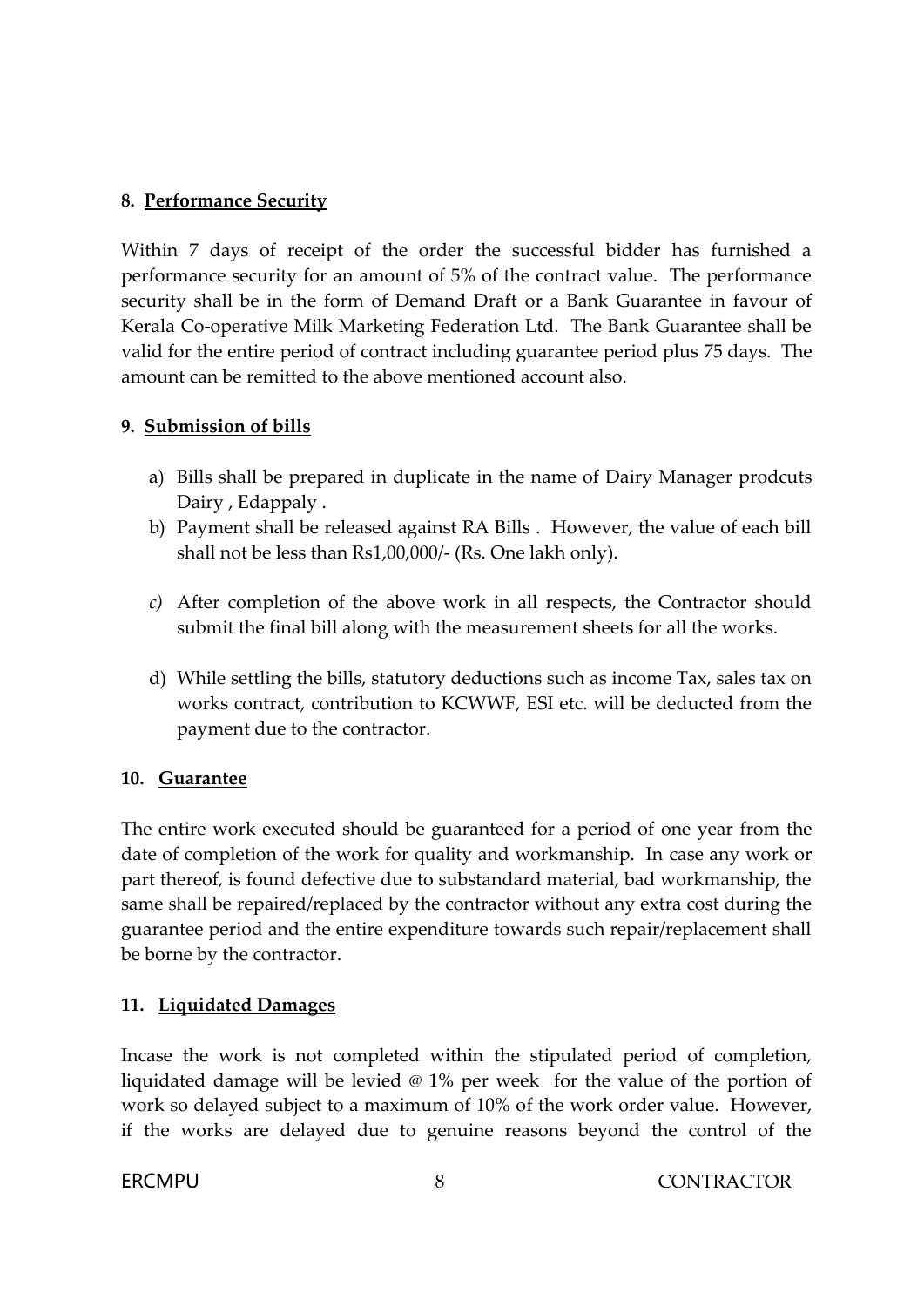contractor due consideration will be given while operating the liquidated damages clause provided the contractor furnishes the documentary evidence for the same and the same is found to be acceptable.

#### **12. Submission of tender and opening**

- a. The offer must be submitted in original in a sealed cover superscribing the name of the work, due date and time of opening.
- b. The offers complete in all respects along with EMD Details should reach Head Office, ERCMPU, Edappally P O, Kochi-24 on or before 23.02.2022 at 13.30 hrs and the same shall be opened at 14.30 hrs. in the presence of interested quotationers or their authorized representatives.

#### **13. General**

- **a)** The work should be carried out in consultation with the Head of Dept (Engineering& Projects), ERCMPU or the authorized representative of Managing Director of ERCMPU and should be strictly as per the specification and directions.
- **b)** The undersigned reserves the right to accept any quotation in part or full.
- **c)** The undersigned reserves the right to accept or reject any or all quotations without assigning any reason whatsoever and no explanation can be sought on this account.
- **d)** The cement and steel required for the above work shall have to be arranged by the contractor at site.
- **e)** All the materials to be used are approved make and quality. Before supply of materials obtain necessary approval from the Project Engineers.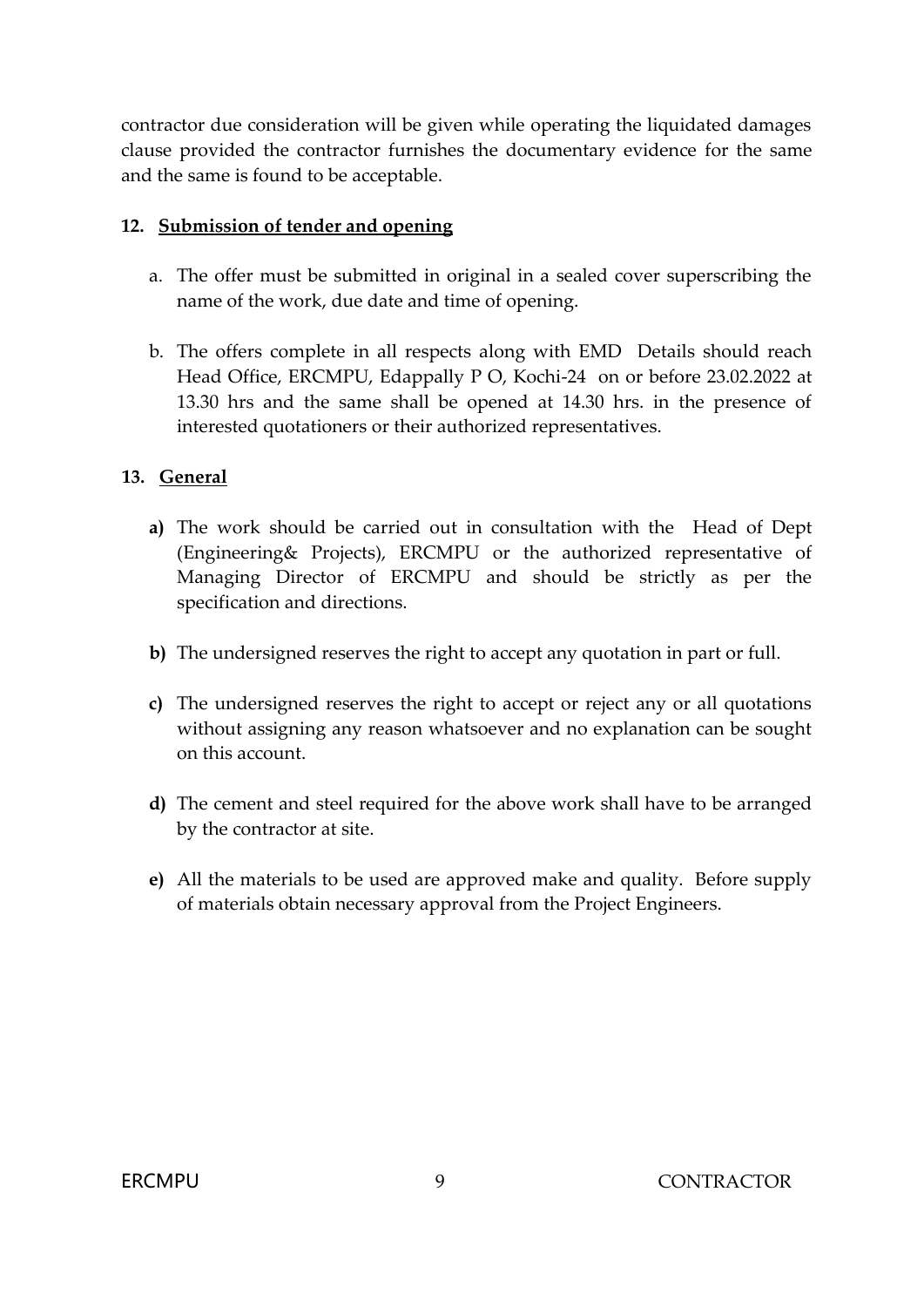### **FORM OF AGREEMENT FOR CIVIL CONSTRUCTION WORK (On Non-judicial stamp paper of Rs.200/-)**

THIS AGREEMENT made this ------- day of ---------- 20---- (Two thousand and ------ -) between Kerala Co-operative Milk Marketing Federation Ltd. A society registered under the Kerala Co-operative Societies Act 1969 (Act 21 of 1969) and having its registered office at Milma Bhavan, Pattom, Trivandrum 695 004 (herein after referred to as KCMMF which expression shall, unless repugnant to the context meaning thereof include the successors and assignees of the KCMMF) of the ONE PART, and **------------------------------------------------------------------------------------------------ ---------------------------------------------------------------------------------------------------------------**

**--------------------------------------------------------------------**

(hereinafter referred to as the Contractor, which expression shall, unless repugnant to the context or meaning thereof. Include the heirs successors, assignees, executors and administrators f the contractor) of the OTHER PART.

WHEREAS the KCMMF is desirous that certain works should be executed viz., -------------------------------------------------------------------------------------------------------------------- ---------------------------------------------------------------------------------------------------------------

----

--------- and has by letter of acceptance dtd. --------------------------------, accepted a bid by the Contractor for the execution. Completion and maintenance of such work. NOW THIS AGREEMENT WITNESSTH AS FOLLOWS:

- 1.0 In this agreement words and expressions shall have the same meanings as are respectively assigned to them in the Conditions of Contractor hereinafter referred to
- 2.0 The following documents shall be deemed to form and be read and constructed as a part of this agreement, viz., read and construed as a part of this agreement viz.,
	- **i.** this Form of Agreement
	- **ii.** the Letter of Acceptance
	- iii. the said bid and Appendix
	- **iv.** the Technical Specifications
	- **v.** the Schedule of Quantities
	- **vi.** the Schedule of Supplementary information
	- **vii.** Special Conditions of Contract
	- **viii.** General conditions of contract
	- ix. Schedule of Materials to be issued by Owner/KCMMF
	- **x.** Form of Bank Guarantees

#### ERCMPU 10 CONTRACTOR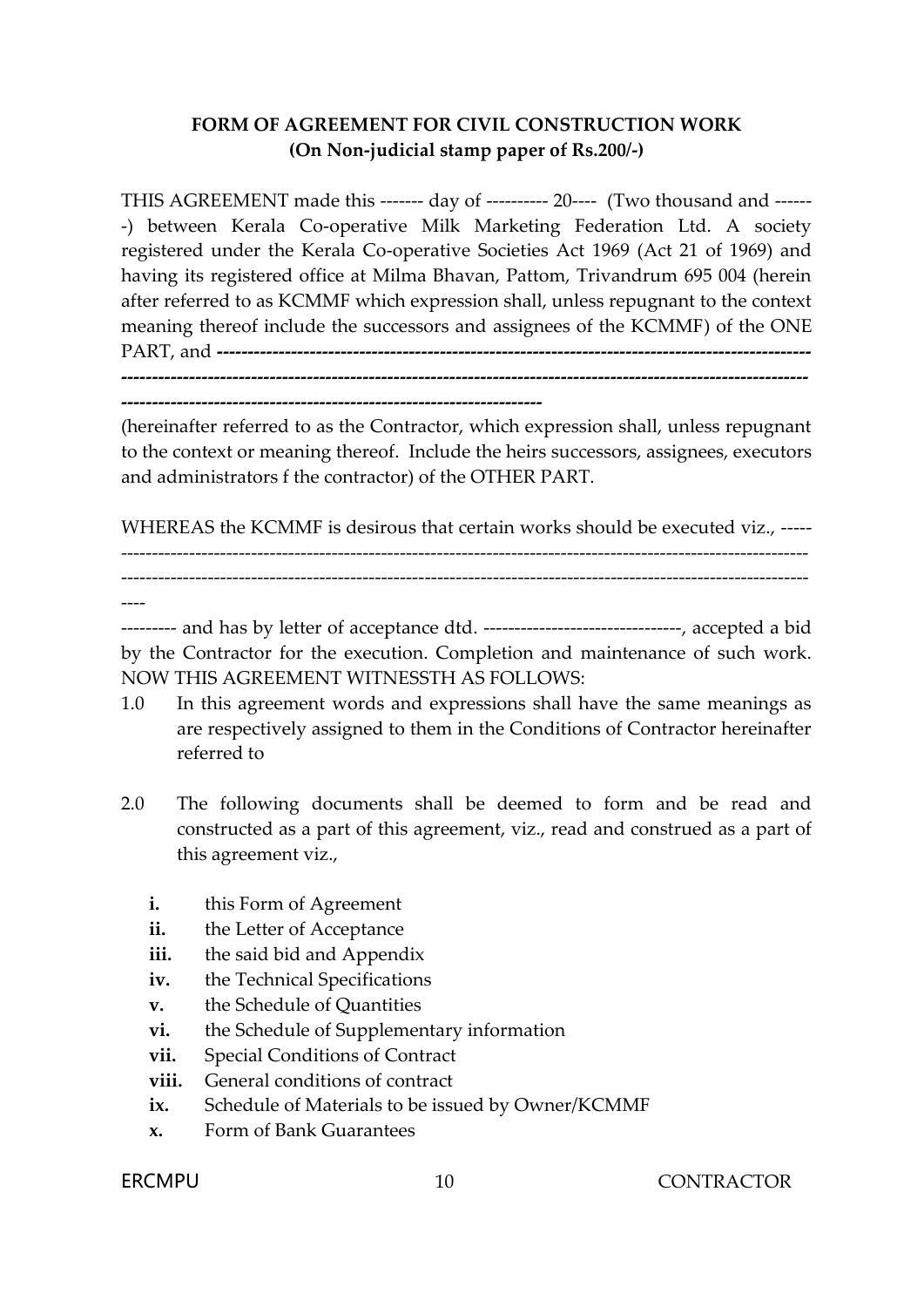3.0 The aforesaid documents shall be taken as complementary and mutually explanatory of one another, but in the case of ambiguities and discrepancies shall take precedence of ambiguities and discrepancies shall take precedences in the order set out above

4.0 In consideration of the payment to be made by the KCMMF to the Contractor as hereafter mentioned, the Contractor hereby covenants with the KCMMF to execute, complete and maintain the works in conformity with the provisions of the contract.

5.0 The KCMMF Ltd. hereby covenants to pay the Contractor in consideration of the execution, completion and maintenance of the works the Contract Price at the times and in the manner prescribed in the Contract.

IN WITNESS WHEREOF the parties hereto have caused their respective common seals to be hereunto affixed the day, month and year first and written.

Signed, sealed and delivered for and on behalf of the within named KCMMF by the hands of its Authorized Signatory.

> Authorized Signatory Kerala Co-operative Milk Marketing Federation Limited, Trivandrum.

In the presence of: Witness:

- 1. Signature Name Address
- 2. Signature Name Address

Signed, sealed and delivered for an behalf of the within named Contractor the other part. In the presence of:

Witness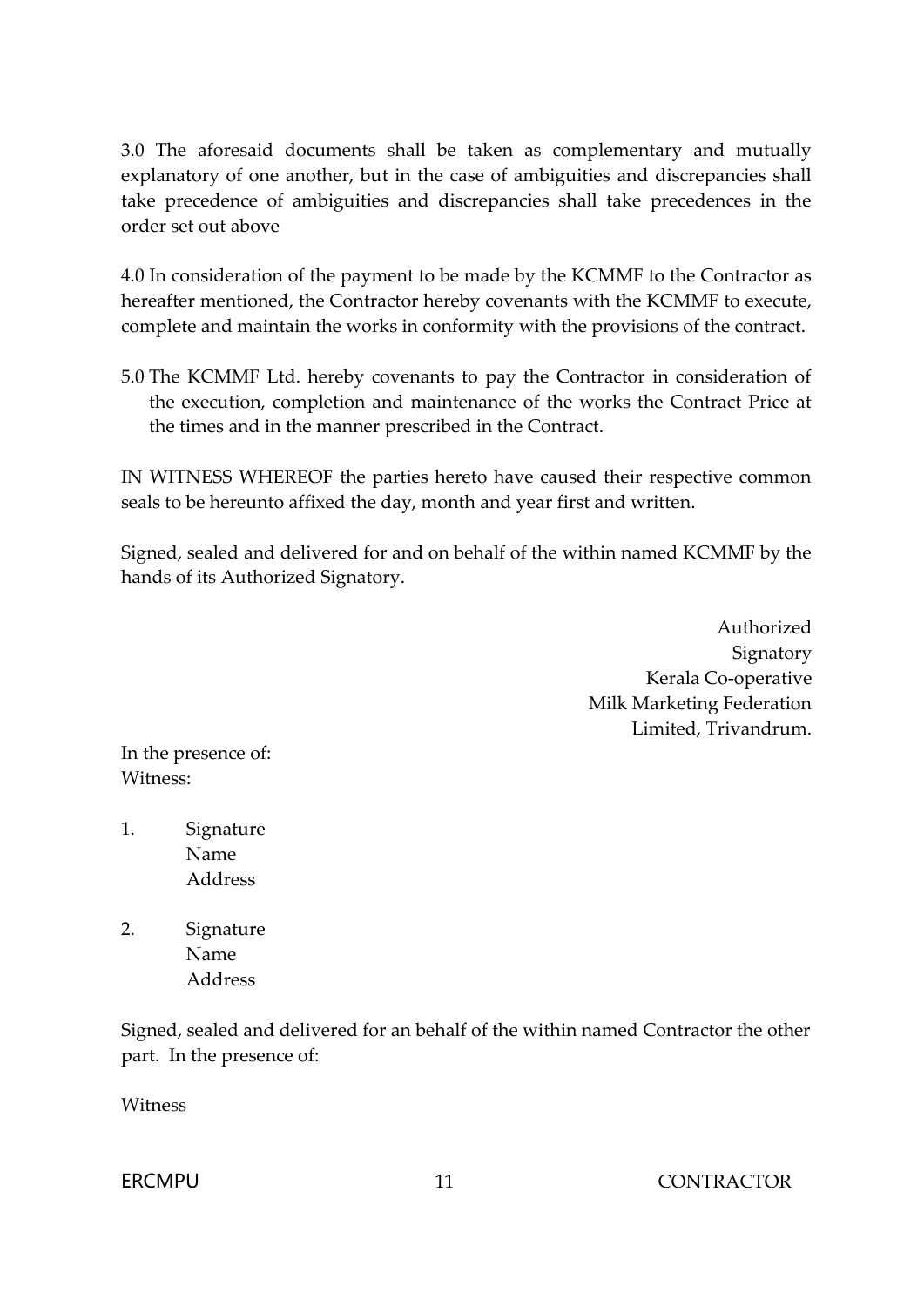- 1. Signature Name Address
- 2. Signature Name Address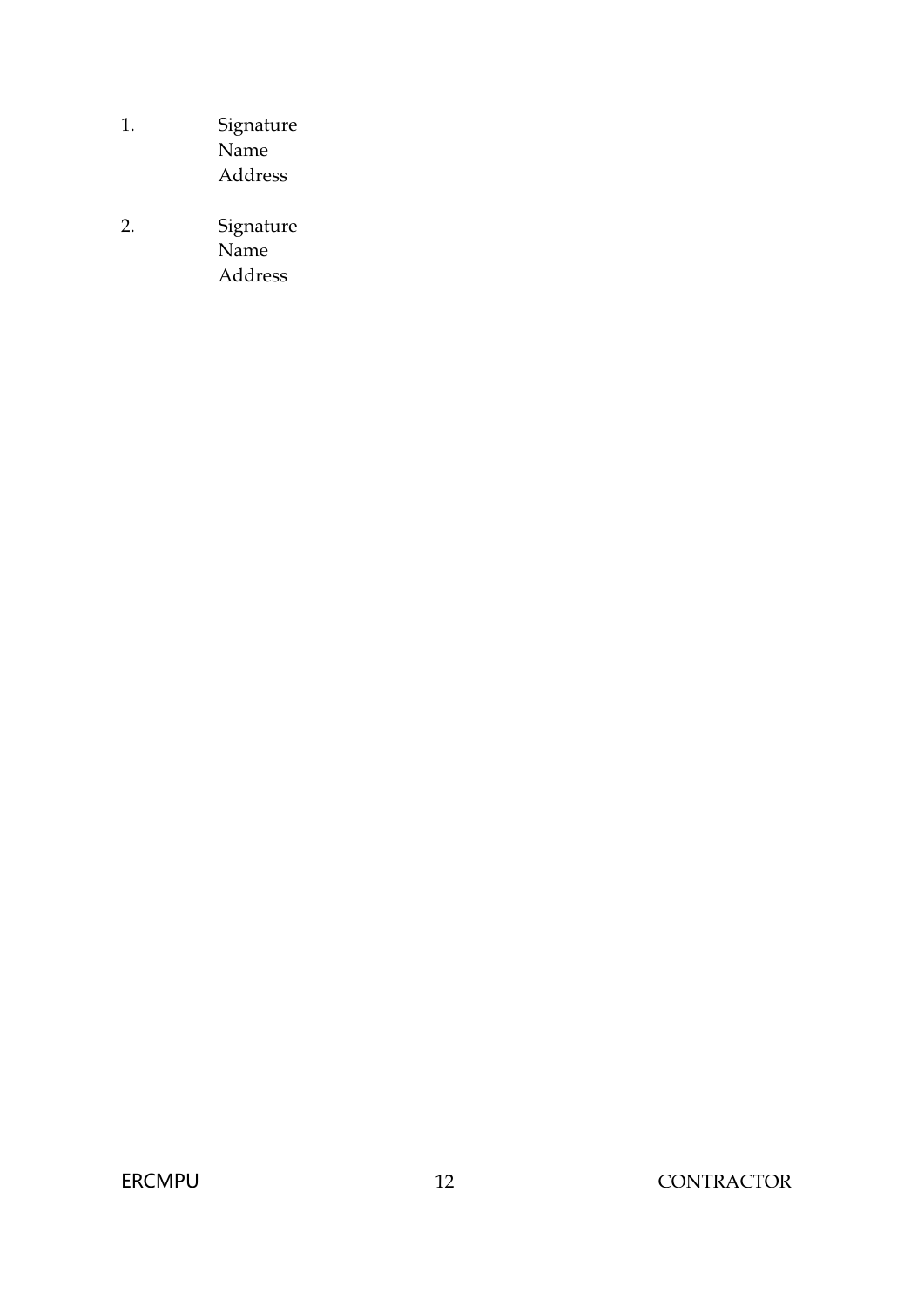#### 1.0 **Proforma of Bank guarantee for Performance Security on Non-judicial stamp paper of Rs.200/-**

Bank guarantee No. Date:

This deed of guarantee made this ..........................day of 2020 (Two thousand and .........) by (Name and address of the bank), hereinafter referred to as the bank, which shall unless repugnant to the context or the meaning thereof includes includes its legal representatives, successors and assigns and the Kerala Cooperative milk Marketing Federation (herein after referred to as the KCMMF) which expression shall unless repugnant to the context or meaning thereof include its legal representative, successors or assigns.

Where as the Kerala Co-operative milk Marketing Federation/ its clients has awarded a contract bearing number .............................................................................................on M/s.................................... ................................................ (Name and address of the party), hereinafter referred to as the Contractor, for the execution, completion and the maintenance of .................................................................................................................................................... ...............................................................................................And whereas, the Contractor

has agreed to submit a performance security in the form of a bank guarantee to the KCMMF as per the terms and conditions of the bidding documents and the contract which will be kept valid up to ..................... calendar months from the date of bank guarantee (the period should be till end of Period of Maintenance). And where as, the bank and its duly constituted agent and officer has already read and understood the Contact made between the KCMMF and the Contractor.

In consideration of the KCMMF having agreed to award the contract on the Contractor, we ............................................ (the bank), do hereby guarantee, undertake, promise and agree with the KCMMF, its legal representatives, successors and assigns that the within named (the name of the Contractor) their legal representatives and assignees will faithfully perform and fulfill everything within the bidding document and the Contract order on their part to be performed or fulfilled, at the time (time being the essence of the contract) and in the manner therein provided, do all obligations thereunder and we further undertake and guarantee to make payment to the KCMMF a sum of Rs.................................................(Rupees.....................................................................

....................................................................only) being 5% of the Contract value, in case the Contractor, their legal representatives and assignees do not faithfully, perform and fulfill everything within the bidding document and the Contract order on their part to be performed or fulfilled, at the time and in the manner therein provided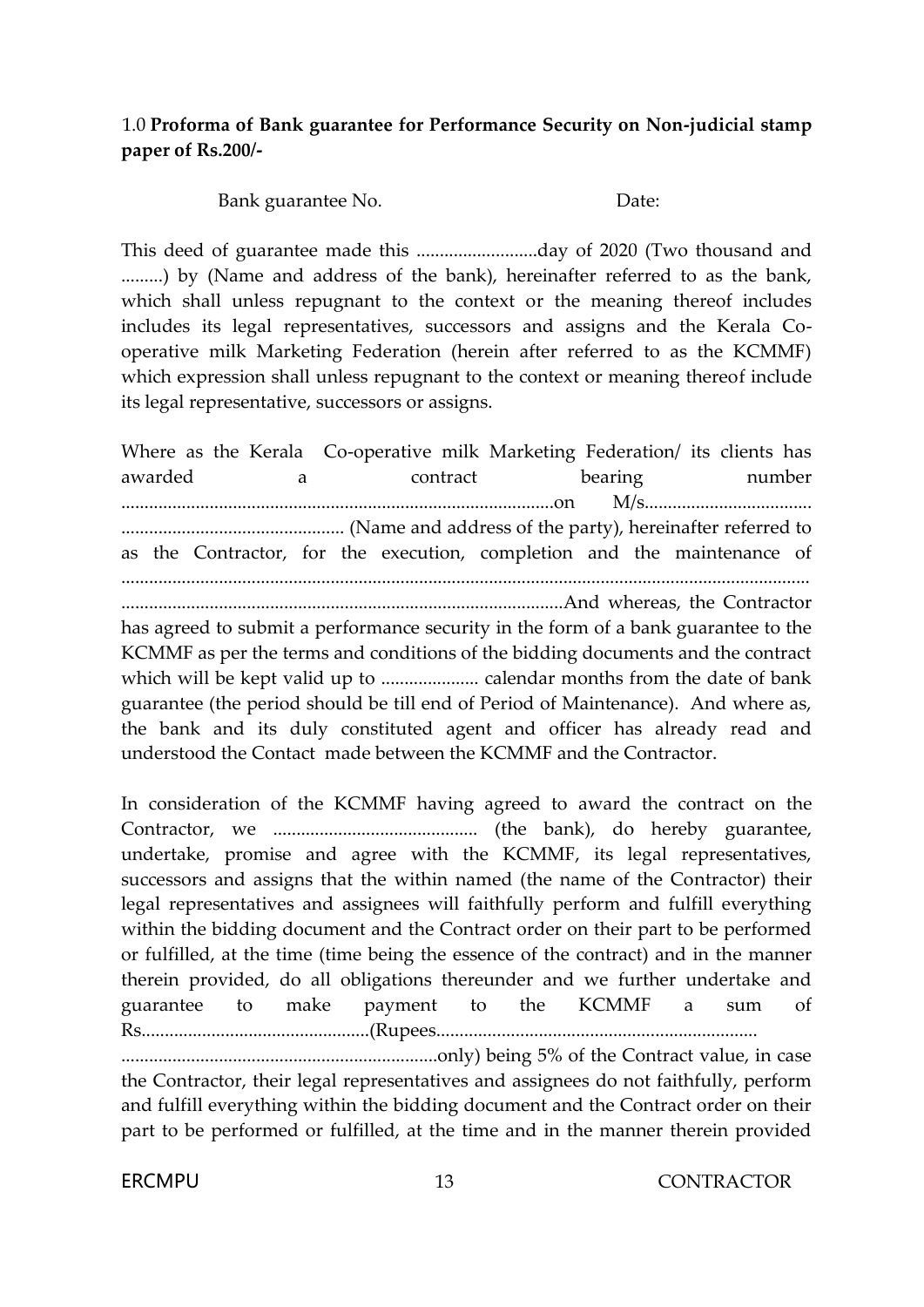and do not willfully and promptly do all obligations thereunder.

In case, the Contractor fails to perform or fulfill the Contract as per the terms and conditions agreed upon, the KCMMF is entitled to demand an amount equivalent to 5% of the Contract value from the Contractor and the demand made by the KCMMF itself will be conclusive evidence and proof that the Contractor has failed to perform or fulfill his obligations under the Contract and neither the Contractor nor the Bank shall be entitled to raise any dispute regarding the reasons for the failure of performance or fulfillment on any ground whatsoever.

We, (the name of the Bank), do hereby undertake to pay an amount equivalent to 5% of the Contract value, being the amount due and payable under this guarantee, without any demur, merely on a demand from the KCMMF stating that the amount claimed is due by way of non-performance of the Contractual obligations as aforesaid by the Contractor or by the reason of the Contractor's failure to perform the said contractual commitments, any such demand made on the Bank under this guarantee. However, our liability under this guarantee shall be restricted to an amount not exceeding Rs....................... (Rupees .................................................................................. only) being the amount equal to 5% of the Contract value.

We, the bank, further agree that the performance security herein contained shall remain in full force and effect for a period of .................. calendar months from the date of the bank guarantee (the period shall be till the end of Period of Maintenance) whichever is later or till the KCMMF certifies that the terms and conditions of the said Contract have been fully and properly carried out by the said Contractor and accordingly discharge the guarantee, unless a demand or a claim under this guarantee is made on us in writing by the KCMMF on or before ...................................................... .............................................................. we shall be discharged from all liabilities under this performance security hereafter.

We, the bank further agree with the KCMMF that the KCMMF shall have the fullest liberty without or consent and without affecting in any manner our obligations hereunder to vary any of the terms and the conditions of the bidding document and the Contract or to extend the time of performance by the said Contractor from time to time or postpone for any time or from time to time and any of the power exercisable by the KCMMF against the Contractor and to forbear or enforce any of the terms and conditions relating to the said bidding document and the Contract and we shall not be relieved from our liability by reason of any such variation, or extension being granted to the said Contractor, or for any forbearance, act or omission on the part of the KCMMF to the said Contractor by any such mater or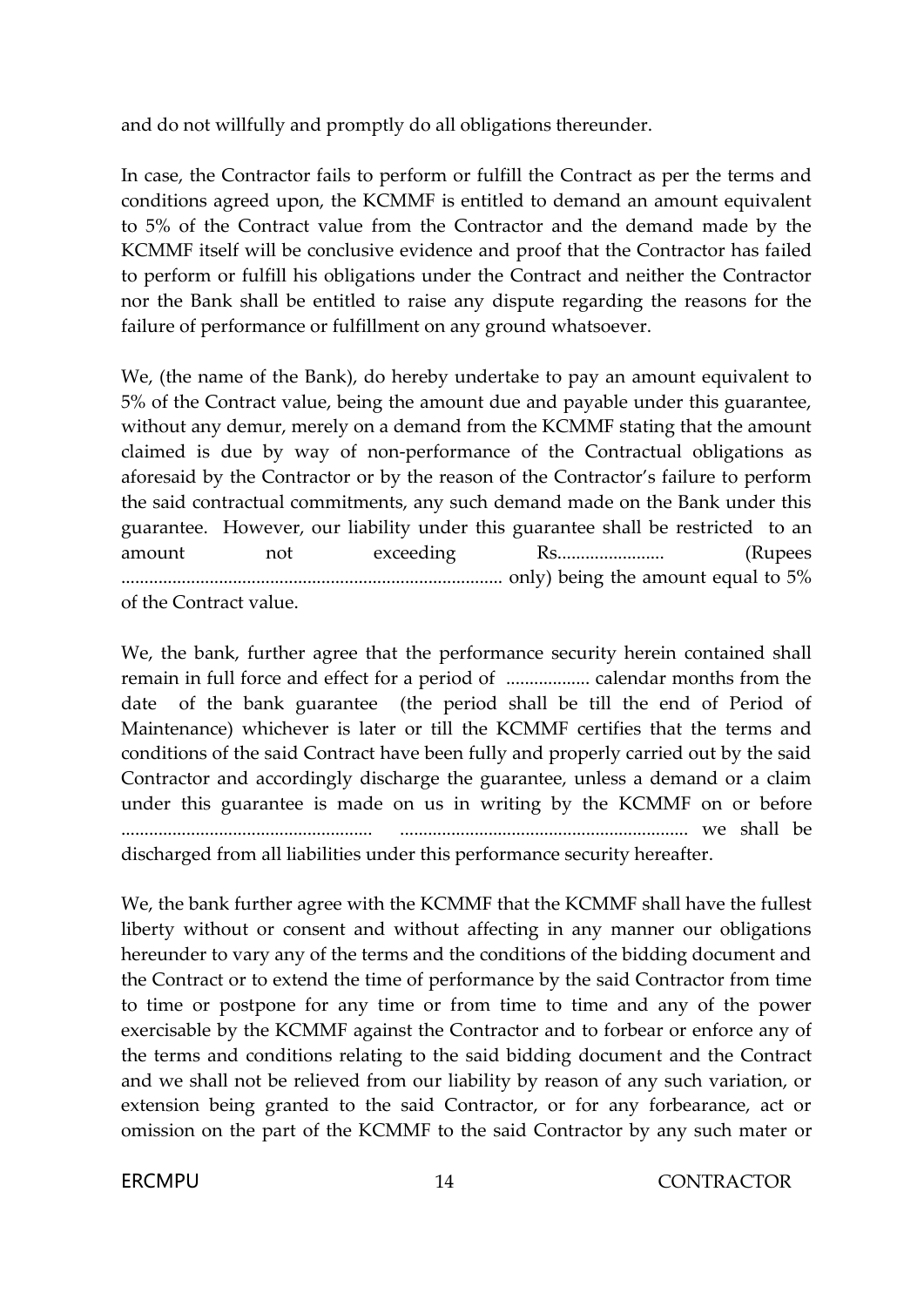thing whatsoever which under the law relating to sureties would but for this provision have effect of so relieving us.

This guarantee shall be in addition to and without prejudice to any other securities or remedies which the KCMMF may have or hereafter possess in respect of the works executed or intended to be executed and the KCMMF shall be under no obligation to marshal in favor of the bank any such securities or funds or asset that the KCMMF at its absolute discretion may vary, exchange, renew, modify or refuse to complete to enforce or assign any security or instrument.

The bank agrees that the amount hereby guaranteed shall be due and payable to the KCMMF on serving us with a notice, requiring the payment of the amount and such notice shall be deemed to have been served on the bank either by actual delivery thereof to the bank or by dispatch thereof to the bank by registered post at the address of the bank.

Any notice sent to the bank at its address by registered post shall be deed to have been duly served on the bank notwithstanding that the notice may not in fact has been delivered to the bank.

In order to give full effects to the provisions of this guarantee the bank hereby waives all rights inconsistent with the above provisions and which the bank might otherwise as a guarantor be entitled to claim and enforce.

We, ..........................................................., lastly undertake not to .....– this guarantee during its currency except with the previous consent of the KCMMF in writing and the guarantee shall be a continuous and irrevocable guarantee up to a sum of Rs.....................(Rupees ................................................................................................ ......................................................................) The guarantee shall remain force until ....................................................................... and unless the guarantee is renewed or a claim is preferred against the bank within three months from the said date (the date of expiry) all rights of the KCMMF under the guarantee shall cease and the bank shall be released and discharged from all liabilities hereunder.

SIGNATURE

SEAL

PLACE

**DATE** 

Note: The Contractor should ensure that the seal and the code no. of the signatory is put by the bankers, before submission of the bank guarantees.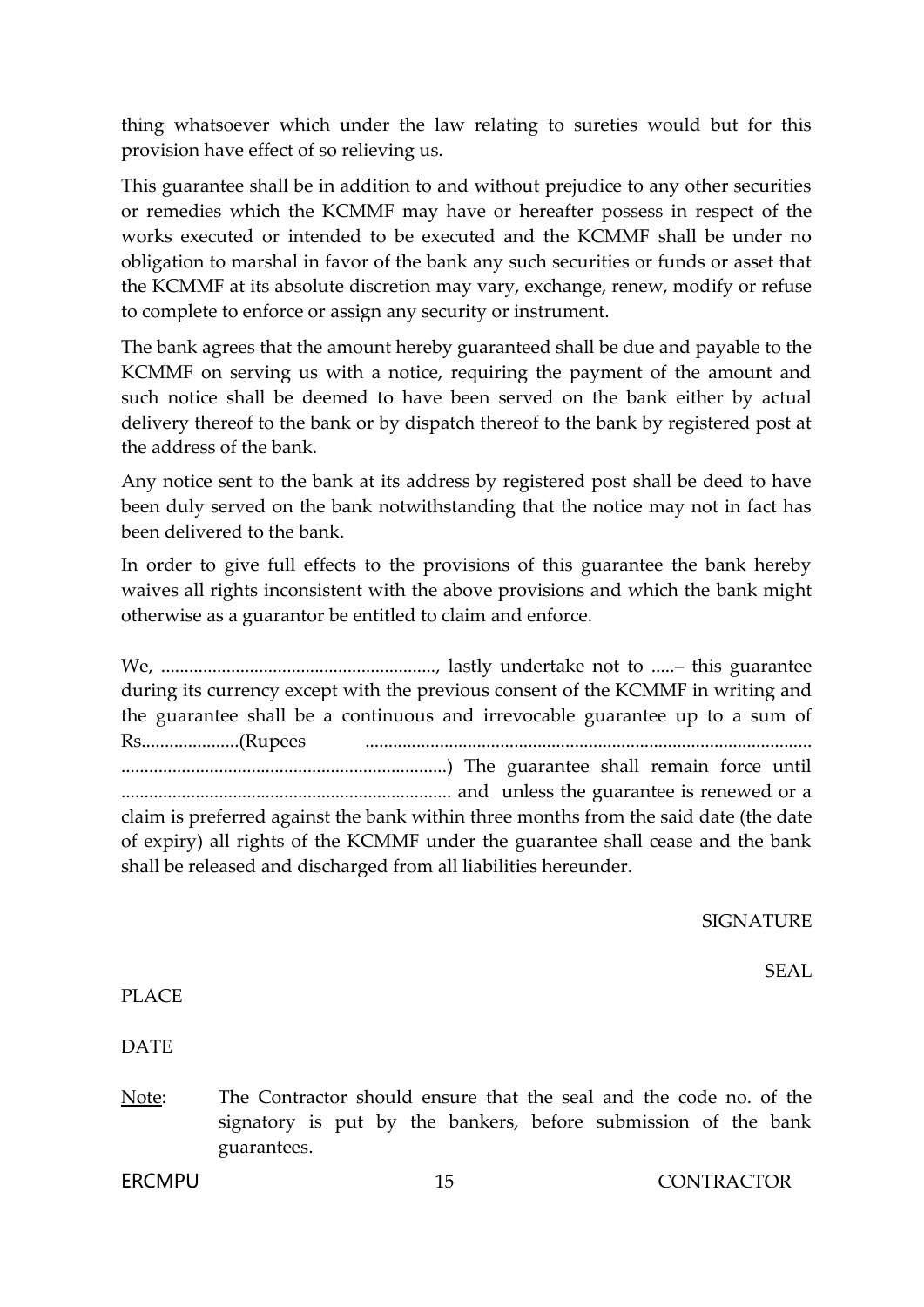# **SECTION -II** TECHNICAL SPECIFICATIONS.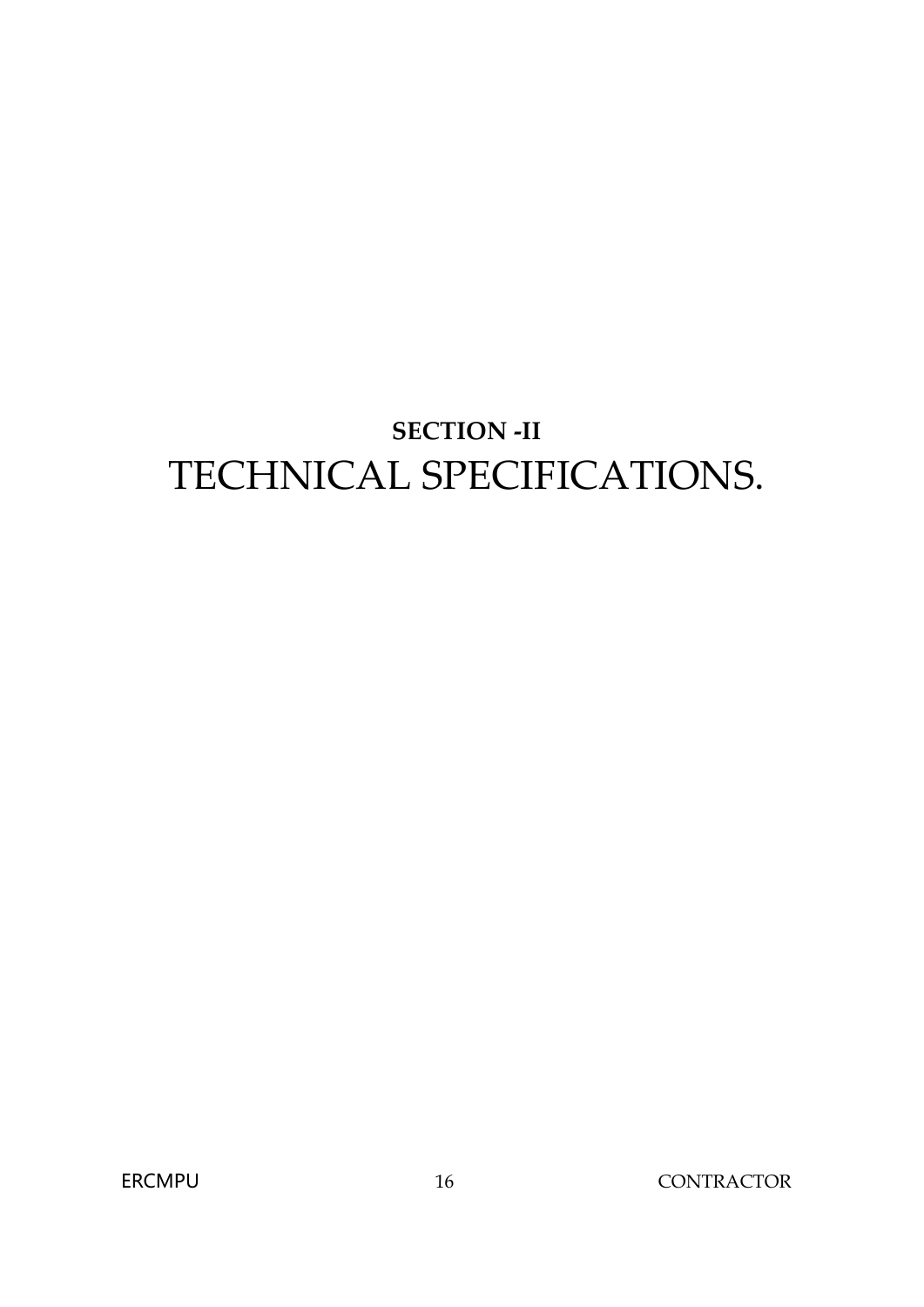#### **SECTION II**

#### **1.00 EARTHWORK**

#### **Scope**

This section covers the works specification of earthwork in excavation in all kinds of soils including murrum, hard murrum, soft rock (without blasting, hard rock (without blasting), rock (with blasting), filling excavated earth in plinths, sand filling in plinth, rubble soling, and brick on edge soling.

#### **Applicable Codes**

The following Indian Standard Codes, unless otherwise specified herein, shall be applicable. In all cases, the latest revision of the codes shall be referred to.

| a) IS      |                          | 4081                            |                         |                                  | Safety code for blasting and related drilling                  |               |
|------------|--------------------------|---------------------------------|-------------------------|----------------------------------|----------------------------------------------------------------|---------------|
| operations |                          |                                 |                         |                                  |                                                                |               |
| b) IS      |                          | 1200                            |                         |                                  | Method of measurement of building works.                       |               |
| c) IS      | $\overline{\phantom{a}}$ | 3764                            |                         | Safety code for excavation work. |                                                                |               |
| $d)$ IS    |                          | 3385                            |                         |                                  | Code of practice for measurement of Civil                      |               |
|            | Engineering Works.       |                                 |                         |                                  |                                                                |               |
| $e$ ) IS   |                          | 2720                            | Part II                 |                                  | Determination                                                  | <sub>Of</sub> |
|            | moisture content.        |                                 |                         |                                  |                                                                |               |
|            |                          |                                 | Part VIII               |                                  | Determination of moisture content                              |               |
|            | dry density              |                                 |                         |                                  |                                                                |               |
|            |                          | relation using light compaction |                         |                                  |                                                                |               |
|            |                          |                                 |                         |                                  | Part XXVIII Determination of dry density of soils, in-place by |               |
|            |                          |                                 |                         | the sand replacement method      |                                                                |               |
|            |                          |                                 |                         |                                  |                                                                |               |
|            |                          | Part XXIX                       |                         |                                  | Determination of dry density of soils, in place by             |               |
|            |                          |                                 | the core cutter method. |                                  |                                                                |               |
|            |                          |                                 |                         |                                  |                                                                |               |

#### **Drawings**

Engineer will furnish all necessary drawings showing the areas to be excavated, filled, sequence of priorities etc. Contractor shall follow strictly such drawings.

#### **General**

Contractor shall provide all tools, plants, instrument, qualified supervisory personnel, labour materials, and temporary works, consumables, any and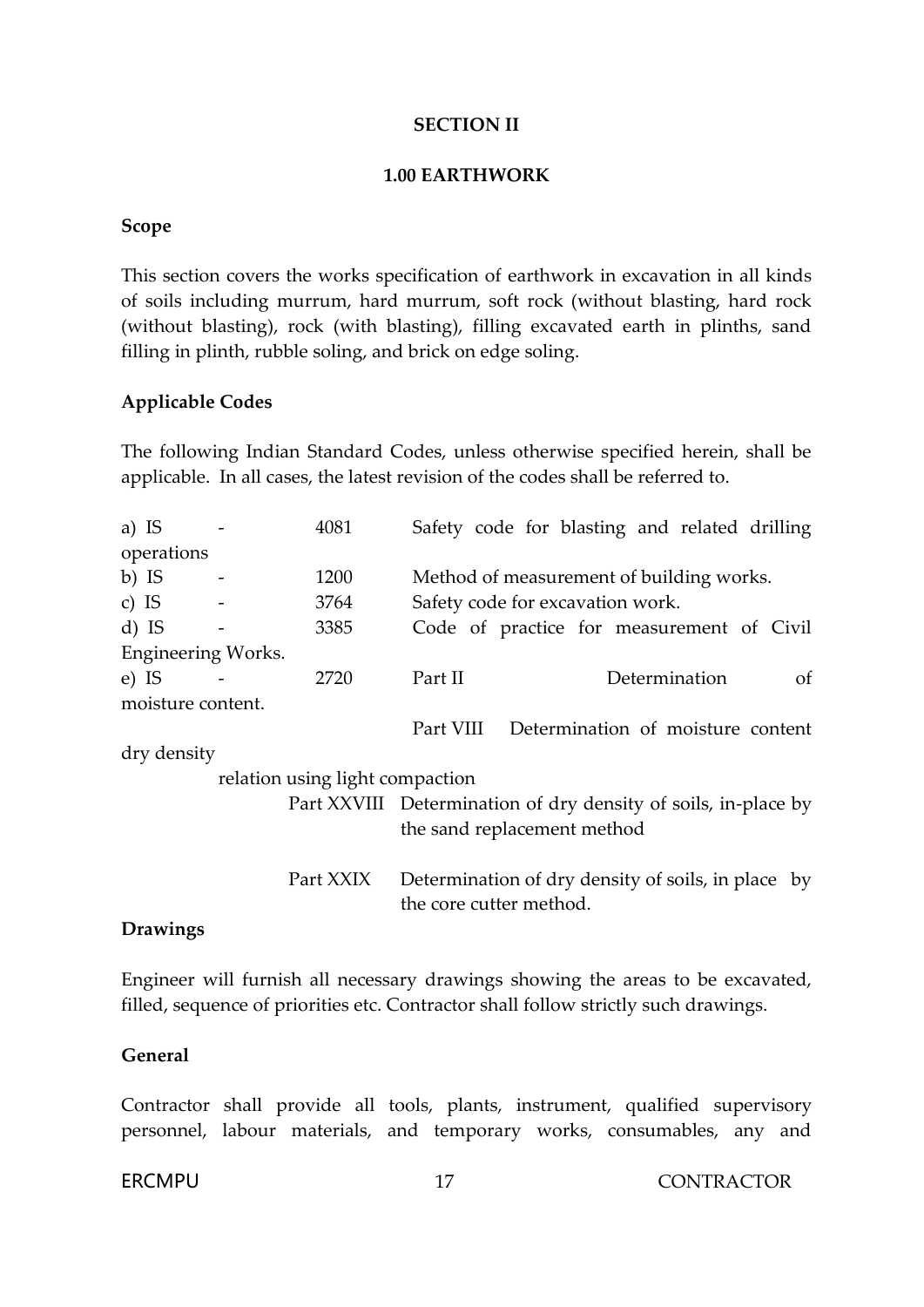everything necessary, whether or not such items are specifically stated herein, for completion of the Work.

Contractor shall carry out the survey of the site before excavation and set properly all lines and establish levels for various works such as earthwork in excavation for leveling, basement, foundations, plinth filling, roads, drains, cable trenches, pipelines etc. Such survey shall be carried out by taking accurate cross sections of the area perpendicular to establish reference/grid lines at 5m intervals or nearer as determined by Engineer based on ground profile. These shall be checked by Engineer and thereafter properly recorded.

The area to be excavated / filled shall be cleared of fences, trees, plants, logs, slumps, bush, vegetations, rubbish slush etc. and other objectionable matter. If any roots or stumps of trees are found during excavation, they shall also be removed. The material so removed shall be burnt or disposed off as directed by Engineer. Where earth fill is intended, the area shall be stripped of all loose/soft patches, top soil containing deleterious matter/ materials before fill commences.

#### **Relics, Objects of Antiquity, etc**

All gold, silver, oil minerals archeological and other findings of importance, all precious stones, coins, treasures, relics, antiquities and other similar things which may be found in or upon the site shall be the property of owner and Contractor shall duly preserve the same to the satisfaction of Owner/ERCMPU and from time to time deliver the same to such person or persons as Owner/ERCMPU may from time to time authorise or appoint to receive the same.

#### **1.01 Earth work in excavation up to 1.50M from existing GL**

A) Classification

Any earthwork will be classified under any of the following categories:-

i) All kinds of soils

These shall include all kinds containing kankar, sand, silt, moorum and/orshingle, gravel, clay, loam peat, ash, shale etc. which can generally be excavated by spade, pick-axe and shovel and which is not classified under soft and discomposed rock, and hard rock defined below. This shall also include embedded rock boulders not bigger than 1 metre in any dimension and not more than 200 mm in any one of the other two dimensions.

ii) Soft Rock

This shall include rock, boulders, slag, chalk, slate, hard mica schist, laterite etc.which are to be excavated with without blasting or could be excavated with picks, hammer, crow bars, wedges. This shall also include excavation in macadam and tarred roads and pavements. This shall also include rock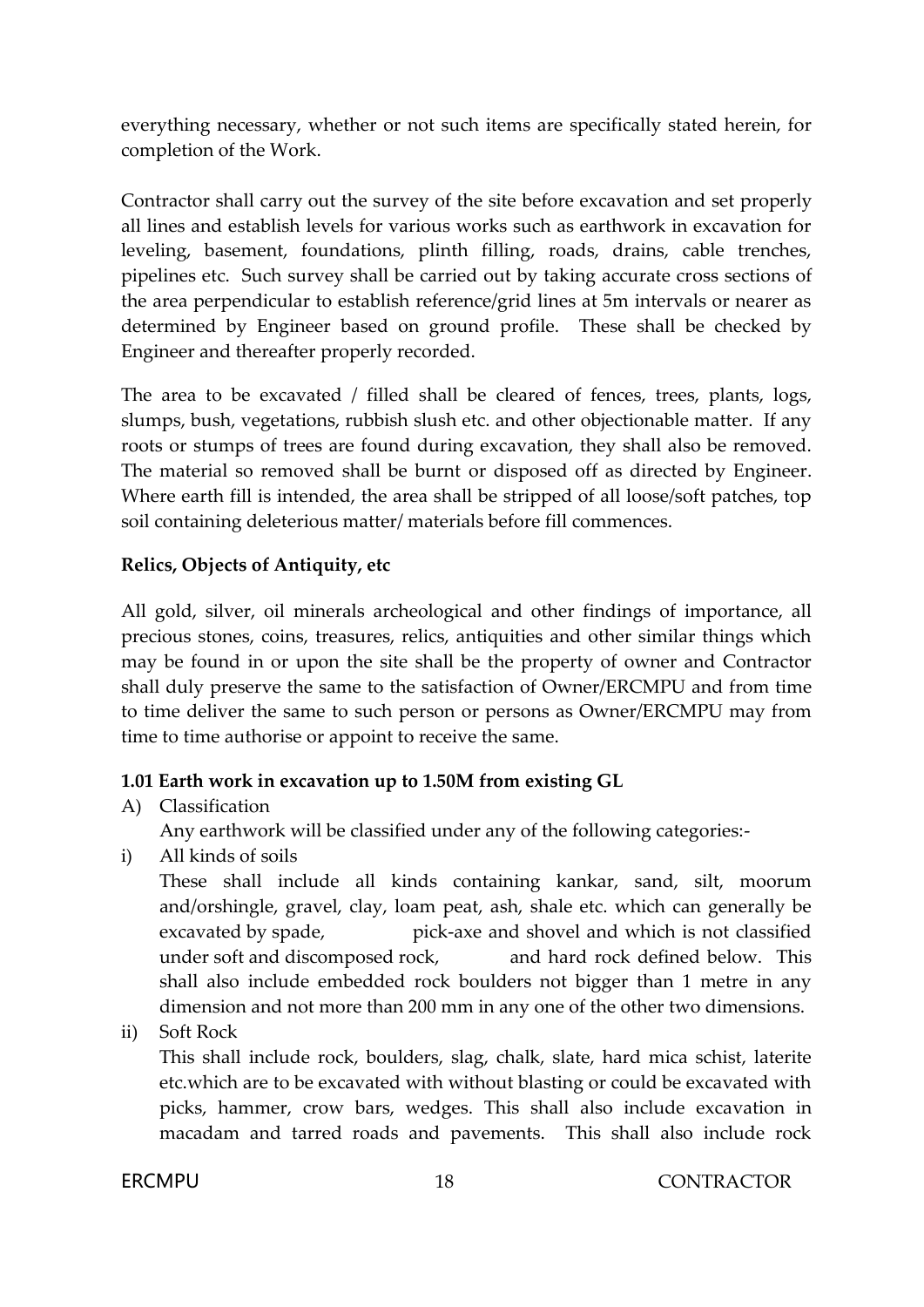boulders not bigger than 1metre in any dimension and not more than 500mm in any one of the other two dimensions Rubble masonry to be dismantling will also be measured under this item.

iii) Hard Rock:

This shall include rock which cannot be easily excavated with pick-axes, hammer, crow bars and wedges but has to be either heated where blasting is prohibited or has to be blasted. They shall be stacked separately for measurement.

This shall comprise any rock or cement concrete or RCC, the excavation of which cannot be carried out by using mechanical/hydraulic excavators and where blasting is resorted. Architects opinion as to the particular rock requires blasting or not shall be final and binding. Any secondary blasting/breaking of blasted boulders is required will have to be carried out at site before stacking. After blasting, blasted rock capable of being lifted by hand together with spalls should be stacked at site for recording measurements. These stacks shall then be transported to various locations at site for reuse in masonry as directed by Engineer-in charge.

- (B) The earth work in excavation shall be done as per the Architect and structural consultant's drawings up to required depths and levels and alignments in all sorts of soils. The depth of the foundation will be as per the Engineer's instructions. The lining work should be done by the Contractor. Roots or trees met with during the excavation shall be cut and smeared with coal tar. Excavated earth shall be stacked at least 3m away from the trenches or as per the Engineer's instructions, so that it may not damage the sides of the excavated trenches. The sides of the excavated trenches shall be vertical and in straight line and bottom uniformly leveled watered, consolidated and ready for termite treatment. The maximum lead for stacking the earth shall be 100 m, unless otherwise categorically specified in the item description.
- (C) In firm soil if the excavation is deeper than 2m the sides of the trenches shall be made bigger by allowing steps of 50cm on either side so as to keep the slope 0.25 to 1. In loose soft or slushy soil the width of the step shall be suitably increased or the sides sloped or shoring and strutting may be done as per the Engineer's instructions.
- (D) For excavation for drain work, the sides and the bottoms should be to the required slope, shape and gradient. The cutting shall be done from top to bottom. Under no circumstances shall underdetermining or under cutting be allowed. The final surface shall be neatly leveled and well compacted. The earth from the cutting shall be directly used for filling either in plinth or on grounds.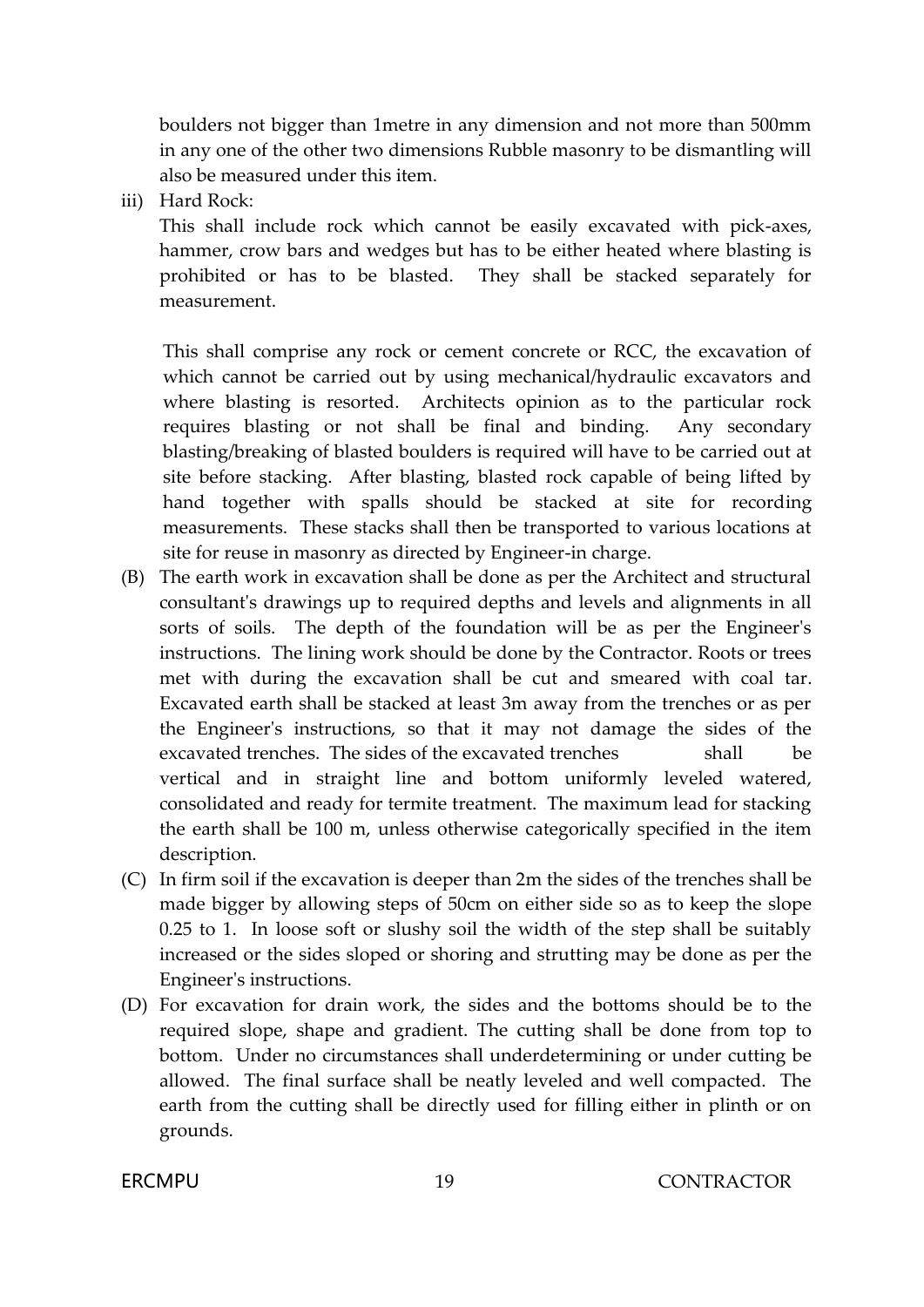- (E) For excavation in trenches for pipes nothing extra shall be payable for the lift irrespective of the depth unless specifically mentioned otherwise in the Schedule of Quantities.
- (F) If the trenches are made deeper than specified level due to oversight or negligence of the Contractor the extra depth shall be filled up by lean concrete of mix 1:5:10 (1 cement); 5 coarse sand and 10 coarse aggregate of nominal size 40mm) and if the trench is made wider than shown in the drawings the Contractor has to make good at his own cost. The foundation trenches shall be free from water and muck, while the foundation work is in progress.
- (G) The trenches which are ready for concreting shall be got approved by the Engineer.
- (H) The excavated stacked earth shall be refilled in the trenches and sides of foundation in 150 mm layers and the balance surplus shall be first filled in layers, in plinth and the remaining surplus shall be disposed off by uniform spreading within the site/outside the site as directed by the Engineer.
- (I) Adequate protective measures shall be taken by the Contractor to see that the excavation for the building foundation does not affect the adjoining structure's stability and safety. Contractor will be responsible if he has not taken precaution for the safety of the people, property or neighbour's property caused by his negligence during the constructional operations.
- (J) To the extent available selected surplus spoils from excavated materials shall be used as backfill. Fill material shall be free from clods, salts, sulphates, organic & other foreign material. All clods of earth shall be broken or removed. Where excavated material is mostly rock, the boulders shall be broken into pieces not larger than 150mm size, mixed with properly graded fine material consisting of murum or earth to fill up the voids and the mixture used for filling.
- (K) As soon as the work in foundations has been accessed and measured, the spaces around the foundations, structures pits, trenches ,etc. shall be cleared of all debris and filled with earth in layers 15 cm to 20 cm, each layer being watered, rammed and properly consolidated before the succeeding one is laid. Each layer shall be consolidated to the satisfaction of Engineer.
- (L) Mode of measurement for Earth work in excavation including back filling.
- i) Lead

Lead for deposition/disposal of excavated material, shall be as specified in the respective item of work. If the lead is not specified in the respective item, a basic lead of 100 m shall be considered for quoting rates. Only leads beyond 100m shall be considered as extra lead and the contractor shall be compensated for the same. For the purpose of measurement of lead the area to be excavated or filled or area on which excavated materials is to be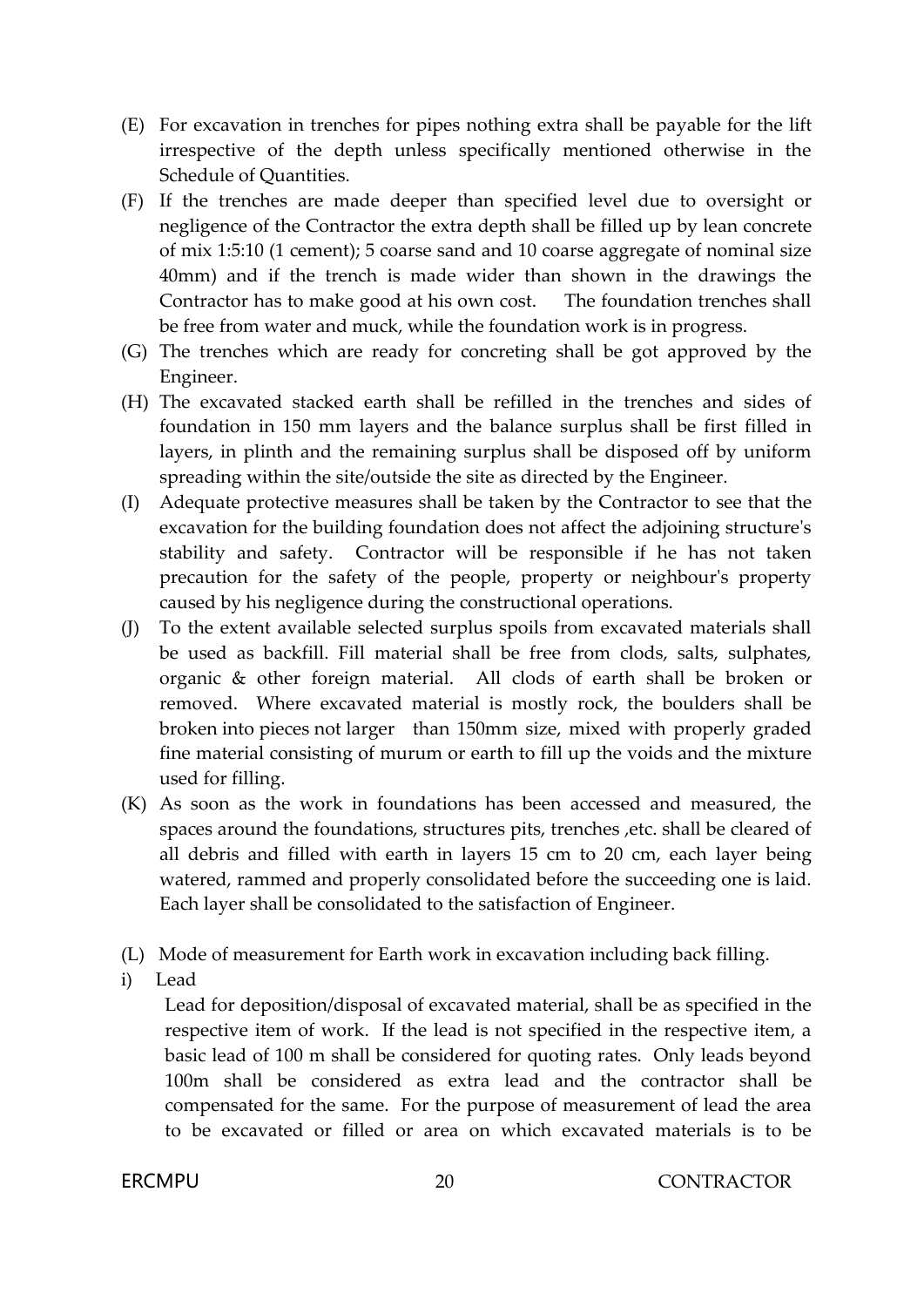deposited/disposed off shall be divided into suitable blocks and for each of the blocks, the distance between centre lines shall be taken as the lead which shall be measured, as far as practically possible, by the shortest straight line route on the plan and not the actual route taken by Contractor. No extra compensation is admissible on the grounds that the lead including that for borrowed materials had to be transported over marshy or katcha land/route.

ii) All excavation shall be measured net. Dimensions for purposes of payment shall be reckoned on the horizontal area of the excavation at the base for foundations of the walls, columns, footings, tanks, rafts or other foundations structure to be built, multiplied by the mean depth from the surface of the ground in accordance with the drawings. Excavation inside slopes shall not be paid for. Contractor may make such allowances in his rates to provide for excavation inside slopes keeping in mind the nature of the soil and safety of excavation. In soft/slushy soil or in firm soil if the excavation is deeper than 2m the slides of the trenches shall be made bigger by allowing steps of 50cm on either side so as to keep slope 0.25:1. This shall be paid as per original tender rate. However, if concreting is proposed against the additional/extra excavation made by the Contractor shall

be made good by the Contractor with concrete of the same class in the foundations at his own cost.

iii) Backfilling as per specification the side of foundations of columns, footings, structures, walls, tanks rafts, trenches etc. which excavated materials will not be paid for separately. It shall be clearly understood that the rate quoted for excavation including backfilling shall include stacking of excavated material as directed, excavation/stacking of selected stacked material, conveying it to the place of final backfill, compaction etc. as specified. As a rule material to be back filled shall be stacked temporarily the basic lead of 100 metres unless otherwise specified in the item.

iv) The rates quoted shall also include for dumping of excavated materials in regular heaps, bunds, riprap with regular slopes as directed by Engineer within the lead specified and leveling the same so as to provide natural drainage. Rock/soil shall be laid along the centre of the heaps, the harder and more weather resisting materials forming the casing on the sides and the top. Excavated soft rock or hard rock shall be stacked separately.

v) The bailing out of water shall also be executed by the contractor at his own cost.

### **1.02 Earth work in excavation for depth exceeding 1.50 M but not exceeding 3.0 M**

The general specification shall be same as for the item 1.01 given above.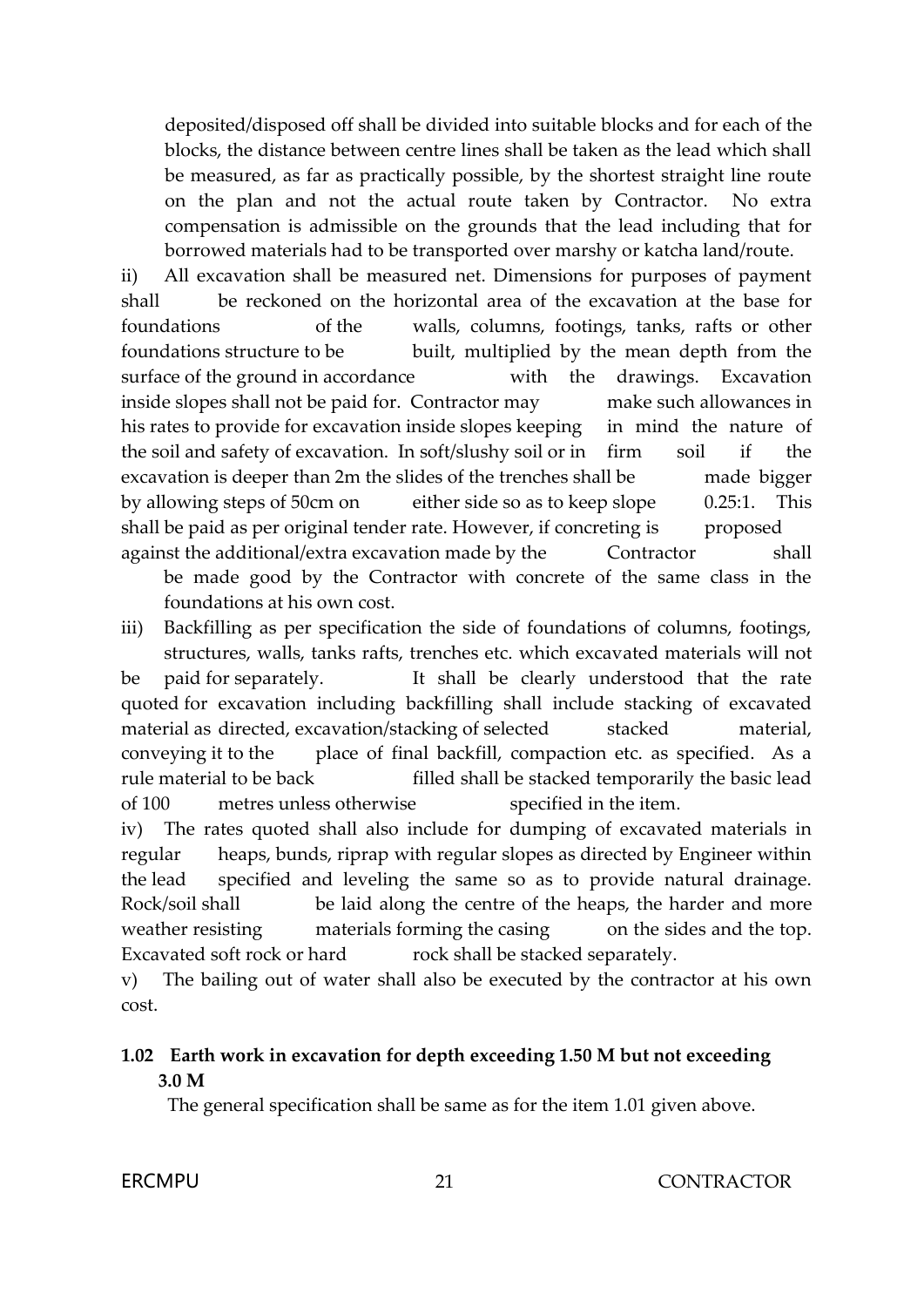### **1.03 Earth work in excavation for depth exceeding 3.0M but not exceeding 4.5 M**

The general specification shall be same as for the item 1.01 given above.

#### **1.04 Earth work in excavation in rocks up to 1.50 M from GL**

- (A) Unless otherwise stated herein, IS 4081, safety code for blasting and related drilling operations shall be followed. After removal of over burden, if any, excavation shall be continued in rock to such widths, lengths, depths and profiles as are shown on the drawings or such other lines and grades as may be specified by Engineer. As far as possible all blasting shall be completed prior to commencement of construction. At all stages of excavation, precautions, shall be taken to preserve the rock below and beyond the lines specified for the excavating, in the soundest possible condition. The quantity and strength of explosive used shall be such as will neither damage nor rack the lock outside the limits of excavation. All precautions, as directed by Engineer shall be taken during the blasting operations and care shall be taken that no damage is caused to adjoining buildings or structure as a result of blasting operations. In case of damage to permanent or temporary structures, Contractor shall repair the same to the satisfaction of Engineer at his cost. As excavation approaches its final lines and levels, the depth of the charge holes and amount of explosives used shall be progressively and suitably reduced.
- (B) Specific permission of Engineer will have to be taken by Contractor for blasting rock and he shall also obtain a valid blasting license from the authorities concerned. If permission for blasting is refused by Engineer, the rock shall be removed by wedging, pick barring, heating and quenching or other approved means. All loose /loosened rock in the sides shall be removed by barring wedging, etc. The unit rates for excavation in hard rock shall include the cost of all these operations.
- (C) Contractor shall obtain necessary license for storage of explosives fuses and detonators issued to him from Owner's stores or from a supplier arranged by the Contractor, from the authorities dealing with explosives. The fees, if any, required for obtaining such license, shall be borne by Contractor. Contractor shall have to make necessary storage facilities, for the explosives etc. as per rules and regulations of local, State and Central Govt. authorities and Statutory bodies. Explosives shall be kept dry and shall not be exposed to direct rays of sun or be stored in the vicinity of fire, stoves, steam pipes or heated metal, etc. No explosive shall be brought near the work in excess of quantity required for a particular amount of firing to be done and surplus left after filling the holes shall be removed to the magazine. The magazine shall be built as far as possible from the area to be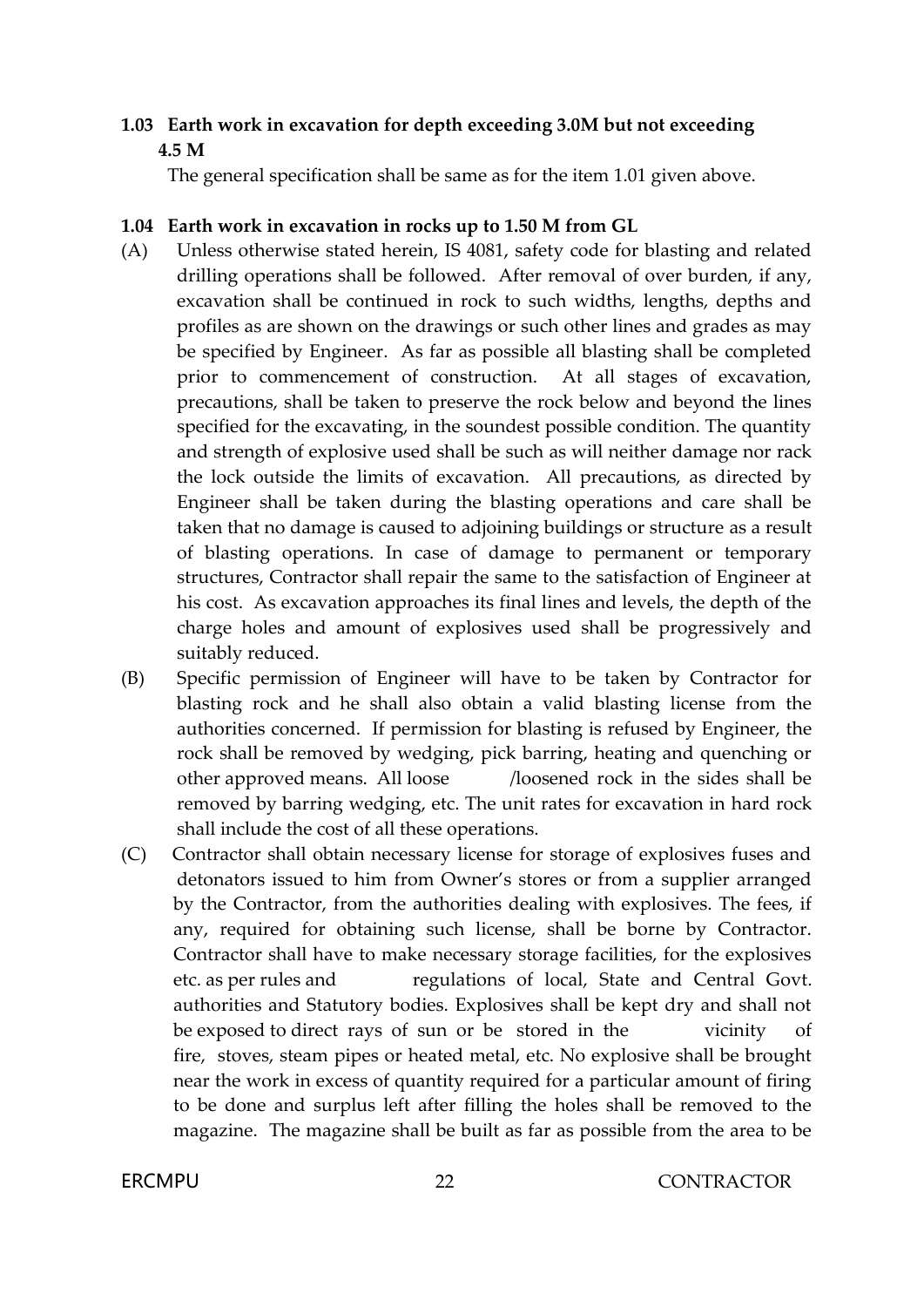blasted. Engineer's prior approval shall be taken for the location proposed for the magazine.

- (D) In no case shall blasting be allowed closer than 30meters to any structure or to locations where concrete has just been placed. In the latter case the concrete must be at least 7 days old.
- 

(E) For blasting operations, the following points shall be observed:-

- i) Contractor shall employ a competent and experienced supervisor and licensed blaster in charge for each set of operation, who shall be held personally responsible to ensure that all safety regulations are carried out.
- ii) Before any blasting is carried out, Contractor shall intimate Engineer and obtain his approval in writing for resorting to such operations. He shall intimate the hours of firing charges, the nature of explosive to be used and the precautions taken for ensuring safety.
- iii) Contractor shall ensure that all workmen and the personnel at site are excluded from an area within 200M radius from the firing point, at least 15 minutes before firing time by sounding warning siren. The areas shall be encircled by red flags. Clearance signal shall also be given sounding a distinguishing siren.
- iv) The blasting of rock near any existing buildings, equipment or any other property shall be done under cover and Contractor has to make all such necessary muffling arrangements. Covering may preferably be done by MS plates with adequate dead weight over them. Blasting shall be done with small charges only and where directed by Engineer, a trench shall have to be cut by chiseling prior to the blasting operation separating the area under blasting from the existing structures.
- v) The firing shall be supervised by a Supervisor and not more than six (6) holes at a time shall be set off successively. If the blasts do not tally with the number fired, the misfired holes shall be carefully located after half an hour and when located, shall be exploded by drilling a fresh hole along with misfired hole (but not nearer than 600mm from it) and by exploding a new charge.
- vi) A wooden tamping rod with a flat end shall be used to push cartridges home and metal rod or hammer shall not be permitted. The charges shall be placed firmly into place and not rammed or pounded. After a hole is filled to the required depth the balance of the hole shall be filed with stemming which may consist of sand or stone dust or similar inert material.
- vii)Contractor shall preferably detonate the explosives electrically.
- viii)The explosive shall be exploded by means of a primer which shall be fired by detonating a fuse instantaneous detonator (FID) or other approved cables. The detonators with FID shall be connected by special nippers.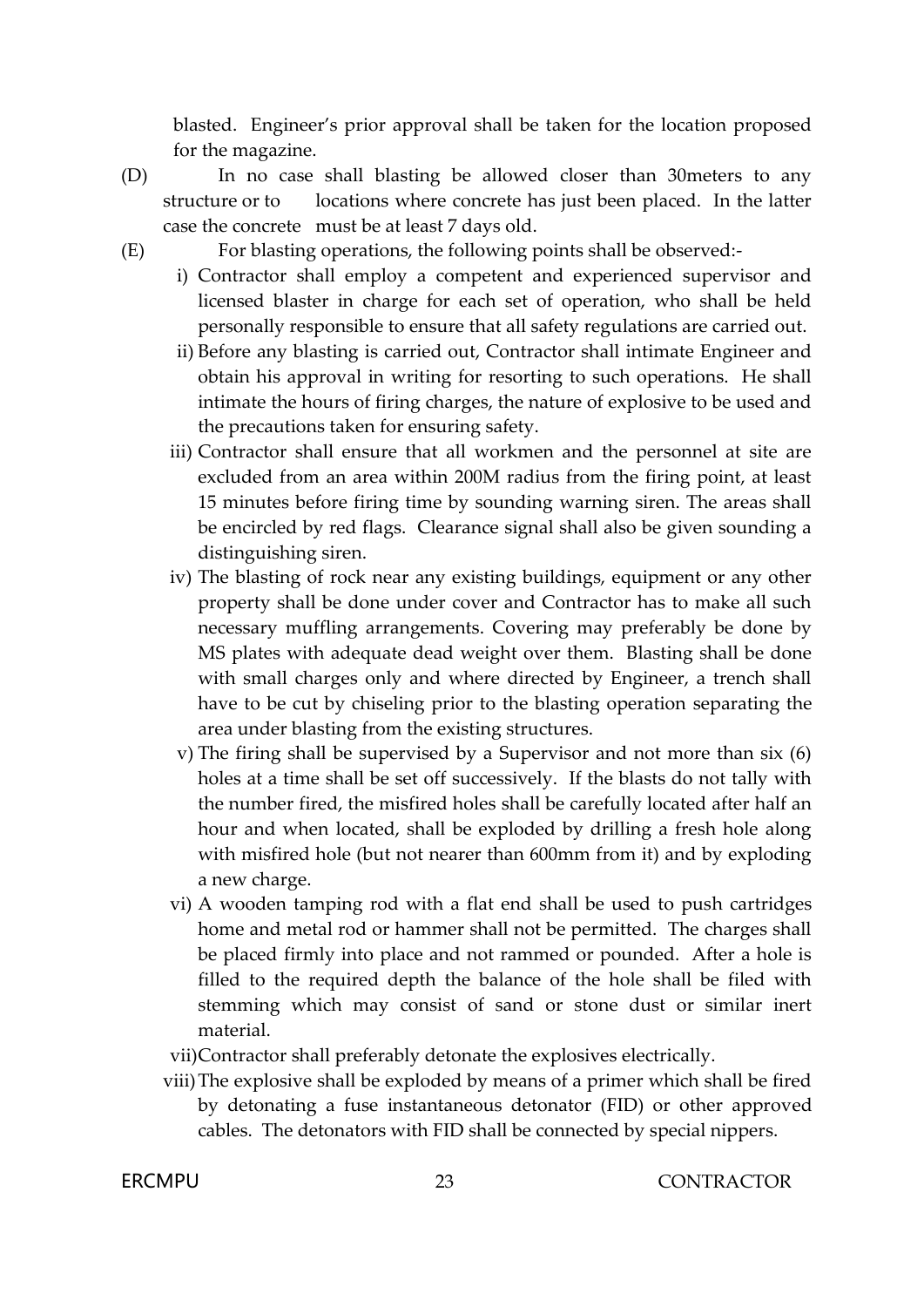- ix) In dry weather and normal dry excavation, ordinary low explosive gunpowder may be used. In damp rock, high explosive like gelatin with detonator and fuse wire may be used. Under water or for excavation in rock with substantial accumulated seepage electric detonation shall be used.
- x) Holes for charging explosive shall be drilled with pneumatic drills, the drilling pattern being so planned that rock pieces after blasting will be suitable for handling without secondary blasting.
- xi) When excavation has almost reached the desired level, hand trimming shall have to be done for dressing the surface to the desired level. Any rock excavation beyond an over break limit of 75mm shall be filled up as instructed by Engineer, with concrete of strength not less than M10. The cost of filling such excess depth shall be borne by Contractor and the excavation carried out beyond the limit specified above will not be paid for. Stepping in rock excavation shall be done by hand trimming.
- xii) Contractor shall be responsible for any accident to workmen, public or owner's property due to blasting operations. Contractor shall also be responsible for strict observance of rules, laid by Inspector of explosives, or any other Authority duly constituted under the State and/or Union Government.
- xiii) Mode of Measurement:

Volume of rock excavated shall be calculated on the basis of length, breadth and depth of excavation indicated on the drawings. No payment will be made for excavations/over break beyond payment line specified, wherever such measurement is not possible, as in case of stratas intermixed with soil, excavated rock shall be properly stacked as directed by Engineer and the volume of rock shall be calculated on the basis of stack measurements after making 40% allowance for voids. The measurement of the earth work shall be paid as per the drawing or the requirements of the site as approved by the Engineer.

- xiv) The rate quoted for excavation shall include the following jobs:
	- a) Refilling of the trenches and consolidating and spreading as per the Engineer's directions.
	- b) Shoring and strutting as demanded by the site conditions and as instructed by the Engineer.

#### **1.05 Earth work in excavation in rocks depth exceeding 1.50M but not exceeding 3.0M.**

The general specification is same as item No.1.04.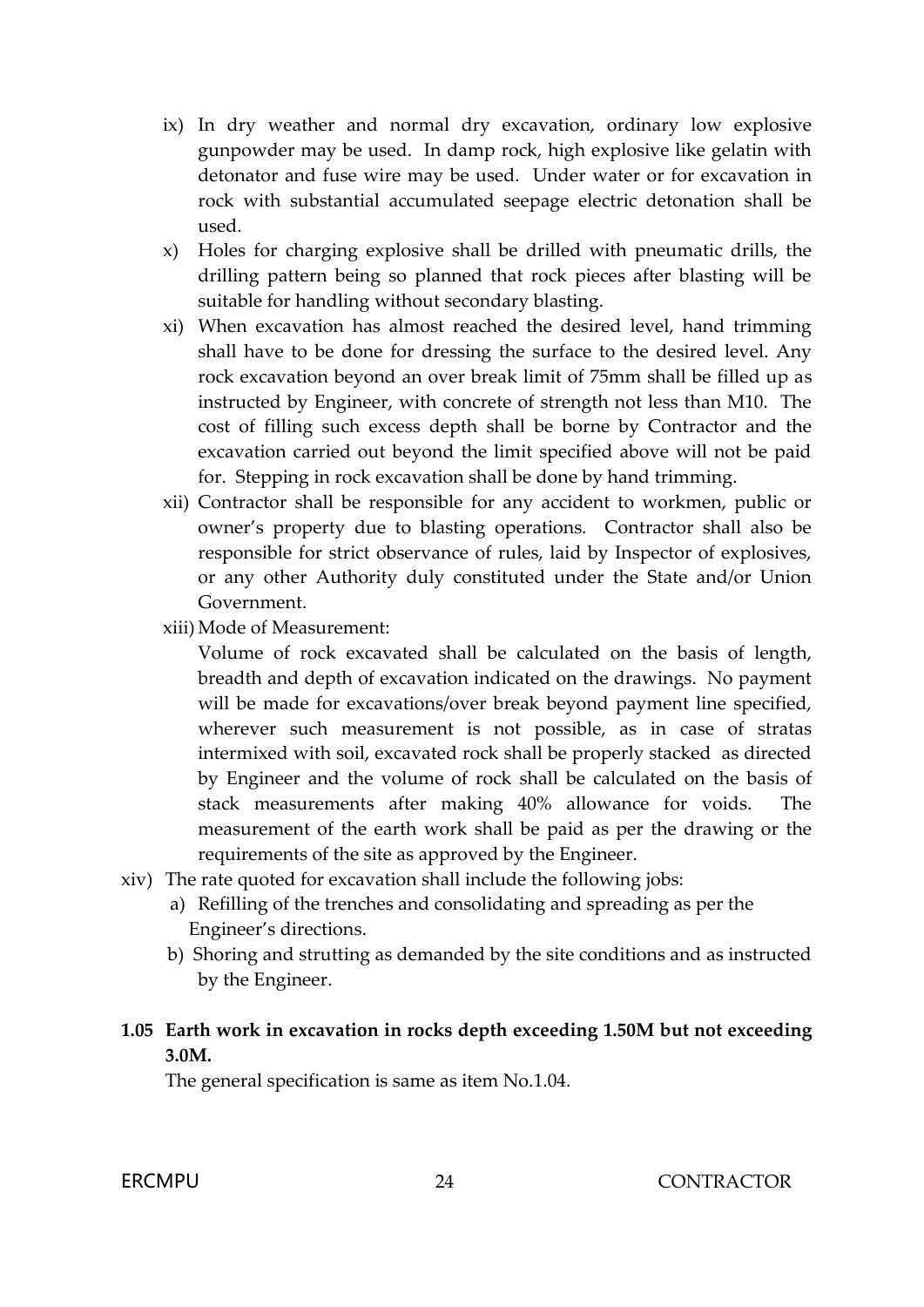#### **1.06 Filling in plinth with selected excavated earth**

- (A) Plinth above in layers 15-30 cm, watered and compacted with mechanical compaction machines. The base surface shall be cleared of vegetation by uprooting or any organic matter, prior to commencement of filling operation. When filling reaches the finished level, the surface shall be flooded with water, if directed by the Engineer, for at least 24 hours, allowed to dry and then the surface again compacted as specified above to avoid settlements at a later stage. The finished level of the filling shall be trimmed to the level/slope specified.
- (B) Where specified in the item description given in the Schedule of Quantities that the compaction of the plinth fill shall be carried out by means of 10/12 tonnes rollers smooth wheeled, sheep-foot or wobble wheeled rollers. As rolling proceeds water sprinkling shall be done to assist consolidation. Water shall not be sprinkled in case of sandy fill.
- (C) Mode of Measurement

Payment for filling in plinth with selected excavated material will be made as specified/directed. Payment for this work will be made based on measurement of plinth/dimensions filled. The plinth/ground levels shall be surveyed before hand for this purpose. The lead shall be 100M or as specified in the schedule of quantities. It shall be measured in cum.

### **1.07 Filling in plinth with selected earth for lead exceeding 100m but not exceeding 300m.**

The general specification is same as item No.1.06.

#### **1.08 Filling excavated earth in ground for land development**

- (A) No earth fill shall commence until surface water discharges and streams have been properly intercepted or otherwise dealt with as directed by Engineer.
- (B) Filling shall be carried out as indicated in the drawings and as directed by Engineer. If no compaction is called for, the fill may be deposited to the full height in one operation and leveled. If the fill has to be compacted, it shall be placed in layers not exceeding 600mm and leveled uniformly and compacted before the next layer is deposited.
- (C) Field compaction is called for, test shall be carried out at different stages of filling and also after the fill to the entire height has been completed. This shall hold good for embankment as well.
- (D) Contractor shall protect the earth fill from being washed away by rain or damaged in any other way. Should any slip occur, Contractor shall remove the affected material and make good the slip at his own cost.
- (E) The fill shall be carried out to such dimension and levels as indicated on the drawings after the stipulated compaction. The fill shall be considered as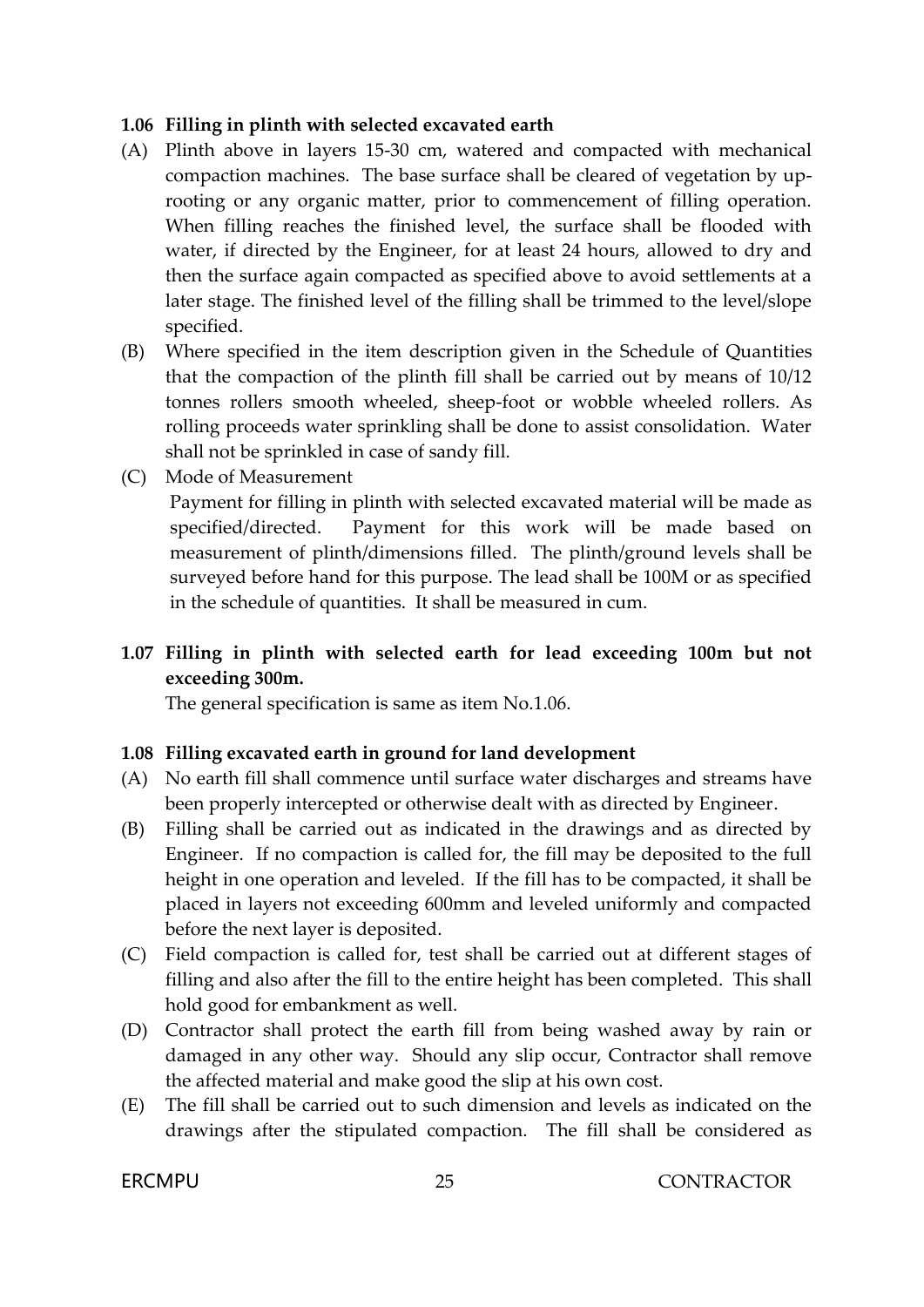incomplete if the desired compaction has not been obtained.

(F) Mode of Measurement

It shall be measured in cum. The rate shall include all operations such as lead and transport, filling and consolidating as directed.

# **1.09 Filling in plinth and ground with earth brought from outside**

- (A) Filling shall be carried out with approved material as described in 1.01 (J). The material and source shall be subject to prior approval of Engineer. The approved area, from where the fill material is to be dug, shall be cleared of all bushes, roots plants, rubbish etc. top soil containing salts, sulphate and other foreign material shall be removed. The materials so removed shall be burnt or disposed off as directed by Engineer. The Contractor shall make necessary access roads to those areas and maintain the same, if such access road does not exist, at his cost.
- (B) If any material is rejected by Engineer, Contractor shall remove the same forthwith from the site at no extra cost to the owner. Surplus fill material shall be disposed off by uniform spreading within the site as instructed by the Engineer.
- (C) The compaction shall be carried out as specified in the item no.1.06 for filling in plinth and as per item No.1.08 for filling in ground for land development.
- (D) Mode of Measurement
	- Backfilling, plinth filling etc. with borrowed earth will be paid for under specified items. The quoted rate shall include all operations such as clearing, excavation, lead and transport, fill, compassion etc. as specified. Actual quantity of consolidated filling or actual quantity of excavation in the borrow pits (less such top soil which has been excavated and not used for filling) whichever is less shall be measured and paid for in cubic metres. The lead, lift etc. shall be as indicated in the schedule of quantities.

# **1.10 Providing and filling local sand in trenches, plinth and surrounding areas**

- (A) At places backfilling shall be carried out with local sand if directed by Engineer. The sand used shall be kept flooded with water for 24 hours to ensure maximum consolidation. Any temporary work required to contain sand under flooded condition shall be to Contractor's account. The surface of the consolidated sand shall be dressed to require level or slope. Construction of floors or other structures on sand fill shall not be started until Engineer has inspected and approved the fill.
- (B) Mode of measurement Actual quantity of consolidated sand filling shall be measured and paid in cubic metres.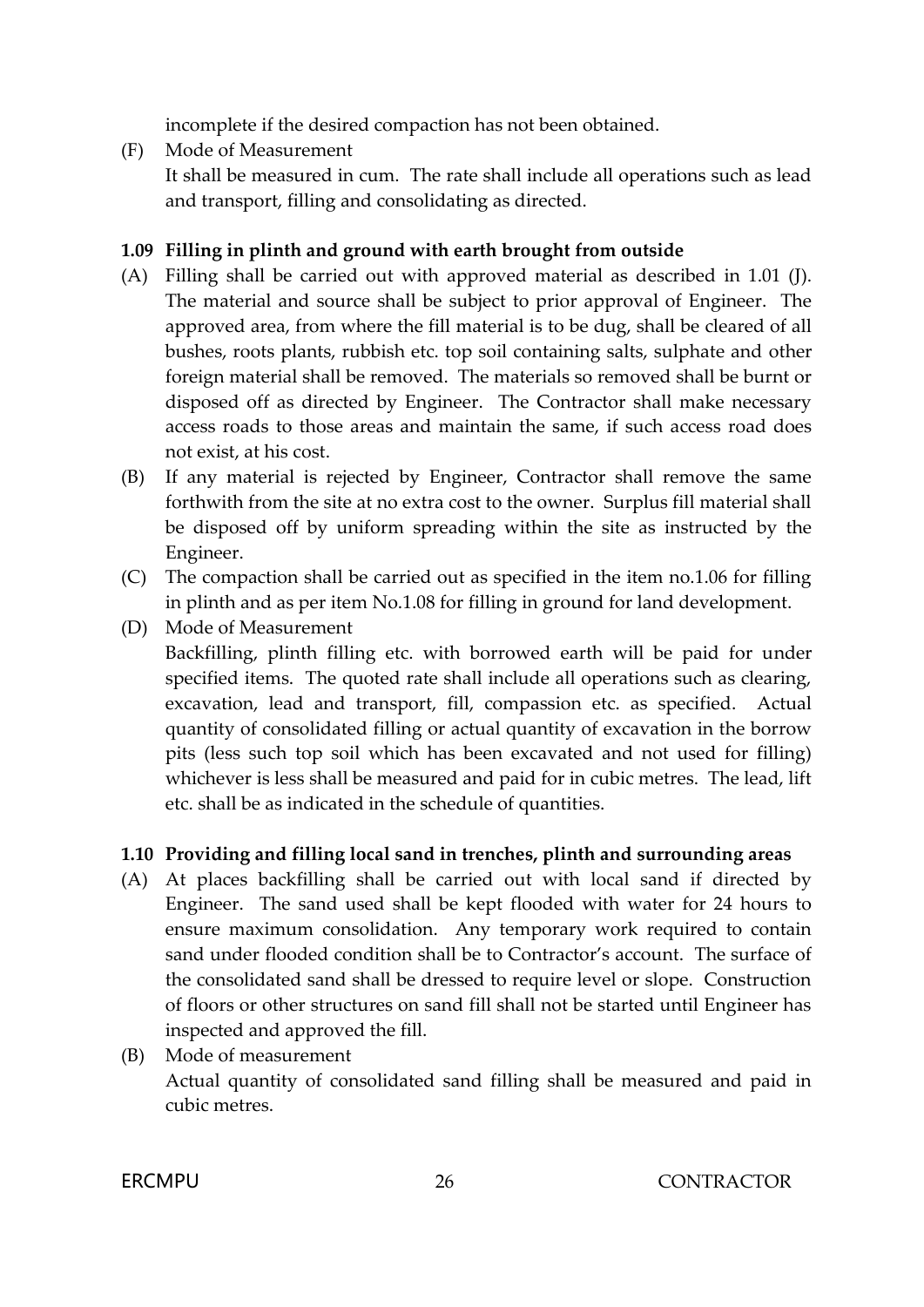#### **1.11 Providing and laying rubble Rubble soling**

- (A) Rubble used for packing under floors, foundations etc. shall be hard, durable, rock, free from veins, flaws and other defects. The size of the rubble shall be 100 mm – 150mm unless otherwise specified in the item description in the Schedule of Quantities and the quantity shall be got approved by the Engineer.
- (B) Rubble shall be laid closely in position on the sub-grade. All interstices between the stones shall be wedged in with smaller stones of suitable size well driven to ensure tight packing and complete filling of interstices. Such filling shall be carried out simultaneously with the placing in position of rubble stone and shall not lag behind.

(C) Small interstices shall be filled with murrum, well watered and rammed.

(D) Mode of Measurement

 The unit of measurement shall be sq. m/cum of the work done as per the drawings

and /or as specified in the Schedule of Quantities.

### **1.12 Brick Soling**

A)Bricks shall be laid on edge or flat as per the item specification. The bricks shall be placed as close as possible. Broken bricks shall not be used except for closing the line. Bricks should not show any efflorescence on drying.

The under layer be dressed/leveled in required slope/grade and compacted with mechanical compactor roller with a layer of sand as per detail. Sand fill of specified thickness as per the details shall be measured and paid under relevant item separately.

B)The soling pattern shall be as specified in the item specification, it can be plain, diagonal or herring-bone. Suitable slope shall be maintained as specified by the Engineer.

C)The joints shall be filled with earth or sand as specified if it is to be filled with cement mortar, the proportion of the mortar shall be as specified in the item specification.

#### D) Mode of measurement

This item shall be measured in sqm of work done as per the drawings/directed by the Engineer. No deduction shall be made for any opening up to 0.1 sqm.

FRCMPU 27 27 CONTRACTOR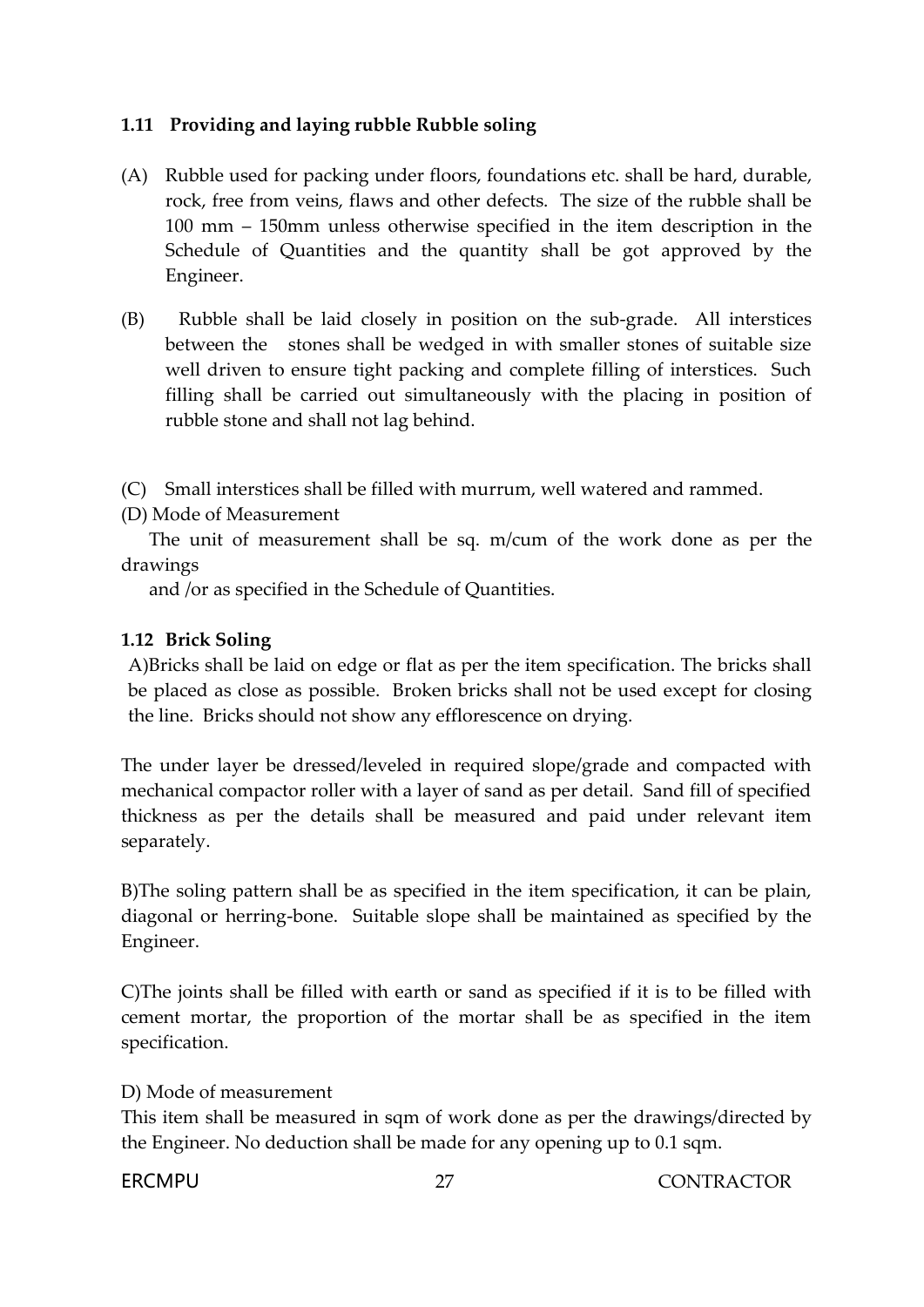## **1.13Providing and laying dry stone pitching.**

A) Stone subject to marked deterioration by water or weather will not be accepted. The stone shall be hard, durable and fairly regular in shape and its thickness in any one direction shall not less than the thickness of the pitching as specified in the Schedule of Quantities.

B) Before laying the pitching the sides of the sloped surface shall be trimmed to the required slope and profiles. The depressions shall be thoroughly filled and compacted. It shall commence from the bottom. The stones shall be placed normal to the slope and the largest dimension is perpendicular to the face of the slope unless such dimension is more than the thickness of the pitching. The largest stones shall be placed at the bottom. The joints between the stones shall be filled with good earth. The earth shall be got approved by the Engineer before filling.

C)Mode of measurement It shall be measured in sq.m. The rate shall include preparation of base, providing and laying of stones and filling up of joints with approved good earth.

### **1.14 Providing and laying dry stone pitching with cement pointing**

The general specification shall be same as the item No. 1.13 but for the joints between the stones shall be filled with cement mortar of proportion as specified in the item description in the Schedule of Quantities.

A) Mode of Measurement

Same item 1.13 but in this the rate includes the pointing also.

### **1.15 Providing and Filling dry brickbats at all levels**

The brickbats shall be of 40-65mm (average) thickness in size. The brickbats shall be clean and mortar free. They should be washed off dust before it is filled. They shall be filled in places as directed by the Engineer. The brick bats for filling in soak pits or trenches shall be uniform in size without dust.

Mode of Measurement

The bulk volume of the filling shall be measured in cum, No deduction shall be made for voids.

Providing & laying single layer flat brick soling Providing and laying single layer flat brick soling with approved quality well burnt

FRCMPU 28 28 CONTRACTOR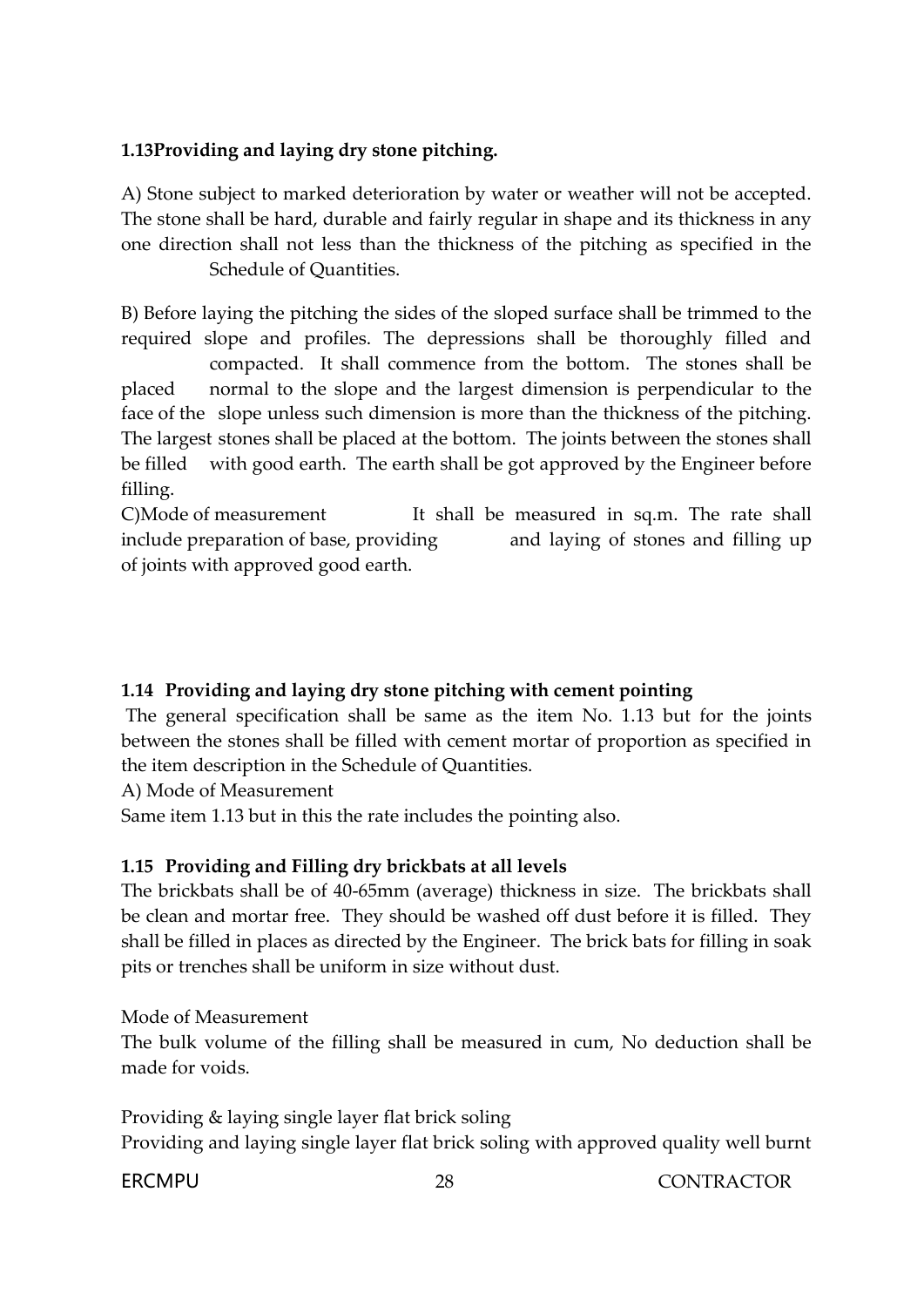(having crushing strength of 50Kg per Sqcm) or over burnt bricks including laying bricks in plain/diagonal/herring bone pattern filling the joints with local sand as per general specifications of item no. 1.12 etc complete.

Mode of Measurement

This item shall be measured in sq.m. of work done as per the drawings/directed by the Engineer. No deduction shall be made for any opening up to 0.1.

Carting away earth outside the site

Carting away the excavated surplus earth/debris generated out of dismantling of brick work/concrete as specified in the schedule of the quantities outside of the site including loading at site, transportation, unloading, spreading etc complete as directed.

Mode of measurement

Quantity carted away shall be measured in Cum.

Length, breadth and depth of the pit shall be measured where full quantity of excavated earth is carted away.

OR

80% fill measurement of earth/debris in truck shall measured and paid for.

Contractor shall maintain fill record of measurement and the quantities in respect of total quantity of earth work in excavation, quantity back filled in trenches/pits after laying concrete/masonry foundations etc and quantity of surplus earth carted away and the same to reconciled intermittently during execution.

Supplying the chemicals and carrying out pre-construction Anti - termite treatment.

Supplying the chemicals and carrying out pre-construction Anti – termite treatment at the various stages of construction as per IS/and as recommended by the chemical manufacturer to safeguard the building against termite including execution and submission of guarantee for a period of Ten years. This work is to be got, executed through Pest Control (India) Ltd as per their specifications or an approved equivalent specialized agency.

For anti termite treatment chemicals used – CHLOROPYRIPHOS 20 EC @I% concentration in aqueous emulsion. At DPC level (if DPC is done ) or over masonry course, 5 litre per SqM emulsion to be applied. The junction of wall and plinth (after completion of each filling) to be done @ 1 litre per Rmt including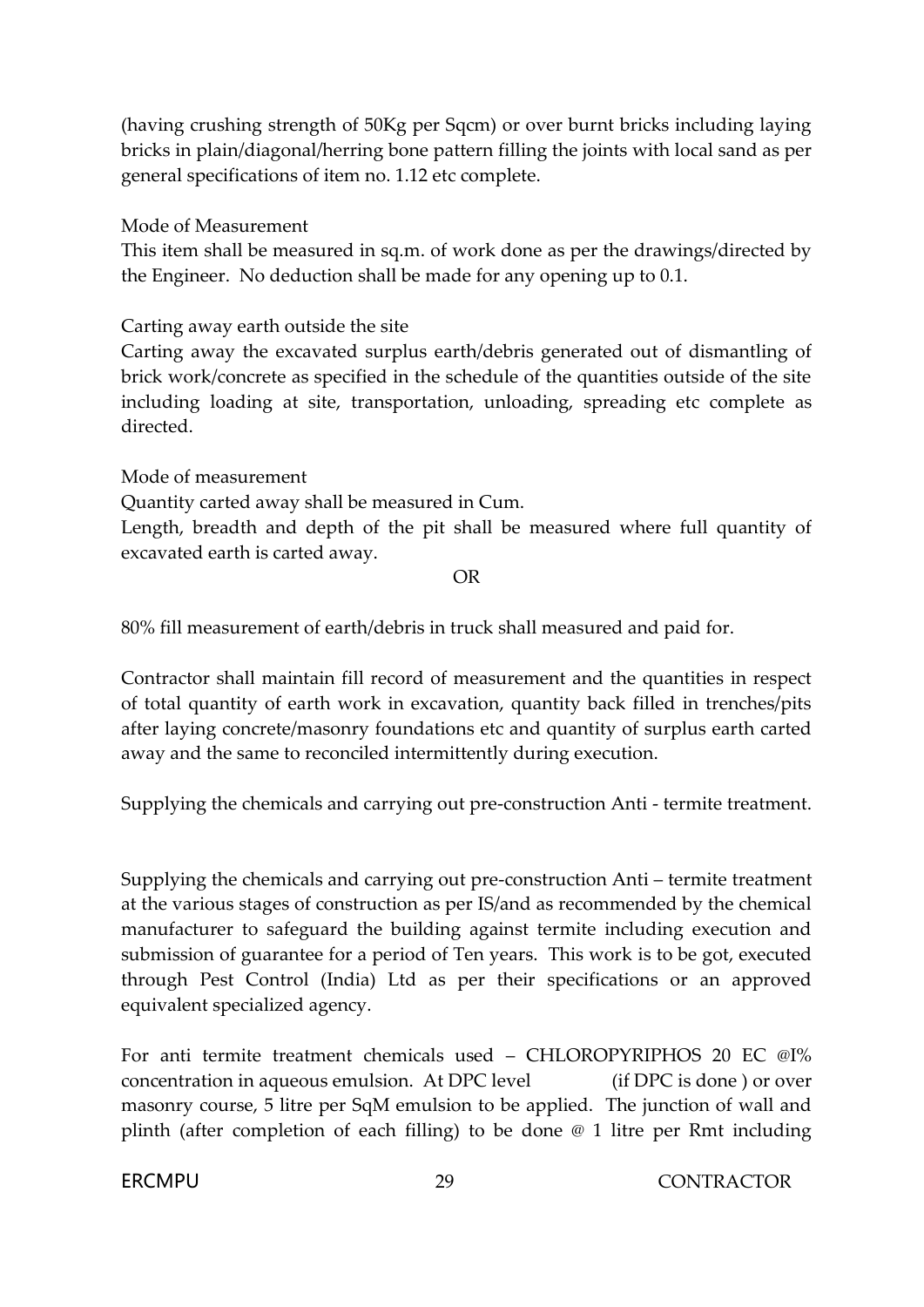rodding for better spreading. 5 litre per sqm emulsion to be applied over filling after compaction. Finally the earth around the external perimeter of building up to depth of 30cm shall be treated @ 5 litres per Rmt including making holes and forcing liquid. Critical areas such as openings around pipes, cable trench etc to be soaked with chemical emulsion.

**Note:** Contractor shall submit detailed specification of the chemical and application procedure along with their offer.

Mode of measurement

Building area in plan shall be measured in Sqm. Based on the treatment provided (No co-efficient shall be applied).

- **1.16 Earth work excavation in soft rocks up to 1.5 m depth.** General specifications shall be same as for item 1.01 and 1.01 (ii)
- **1.17 Earth work excavation in soft rocks depth exceeding 1.5 m but not exceeding 3M.**

General specification shall be same as for item No.1.01 and 1.01 (ii)

**1.18 Earth work in excavation for depth exceeding 4.5 M but not exceeding 6 M**  General specification shall be same as for item No.1.01 including charges for shoring strutting bailing/pumping etc. as directed.

#### **SECTION II**

#### **2.00 CONCRETE WORK**

#### I **Applicable Codes**

The following codes and standards are made a part of the Specifications. All standards, codes or practices referred to herein shall be the latest edition

ERCMPU 30 CONTRACTOR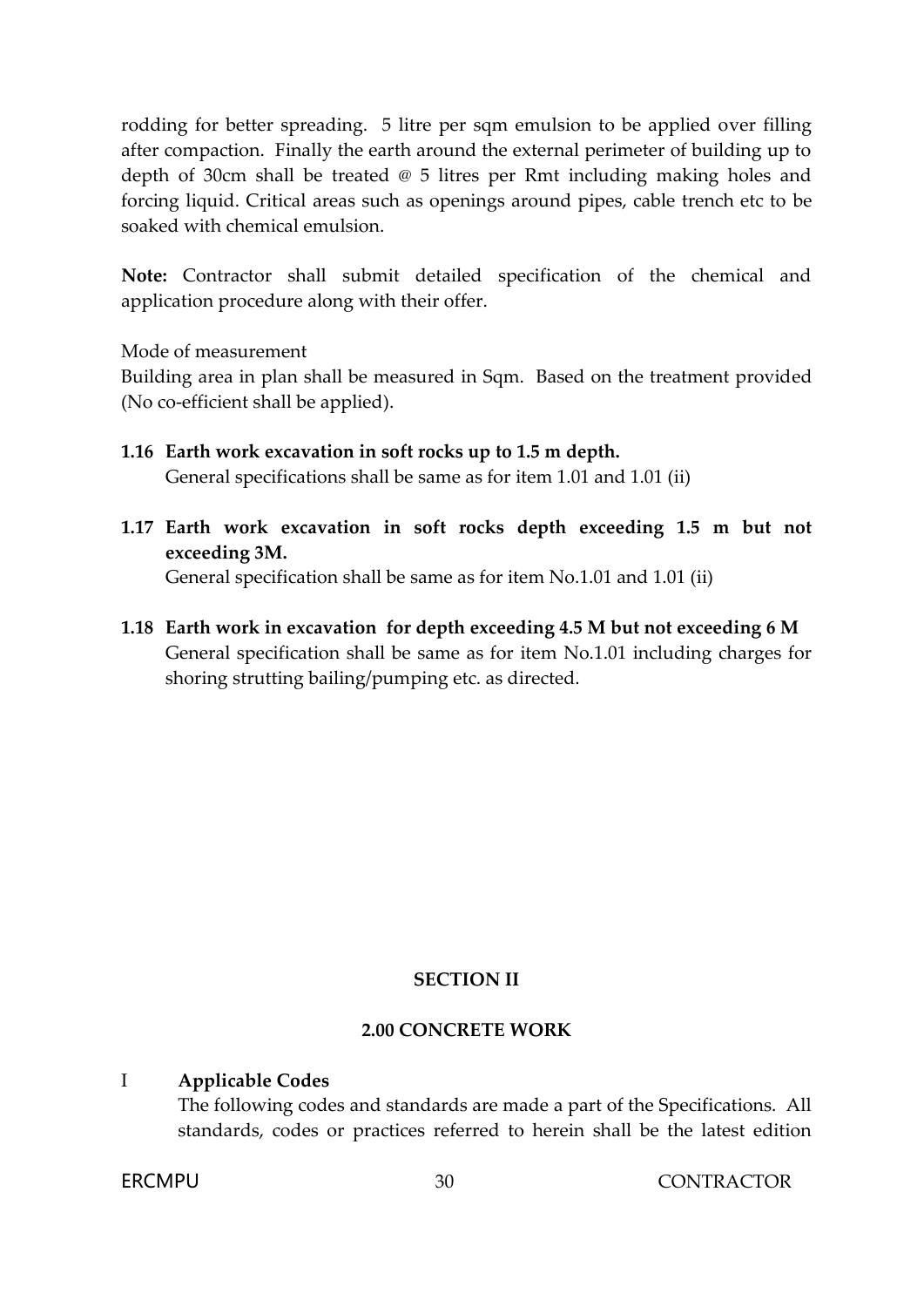including all applicable official amendments and revisions.

In case the discrepancy between this specification and those referred to herein, this specification shall prevail

| S.             | Code           | Specifications                                                    |  |  |
|----------------|----------------|-------------------------------------------------------------------|--|--|
| No.            |                |                                                                   |  |  |
| $\mathbf{1}$   | IS 269         | Specification for ordinary, rapid hardening and low               |  |  |
|                |                | heat                                                              |  |  |
|                |                | <b>Portland Cement</b>                                            |  |  |
| $\overline{2}$ | IS 455         | Specification for Portland blast furnace slag                     |  |  |
| 3              | IS 1489        | Specification for Portland pozollana cement                       |  |  |
| $\overline{4}$ | IS 4031        | Methods of physical tests for hydraulic cement                    |  |  |
| 5              | IS 650         | Specification for standard sand for testing of cement             |  |  |
| 6              | IS 383         | Specification for coarse and fine aggregates from natural         |  |  |
|                |                | sources for concrete                                              |  |  |
| 7              | IS 2386        | Methods of test for aggregates for concrete                       |  |  |
|                | (Part I to     |                                                                   |  |  |
|                | VIII)          |                                                                   |  |  |
| 8              | IS 516         | Methods of test for strength of concrete                          |  |  |
| 9              | IS 1199        | Methods of sampling and analysis of concrete                      |  |  |
| 10             | IS 2396 (I)    | Flakiness Index of aggregates                                     |  |  |
|                | IS 5640        |                                                                   |  |  |
| 11             | IS 3025        | Methods of sampling and test (Physical and chemical               |  |  |
|                |                | water used in industry)                                           |  |  |
| 12             | IS $432$ (Part | Specification for mild steel and medium tensile steel             |  |  |
|                | I & H          | hard<br>and<br>drawn steel wire<br>bars<br>for<br>concrete        |  |  |
|                |                | reinforcement                                                     |  |  |
| 13             | IS 1139        | $\beta$ pecification for hot rolled mild steel and medium tensile |  |  |
|                |                | steel deformed bars for concrete reinforcement                    |  |  |
| 14             | IS 1566        | Specification for plain hard drawn steel wire fabric for          |  |  |
|                |                | concrete reinforcement                                            |  |  |

#### **(a) Materials:**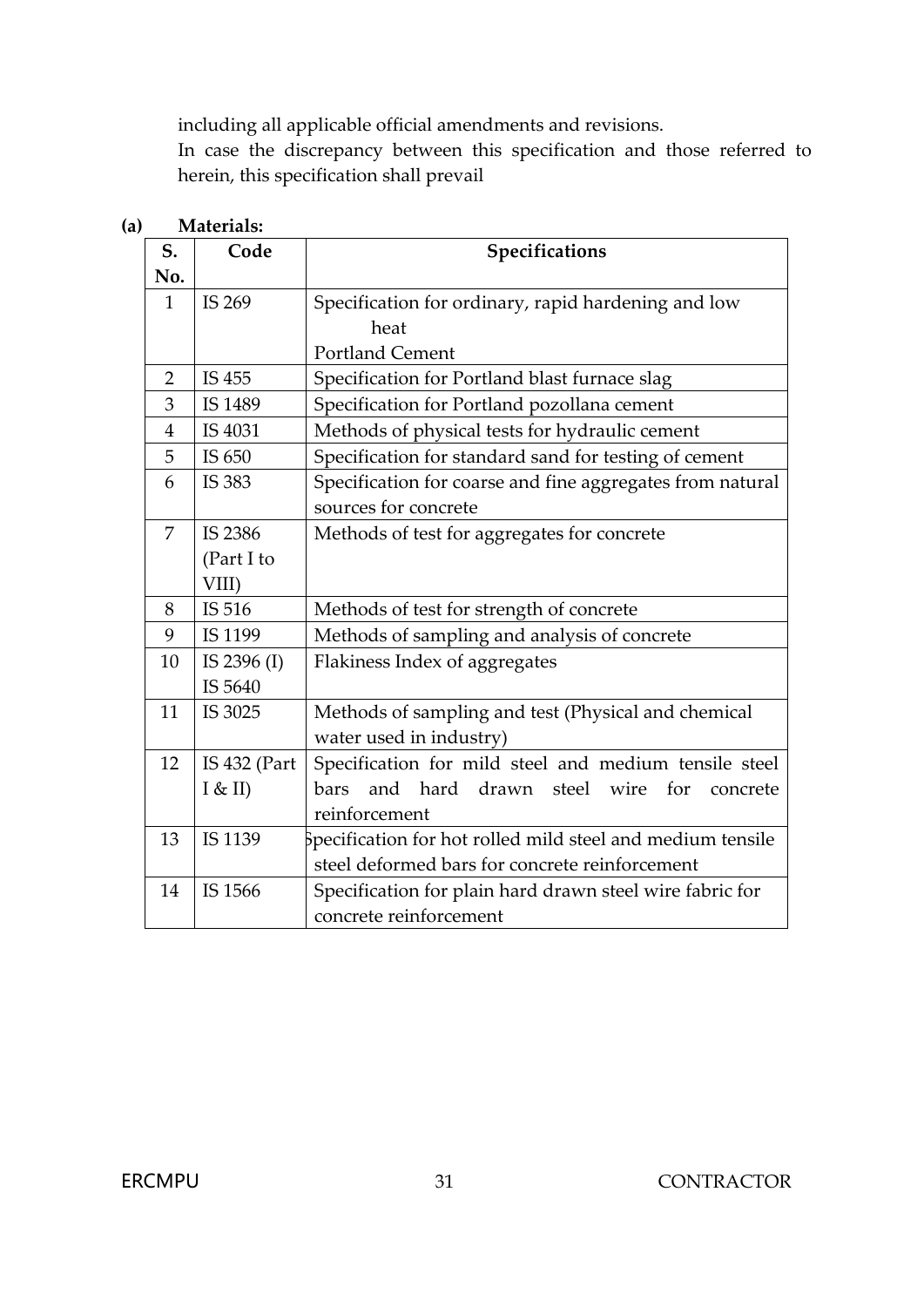| S.  | Code    | Specifications                                             |
|-----|---------|------------------------------------------------------------|
| No. |         |                                                            |
| 15  | IS 1785 | Specification for plain hard drawn (Part I) steel wire for |
|     |         | pre-stressed concrete                                      |
| 16  | IS 1786 | Specification for cold twisted steel bars for concrete     |
|     |         | reinforcement                                              |
| 17  | IS 2090 | Specification for high tensile steel bars used in          |
|     |         | prestressed                                                |
|     |         | concrete                                                   |
| 18  | IS 4990 | Specification for plywood for concrete shuttering work     |
| 19  | IS 2645 | Specification for integral cement water-proofing           |
|     |         | compounds                                                  |

# **(b) Equipment:**

| S.            | Code    | Specifications                                      |  |  |
|---------------|---------|-----------------------------------------------------|--|--|
| No.           |         |                                                     |  |  |
| 1             | IS 1791 | Specification for batch type concrete mixer         |  |  |
| $\mathcal{P}$ | IS 2438 | Specification for roller pan mixer                  |  |  |
| 3             | IS 2505 | Specification for concrete vibrators immersion type |  |  |
| 4             | IS 2506 | Specification for screed board concrete vibrators   |  |  |
| 5             | IS 2514 | Specification for concrete vibrating tables         |  |  |
| 6             | IS 3366 | Specification for pan vibrators                     |  |  |
| 7             | IS 4656 | Specification for form vibrators for concrete       |  |  |
| 8             | IS 2722 | Specification for portable swing weigh-batchers for |  |  |
|               |         | concrete (single and double bucket type)            |  |  |
| 9             | IS 2750 | Spécification for steel scaffoldings                |  |  |

# **(c) Code of Practice:**

| S.  | Code    | Specifications                                         |  |
|-----|---------|--------------------------------------------------------|--|
| No. |         |                                                        |  |
|     | IS 456  | Code of practice for plain and reinforced concrete     |  |
|     | IS 1343 | Code of practice for prestressed concrete              |  |
| 3   | IS 457  | Code of practice for general construction of plain and |  |
|     |         | reinforced concrete for dams and other massive         |  |
|     |         | structures                                             |  |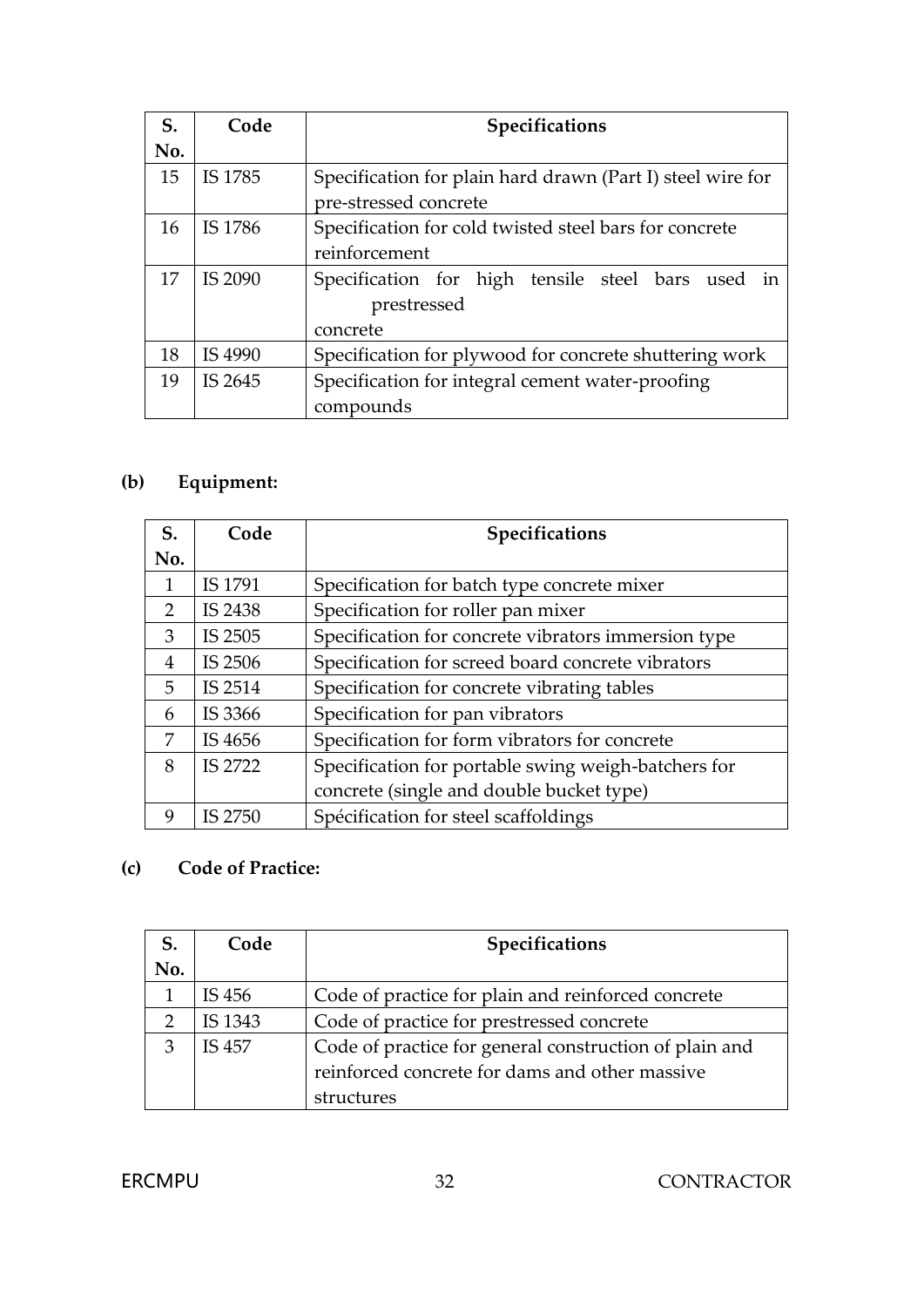| 4  | IS 3370     | Code of practice for concrete structures for storage of   |
|----|-------------|-----------------------------------------------------------|
|    | (Part I to  | liquids                                                   |
|    | IV)         |                                                           |
| 5  | IS 3935     | Code of practice for composite construction               |
| 6  | IS 3201     | Criteria for design and construction of precast           |
|    |             | concrete trusses                                          |
| 7  | IS 2204     | Code of practice for construction of reinforced           |
|    |             | concrete shell roof                                       |
| 8  | IS 2210     | Criteria for the design of RC shell structures and folded |
|    |             | plates                                                    |
| 9  | IS 2751     | Code of practice for welding of mild steel bars used for  |
|    |             | reinforced concrete construction                          |
| 10 | IS 2502     | Code of practice for bending and fixing of bars for       |
|    |             | concrete reinforcement                                    |
| 11 | IS 3558     | Code of practice for use for immersion vibrators for      |
|    |             | consolidating concrete                                    |
| 12 | IS 3414     | Code of practice for design and installation of joints in |
|    |             | buildings                                                 |
| 13 | IS 4014     | Code of practice for steel tubular, scaffolding           |
|    | (Part I&II) |                                                           |
| 14 | IS 2571     | Code of practice for laying insitu-cement<br>concrete     |
|    |             | flooring                                                  |

# **(d) Construction Safety**

| Code    | <b>Specifications</b>                 |
|---------|---------------------------------------|
| IS 3696 | Safety code for scaffolds and ladders |

#### **(e) Measurement**

|     | Code    | <b>Specifications</b>                                          |  |  |
|-----|---------|----------------------------------------------------------------|--|--|
| No. |         |                                                                |  |  |
|     | IS 1200 | Method of measurement of building works                        |  |  |
|     | IS 3385 | Code of practice for measurement of civil engineering<br>works |  |  |

The above mode of measurements shall be applicable only it is not given specifically in the tender document.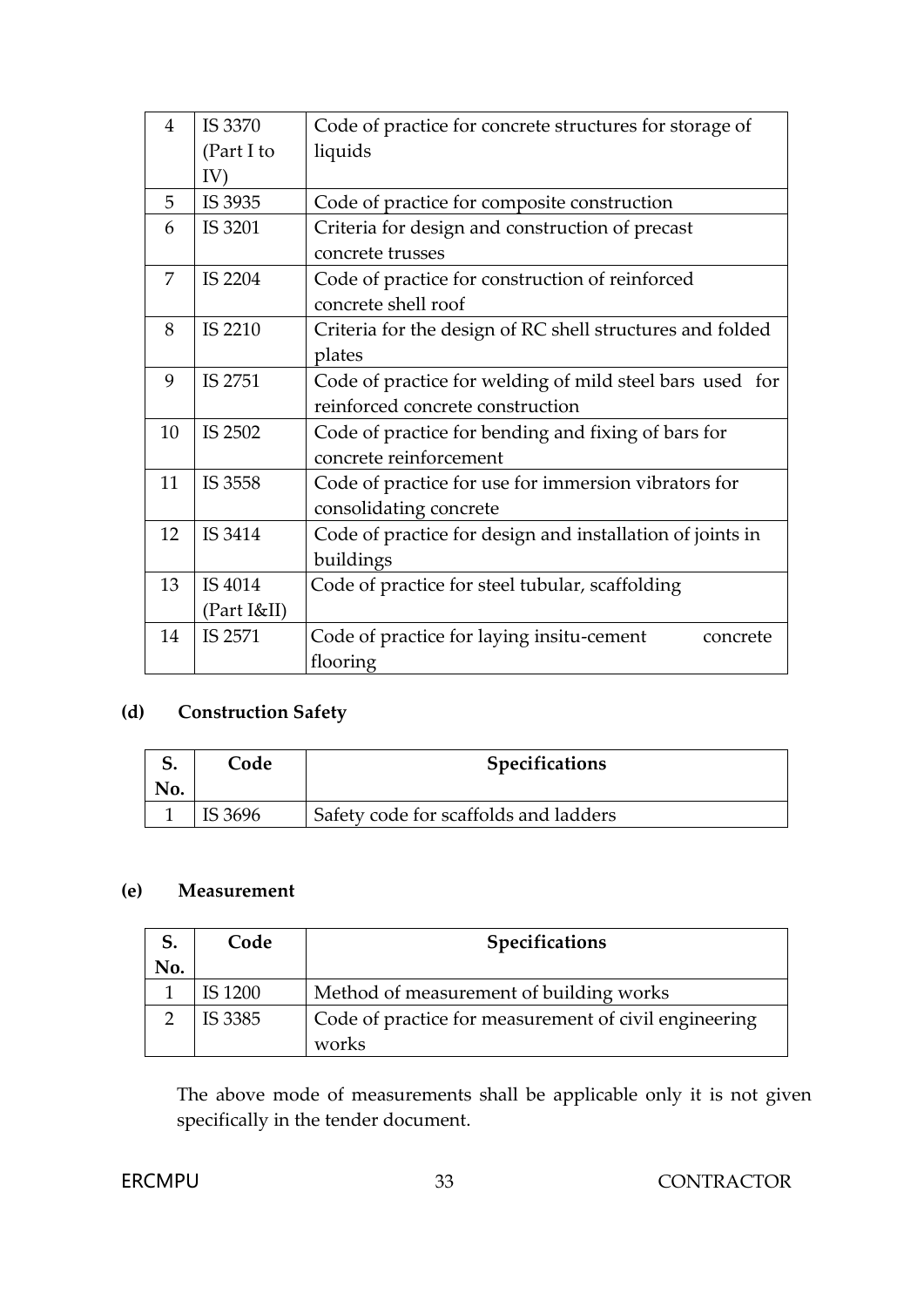#### II **General**

The quality of materials, methods and control of manufacture and transportation of all concrete work irrespective of mix, whether reinforced or otherwise shall conform to the applicable portions of this specications.

Engineer shall have the right to inspect the source/s of material/s, the layout and operation of procurement and storage of materials, the concrete batching and mixing equipment, and the quality control system. Such an inspection shall be arranged and Engineer's approval obtained, prior to starting of concrete work.

#### III **Materials**

The ingredients to be used in the manufacture of standard concrete shall consist solely of standard type Portland cement, clean sand, natural coarse aggregate, clean water and admixtures.

#### **(A) Cement**

a) If the Contractor is instructed to supply cement, then the following points shall be applicable:

i. Unless otherwise specified the cement shall be ordinary portland cement in 50Kg bags. The use of bulk cement will be permitted only with the approval of Engineer. ii. A certified report attesting to the conformance of the cement, to IS specifications by the cement manufacturer's chemist shall be furnished to Engineer if demanded.

iii. Cement held in storage for a period of ninety (90) days or longer shall be tested. Should at any time Engineer have reasons to consider that any cement is defective, then irrespective of its origin, and/or manufacturers test certificate, such cement shall be tested immediately at contractor's cost at a National Test Laboratory/approved laboratory and until the results of such tests are found satisfactory, it shall not be used in any work. Contractor shall not be entitiled to any claim of any nature on this account.

> A cement stores shall be constructed and maintained as detailed under (b) (i) here under for storing specified quantity of cement for the project.

#### **(B) If the cement is supplied by the ERCMPU**

i) Contractor will have to make his own arrangements for the storage of minimum 250 MT of cement. If supplies are arranged by owner, cement

ERCMPU 34 CONTRACTOR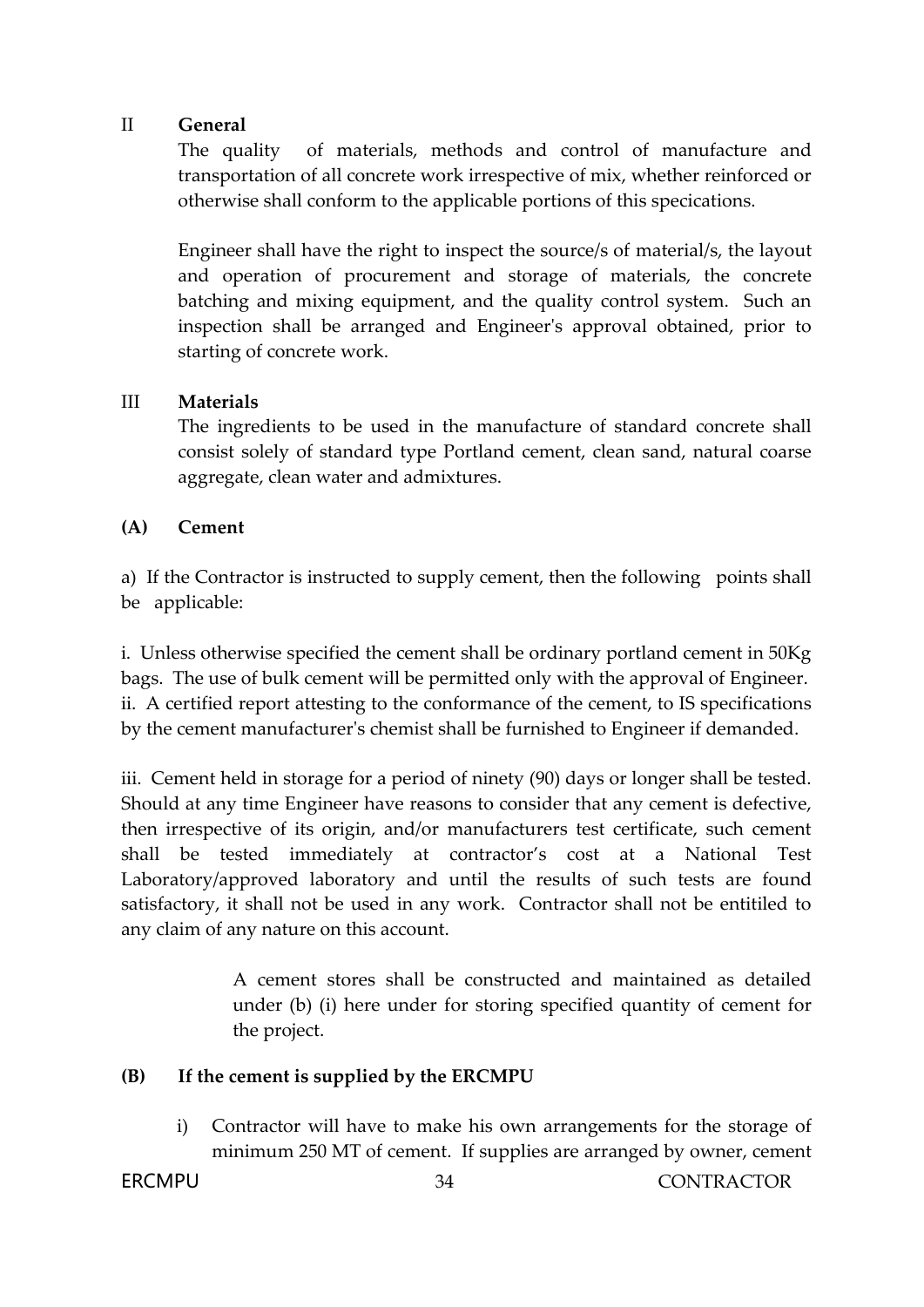will be issued in quantities to cover work requirements of one month or more, as deemed fit by Engineer and it will be the responsibility of contractor to ensure adequate and proper storage. Cement in bulk may be stored in bins or silos which will provide complete protection from dampness contamination and minimise caking and false set. Cement bags shall be stored in a dry enclosed shed (storage under tarpaulins will not be permitted), well away from the outer walls and insulated from the floor to avoid contract with moisture from ground and so arranged as to provide ready access damaged or reclaimed or partly set cement will not be permitted to be used and shall be removed from the site. The storage bins and storage arrangements shall be such that there is no dead storage. Not more than 12 bags shall be stacked in any tier. The storage arrangement shall be approved by Engineer. Consignments of cement shall be stored as received and shall be consumed in the order of their delivery.

#### **(C) Aggregates**

a) Aggregate in general designates both fine and coarse inert materials used in the manufacture of concrete. Fine aggregate is aggregate all of which passes through 4.75mm IS sieve. Coarse Aggregate is aggregate most of which is retained on 4.75mm sieve.

b) All fine and coarse aggregates proposed for use in the work shall be subject to Engineer's approval and after specified materials have been accepted the source of supply of such materials should not be changed without prior approval of Engineer.

c) Aggregates shall, except as noted above, consist of natural sands, crushed stone and gravel from a source known to produce satisfactory aggregate for concrete and shall be chemically inert, strong, hard, durable against weathering, may cause corrosion of the reinforcement or may impair the strength and/or durability of concrete. The grading of aggregates

shall be such as to produce a dense concrete of specified strength and consistency that will work readily into position without segregation and shall be based on the mix design and preliminary tests on concrete specified later. d) Sampling and Testing

Samples of the aggregates for mix design and determination of suitabilty shall be taken under the supervision of Engineer and delivered to the laboratory, well in advance of the scheduled placing of concrete. Records of tests which have been made on proposed aggregates and on concrete made from this source of aggregates shall be furnished to Engineer in advance of the work for use in determining aggregate suitability. The costs of all such tests, sampling etc. shall be borne by contractor.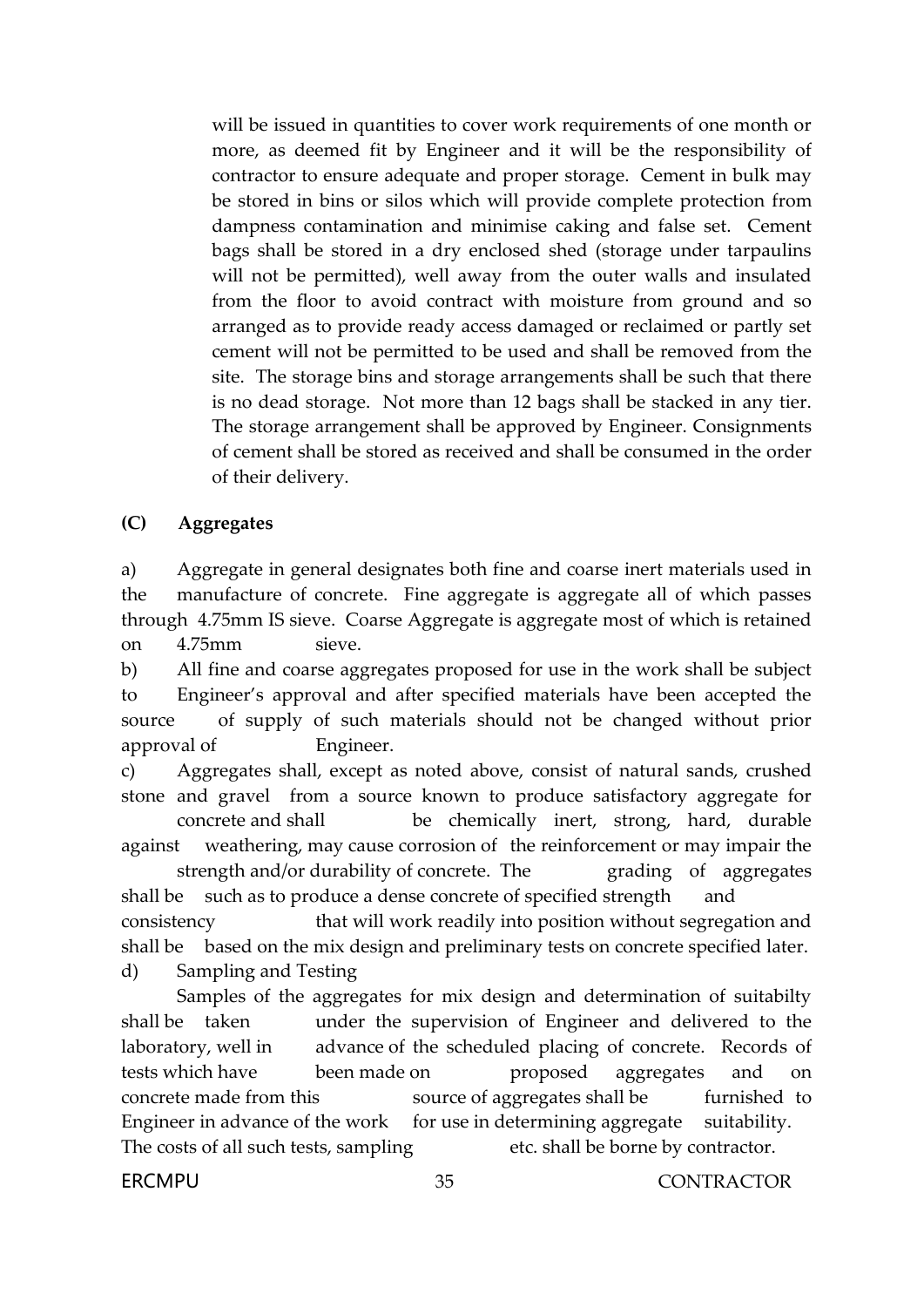#### e) Storage of Aggregates

All coarse and fine aggregates shall be stacked in stock separately in stock piles in the material yard near the work site in bins properly constructed to avoid inter mixing of different aggregates. Contamination with foreign materials and with earth during storage and while heaping the materials shall be avoided. The aggregate must be of specified quality not only at the time of receiving at site but more so at the time of loading into mixer. Rackers shall be used for lifting the coarse aggregates from bins or stock piles. Coarse aggregate shall be piled in layers not exceeding 1.20 meters in height to prevent coning of segregation. Each layer shall cover the entire area of the stock pile before succeeding layers are started. Aggregates that have become segregated shall be rejected.

f) Specific Gravity

Aggregate except as noted above, and for other than light weight concrete shall consist of natural or crushed sand shall be conform to IS 383. The sand shall be clean sharp, hard, strong and durable and shall be free from dust, vegetable substances, adherent coating, clay, alkali, organic matter, mica, salt or other deleterius substances, which can be injurious to the setting qualities/strength/durability of concrete.

#### **C) Machine made sand**

Machine made sand will be acceptable, provided the constitutent rock/gravel composition shall be sound, hard dense, non-organic uncoated and durable against weathering.

i) Screening and Washing

Sand shall be prepared for use for such screening or washing, or both, as necessary, to remove all objectionable foreign matter while separating the sand grains to the required size fractions.

#### ii) Foreign material Limitations

The percentages of deterious substances in sand delivered to the mixer shall not be exceed the following:

| $\mathbf{i}$ . | Material finer than 75 micron IS sieve   | 3.00 | 15.00 |  |  |
|----------------|------------------------------------------|------|-------|--|--|
| ii.            | Shale                                    | 1.00 |       |  |  |
| iii.           | Coal and lignite                         | 1.00 | 1.00  |  |  |
| iv.            | Clay lumps                               | 1.00 | 1.00  |  |  |
| $V_{\rm A}$    | Total of all above substances including  | 5.00 | 2.00  |  |  |
|                | items (i) to (iv) for uncrushed sand and |      |       |  |  |
|                | items (iii) and (iv) for crushed sand    |      |       |  |  |

#### ERCMPU 36 CONTRACTOR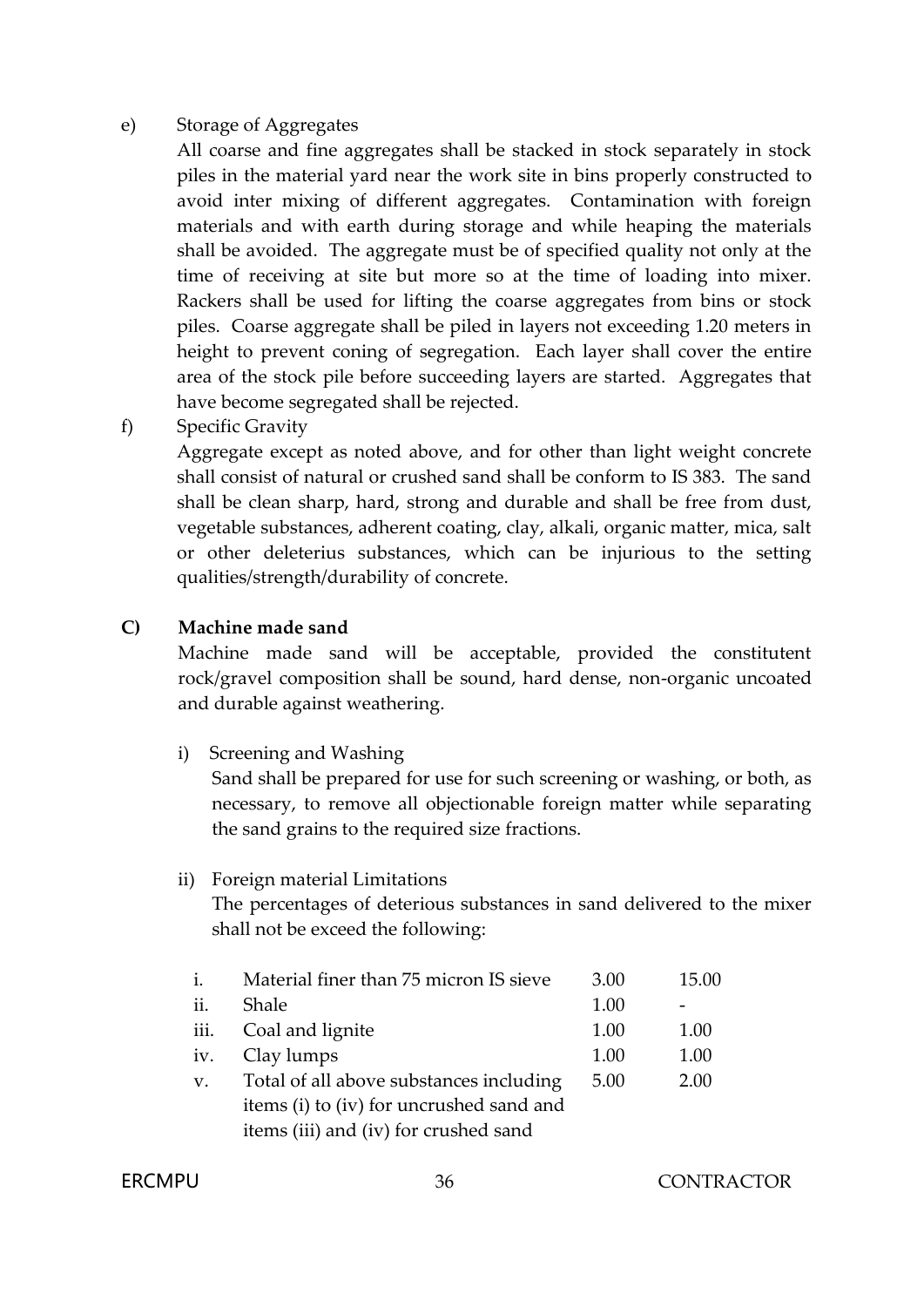#### iii) Gradation

Unless otherwise directed or approved, the grading of sand shall be within the limits indicated here under:

Percentage passing for

| <b>IS Sieve</b>   | Grading   | Grading  | Grading   | Grading   |
|-------------------|-----------|----------|-----------|-----------|
| Designation       | Zone I    | Zone II  | Zone III  | Zone IV   |
|                   |           |          |           |           |
| $10 \text{ mm}$   |           | 100      | 100       | 100       |
| 100               |           |          |           |           |
| $4.75$ mm         | 90-100    | 90-100   | 90-100    | 95-100    |
| $2.36 \text{ mm}$ | 60-95     | 75-100   | 85-100    | 95-100    |
| $1.18 \text{ mm}$ | $30 - 70$ | 55-90    | 75-100    | 90-100    |
| 600 micron        | 15-34     | 35-59    | 60-79     | 80-100    |
| 300 micron        | $5 - 20$  | $8 - 30$ | $12 - 40$ | $15 - 50$ |
| 150 micron        | $0-10$    | $0 - 10$ | $0 - 10$  | $0-15$    |

Where the grading falls outside the limits of any particular grading zone of sieves other than 600 micron IS sieve, by total amount not exceeding 5 percent, it shall be regarded as falling within that grading zone. This tolerance shall not be applied to percentage passing the 600 micron IS sieve or to percentage passing any other sieve on the coarser limit of grading zone I or the final limit of grading zone IV.

iv) Fineness Modulus

The sand shall have a fineness modulus of not less than 2.2 or more than 3.2. The fineness modulus is determined by adding the cumulative percentages retained on the following IS sieves sizes 4.75mm, 2.36 mm, 1.18mm 600 micron, 300 micron and 150 micron and dividing the sum by 100.

#### **D) Coarse Aggregate**

a) Coarse aggregate for concrete, except as noted above and for other than lightweight concrete shall conform to IS 383. This shall consist of natural or crushed stone and gravel and shall be clean and free from elongated, flaky or laminated pieces adhering coatings, clay lumps, coal residue, clinkers slag, alkali, mica, organic matter or other delicious matter.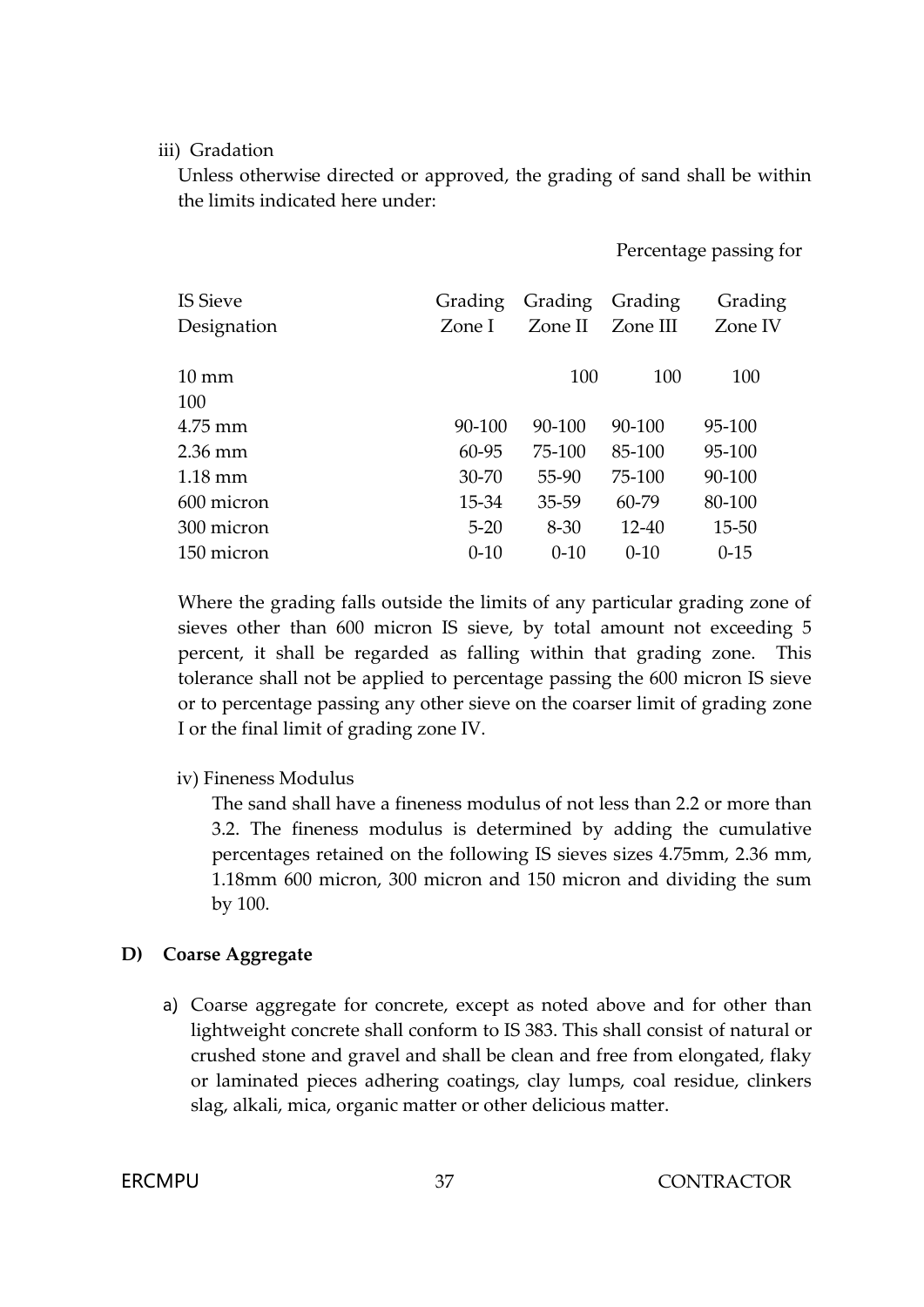## b) Screening and washing

Natural gravel and crushed rock shall be screened and/or washed for the removal of dirt or dust coating, if so demanded by Engineer.

#### c) Grading

Coarse aggregate shall be graded in both cases the grading shall be within the following limits.

| Sieve<br>Designation | % Passing for single sized aggregate of<br>nominal size mm |                      |                      |                      | % Passing for graded aggregate of<br>nominal size mm |           |                      |                      |                      |
|----------------------|------------------------------------------------------------|----------------------|----------------------|----------------------|------------------------------------------------------|-----------|----------------------|----------------------|----------------------|
|                      | 40                                                         | 20                   | 16                   | 12.5                 | 10                                                   | 40        | 20                   | 16                   | 12.5                 |
| 63mm                 | 100                                                        | $\ddot{\phantom{0}}$ |                      | $\ddot{\phantom{0}}$ | $\ddot{\phantom{0}}$                                 | 100       | $\ddot{\phantom{0}}$ |                      | $\ddotsc$            |
| 40mm                 | 85-100                                                     | 100                  | $\ddot{\phantom{0}}$ | $\ddotsc$            | $\ddot{\phantom{0}}\cdot$                            | 95-100    | 100                  | $\ddotsc$            | $\ddotsc$            |
| 20mm                 | $0 - 20$                                                   | 85-100               | 100                  | $\ddot{\phantom{0}}$ | $\ddot{\phantom{0}}$                                 | 30-70     | 95-100               | 100                  |                      |
| 16mm                 | $\ddot{\phantom{0}}$                                       | $\ddot{\phantom{0}}$ | 85-100               | 100                  | $\ddot{\phantom{0}}$                                 |           | $\ddot{\phantom{0}}$ | 90-100               | $\ddot{\phantom{a}}$ |
| 12.5mm               | $\ddot{\phantom{0}}$                                       |                      |                      | 85-100               | 100                                                  |           |                      | $\ddot{\phantom{0}}$ | 90-100               |
| 10mm                 | 0.5                                                        | $0 - 20$             | $0 - 30$             | $0 - 45$             | 85-100                                               | $10 - 35$ | $25 - 55$            | 30-70                | 40-85                |
| 4.75mm               | $\ddot{\phantom{a}}$                                       | $0 - 5$              | $0 - 5$              | $0 - 10$             | $0 - 20$                                             | $0 - 5$   | $0 - 10$             | $0 - 10$             | $0 - 10$             |
| 2.36 mm              | $\ddot{\phantom{0}}$                                       | $\ddot{\phantom{0}}$ |                      | $\ddot{\phantom{0}}$ | $0 - 5$                                              |           |                      |                      |                      |

ERCMPU 38 CONTRACTOR The pieces shall be angular in shape and shall have granular or crystalline surfaces, friable, flacky and laminated pieces, mica and shale, if present, shall be only in such quantities that will not, is the opinion of engineer affect adversely the strength and/or durability of concrete. The maximum size of coarse aggregate shall be 75 mm for class A concrete 40 mm for class B concrete and 20 mm for class C concrete. The maximum size of coarse aggregate shall be the maximum size specified above, but in no case greater than 1/4 of the minimum thickness of the member, provided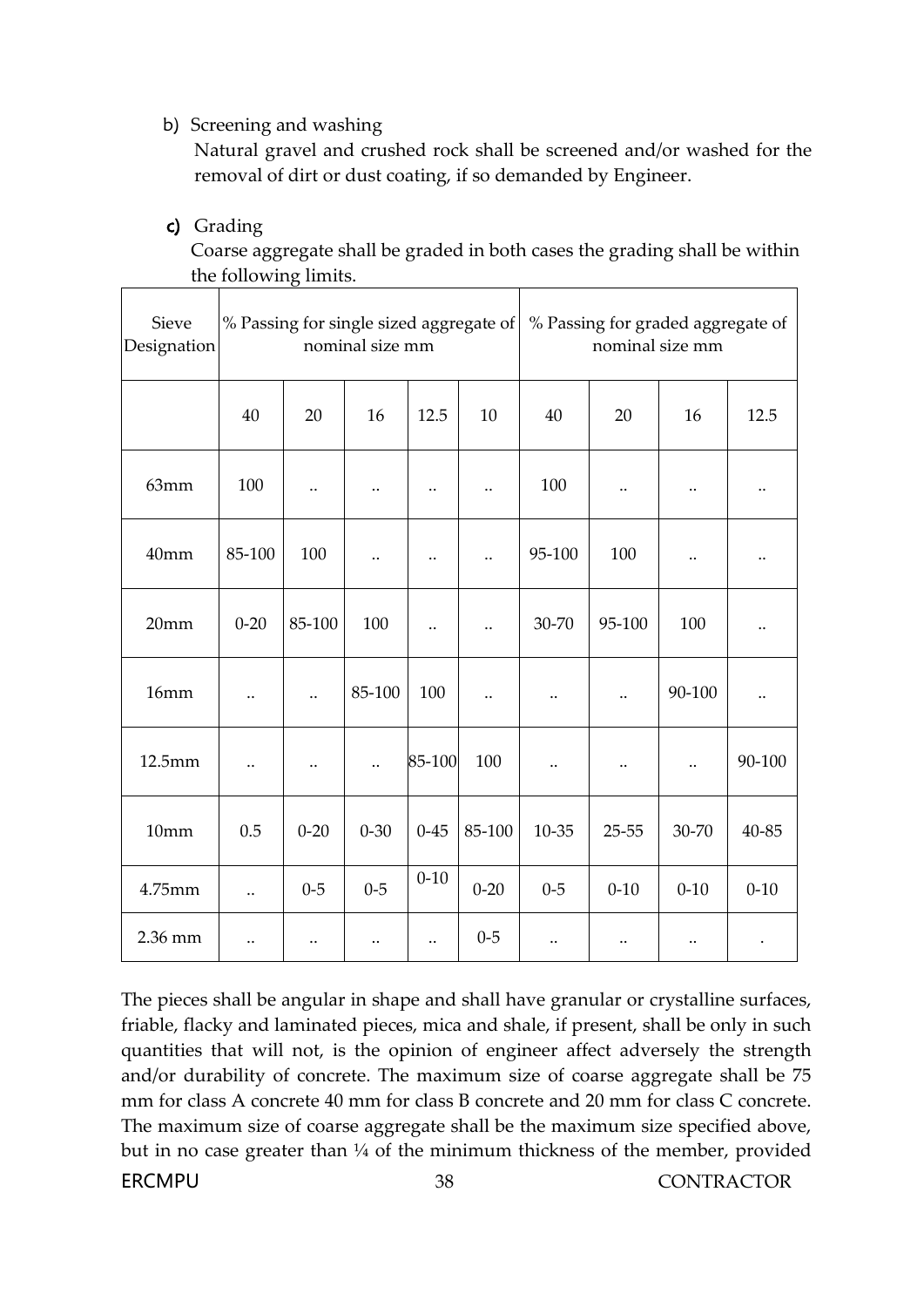that the concrete can be placed without difficulty so as to surround all reinforcement thoroughly and fill the corners of the form. Plums above 150 mm and up to any reasonable size can be used in plain mass concrete work of large dimensions up to a maximum limit of 20% of volume of concrete when specifically approved by Engineer. For heavily reinforced concrete members the nominal maximum size of the aggregate shall be 5 mm less than the minimum clear distance between the reinforcing main bars or 5 mm less than the minimum cover to the reinforcement whichever is smaller. The amount of fine particles occurring in the free state or as loose adherent shall not exceed 1% when determined by laboratory sedimentation tests as per IS 2386 after 24 hours immersion in water, a previously dried sample shall not have gained more than 10% of its oven dry weight in air, as determined by IS 2386.

d) Foreign Materials Limitations

The percentages of deleterious substance in the coarse aggregate delivered to the mixer shall not exceed the following

|    |                                         | Uncrushed | Crushed |
|----|-----------------------------------------|-----------|---------|
| i) | Material finer than 75 micron IS siever | 3.00      | 3.00    |
|    | ii) Coal and lignite<br>1.00            |           | 1.00    |
|    | iii) Clay lumps<br>1.00                 |           | 1.00    |
|    | iv) Soft fragments                      |           | 3.00    |
| V) | Total of all the above substances       | 5.00      | 5(00)   |

Percent by weight

#### **(E) Water**

a) Water used for both mixing and curing shall be free from injurious amounts of deleterious materials. Portable waters are generally satisfactory for mixing and curing concrete.

> Water used for both mixing and curing shall be clean and free from injurious amounts of oils, acids, alkalis, salts, sugar, organic materials or other substances that may be deleterious to concrete or steel.

b) In case of doubt, the suitability of water for making concrete shall be ascertained by the compressive strength and initial setting time test specified in IS-456 the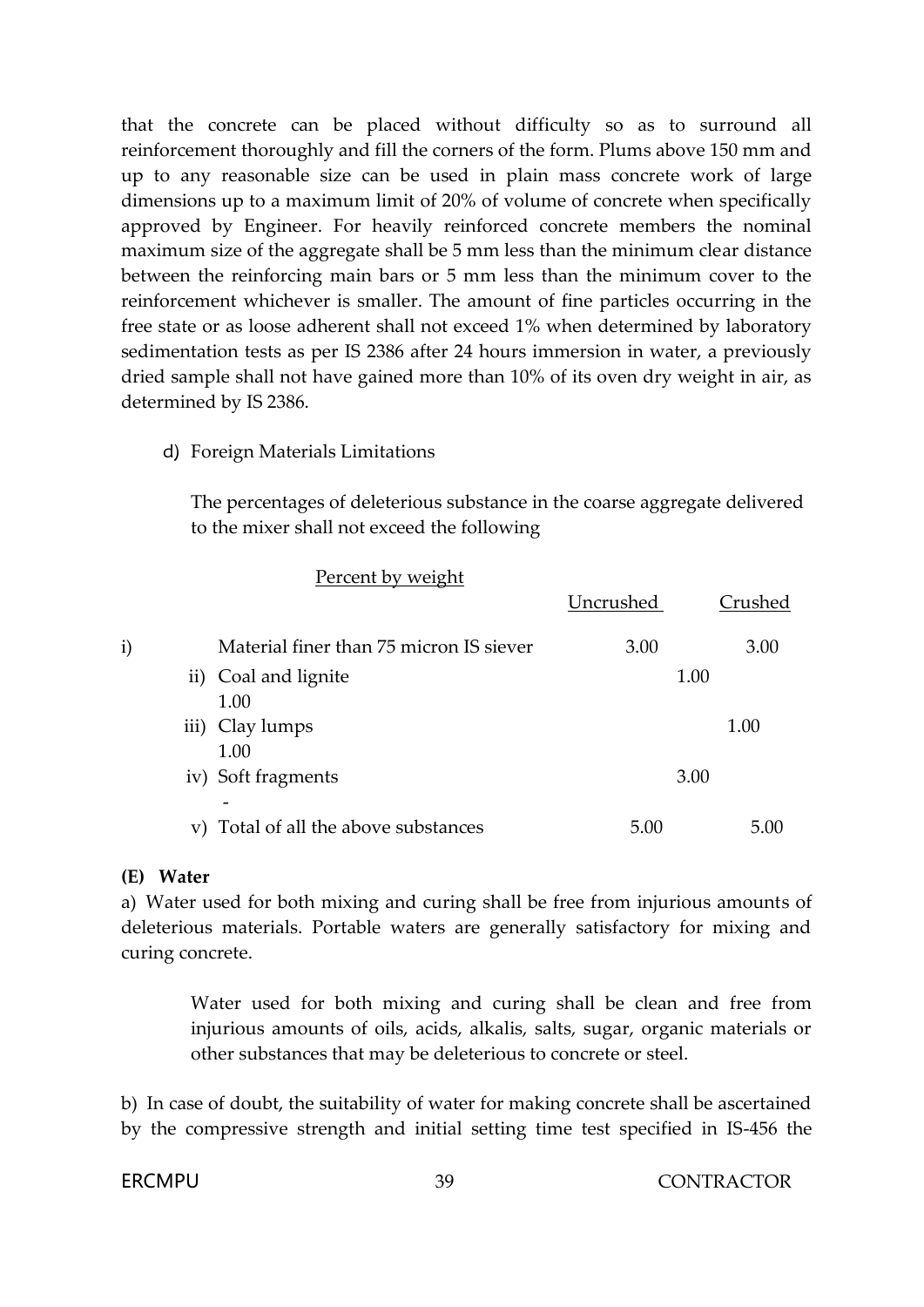sample of water taken for testing shall be typical for the water proposed to be used for concreting, due account being paid to seasonal variation. The sample shall not receive any treatment before testing other than that envisaged in the regular supply of water proposed for use in concrete. The sample shall be stored in a clean container previously rinsed out with similar water.

c) Average 28 days compressive strength for at least three 15 cm concrete cubes prepared with water proposed to be used shall not be less than 90% of the average strength of three similar concrete cubes prepared with distilled water.

d) The initial setting time or test block made with the appropriate set cement and the water proposed to be used shall not be less than 30 minutes and shall not differ by more than plus minus 30 seconds form the initial setting time of control test block prepared with the appropriate test cement and distilled water. The test blocks shall be prepared and tested in accordance with the requirements of IS 4031.

e) Where water can be shown to contain an excess of acid, alkali sugar or salt, engineer may refuse to permit its use. As a guide, the following concentrations, represent the maximum permissible values:

- i) To neutralize 200 ml sample of water, using phenolphthalein as indicator, it should not require more than 2 ml of 0.1 normal NaOH. The details of test shall be as given in IS 3025.
- ii) To neutralize 900 ml sample of water using methyl arrange as an indicator, it should not require more than 10 ml of 0.1 normal HC1. the details of test shall be given in IS 3025.
- iii) Percentage of solids when tested in accordance with the method indicated below shall not exceed the following:

|                                                                 | Percent | Method of test (Ref.to clause no<br>in IS 3025-1964 |                      |  |
|-----------------------------------------------------------------|---------|-----------------------------------------------------|----------------------|--|
| Organic<br>solids = total                                       |         | 0.02                                                | 10 and 11 (organic   |  |
| Solids minus ignited residue)<br>Inorganic sulphate<br>(as S04) |         | 0.30                                                | 11 (ignited residue) |  |
| Alkali Chlorides<br>(as CI)                                     | 0.05    | 20                                                  |                      |  |
|                                                                 |         |                                                     | 0.10<br>24           |  |
| <b>ERCMPU</b>                                                   | 40      |                                                     | vikactor             |  |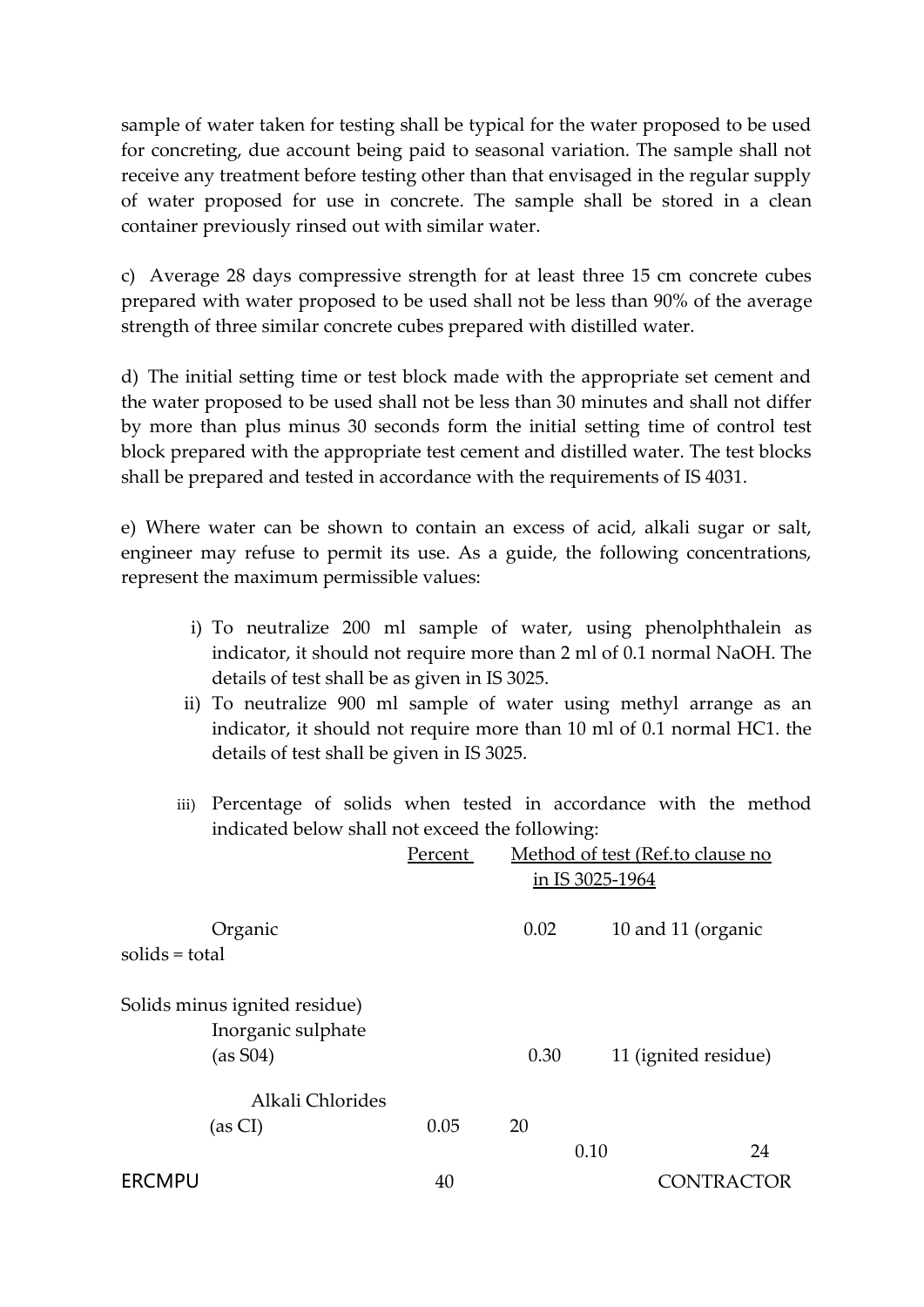Permissible limit for solids shall be as given in Table I given below:

Sl. Tested as per Permissible limit (max) No. i) Organic IS 3025 (Part 18) 200mg/1 ii) Inorganic IS 3025 (Part 18) 3000mg/1 iii) Sulphates (as  $SO_3$ ) IS 3025 (Part 24) 400mg/1 iv) Chlorides (as C1) IS 3025 (Part 32) 2000mg/1 for concrete not containing embedded steel and 500mg/1 for reinforced concrete work.

v) Suspended matter IS 3025 (Part 17) 2000mg/1

- In case of doubt regarding development of strength, the suitability of water for making concrete shall be ascertained by the compressive strength and initial setting time tests specified in c) and d) given above.
- The sample of water taken for testing shall represent the water proposed to be used for concreting, due account being paid to seasonal variation. The sample shall not receive any treatment before testing other than that envisaged in the regular supply of water proposed for use in concrete. The sample shall be stored in a clean container previously rinsed out with similar water.
- The pH value of water shall be not less than 6.
	- Water found satisfactory for mixing is also suitable for curing concrete. However, water used for curing should not produce any objectionable stain or unsightly deposit on the concrete surface. The presence of tannic acid or iron compounds is objectionable.

## **(F) Brick aggregates**

The brickbats shall be of new bricks well burnt, hard durable and broken to sizes, well graded. It shall be free from dust. The size shall be of 37 mm and down. It shall be free from earth and other impurities.

## **(G) Reinforcement steel**

a) Reinforcement bars, if supplies are arranged by contractor, shall be either plain round mild steel bars grade I as per IS 432 (Part I) or medium tensil steel bar as per IS 432 (Part I) or hot rolled mild steel and medium tensil steel deformed bars as per IS 1139 or cold tweisted steel bars as per IS 1786, as shown and specified on the drawings. Wire mesh or fabric shall be in accordance with IS 1566 substitution of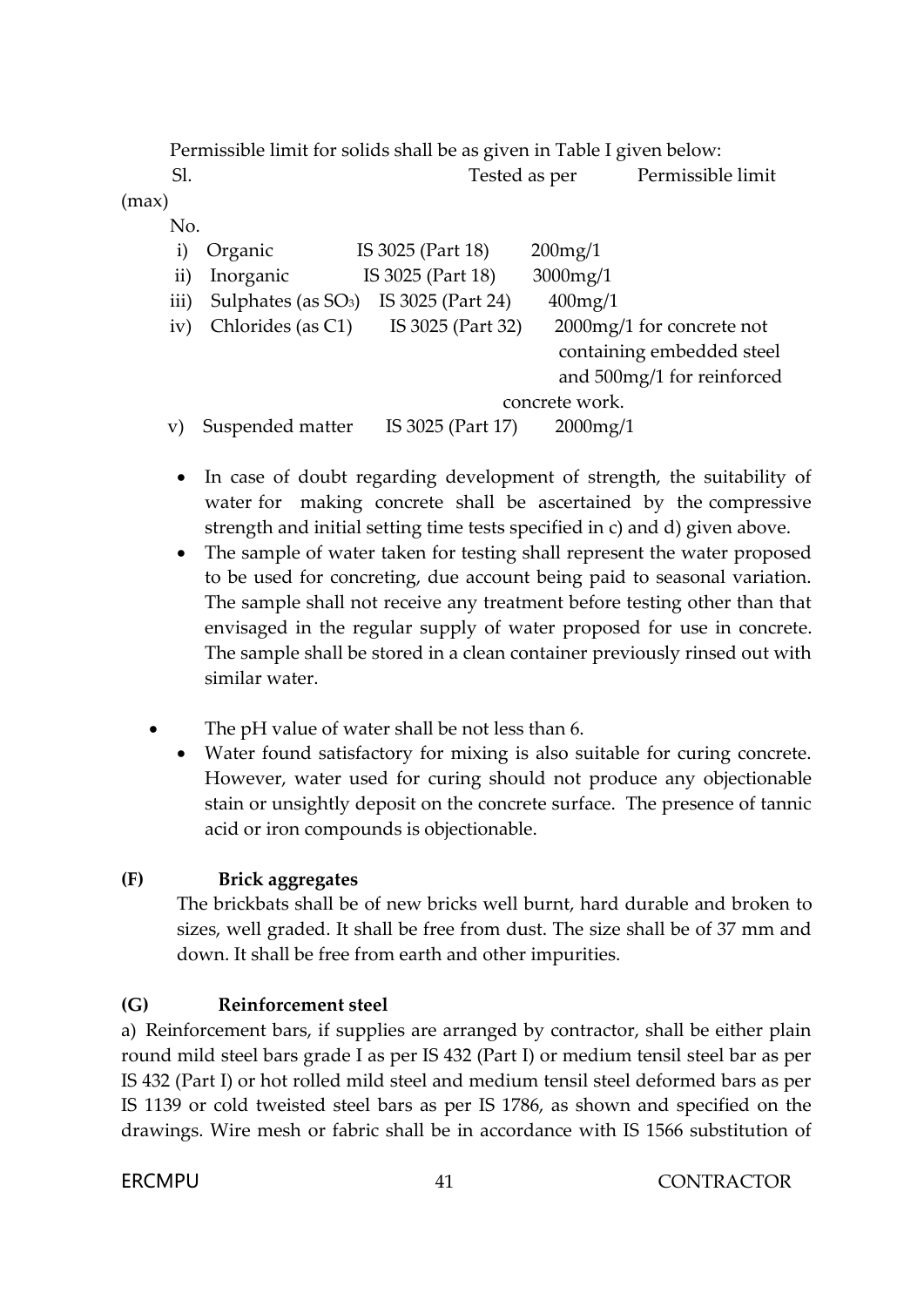reinforcement will not be permitted except upon written approval from Engineer.

b) Plain round mild steel bars grade II as per IS 432 (Part I) may be used with prior approval of Engineer in writing and with 10% increase in the reinforcement area but its use shall not be permitted in structures located in earthquake zones subjected to severe damage (as per IS:1895) and for structures subject to dynamic loading (other than wind loading), such as frames supporting rotary or reciprocating machinery etc.

c) All reinforcement shall be clean, free from grease, oil, paint, loose mill scale, loose rust, dust, bituminous material or any other substances that will destroy or reduce the bond. All rods shall be thoroughly cleaned before being fabricated. Pitted and defective rods shall not be used.

## **2. 01 Providing and laying Brickbat cement concrete 1:4:8 (1 cement, 4 coarse sand, 8 brickbats of size 37 mm and down)**

The brick bats, sand and cement shall be of quality as described in the materials section above. The materials shall be mixed in volumetric proportions in concrete mixer only. The concrete shall be laid in layers of 150mm thick and well consolidated with rammer of weight 4.5 to 5.5 kg steel rammers of base area 300 sqcm till slurry comes on top before the next layer is laid. Curing shall be done for 7 days. For joints the edge of the concrete shall be finished off with a slope not steeper than 2:1 and well roughened.

#### Mode of Measurement

This shall be measured in cum and part thereof. The bed concrete provided for flooring shall be paid for under this item. The rate shall include cost the shuttering to be provided.

## **2.02 Providing and laying brickbat cement concrete 1:5:10 (1 cement, 5 coarse sand,10 brickbats of size 37 mm and down).**

The General specification is same as for item no.2.01 but for the volumetric proportion of the sand and brickbats is 5 and 10 instead of 4 and 8 respectively

**2.03 Providing and laying plain cement concrete 1:4:8 (1 cement: 4 coarse sand, 8 graded stone aggregate of nominal size 37 mm and down)**

The coarse aggregate, cement and coarse sand shall be of quality as specified in the materials section. The other procedures are same as that specified in item No.2.01

## **2.04. Providing and laying plain cement concrete 1:3:6 (1 cement:3 coarse sand, 6**

#### ERCMPU 42 CONTRACTOR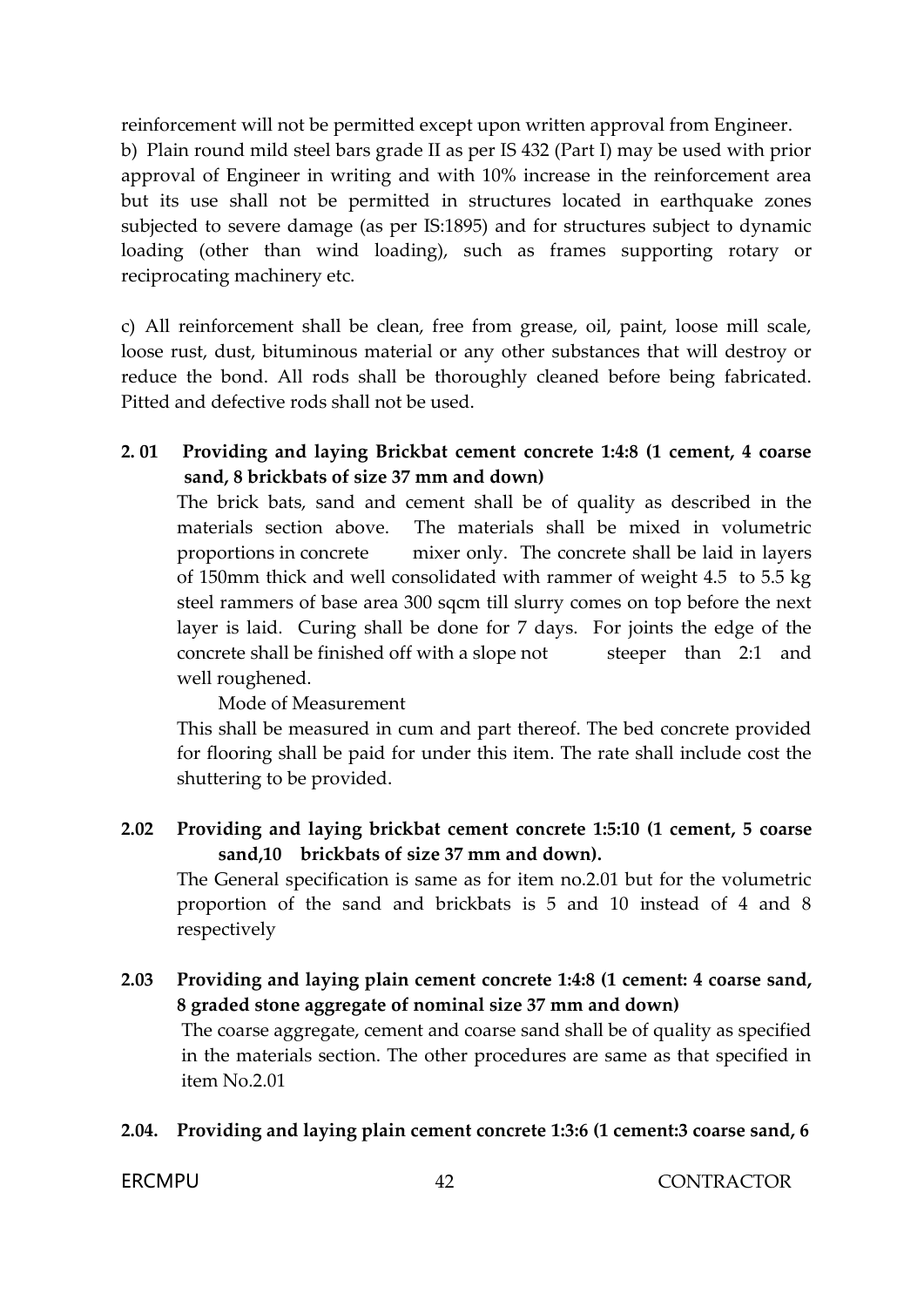#### **graded stone aggregate of nominal size 37 mm and down**

-Do- Same as per item No.2.03 but for the volumetric proportions of the coarse sand and the stone aggregate which shall be 3:6 instead of 4:8.

# **2.05 Providing and laying RCC of mix M 15 for structures up to plinth level Mix**

## **Design**

a) All concrete in the works shall be of design mix as defined in IS 456, unless it is a nominal mix concrete such as 1:3:6, 1:4:8 or 1:5:10. Whether reinforced or otherwise, all design mix concrete works to be carried out under this specification shall be divided into the following classifications:

# **Minimum Compressive Strength of 15cm Cubes at 7 and 28 days after mixing, Conducted in Accordance with IS 516**

| Class           | Preliminary |            | Work test |            | Max.size of  | Minimum     |
|-----------------|-------------|------------|-----------|------------|--------------|-------------|
|                 | test N/Sqmm |            | N/Sqmm    |            | aggregate    | cement      |
|                 |             |            |           |            | mm           | content per |
|                 |             |            |           |            |              | cum         |
|                 | At 7 days   | At 28 days | At 7 days | At 28 days |              |             |
| M40             | 35.0        | 54.0       | 27.0      | 46.0       | 20           | 550 Kg      |
| M35             | 31.0        | 45.0       | 23.5      | 39.0       | 20           | 470 Kg      |
| M30             | 28.0        | 42.0       | 20.0      | 33.0       | $40$ or $20$ | $420$ Kg    |
| M <sub>25</sub> | 23.5        | 35.0       | 17.0      | 28.0       | 40 or 20     | 370 Kg      |
| M <sub>20</sub> | 19.4        | 29.0       | 13.5      | 22.0       | 40 or 20     | 320 Kg      |
| M <sub>15</sub> | 14.0        | 17.0       | 10.0      | 16.0       | 40 or 20     | 300 Kg      |

- b) It shall be very clearly understood that whenever the class of concrete such as M20 is specified it shall be the contractor's responsibility to ensure that minimum crushing strength stipulated for the respective class of concrete is obtained at works. The maximum total quantity of aggregate by weight per 50 kg of cement shall not exceed 450 kg except when otherwise specifically permitted by Engineer.
- c) To fix the grading of aggregates, water cement ratio, workability and the quantity of cement required to give preliminary and works cubes of the minimum strength specified, the proportions of the mix shall be determined by weight/volume. Adjustment of aggregate proportions due to moisture present in the aggregate shall be made. Mix proportioning shall be carried out according to Indian Standard specifications.
- d) Whenever there is a change either in required strength of concrete or water cement ratio or workability or the source of aggregates and/or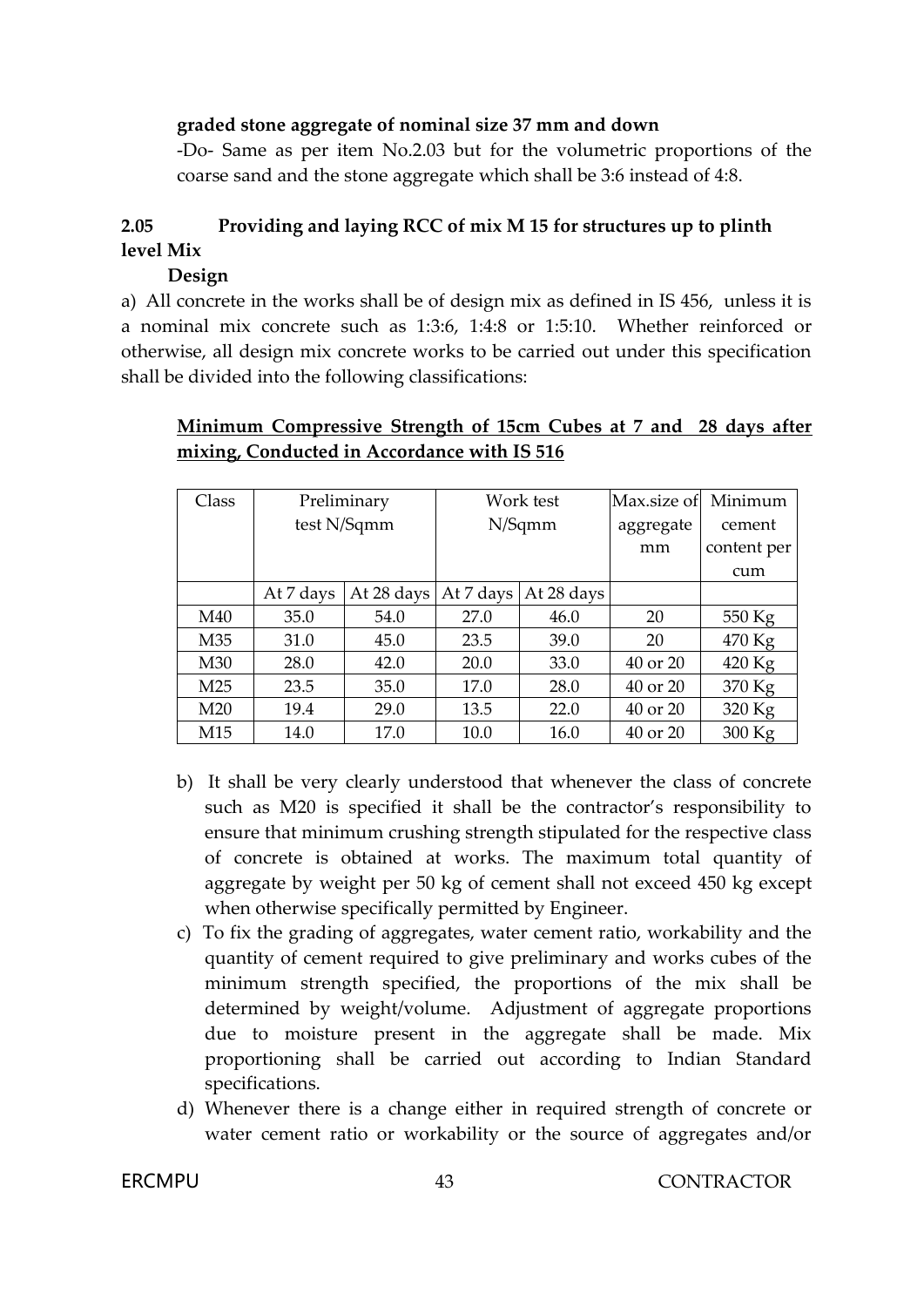cement, preliminary tests shall be repeated to determine the revised proportions, of the mix to suit the altered conditions.

e) While fixing the value for water cement ratio for preliminary mixes, assistance may be derived from the graph (appendix IS 456 showing the relationship between the 28 day compressive strengths of concrete mixes with different water cement ratios and the 7 days compressive strength of cement tested in accordance with IS 269.

f) If the contractor is intending to use Ready Mixed Concrete (RMC), shall get approval of the Engineer/Owner/Architect before placing RMC into the structure/ permanent work. Stages of approval start from the particular grade of concrete, source of concrete and its constituents with necessary mentioned tests, No of trial mixes, Cube test results (the test results of concrete for 7 days and 28 days strength should be reported by the supplying firm independently apart from field tests at site) etc, as per the relevant IS Codes and as per the Engineer's requirements at any stage, without any extra cost implication to the Contract in any manner either for supply, testing, placing concrete in to place with all necessary material, labour, plant and equipments, safety measures and any statutory duties, taxes, other liabilities in this regard. Contractor must ensure that the RMC should be placed in position within 2 1/2 hours from loading of concrete into transit mixer. Relevant documents like trip sheet should sent along with each mix. Contractor must ensure that the minimum cement content for particular grade shall follow as specified in technical specification. Testing of RMC (fresh/hardened) shall comply relevant IS Codes (IS 4926:1976 reaffirm 1990).

#### **Preliminary test**

a) Test specimens shall be prepared with at least two different water/cement ratios for each class of concrete, consistent with work ability required for the nature of the work. The materials and proportions used in making preliminary tests shall be similar in all respects to those to be actually employed in the works as the object of these tests is to determine he proportions of cement, aggregates and water necessary to produce concrete of required consistency and to give the specified strength. It will be the contractor's sole responsibility to carry out these test and he shall therefore furnish to Engineer a statement of proportions proposed to be used for the various concrete mixes.

b) Materials shall be brought to the room temperature and all materials shall be in a dry condition. The quantities of water, cement and aggregates for each mix shall be determined by weight/volume to an accuracy of 1 part in 1000 parts.

c) Mixing shall be done by a mixer machine as per IS 516 in such a manner as to avoid loss of water. The cement and fine aggregate shall first be mixed dry until the mixture is uniform in colour. The coarse aggregate shall then be added, mixed and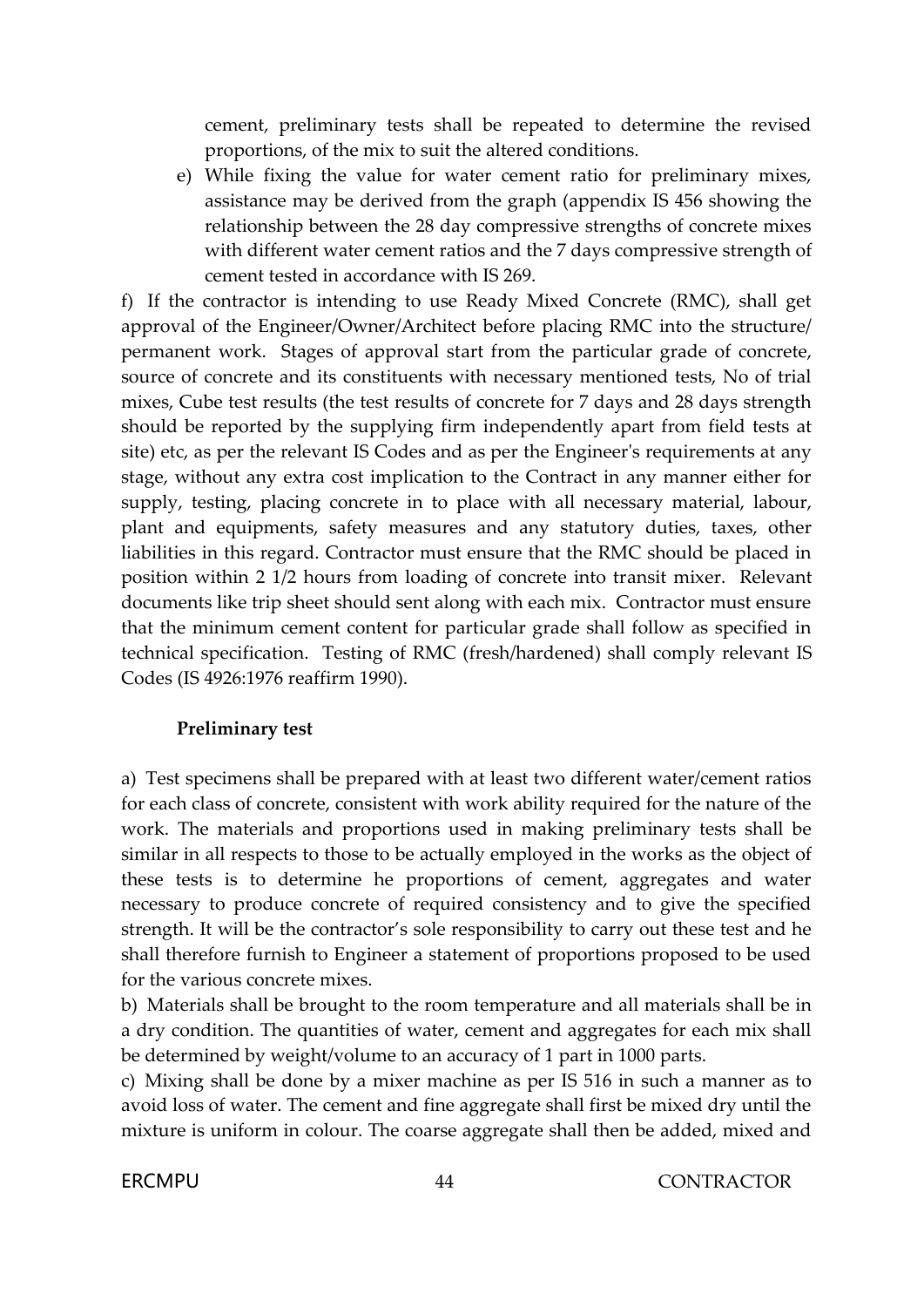water added and mixed thoroughly for a period of not less than 3 minutes until the resulting concrete is uniform in appearance. Each mix of concrete shall be of such quantity as to leave about 10%excess concrete after moulding the desired number of test specimens.

d) The consistency of each mix of concrete shall be measured immediately after mixing, by the slump test in accordance with IS 1199. if in the slump test, care is taken to ensure that no water or other materials is lost, the materials used for the slump test may be remixed with the reminder of the concrete for making the specimen test cubes. The period of remixing shall be as short as possible yet sufficient to produce a homogenous mass.

e) Compression tests of concrete cubes shall be made as per IS 516 on 15 cm cubes. Each mould shall be provided with a metal base having a plane surface so as to support the mould during filling without leakage. The base plate shall be preferably attached the to mould by springs or screws. The parts of the mould when assembled shall be positively and rigidly held together. Before placing concrete the mould and base plate shall be cleaned and oiled. The dimensions and internal faces of the mould shall be accurate within the following limits:

> Height and distance between the opposite faces of the mould shall be of specified size plus minus 0.2 mm. The angle between the adjacent internal faces and between internal faces and top and bottom planes of mould shall be 90 Deg. plus/minus 5 Deg. The interior faces of the mould shall be plate surfaces with a permissible variation 0.03m.

- f) Concrete test cubes shall be moulded by placing fresh concrete in the mould and compacted as specified in IS 516.
- g) Curing shall be as specified in IS 516. The cubes shall be kept in moist air of at least 90% relative humidity at a temp. of 27 Deg. Cent. Plus/minus 2 deg. Cent. For 24 hours plus/minus half hour from the time of adding water to the dry ingredients. Thereafter they shall be removed from the moulds and kept immersed in clean, fresh water and kept at 27 Deg. Cent. Plus/minus 2 Deg.cent. temp. until required for test. Curing water shall be renewed every seven days. A record of maximum and minimum temperatures at the place of storage of the cubes shall be maintained during the period they remain in storage.
- h) Testing of specimens

The strength shall be determined based on not less than five cubes test specimens for each age and each water cement ratio. All these laboratory test results shall be tabulated and furnished to Engineer. The test result shall be accepted by Engineer if the average compressive strengths of the specimens are tested subject to the condition that only one out of the five consecutive test may give a value less than the specified strength for that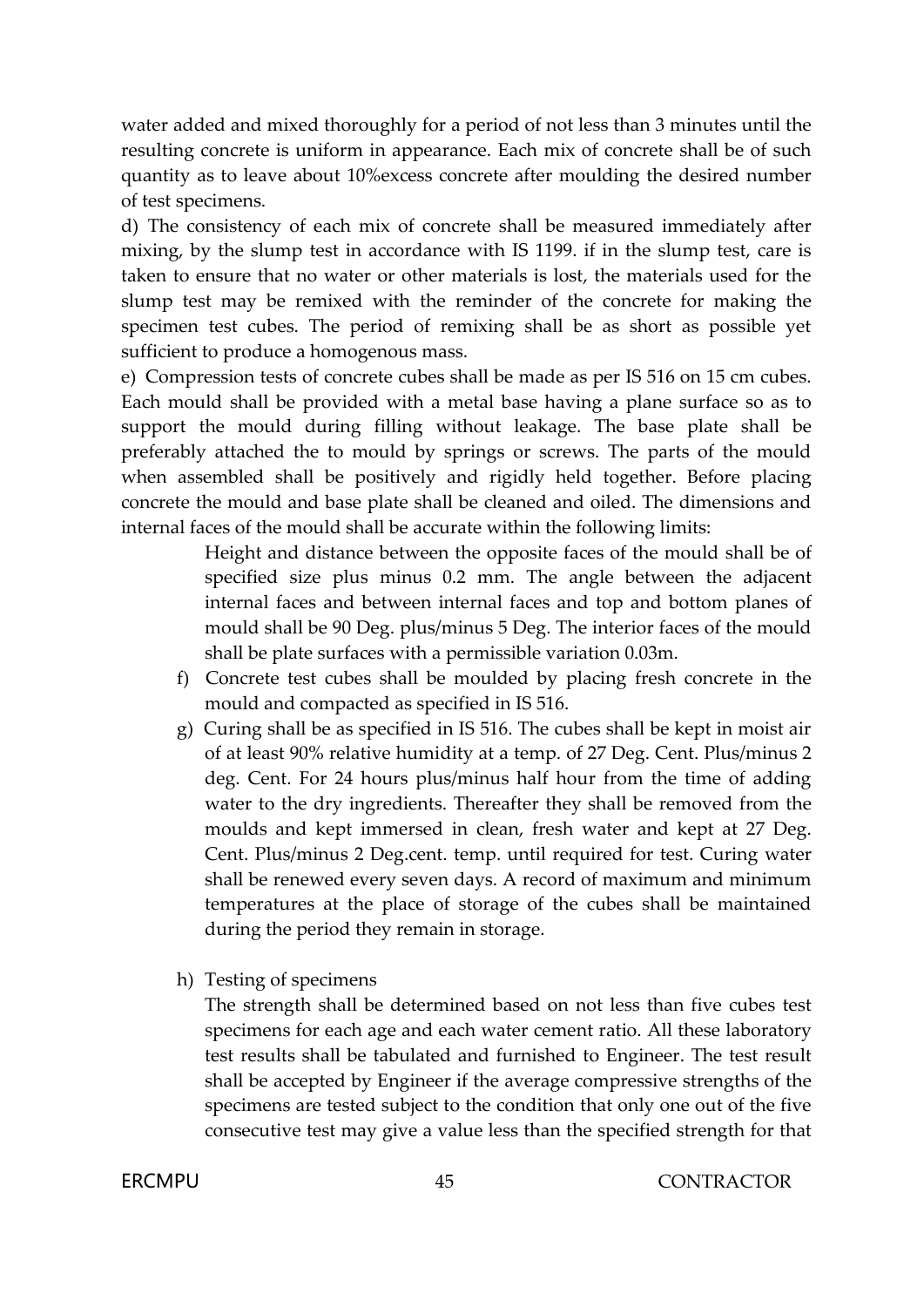age. The Engineer may direct the Contractor to repeat the tests if the results are not satisfactory and also to make such changes as he considers necessary to meet the requirements specified. All these preliminary tests shall be conducted by the Contractor at his own cost in an approved laboratory.

#### **Proportioning consistency, batching and mixing of concrete Proportioning**

a) Aggregate

The proportions which shall be decided by conducting preliminary test shall be by volume. These proportions of cement, fine and coarse aggregates shall be maintained during subsequent concrete mixing. The supply of properly graded aggregate of uniform quality shall be maintained over the period of work, the grading of aggregates shall be controlled by obtaining the coarse aggregate in different sizes and blending them in the right proportions. The different sizes shall be stocked in separate stock piles. The grading of coarse and fine aggregate shall be checked as frequently possible as determined by Engineer, to ensure maintaining of grading in accordance with the samples used in preliminary mix design. The material shall be stock piled well in advance of use.

b) Cement

The cement shall be measured by volume/Weight

c) Water

Only such quantity of water shall be added to the cement and aggregates in the concrete mix as to ensure dense concrete, specified surface finish, satisfactory workability, consistent with the strength stipulated for each class of concrete. The water added to the mix shall be such as not to cause segregation of material for the collection of excessive free water on the surface of the concrete.

The water cement  $(W/C)$  ratio is defined as the volume of water in the mix (including the surface moisture of the aggregates) divided by the volume of cement in the mix. The actual water cement ratio to be adopted shall be determined in each instance by the Contractor and approved by the Engineer.

d) Proportioning by water/cement ratio

The W/C ratio specified for use by Engineer shall be maintained. The contractor shall determine the water content of the aggregates as frequently as directed by Engineer as the work progress and as specified in IS 2386 (Part III) and the amount of water added at the mixer shall be adjusted as directed by Engineer so as to maintain the specified W/C ratio. To allow for the variation I volume of aggregates due to variation in their moisture content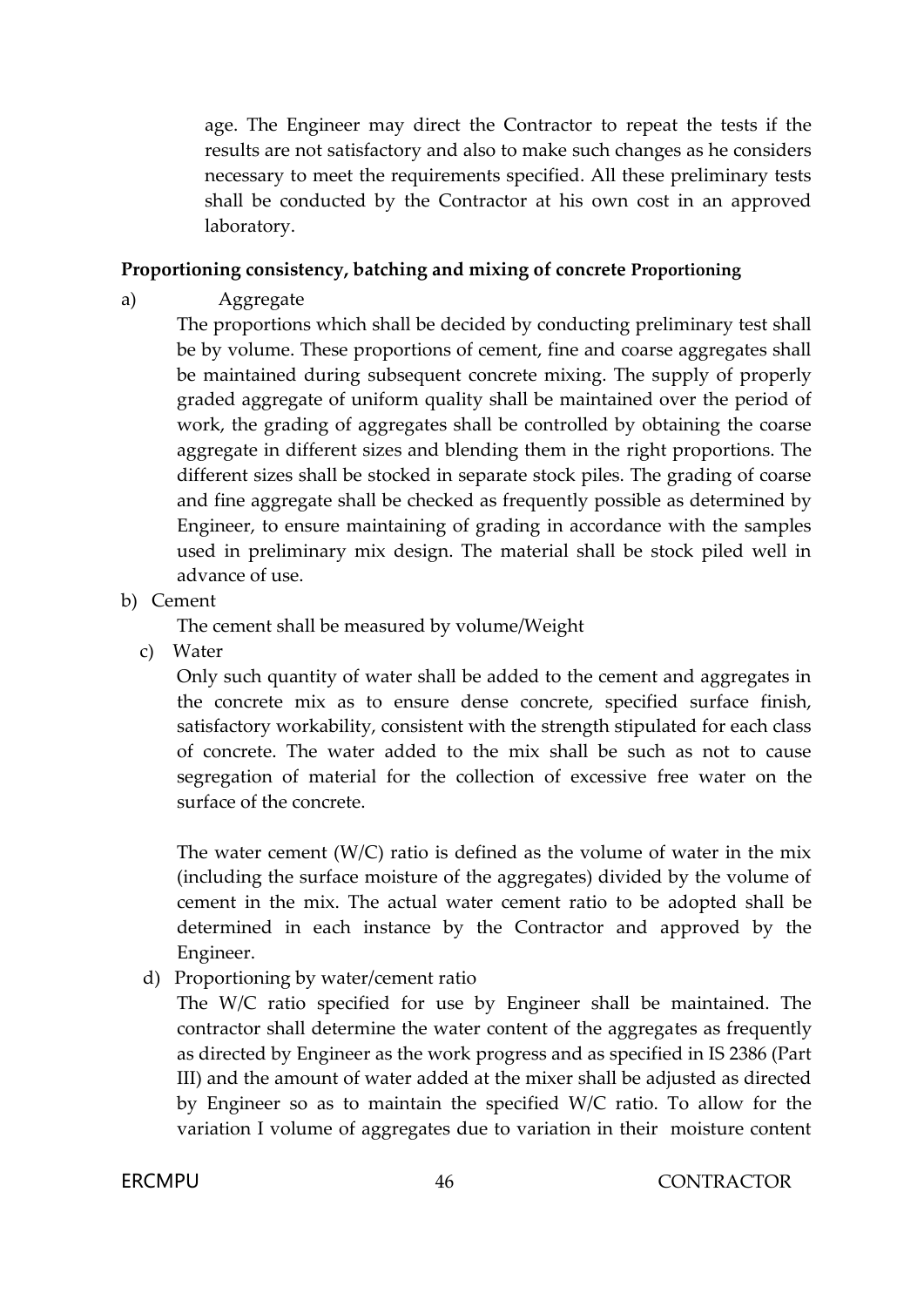suitable adjustments in the volume of aggregates shall also be made.

e) Consistency and slump

Concrete shall be of a consistency and workability suitable for the conditions of the job. After the amount of water required is determined, the consistency of the mix shall be maintained throughout the progress of the corresponding parts of the work and approved tests eg. Slump tests, compacting factor tests, in accordance with IS - 1199 shall be conducted from time to time to ensure the maintenance of such consistency.

f) The following tabulation gives a range of slumps which shall generally be used for various types of construction unless otherwise instructed by the Engineer.

## **SLUMPS FOR VARIOUS TYPES OF CONSTRUCTION**

Only sufficient quantity of water shall be added to concrete during mixing to produce a mix of sufficient workability to enable it to be well consolidated, to be worked into the corners of the shuttering and around the reinforcement, to give the specified surface finish, and to have the specified surface strength. The following slumps shall be adopted for different kinds of works:

| Name of Work                                                                | When vibrator used                 | When vibrator not<br>used |  |
|-----------------------------------------------------------------------------|------------------------------------|---------------------------|--|
| Mass concrete in foundations,<br>footings retaining walls and<br>pavements. | $10 \text{ mm}$ to $25 \text{ mm}$ | 50 mm to 75 mm            |  |
| Thin sections of floors of less than<br>75mm thick                          | $25$ mm to $40$ mm                 | $75$ mm to $100$ mm       |  |

For Reinforced cement concrete work:

| Mass concrete in foundations,<br>footings retaining walls and<br>pavements. | $10 \text{ mm}$ to $25 \text{ mm}$ | $80 \text{ mm}$                      |
|-----------------------------------------------------------------------------|------------------------------------|--------------------------------------|
| Beams, slabs, columns                                                       | $25mm$ to $40~mm$                  | $100 \text{ mm}$ to $125 \text{ mm}$ |
| Thin shells, folded plates etc                                              | $40 \text{ mm}$ to $50 \text{ mm}$ | $125$ mm to $150$ mm                 |

The concrete mix shall be in the proportion as arrived at as per the mix design and all the ingredients to be measured by weight (i.e. by weigh batching). A1l concrete work shall be carried by weigh batching only. In case if it is approved by the Engineer, the equivalent volume of coarse and fine aggregates based on the bulk density can be adopted. Contractor shall make available weigh scale of appropriate capacity at site for intermittent checking the weight of the ingredients so measured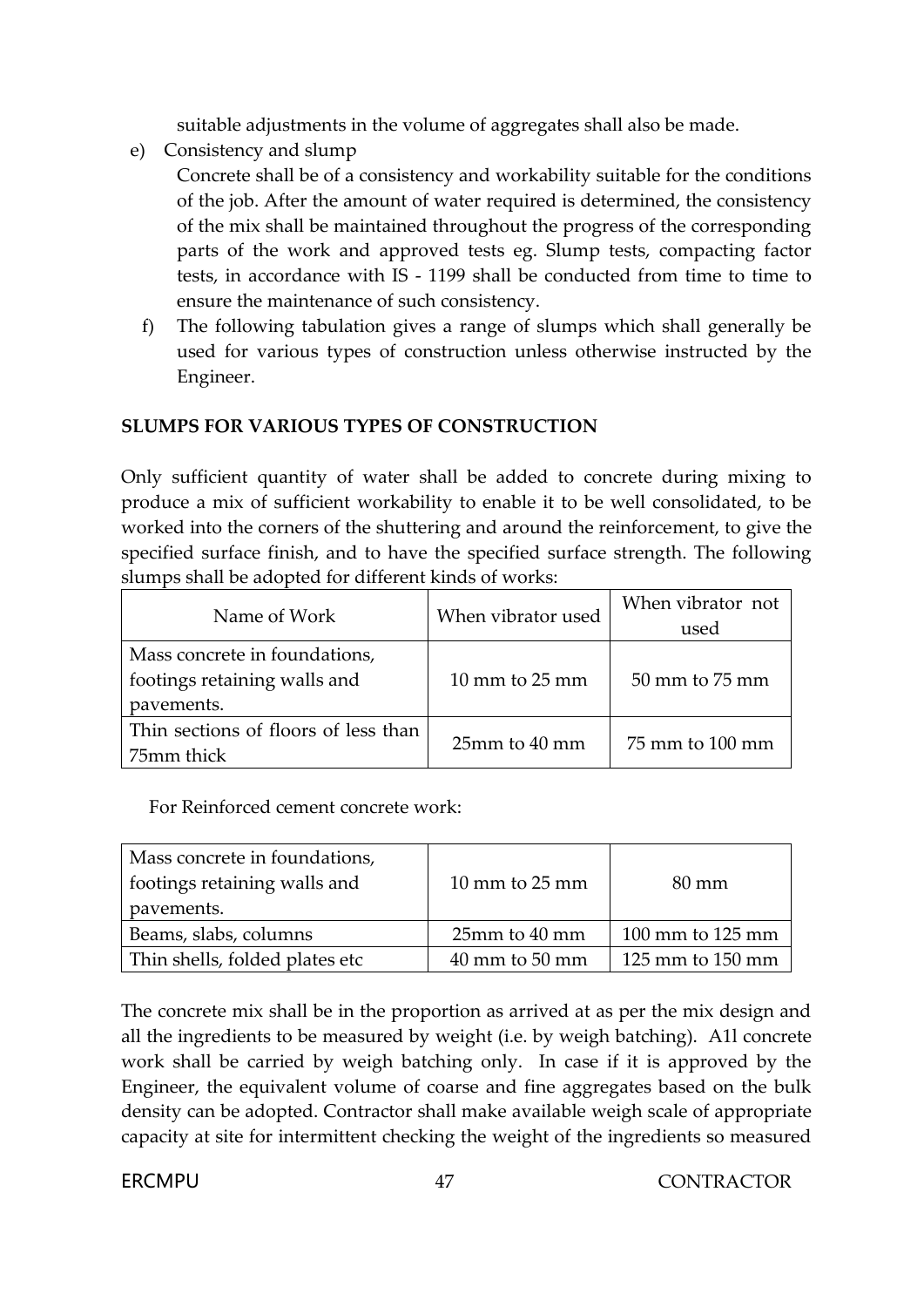by volume during the concreting operation.

## **Sampling and testing concrete in the field**

a. Facilities required for sampling materials and concrete in the field shall be provided by the Contractor at no extra cost. The following equipment with operator shall be extra cost. The following equipment with operator shall be made available at Engineer's request (all must be in serviceable condition).

i. One concrete cube testing machine suitable for 15 cm machine suitable for 15 cm cubes of 100 tonnes capacity with proving calibration ring.

- ii. Twelve cast iron cube moulds of 15 cm size
- iii. One Lab. Balance to weigh up to 5 kg with sensivity of 10 gm
- iv. One set of sieves for coarse and fine aggregates
- v. One set of slump cone complete with tamping rod
- vi. A set of measures from 5 litre to 0.1 litre
- vii. One electric oven with thermostat upto 120 Deg.Cent.
- viii. One flakiness gauge
- ix. One elongation index gauge
- x. One sedimentation pipette
- xi. One pyconometer
- xii. Two calibrated glass jar of 1 litre capacity

The above list of the facility is an indicative and is not limiting. The contractor shall arrange necessary laboratory equipment/glassware etc as may be required as per relevant IS specification code of practice or as advised by the Structural Consultants.

Arrangement can be made by the contractor to have the cubes tested in an approved laboratory in lieu of a testing machine at site at his expense, with the prior consent of the Engineer

b. At least 6 test cubes of each class of concrete shall be made for every 15.0 cum of concrete or part thereof. Such samples shall be drawn on each day for each type of concrete. Of each set of 6 cubes, three shall be tested at 7 days age and three at 28 days age. The laboratory test results shall be tabulated and furnished to Engineer. Engineer will pass the concrete if average strength of the specimens tested is not less than the strength specified, subject to the condition that only one out of three consecutive tests may give a value less than the specified strength but this shall not be less than 90% of the specified strength. The cubes shall be tested on  $7<sup>th</sup>$  and  $28<sup>th</sup>$  day from the day of casting of the cubes.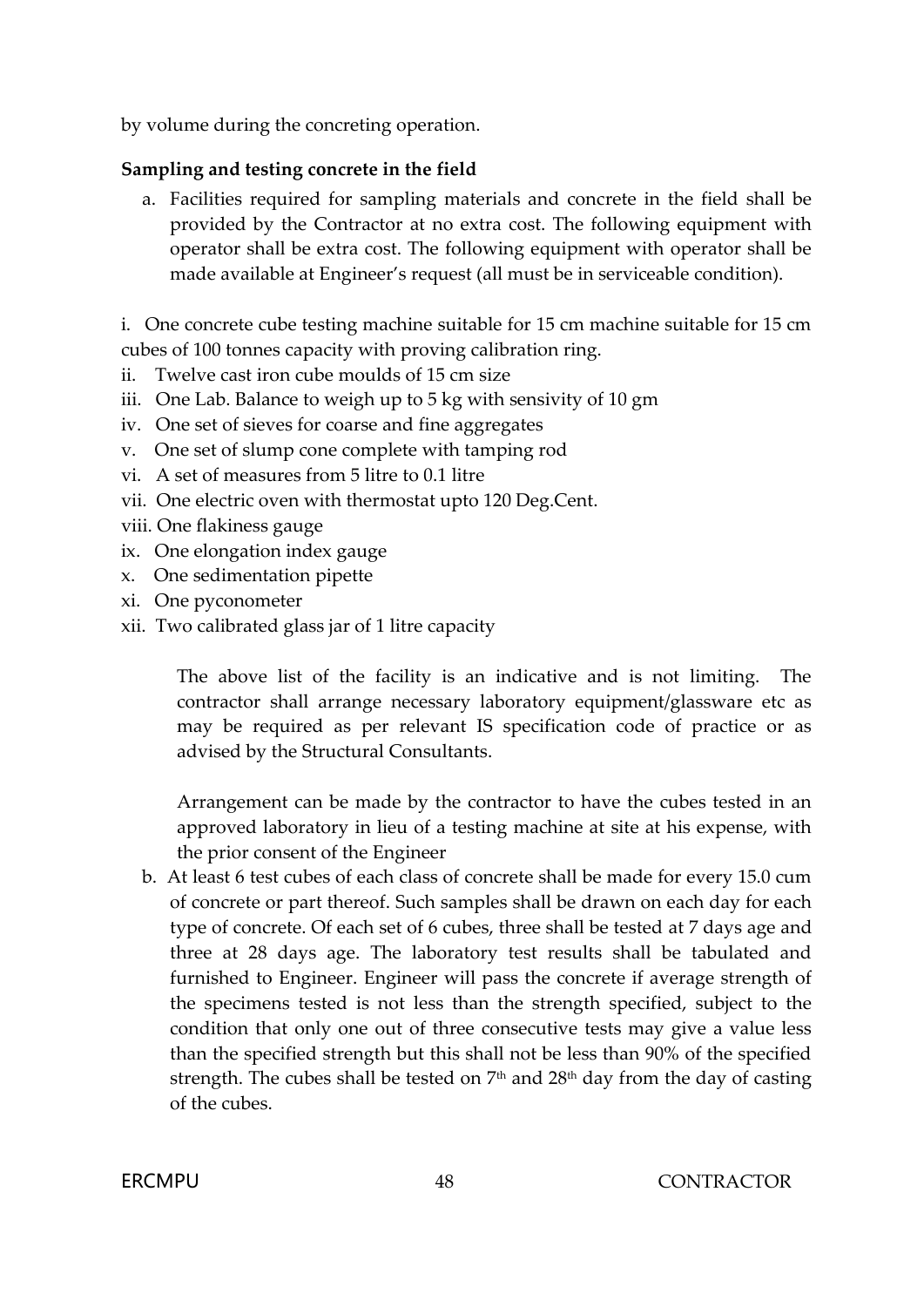The requirement of number of samples shall be determined by the Engineer and as such 1 sample for quantity of concrete up to 5 Cum 2 samples for quantity from 6 to 14 Cum to be taken.

An additional set of test cube if asked by the Engineer shall be cast and taken by the contractor which may be kept for record/verification at later date.

#### a. **Admixtures**

Admixtures may be used in concrete only with the approval of Engineer based upon evidence that, with the passage of time, neither the compressive strength nor its durability reduced. Calcium chloride shall not be used for accelerating setting of the cement for any concrete containing reinforcement, or embedded steel parts. When calcium chloride is permitted to be used, such as in mass concrete works, it shall be dissolved in water and added to the mixing water in an amount not to exceed 1.5% of the volume of the cement in concrete. When admixtures are used, the designed concrete mix shall be corrected accordingly. Admixtures shall be used as per manufacturer's instructions and in the manner and with the control specified by Engineer.

#### b. **Air entraining agents**

Where specified and approved by Engineer, neutralized vinyl resin or any other approved air entraining agent may be used to produce the specified amount of air in the concrete mix and these agents shall conform to the requirements of ASTM standard 6260, air entraining admixtures for concrete. The recommended total air content of the concrete is 4% plus minus 1%. The method of measuring air content shall be a per IS 1199.

#### **c. Water reducing admixtures**

Where specified and approved by Engineer water reducing lignosulfonate mixture shall be added in quantities specified by Engineer. The admixtures shall be added in the form of a solution.

#### **d. Retarding admixtures**

Where specified and approved by Engineer, retarding agents shall be added to the concrete mix in quantities specified by Engineer.

## **e. Water proofing agent**

Where specified and approved by Engineer, water proofing agent conforming to IS : 2645 shall be added in quantities specified by Engineer.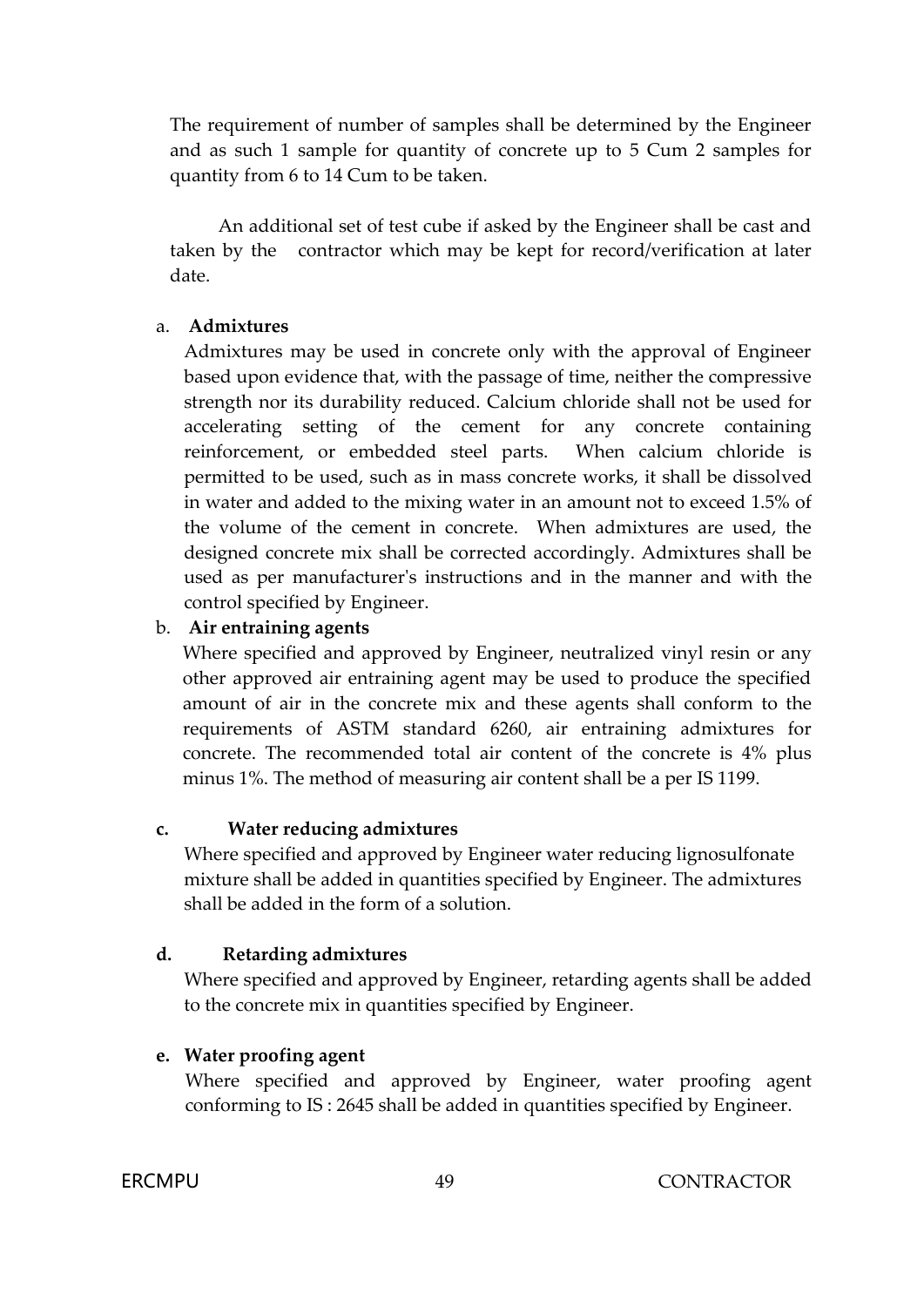## **Optional tests**

- a. Engineer may order tests to be carried out on cement, sand, coarse aggregate and water in accordance with the relevant Indian Standards. Test on cement shall include
	- i. fineness test
	- ii. test for normal consistency
	- iii. test for setting time
	- iv. test for soundness
	- v. test for tensile strength
	- vi. test for compressive strength
	- vii. test for heat of hydration by experiment and by calculations in accordance with IS:269.

## **Tests on sand shall include**

- i. sieve test
- ii. test for organic impurities
- iii. decantation test for determining clay and silt content
- iv. specific gravity test
- v. test for unit weight and bulkage factor.

## **Tests on coarsed aggregate shall include**

- e) test for sieve analysis
- f) specific gravity and unit weight of dry loose and rodded aggregate
- g) soundness and alkali aggregate reactivity
- h) pertrographic examination
- i) deleterious materials and organic impurities
- j) test for aggregate crushing value.

Any or all these tests would normally be ordered to be carried out only if Engineer' feels the materials are not in accordance with the specifications or if the specified concrete strengths are not obtained and shall be performed by contractor at site or at an approved test laboratory. If the tests are successful, ERNAKULAM REGIONAL CO-OPERATIVE MILK PRODUCERS' UNION LTD shall pay for all such optional test otherwise the contractor shall have to pay for them.

- b. If the works cubes do not give the stipulated strengths Engineer reserves the right to ask contractor to dismantle such portions of the work, which in his opinion are unacceptable and re-do the work to the standard stipulated at contractor's cost.
- c. Load test on members or any other tests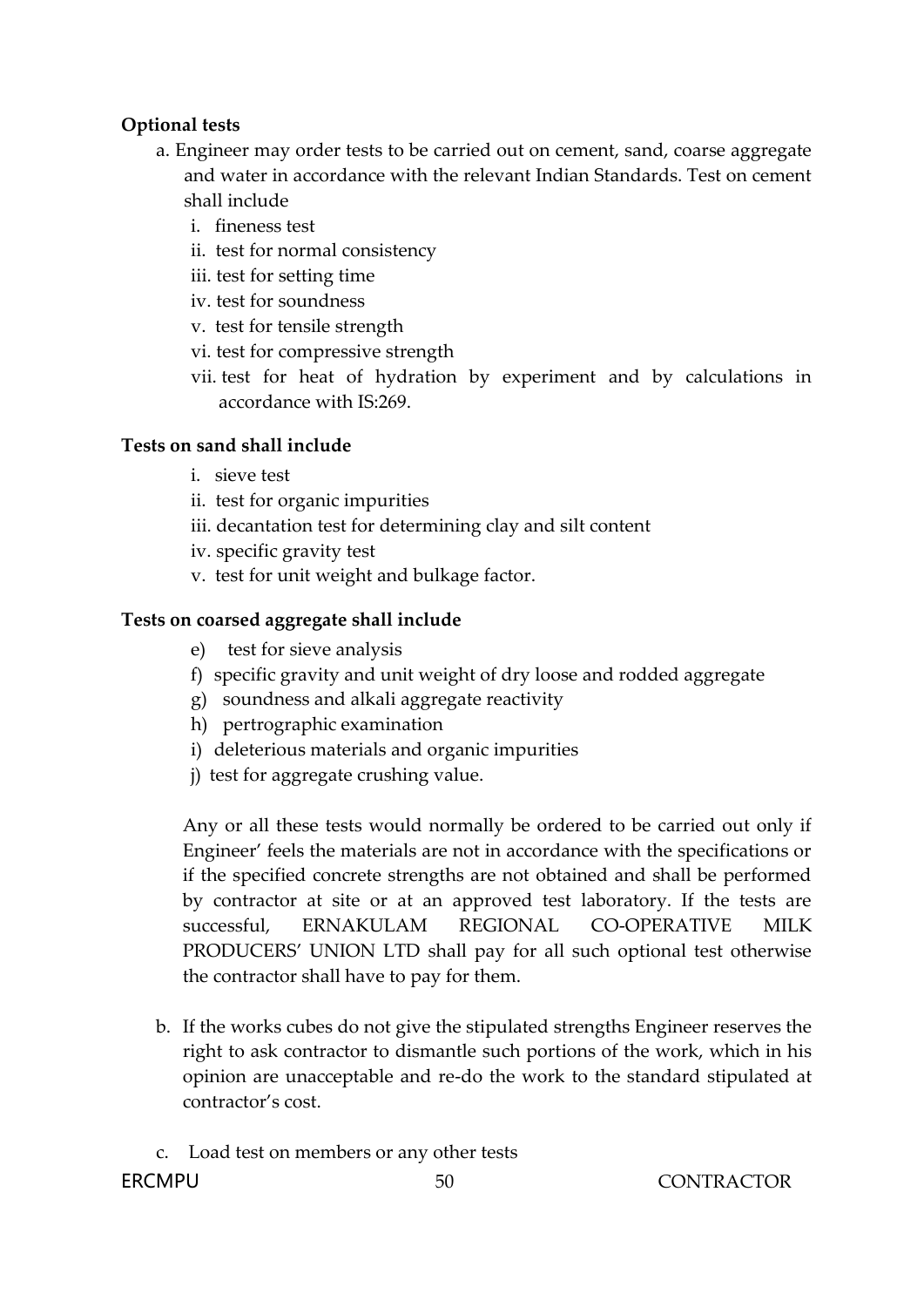i. In the event of any work being suspected of faulty material or workmanship or both, Engineer requiring its removal and reconstruction may order the contractor that it should be load tested in accordance with the following provisions.

ii. The test load shall be 125% of the maximum superimposed load for which the structure was designed. Such test load shall not be applied before 56 days after the effective hardening of the concrete. During the test, struts strong enough to take the load shall be placed in position leaving a gap under the members. The test load shall be maintained for 24 hours before removal.

iii. If within 21 hours of the removal of the load, the structure does not show a recovery of at least 75 percent of the maximum deflection shown during the 24 hours under load the test loading shall be repeated after a lapse of at least 72 hours. The structure shall be considered to have failed to pass the test if the recovery after the second test is not at least 75 per cent of the maximum deflection shown during the second test. If the structure is certified as failed by engineer, the cost of the load test shall be borne by the contractor. If the maximum deflection in mm, shown during 24 hours under load is less than  $40(L \times L)/D$ , where L is the effective span in M; and D, the overall depth of the section in mm, it is not necessary for recovery to be measure and recovery provisions of (iii) shall not apply. *This will be governed by relevant IS.*

iv. Any other tests eg. taking out in approved manner concrete cores, examination and tests on such cores removed from such parts of the structure as directed by Engineer, sonic testing etc. shall be carried out by contractor if so directed.

v. Should the results of any test prove unsatisfactory, or the structure shows signs of weakness, undue deflection or faulty construction the contractor shall remove the rebuild the member or members involved or carryout such other remedial measures as may be required by owner/ Ernakulam Regional Co-operative Milk Producers' Union Ltd, the contractor shall bear the cost of so doing, unless the failure of the member or members to fulfill the test conditions is proved to be solely due to faulty design.

#### **Concrete in alkali soils and alkaline water**

Where concrete is liable to attack from alkali salts or alkaline water, special cements containing low amount of tricalcium aluminate shall be used, if so specified in the drawings. Such concrete shall have a minimum 28 days compressive strength of 250 kg per sqcm and shall contain not less than 370 kg of cement per cubic metre of concrete in place. If specified, additional protection shall be obtained by the use of a chemically resistant stone facing or a layer of plaster of paris covered with suitable fabric, such as jute thoroughly impregnated with tar.

## **Preparation prior to concrete placement**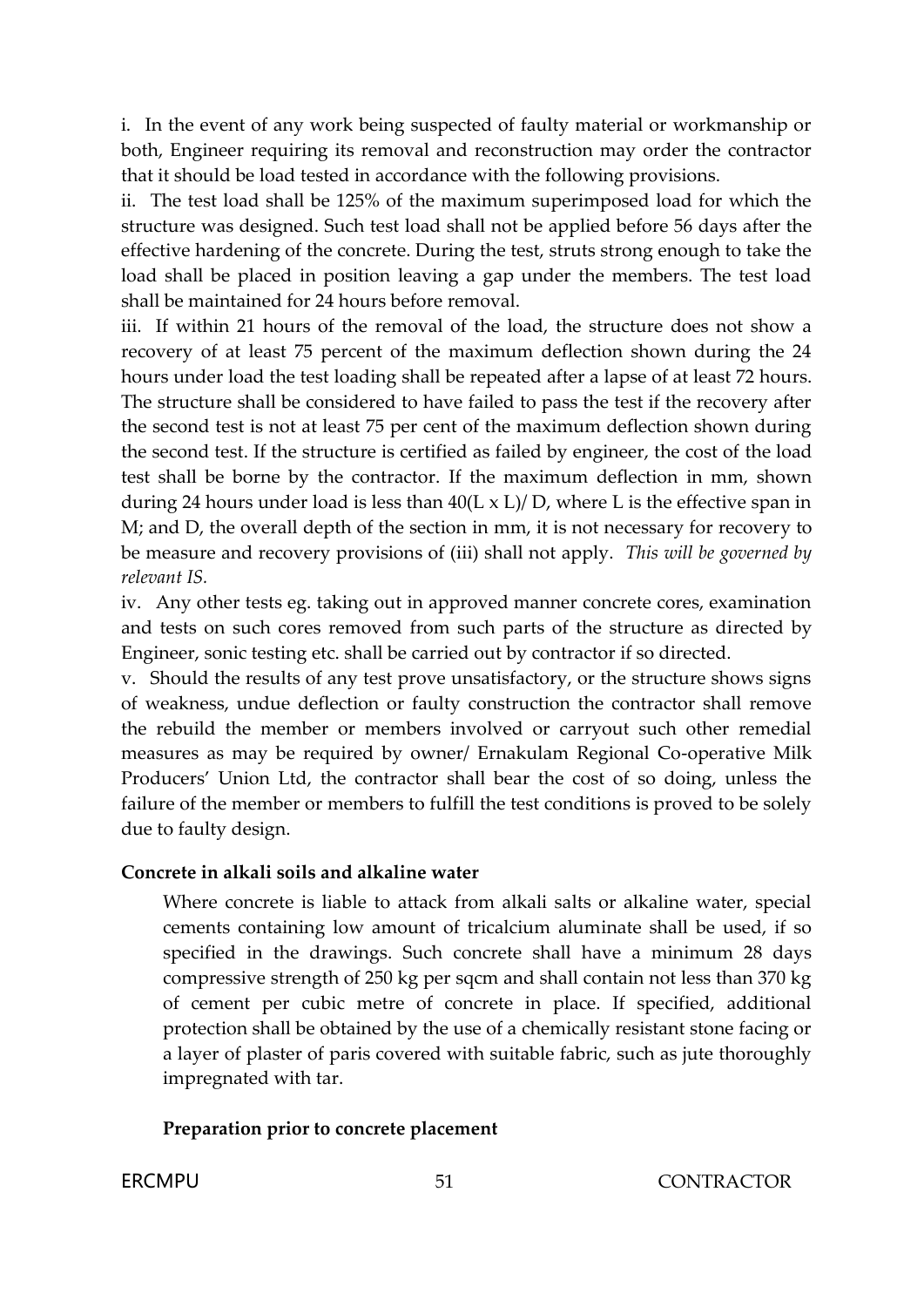a) Before the concrete is actually placed in position, the insides of the form work shall be inspected to see that they have been cleaned and oiled. Temporary openings shall be provided to facilitate inspection, especially at bottom of columns and walls forms to permit removal of saw dust, wood shavings, bindings wire, rubbish dirt etc. Openings shall be placed or holes drilled, so that these materials and water can be removed easily. Such openings/holes shall be later suitably plugged.

b) The various agencies shall be permitted ample time to install drainage and plumbing lines in floor and treech drains, conduits,hangers, anchors, inserts, sleeves, bolts, frames and other miscellaneous embedments to be cast in the concrete as indicated on the drawings or as is necessary for the proper execution of the work Contractor shall cooperate fully with all such agencies and shall permit the use of scaffolding form work etc. by other agencies at no extra cost.

c) All embedded parts, inserts etc. supplied by Owner or Contractor shall be correctly positioned and securely held in the forms to prevent displacement during deposition and vibrating of concrete.

d) Anchor bolts shall be positioned and kept in place with the help of proper manufactured templates. The use of all such templates, fixture etc. shall be deemed to be included in the rates.

e) Slots, openings, holes, pockets etc. shall be provided in the concrete work in the positions indicated in the drawings or as directed by Engineer.

f) Prior to concrete placement all work shall be inspected and approved by Engineer and if found unsatisfactory, concrete shall not be poured until after all defects have been corrected at Contractor's cost. Cat ladders shall be provided on their reinforcement to facilitate labour movement.

g) Approval by Engineer for all materials and work as required herein shall not relieve contractor from his obligation to produce finished concrete in accordance with the drawings and specifications.

h) No concrete shall be placed in wet weather or on water covered surface. Any concrete that has been washed by heavy rains, the work shall be entirely removed, if there is any sign of cement and a sand having been washed from the concrete mixture. To guard against damage which may be caused by rains, the works shall be covered with tarpaulins immediately after the concrete has been placed and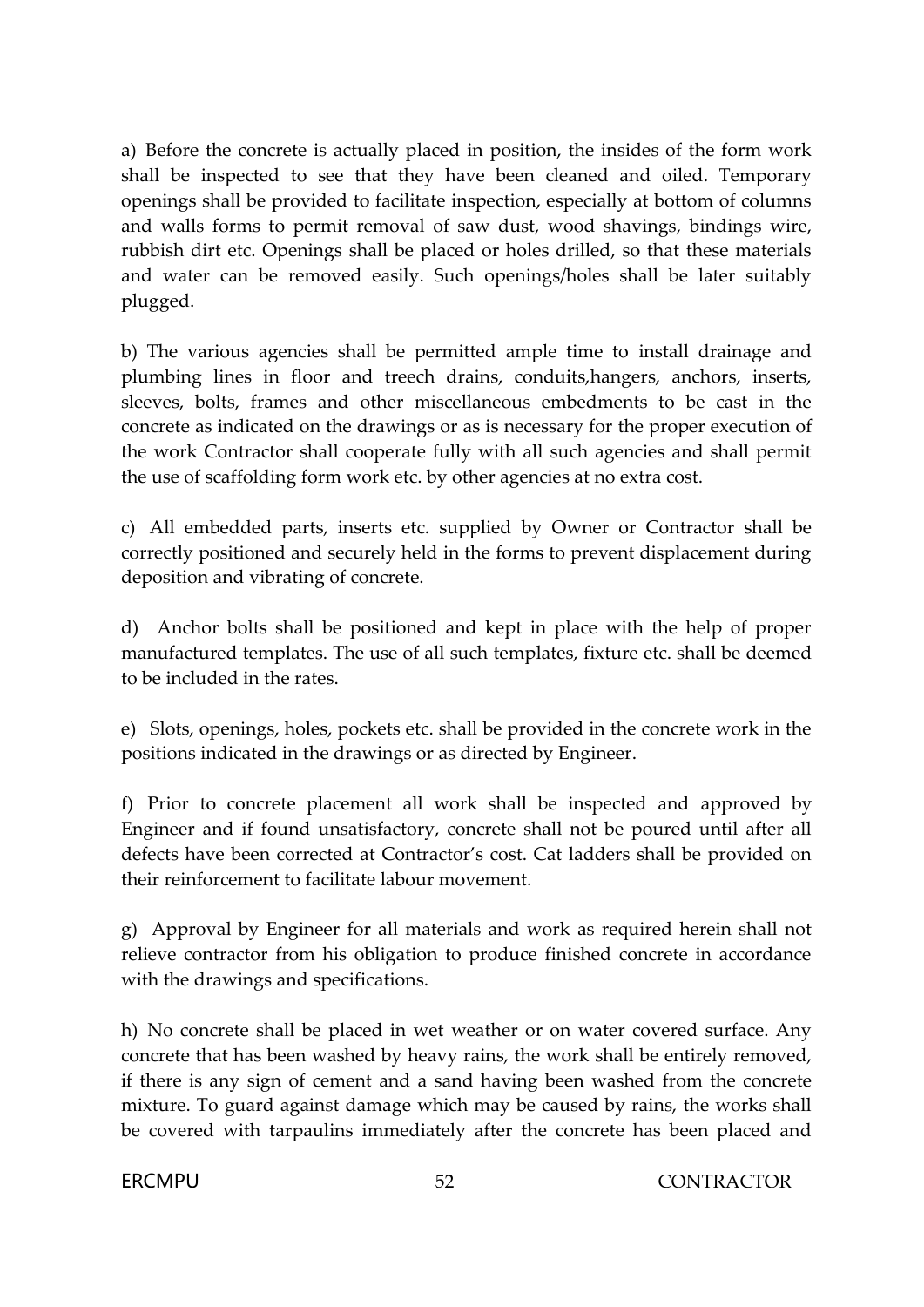compacted. Any water accumulating on the surface of the newly placed concrete shall be removed by approved means and no further concrete shall be placed thereon until such water is removed. To avoid flow of water over/around freshly placed concrete, suitable drains and sumps shall be provided.

i) Immediately before concrete placement begins, proposed surfaces except framework which will come in contract with the concrete to be placed, shall be covered with a bonding mortar.

## **Transportation**

a) All buckets, containers or conveyors used for transporting concrete shall be mortartight. Irrespective of the method of transportation adopted, concrete shall be delivered with the required consistency and plasticity without segregation or loss of slump. However, chutes shall not be used for transport of concrete without the written permission of Engineer and concrete shall not be rehandled before placing.

b) Concrete must be placed in its final position before it becomes too stiff to work. On no account, water shall be added after the initial mixing concrete which has become stiff or has been contaminated with foreign materials shall be rejected and disposed off as directed by Engineer.

c) All equipment used for mixing, transporting and placing of concrete shall be maintained in clean condition. All pans, buckets, hoppers, chutes, pipelines and other equipment shall be thoroughly cleaned after each period of placement.

## **Procedure for placing of concrete**

a) Before any concrete is placed, the entire placing programme, consisting of equipment, layout proposed procedures and methods shall be submitted to engineer for approval if so demanded by Engineer and no concrete shall be placed until Engineer's approval has been received. Conveyor for conveying concrete shall be of such size and design as to ensure a practically continuous flow of concrete during depositing without segregation of materials, considering the size of the job and placement location.

b) Concrete shall be placed in its final position before the cement shall normally be compacted in its final position within thirty minutes of leaving the mixer and once compacted it shall not be disturbed.

c) Concrete in all cases, be deposited as nearly as practicable directly in its final position and shall not be rehandled or caused to flow in a manner which will cause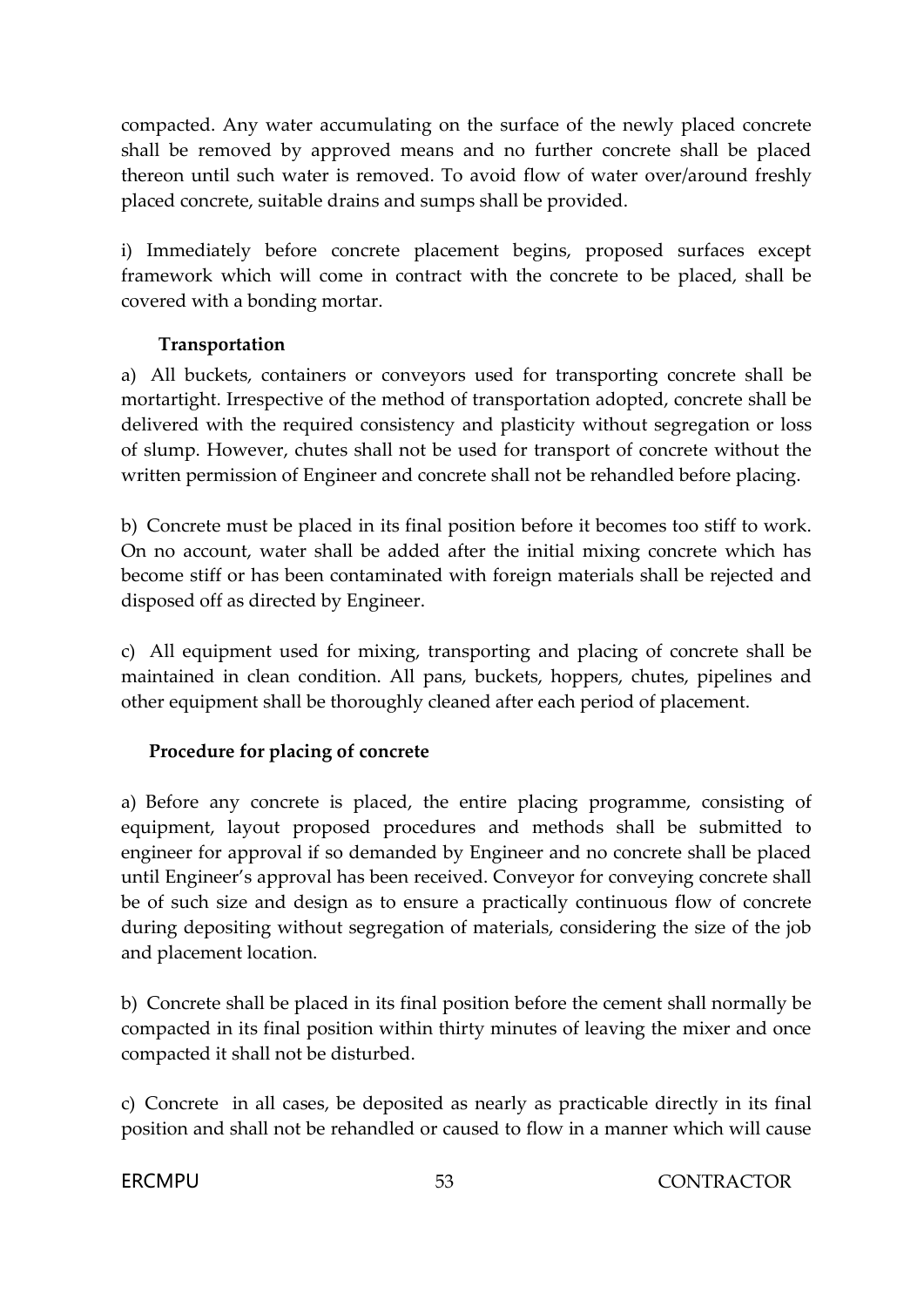segregation, loss of materials, displacement of reinforcement, shuttering or embedded inserts or impair its strength. For locations where direct placement is not possible and in narrow forms, contractor shall provide suitable drop and elephant trunks to confine the movement of concrete. Special care shall be taken when concrete is dropped from a height especially if reinforcement is in the way, particularly in columns and thin walls.

d) Except when otherwise approved by Engineer, concrete shall be placed in shovels or other approved implements and shall not be dropped from a height more than 1 M or handled in a manner which will cause segregation.

e) The following specification shall apply when placing of concrete by use of mechanical equipment is specifically called for while inviting bids or is warranted considering the nature of work involved. The control of placing shall begin at the mixer discharger, concrete shall be discharged by a vertical drop into the middle of the bucket or hopper and this principle of a vertical discharge of concrete shall be adhered to throughout all stages of delivery until the concrete comes to rest in its final position.

f) Central bottom dump buckets of a type that provides for positive regulation of the amount and rate of deposition of concrete in all dumping position, shall be employed

g) In placing concrete in large open areas, the buckets shall be spotted directly over the position designated and than lowered for dumping. The open bucket shall clear the concrete already in place and the height of drop shall not exceed 1 M. the bucket shall be opened slowly to avoid high vertical bounce. Dumping of buckets on the swing or in any manner which results in separation of ingredients or disturbance of previously placed concrete will not be permitted

h) Concrete placed in restricted forms by wheel barrows, buggies, cars, short chutes or hand shoveling shall be subject to the requirement for vertical delivery of limited height to avoid segregation and shall be deposited as nearly as practicable in its final position.

i) Where it is necessary to use transfer chutes, specific approval of Engineer must be obtained to the type, length, slopes, baffles, vertical terminals and timing of operations, the discharge and without segregation. To allow for the loss of mortar against the sides of the chutes, the first mix shall have less coarse aggregate. During cleaning of chutes the waste water shall be kept clear of the forms. Concrete shall not be permitted to fall from the end of the chutes by more than 1 M. Chutes when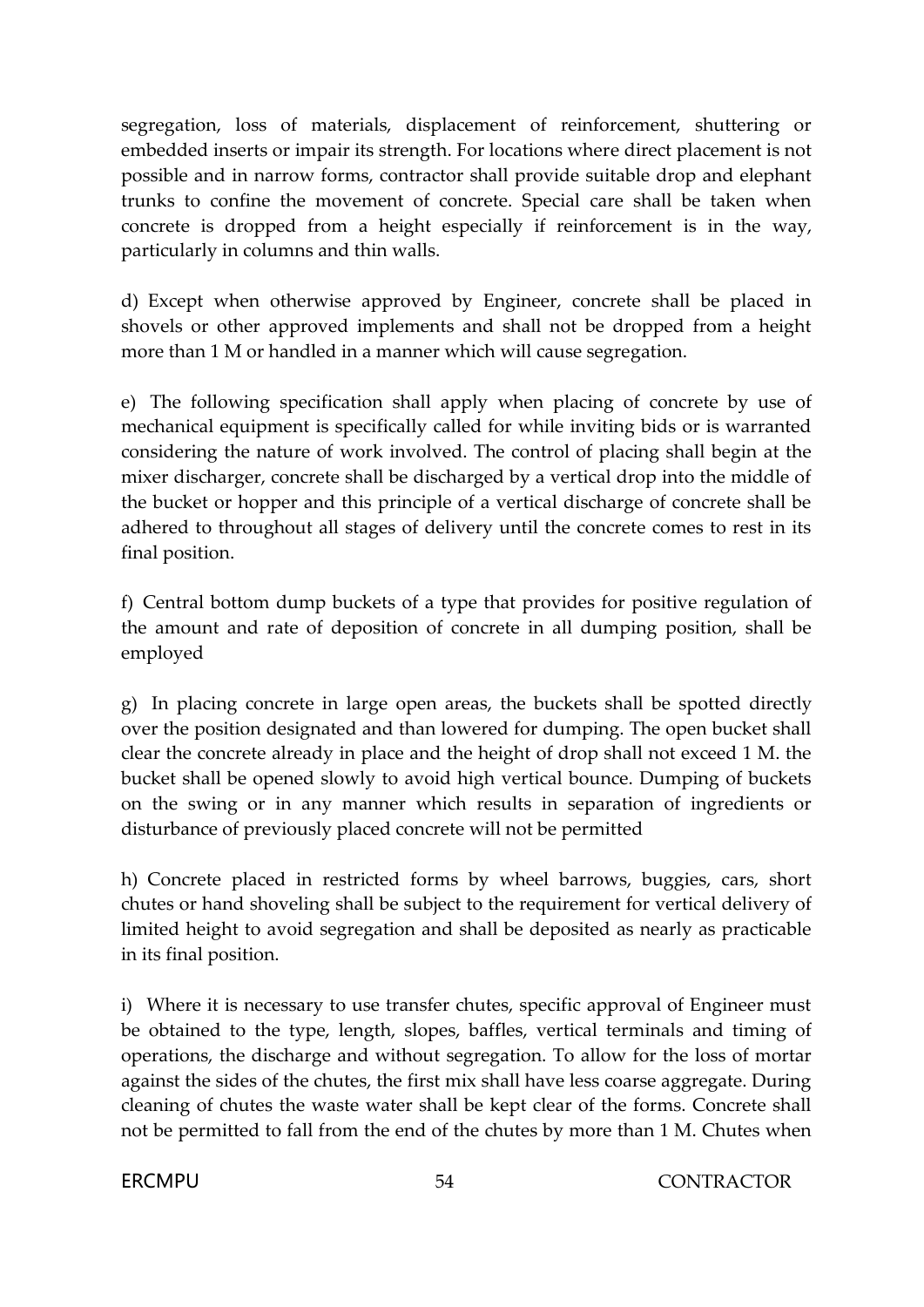approved for use shall have slopes not flatter than 1:3 and steeper than 1:2 chutes shall be of metal or metal lined and of rounded cross section. The slopes of all chutes sections shall be approximately the same. The discharge end of the chutes shall be maintained above the surface of the concrete in the forms.

j) Concrete may be conveyed and placed by mechanically operated equipment eg. Pumps or pneumatic placers only with the written permission of Engineer. The slump shall be held to the minimum, necessary for conveying concrete by this method.

k) When pumping is adopted before pumping of concrete is started, the pipeline shall be lubricated with one or two batches of mortar composed of one part cement and two parts sand. The concrete mix shall be specially designed to suit pumping. Are shall be taken to avoid stoppages in work once pumping has started.

l) When pneumatic placer is used, the manufacturer's advice on layout of pipeline shall be followed to avoid blockages and excessive wear. Restraint shall be provided at the discharge box to cater for the reaction at this end. Manufacturer's advice shall be followed regarding concrete quality and all other related matters when pumping or pneumatic placing equipment is used.

m) Concreting, once started, shall be continuous until the pour is completed. Concrete shall be placed in successive horizontal layers of uniforms thickness ranging from 15 to 90 mm as directed by Engineer. These shall be placed as rapidly practicable to prevent the formation of cold joints or plants of weakness between each succeeding layer within the pour. The thickness of each layer shall be such that it can be deposited before the previous layer has stiffened. The bucket loads or other units of deposit shall be spotted progressively along the face of the layer with such overlap as well facilitate spreading the layer to uniform depth and texture with a minimum of shoveling. Any tendency to segregation shall be corrected by shoveling stones into mortar rather than mortar onto stones. Such a condition shall be corrected by redesign of mix or other means, as directed by Engineer.

n) The top surface of each pour and bedding planes shall be approximately horizontal unless otherwise instructed.

o) Compaction

i. Concrete shall be compacted during placing the approved vibrating equipment until the concrete has been consolidated to the maximum practicable density, is free of pocket of coarse aggregate and fits tightly against all form surfaces,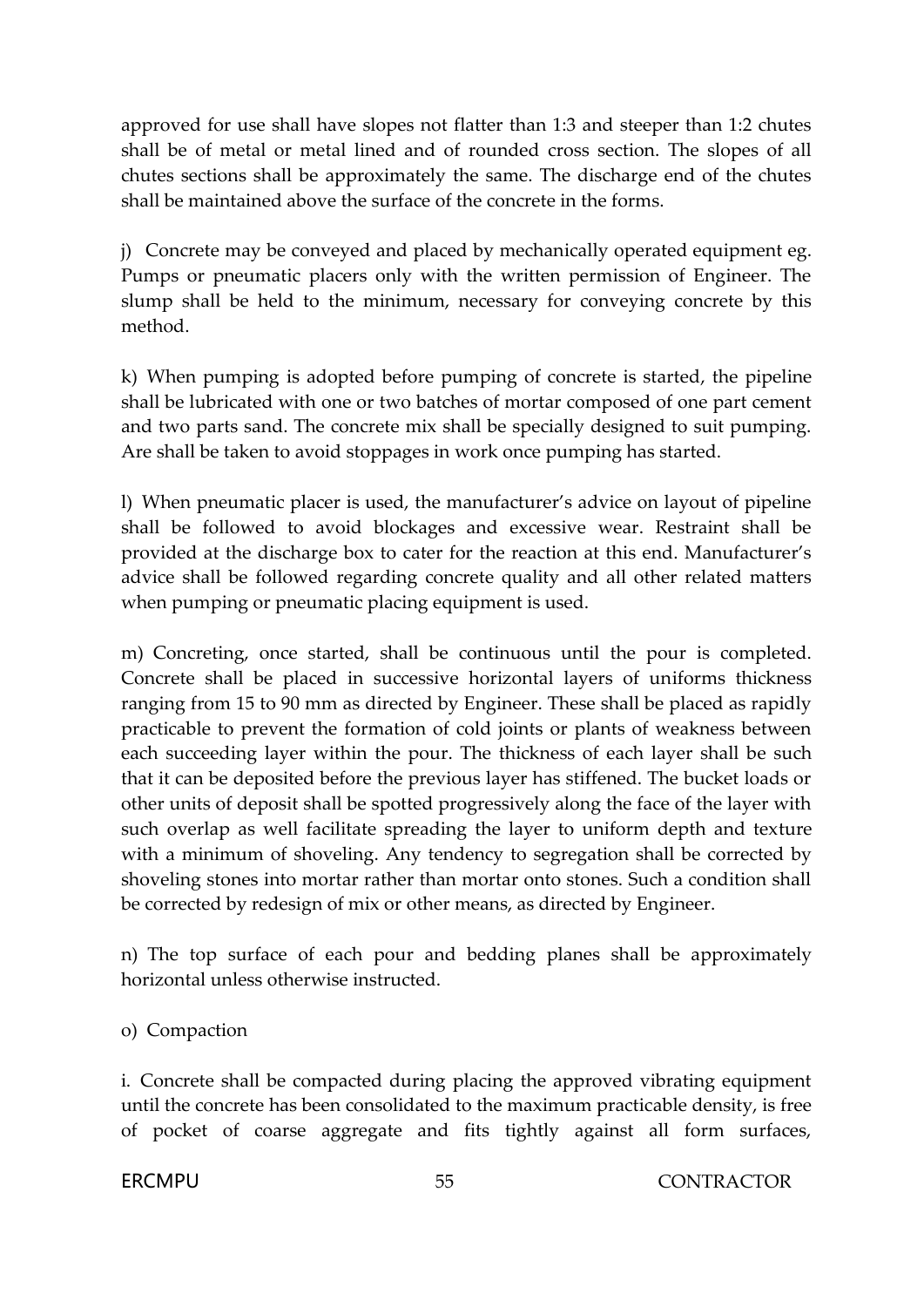reinforcement and embedded fixtures. Particular Care shall be taken to ensure that all concrete placed against the forms faces and into corners of forms or against hardened concrete at joints is free from voids or cavities. The use of vibrators shall be consistant with the concrete mix and caution exercised not to over vibrate the concrete to the point that segregation results.

ii. Vibrators shall conform to IS specifications. Type of vibrator to e used shall depend on the structure where concrete is to be placed. Shutter vibrators to be effective, shall be firmly secured to the formwork which must be sufficiently rigid to transmit the vibration and strong enough not to be damaged by it. Immersion vibrators shall have no load frequency, amplitude and acceleration as per IS 2505 depending on the size of vibrator. Immersion vibrators in sufficient numbers and each of adequate size shall be used to properly consolidate all concrete. Tapping or external vibrating of forms by hand tools or immersion vibrators will not be permitted

iii. The exact manner of application and the most suitable machines for the purpose must be carefully considered and operated by experienced men. Immersion vibrators shall be inserted vertically at points not more than 450 mm apart and withdrawn when air bubbles cease to come to the surface. Immersion vibrators shall be withdrawn very slowly. In no case shall immersion vibrators be used to transport concrete inside the forms. Particular attention shall be paid to vibration at the top of a lift e.g. in a column or wall.

iv. When placing concrete in layers, which are advancing horizontally as the work progresses, great care shall be exercised to ensure adequate vibration, blending and mixing of the concrete between the succeeding layers.

v. The immersion vibrator shall penetrate the layer being placed and also penetrate the layer below with the underlayer is still plastic to ensure good bond and homogeneity between the two layers and prevent the formation of cold joints

vi. Care shall be taken to prevent contact of immersion vibrators against reinforcement steel. Immersion vibrators shall not be allowed to come in contact with reinforcement steel after start of initial set. They shall also not be allowed to come in contact with forms or finished surfaces.

vii. Form attached vibrators shall be used only with specific authorization of Engineer.

viii. The surface vibrators will not be permitted under normal conditions. However for this slabs vibration by specially designed vibrators may be permitted upon approval of Engineer. Whereas for cement concrete pavements appropriate surface vibrator shall be used in addition to immersion vibrator approved by the Engineer.

ix. The formation of stone pockets or mortar bondages in corner and against faces of forms shall not be permitted. Should these occur they shall be dug out, reformed and refilled to sufficient depth and shape for through bonding, as directed by Engineer.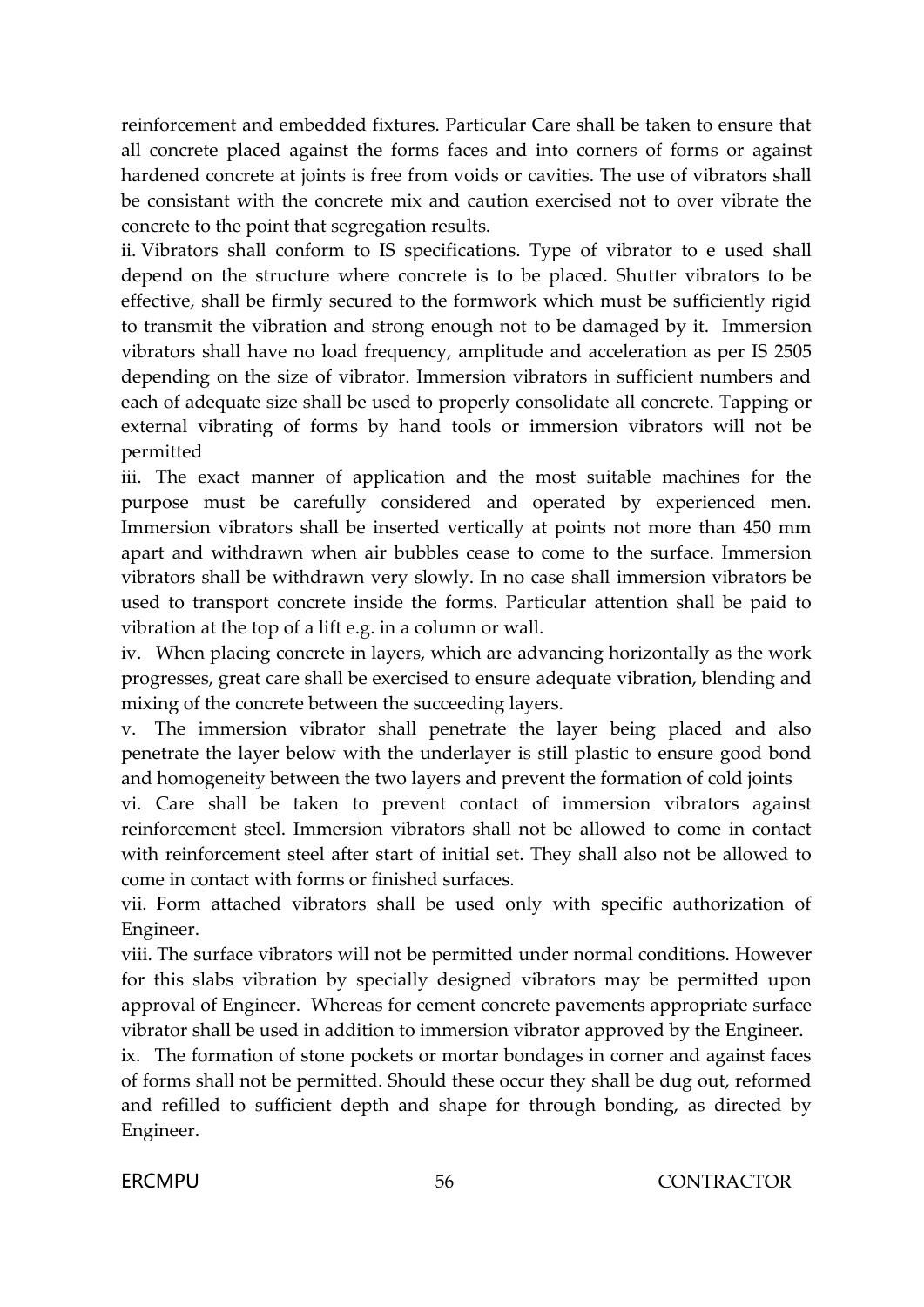#### p) Placement interval

Except when placing with slip forms each placement of concrete in multiple lift work, shall be allowed to set for at least 24 hours after the final set of concrete and before the start of a subsequently placement.

q) Special provision in placing

When placing concrete in walls with openings and in floors of integral slab and beam construction and other similar conditions, the placing shall stop when the concrete reaches the top of the opening in walls and bottom horizontal surface of the slab, as the case may be placing shall be resumed before the concrete in place takes initial set, but not until it has time to settle as determined by Engineer.

r) Placing concrete through reinforcement steel

When placing concrete through reinforced steel, care shall be taken to prevent segregation of the coarse aggregate. When the congestion of steel makes placing difficult it may be necessary to temporarily move the top steel aside to get proper placement and restore reinforcing steel to design position.

s) Bleeding

Bleeding of free water, on top of concrete being deposited into the forms shall be caused to stop the concrete pour. The conditions causing this defect corrected before any further concreting is resumed.

## **Curing, protecting, repairing and finishing**

a) Curing

i. All concrete shall be cured by keeping it continuously damp for the period of time required for complete hydration and hardening to take place. Preference shall be given to the use of continuous sprays or ponded water continuously saturated covering of sacks, canvas, hessian or other absorbent materials, or approved effective curing compounds applied with spraying equipment capable of producing a smooth, even textured coat. Extra precautions shall be exercised in curing concrete during cold and hot water as outlined hereinafter. The quality of curing water shall be the same as that used for mixing concrete.

ii. Certain types of finish or preparation for overlaying concrete must be done at

**ERCMPU** 57 CONTRACTOR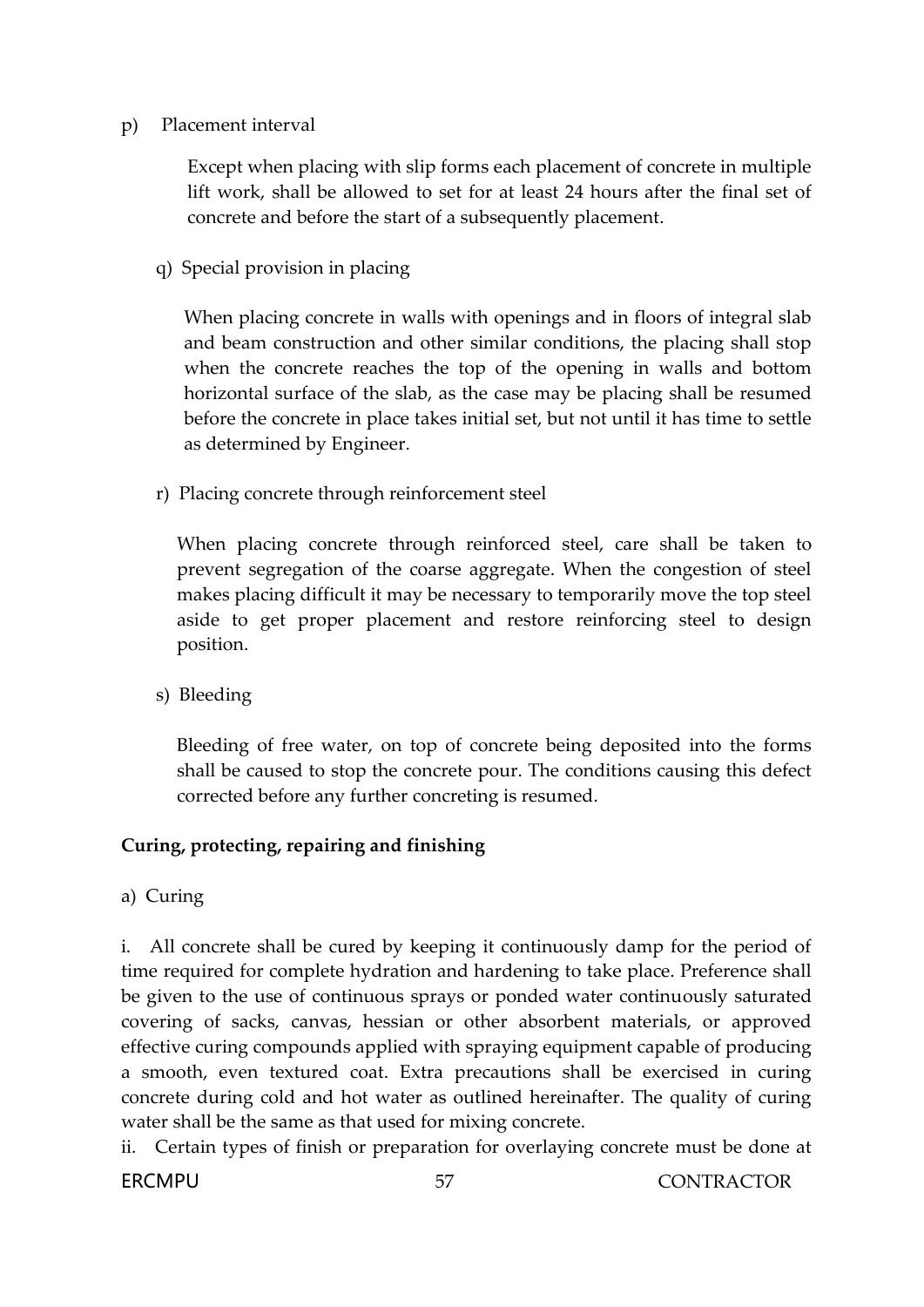certain stage of the curing process and special treatment may be required for specific concrete surface finish.

iii. Curing of concrete made of high alumina cement and supersulphated cement shall be carried out as directed by Engineer.

iv. Fresh concrete shall be kept continuously wet for a minimum period of 10 days from the date of placing of concrete following a lapse of 12 to14 hours after laying of concrete. The curing of horizontal surfaces exposed to the drying winds shall however begin immediately the concrete has hardened. Water shall be applied uniformly to concrete surfaces within 1 hour after concrete has set. Water shall be applied to formed surfaces immediately upon removal of forms quantity of water applied shall be controlled so as to prevent erosion of freshly placed concrete.

v. Curing shall be assured by use of an ample water supply under pressure in pipes with all necessary appliances of hose, sprinklers and spraying devices. Continuous fine mist spraying or sprinkling shall be used, unless otherwise specified or approved by engineer.

vi. Whenever, by the judgement of Engineer, it may be necessary to omit the continuous spray method, a covering of clean sand or other approved means such as wet gunny bags which will prevent loss of moisture from the concrete, may be used. No type of covering will be approved which would stain or damage the concrete during or after the curing period. Covering shall be kept continuously wet during the curing period.

vii. For curing of concrete in pavements, side-walks floors, flat roofs or other level surfaces, the ponding method of curing is preferred. The method of containing the ponded water shall be approved by Engineer. Special attention shall be given to edges and corners of the slabs to ensure proper protection to these areas. The ponded area shall be kept continuously filled with water during the curing period.

viii. Surface coating type compounds shall be used only by special permission of Engineer, curing compounds shall be liquid type white pigmented. Other curing compounds shall be used on surfaces where future blending with concrete, water or acid proof membrane or painting is specified.

ix. All equipment and materials required for curing shall be on hand and ready for use before concrete is placed.

## b) Protecting fresh concrete

Fresh concrete shall be protected from defacements and damage due to construction operation by leaving forms in place for an ample period as specified later in this specification. Newly placed concrete shall be protected by approved means such as tarpaulins from rain, sun and winds. Steps as approved by Engineer shall also be taken to protect immature concrete from damage by debris, excessive loading, vibration, abrasion or contact with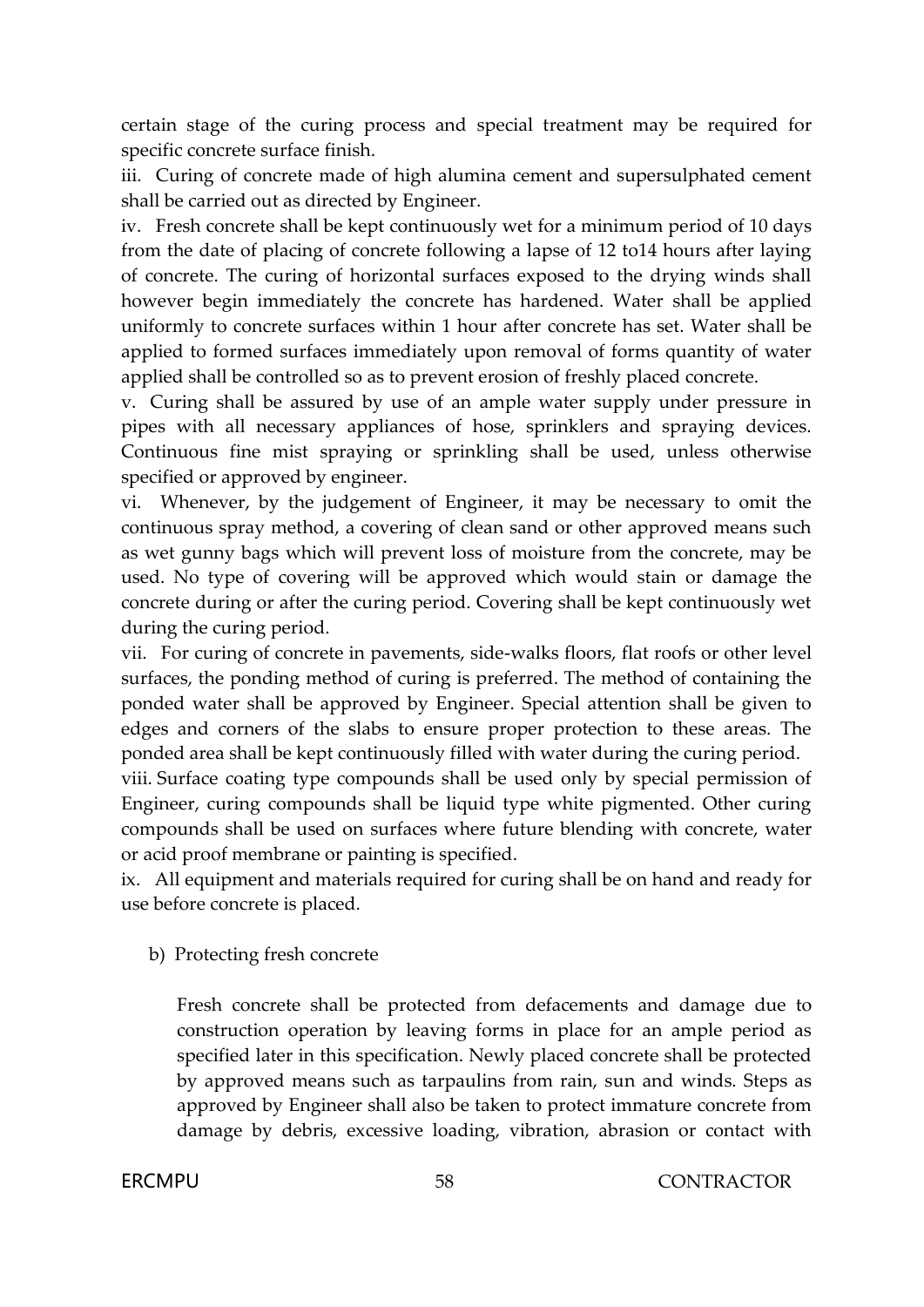other materials etc. that may impair the strength and/or durability of the concrete. Workmen shall be warned against and prevented from disturbing green concrete during it setting period. If it is necessary that workmen enter the area of freshly placed concrete, Engineer may require that bridges be placed over the area.

c) Repair and replacement of unsatisfactory concrete

i. Immediately after the shuttering is removed, the surface of concrete shall be very carefully inspected and all defective areas called to the attention of Engineer who may permit patching of the defective areas or also reject the concrete unit either partially or entirely. Rejected concrete shall be removed and replaced by contractor at no additional expense to owner. Holes left by from bolts etc. shall be filled up and made good with mortar composed of one part of cement to one and half parts of sand passing 2.36 mm IS sieve after removing any loose stones adhering to the concrete shall be finished as described under the particular items of work.

ii. Superficial honey combed surfaces and rough, patches shall be similarly made good immediately after removal of shuttering in the presence of Engineer and superficial water and air holes shall be filled in. The mortar shall be well worked into the surface with a wooden float. Excess water shall be avoided. Unless instructed otherwise by Engineer the surface of the exposed concrete placed against shuttering shall be rubbed down immediately on removal of shuttering to remove fine or other irregularities and necessary care being taken to avoid damage to the surface. Surface irregularities shall be removed by grinding.

iii. If reinforcement is exposed or the honeycombing occurs at vulnerable positions eg. ends of beams or columns it may be necessary to cut out the member completely or in part and reconstruct. The decision of Engineer shall be final in this regard. If only patching is necessary, the defective concrete shall be cut out till solid concrete is reached (or to a minimum depth of 25 mm) the edges being cut perpendicular to the affected surface or with small undercut if possible. Anchors, tees or dovetail slots shall be provided whenever necessary to attach the new concrete securely in place an area extending several centimeters beyond the edges and the surfaces of the prepared voids shall be saturated with water for 24 hours immediately before the patching material is placed.

iv. The use of epoxy for bonding fresh concrete used for repairs will be permitted upon written approval of Engineer. Epoxy shall be applied in strict accordance with the instructions of the manufacturer.

v. Small size holes having surface dimensions about equal to the depth of the hole, holes left after removal of form bottom, grout insert holes and slots cut for repair of cracks shall be repaired as follows. The hole to be patched shall be roughened and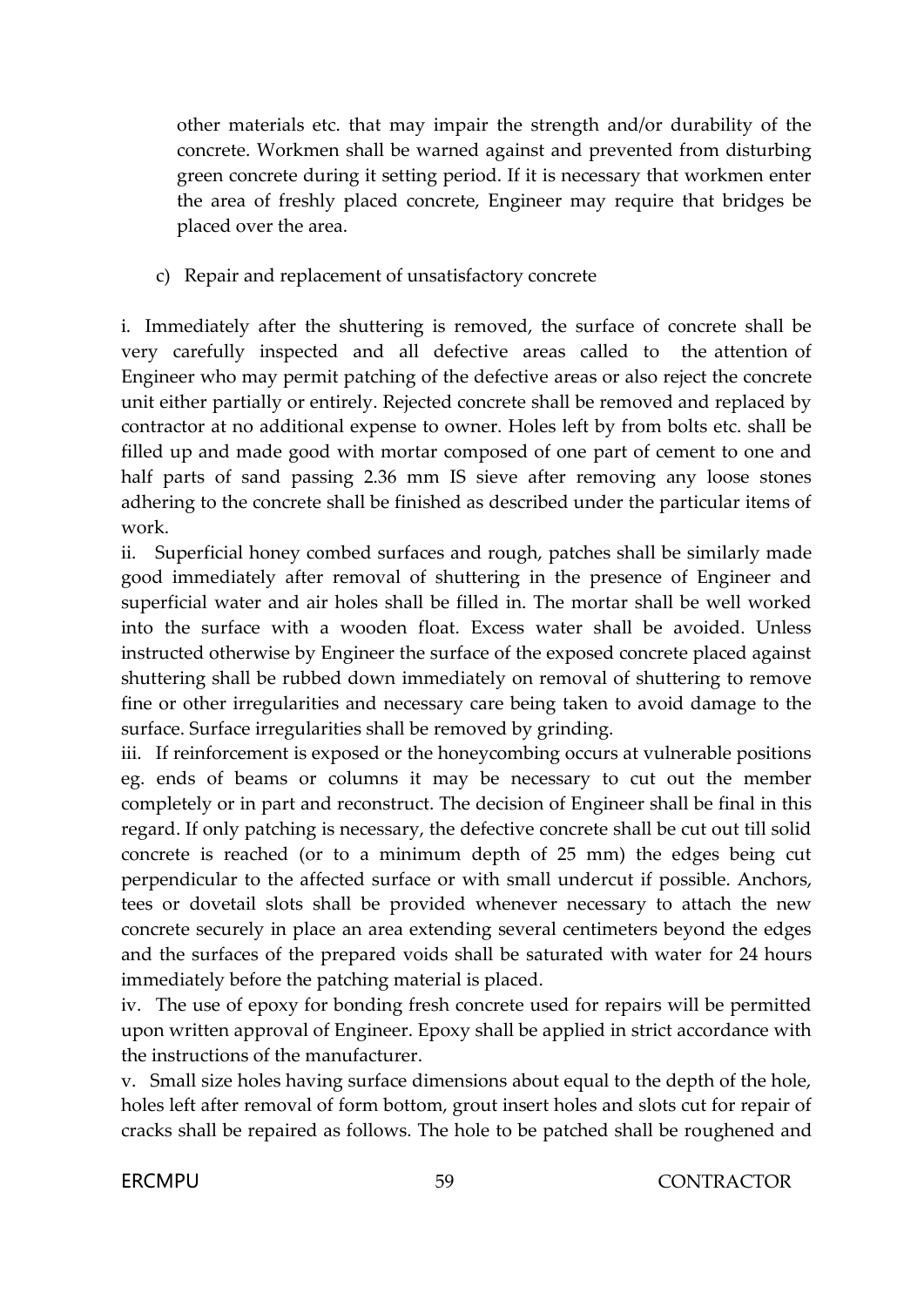thoroughly soaked with clean water until absorption stops.

A 5 mm thick layer of grout of equal parts of cement and sand shall be well brushed into the surface to be patched, followed immediately by the patching concrete which shall be well consolidated with a wooden float. The concrete patch shall be built up in 10 mm thick layers. After an hour or more, depending upon weather conditions, it shall be worked off flush with a wooden float and smooth finish obtained by wiping with Hessian, a steel trowel shall be used for this purpose. The mix for patching shall be of same material and in the same

proportions as that used in the concrete being repaired although some reduction in the maximum size of the coarse aggregates may be necessary and the mix shall be kept as dry as possible.

Mortar filling by air pressure (gunning) shall be used for repairing of areas too large and/or too shallow for patching with mortar. Patched surfaces shall be given a final treatment to match the colour and texture of the surrounding concrete. While cement shall be substituted for ordinary cement, if so directed by Engineer, to match the shade of the patch with original concrete.

vi. The patched area shall be covered immediately with an approved non-staining water saturated material such as gunny bag which shall be kept continuously wet and protected against sun and wind for a period of 24 hours. Thereafter, the patched area shall be kept wet continuously find spray of sprinkling for not less than 10 days.

vii. All materials, procedures and operations used in the repairing of concrete and also the finished repair work shall be subject to the approval of Engineer. All fillings shall be tightly bonded to the concrete and shall be sound, free from shrinkage cracks after the fillings have been cured and finished.

## d) Finishing

i. The type of finish for formed concrete surface shall be as follows, unless, otherwise specified by the Engineer

> For surfaces against which backfill or concrete is to be placed, no treatment is required except repairing of defective areas.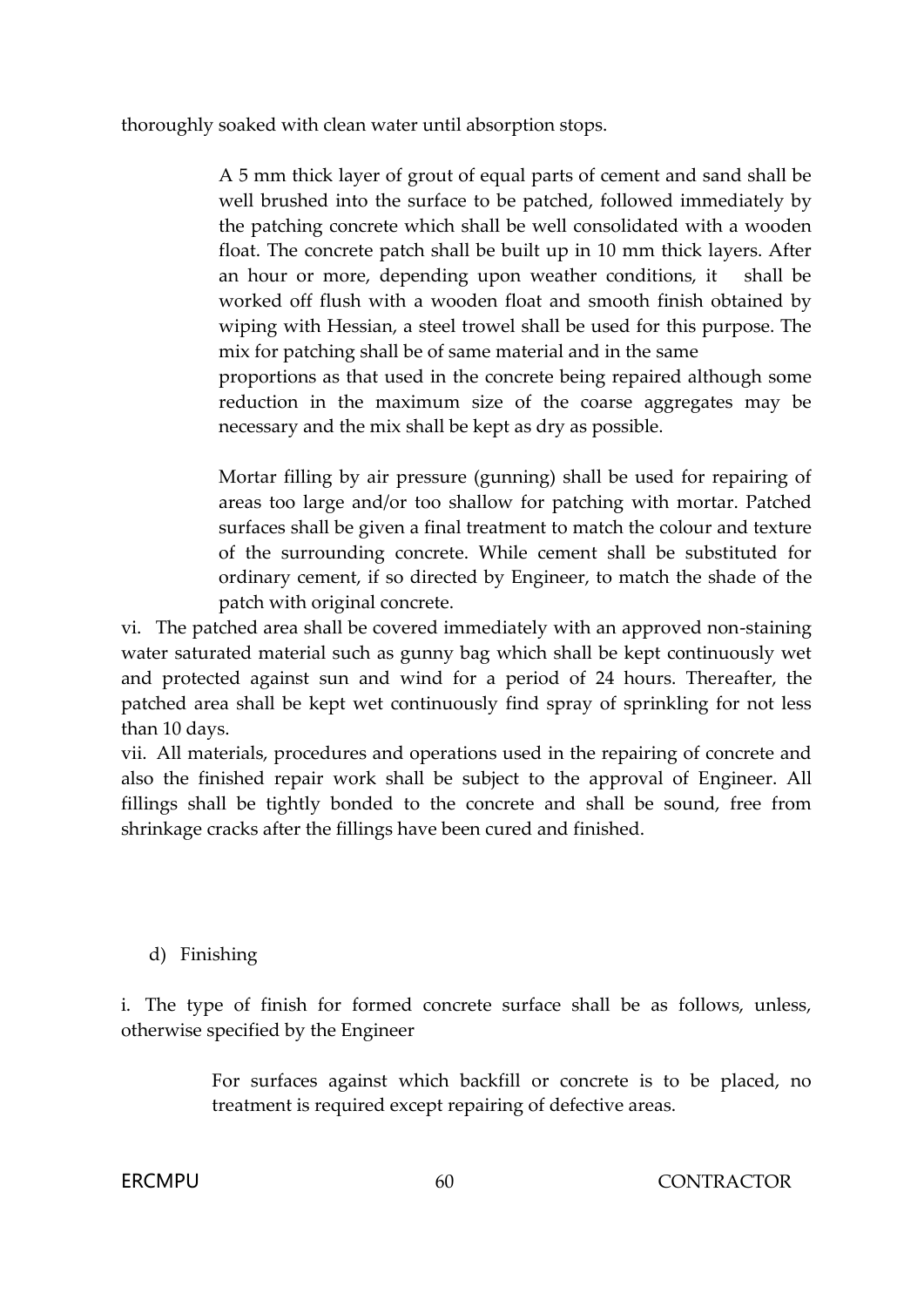For surface below grade which will receive waterproofing treatment the concrete shall be free of surface irregularities which would interfere with proper application of the waterproofing material which is specified for use.

Unless specified, surfaces which will be exposed when the structure is in service shall receive no special finish, except repairing of damage or defective concrete removal of fins and abrupt irregularities, fillings of holes left by form ties and rods and clean up of loose or adhering debris.

ii. Surfaces which will be exposed to the weather and which would normally be level, shall be sloped for drainage. Unless the drawing specifies such as stair treads, walls shall be sloped across the width approximately 1 in 30 broader surface such as walkways, roads, parking areas and platforms shall be sloped about 1 in 50. Surfaces that will be covered by backfill or concrete subfloors to be covered either concrete topping, terrazzao or quarry tile and similar surfaces shall be smooth screeded and levelled to produce even surfaces. Surface irregularities not exceed 6 mm.

iii. Surfaces which will not be covered by backfill, concrete or tile toppings such as outside decks, floors of galleries and sumps, parapets, gutters, sidewalks floors and slabs shall be consolidated, screeded and floated. Excess water and laitance shall be removed before finishing. Floating may be done with hand or power tools and started as the screeded surface has attained a stiffness to permit finishing operation and these shall be the minimum required to produce a surface uniform in texture and free from screed marks or other imperfections. Joints edges panels and forms linings shall be of uniform size and be as large as practicable and installed with closed joints. Upon removal of forms the joint marks shall be smoothed off and all blemishes, projections etc. removed leaving the surfaces reasonably smooth and unmarred.

iv. Integral cement concrete finish

When specified on the drawings and integral cement concrete finish of specified thickness for floors and slabs shall be applied either monolithic or bonded as specified on the drawings as per IS 2571. The surface shall be compacted and than floated with a wood float or power floating machine. The surface shall be tested with a straight edge and any high and low spots eliminated. Floating or trowelling of finish shall be permitted only after all surfaces water has evaporated. Dry cement or a mixture of dry cement and sand shall not be sprinkled directly on the surface of the cement finish to absorb moisture or to stiffen the mix.

v. Exposed concrete finish/rendering.

A rubbed finish shall be provided only on exposed concrete surfaces as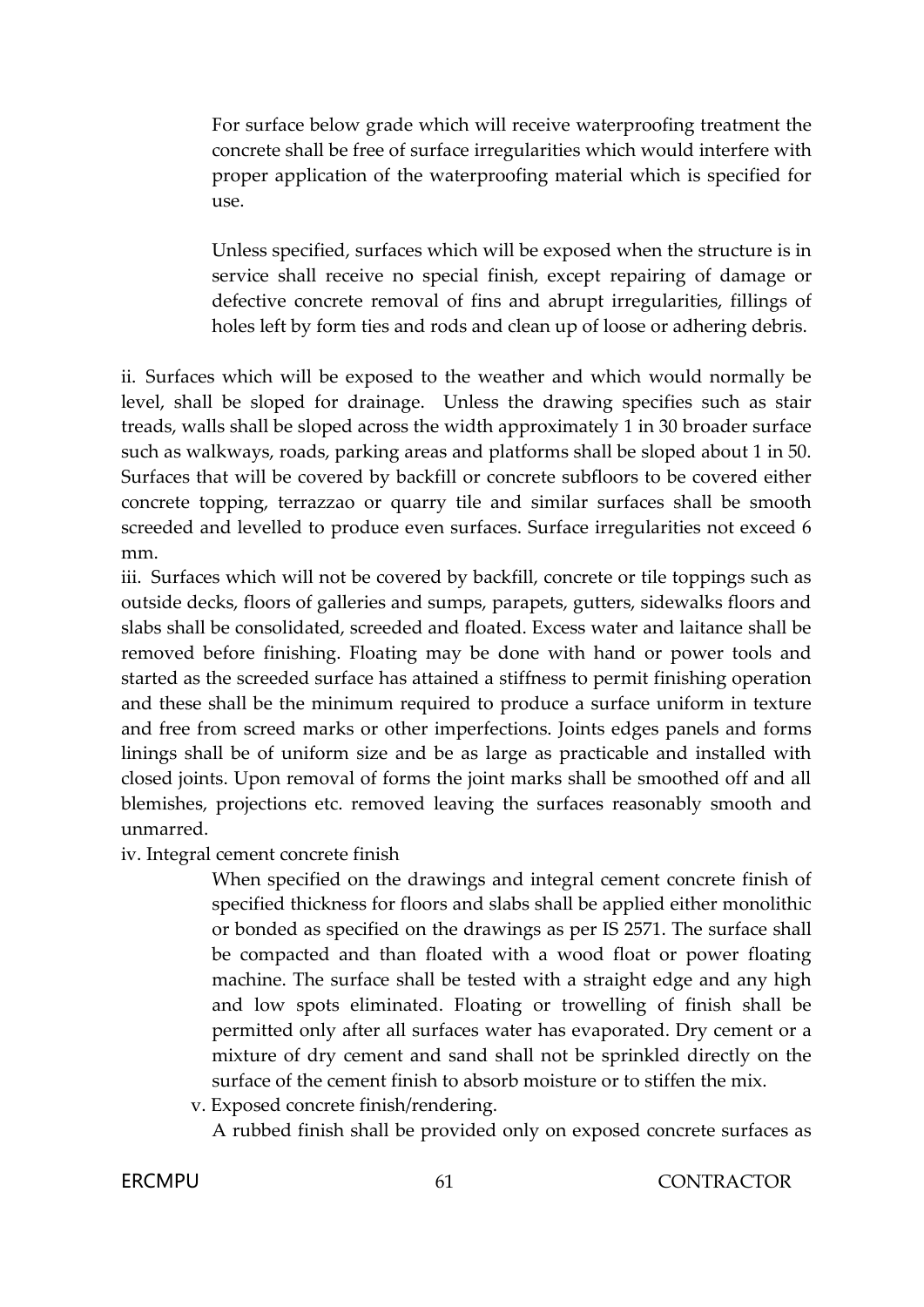specified on the drawings. Upon removal of forms, all fins and other projections on the surfaces shall be carefully removed, off-sets leveled and voids and damaged sections be immediately saturated with water and repaired by filling with a concrete or mortar of the same composition as was used in the surface. Then surface shall be thoroughly wetted and rubbed with carborundrum or other abrasive. Cement mortar may be used in the rubbing, but the finished surface shall be brush coated with either cement grout after rubbing. The finished surfaces shall present a uniform and smooth appearance.

#### Mode of measurement

i. The unit rate for concrete work under various categories shall be all inclusive and no claims for extra payment on account of such items as leaving holes, embedding inserts etc. shall be entertained unless separately providing for in the schedule of quantities. No extra claim shall also be entertained due to change in the number, position end/or dimensions of holes slots or openings sleeves, inserts or on account of any increased lift or scaffolding etc. all these factors should be taken into consideration while quoting the unit rates.

ii. Payments of concrete will be made on the basis of unit quoted for the respective items in the Schedule of Quantities. No deduction in the concrete quantity will be made for reinforcements, inserts etc. and opening less than 0.05 cum where concrete is measured in cum. Where no such deduction for concrete is made, payment for shuttering work provided for such holes, pockets etc. will not be made.

iii. Payment for beams will be made for the quantity based on the depth being reckoned from the underside of the slabs and length measured as the clear distance between supports. Payment for columns shall be made for the quantity based on height reckoned up to the underside of slabs.

## **2.06 Providing laying RCC of M 20 mix for structures up to plinth level** The general specification is same as per item No.2.05 but for the design mix.

# **2.07 Providing and laying RCC of M 25 mix for structures up to plinth**

**level**

The general specification is same as per item No.2.05 but for the design mix.

#### **2.08 Providing and laying RCC of M 30 mix for structures up to plinth level**

The general specification is same as per item No.2.05 but for the design mix.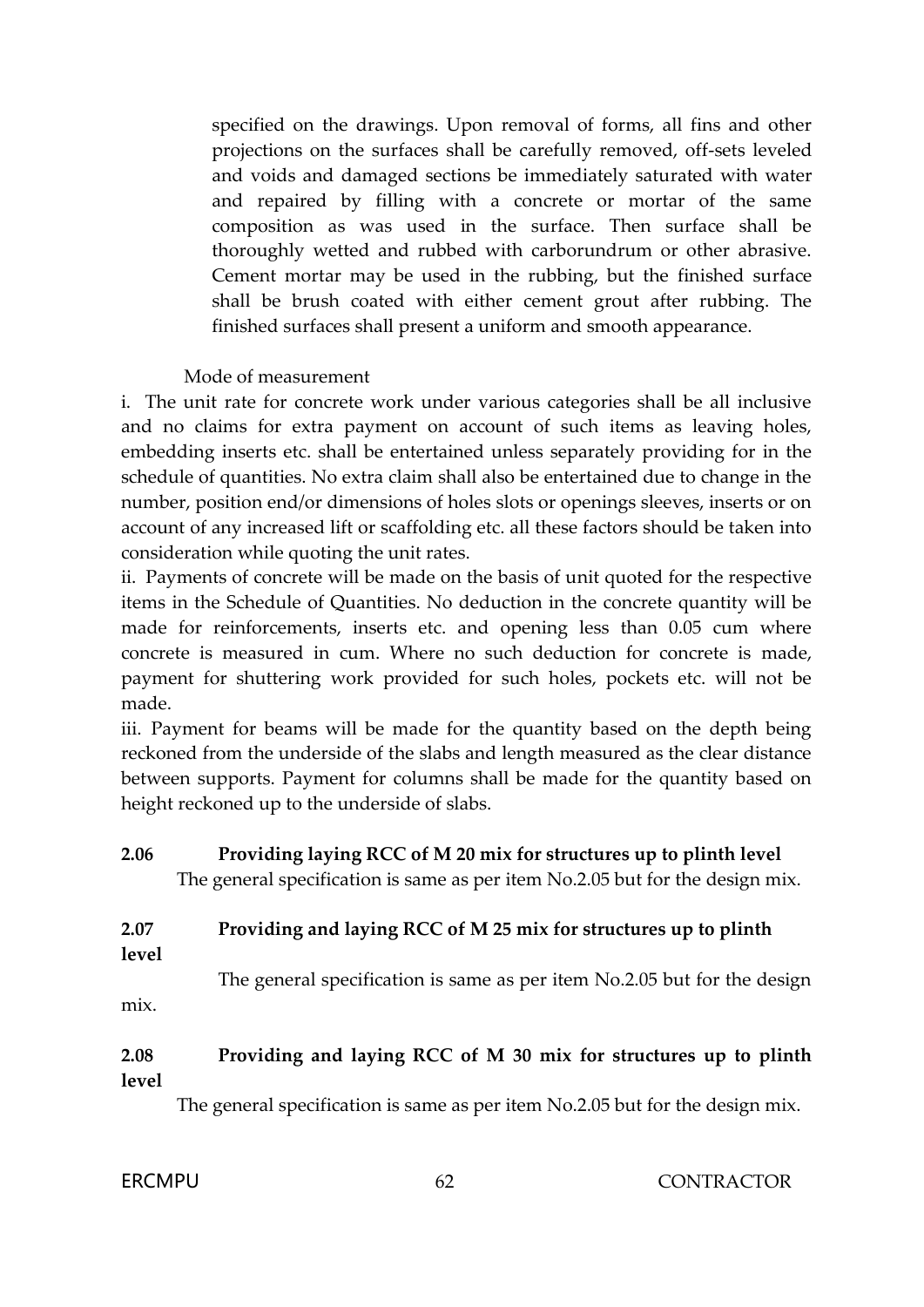- **2.09 Providing and laying M 15 concrete in superstructure up to 123 M height from plinth level** The general specification is same as per item No.2.05.
- **2.10 Providing and laying M 20 concrete in superstructure up to 12 M height from plinth level**

The general specification is same as per item No.2.05.

**2.11 Providing and laying M 25 concrete in superstructure up to 12 M height from plinth level**

The general specification is same as per item No.2.05.

**2.12 providing and laying M 30 concrete in superstructure up to 12 M height from plinth level**

The general specification is same as per item No.2.05.

## **2.13 Providing and laying M 15 concrete in super structure above 12 M height**

The general specification is same as per item No.2.05.

#### **2.14 Providing and laying M 20 concrete in superstructure above 12 M height**

The general specification is same as per item No.2.05.

## **2.15 Providing and laying M 25 concrete in superstructure above 12 M height**

The general specification is same as per item No.2.05.

## **2.16 Providing and laying M 30 concrete in superstructure above 12 M height**

The general specification is same as per item No.2.05.

#### **2.17 Providing and laying RCC for equipment/machine foundation.**

The general specification is same as per item No.2.05 but for the mix of the concrete, which shall be as specified in the item. The rate is exclusive of reinforcement steel but inclusive of centering and shuttering, providing number of holes, pockets (size and as shown in the drawings/directed) and grouting the same after the machine/equipment is erected with concrete of specified mix and finishing the same as specified.

The rates shall include grouting of base plates, anchor bolts, pipe sleeves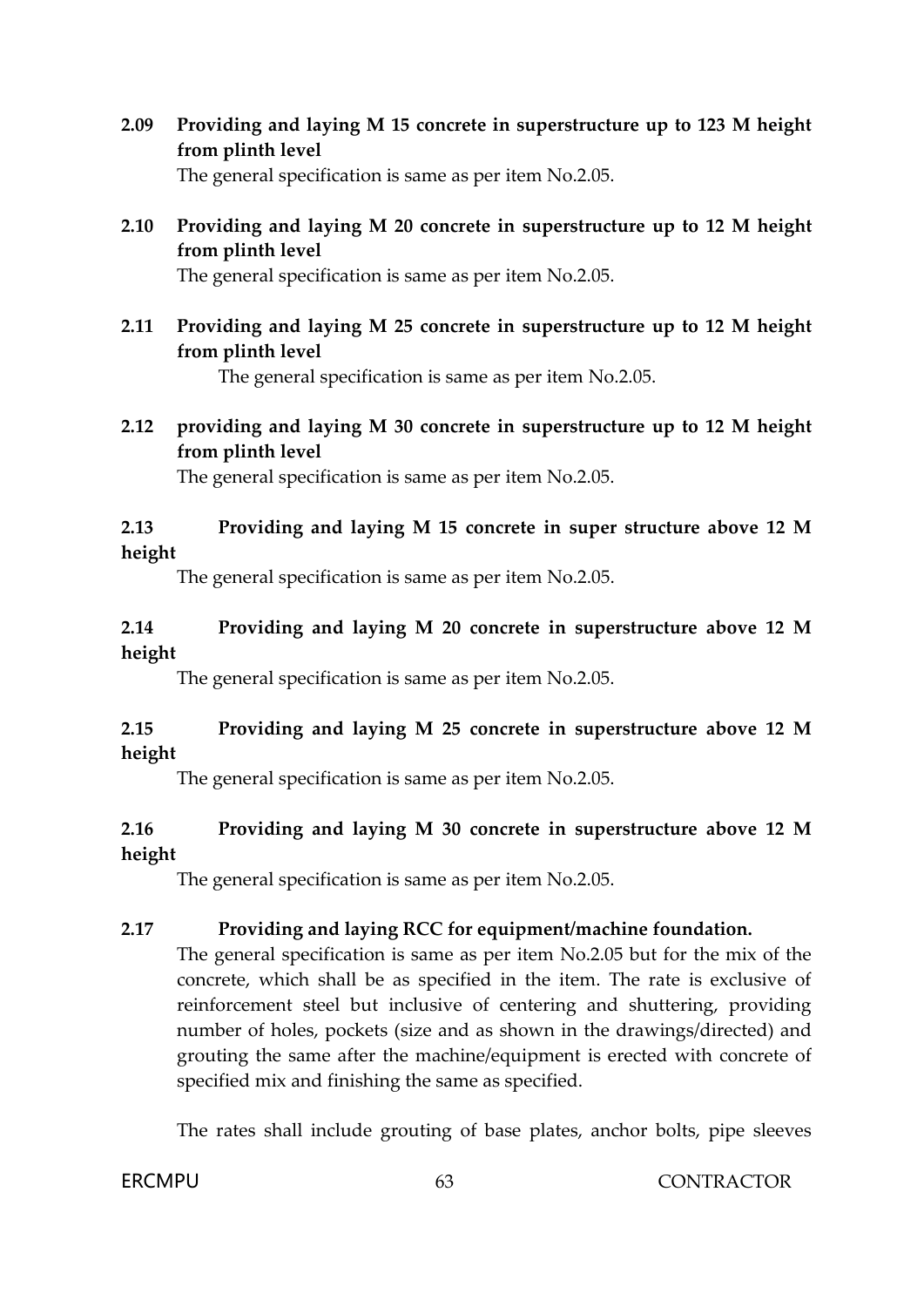including placing, aligning, leveling and maintaining it during the casting of cement concrete, protection of the threaded portion of bolts by acceptable means or protection of any surface from sticking of cement grout etc, welding the insert elements, handling/placing the template etc complete as per equipment drawing/structural drawing etc complete.

Mode of Measurement

As per item no. 2.05, the cost of formwork, creating pockets/grouting the bolts is included in the item

## **2.18 Pre-cast concrete**

Pre-cast concrete shall comply with IS 456 and with the following requirements:

a) All pre-cast units shall be cast on suitable bed or platform with firm foundation and free from wind. Contractor shall be responsible for the accuracy of the level or shape of the bed or platform. A suitable serial number and the date of casting shall be impressed or painted on each unit.

b) Side shutters shall not be struck in less than 24 hours after depositing concrete and no precast unit shall be lifted until the concrete reaches a strength of at least twice the stress to which the concrete may be subjected to at the time of lifting.

c) The lifting and removal of precast units shall be undertaken without causing shock, vibration or undue bending stresses to or in the units. Before lifting and removal takes place contractor shall satisfy Engineer or his representative that the methods he proposes to adopt for these operations shall not over stress or otherwise affect seriously the strength of the precast units. The reinforced side of the units shall be distinctly marked.

d) All precast work shall be protected from the direct rays of the sun for at least 7 dates after casting and during that period each unit shall be kept constantly watered or preferably be completely immersed in water if the size of the unit so permits, otherwise curing practice as given in clause 20 shall be followed.

e) Slots, openings or holes, pockets etc. shall be provided in the concrete work in the drawings or as directed by engineer. Any deviation from the approved drawings shall be made good by Contractor at his own expense, without damaging any other work sleeves, bolts, inserts, etc. shall also be provided in concrete work where so specified.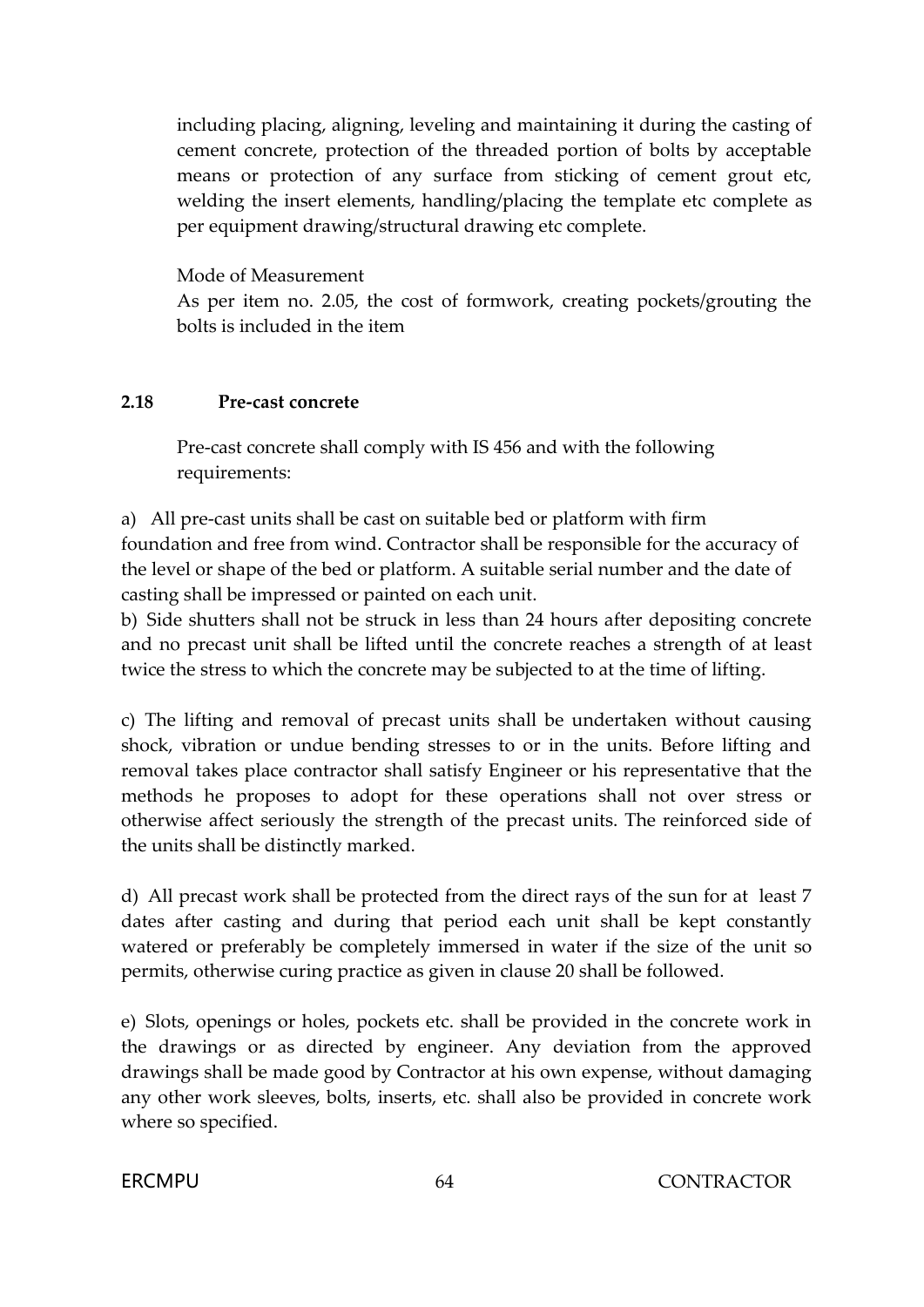The pavement slabs/trench covers top shall be appropriately finished i.e. either stripped finished or smooth finished with a smooth border including Chamfering as per details, finishing the exposed edges/corners.

Mode of measurement

It shall be measured as per the item schedule. The unit rate for precast concrete members shall include formwork, mouldings, finishing, hoisting and setting in position including mortar, provision of lifting arrangement, exposed concrete finish etc. complete. Only if reinforcement is used, it shall be measured and paid for separately under item rate.

#### **2.19 Providing and erecting formwork for structures up to plinth level**

a) The formwork shall consist of shores, bracings, sides of beams and columns, bottom of slabs etc. including ties anchors, hangers insers etc. complete which shall be properly designed and planned for the work. False work shall be so constructed that necessary adjustment can be made to compensate for take up and settlements. Wedge may be used at the top or bottom of timber shores but not at both ends to facilitate vertical adjustment or dismantling of the formwork.

b) Design of form work

The design of the formwork as well as its construction shall be the responsibility of Contractor. If so instructed, the drawings and/or calculation for the design for the formwork shall be submitted to Engineer for approval before proceeding with work, at no extra cost. Engineer's approval shall not however relieve contractor of the full responsibility for the design and construction of the formwork. The design shall take into account the entire load vertical and lateral that the forms will be carrying live and vibration loadings.

c) Type of formwork

Form work may be of timber, plywood metal, plastic or concrete. For special finishes the formwork may be lined with plywood, steel sheets oil tempered hard board etc. sliding forms and slip forms may be used with the approval of engineer.

d) Form work requirements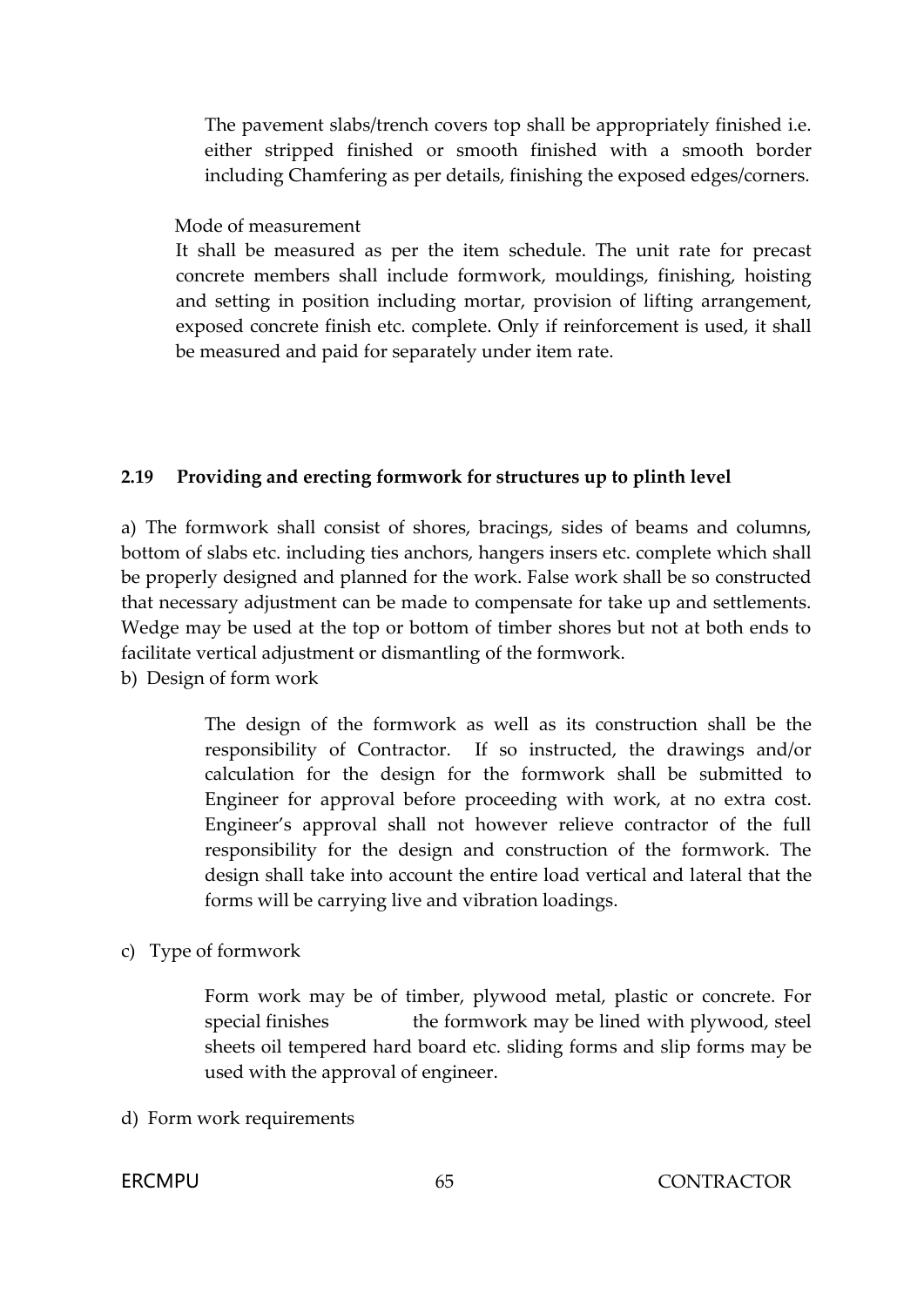i. Forms shall conform to the shapes, lines, grades and dimensions including camber of the concrete as called for on the drawings. Ample studs, braces, ties, straps, etc. shall be used to hold the forms in proper position without any distortion whatsoever until the concrete is set sufficiently to permit removal of forms. Forms shall be strong enough to permit the use of immersion vibrators. In special cases form vibrators may also be used. The shuttering shall be close boarded. Timber shall be well seasoned, free from sap, shakes, loose knots, worm holes, warps, or other surface defects in contact with concrete. Faces coming in contact with the concrete shall be free from adhering grout, plaster, paint, projecting nails, splits or other defects. Joints shall be sufficiently tight to prevent loss of water or any fine material from concrete.

ii. Plywood shall be used for exposed concrete surfaces; where called for. Sawn and wrought timber may be used for unexposed surfaces. Inside faces of forms for concrete surfaces which are to be rubbed finished shall be planed to remove irregularities or unevenness in the face. Formwork with linings shall be permitted.

iii. All new and used form timber shall be maintained in a good condition with respect to shape, strength, rigidity, water tightness, smoothness and cleanliness of surfaces. Form timber unsatisfactory in any respect shall not be used and if rejected by Engineer shall be removed from the site.

iv. Shores supporting successive members shall be placed directly over those below or be so designed and placed that the load will be transmitted directly to them. Trussed supports shall be provided for shores that cannot be secured on adequate foundations.

v. Formwork, during any stage of construction showing signs of distortion or distorted to such a degree that the intended concrete work will not conform to the exact contours indicated on the drawings, shall be repositioned and strengthened. Poured concrete affected by the faulty formwork, shall be removed completely and the formwork be corrected prior to placing of new concrete.

vi. Excessive construction camber to compensate for shrinkage, settlement may impair the structural strength of members and shall not be permitted.

vii. Forms shall be so designed that their removal will not damage the concrete. Face formwork shall provide true vertical and horizontal joints, conform to the architectural features of the structure as to location of joints and be as directed by engineer.

viii. Where exposed smooth or rendered concrete finishes are required the forms shall be constructed with special care so that the resulting concrete surfaces require a minimum finish.

e) Formwork for slope surfaces

i. Forms or sloped surfaces shall be built so that the formwork can be placed board-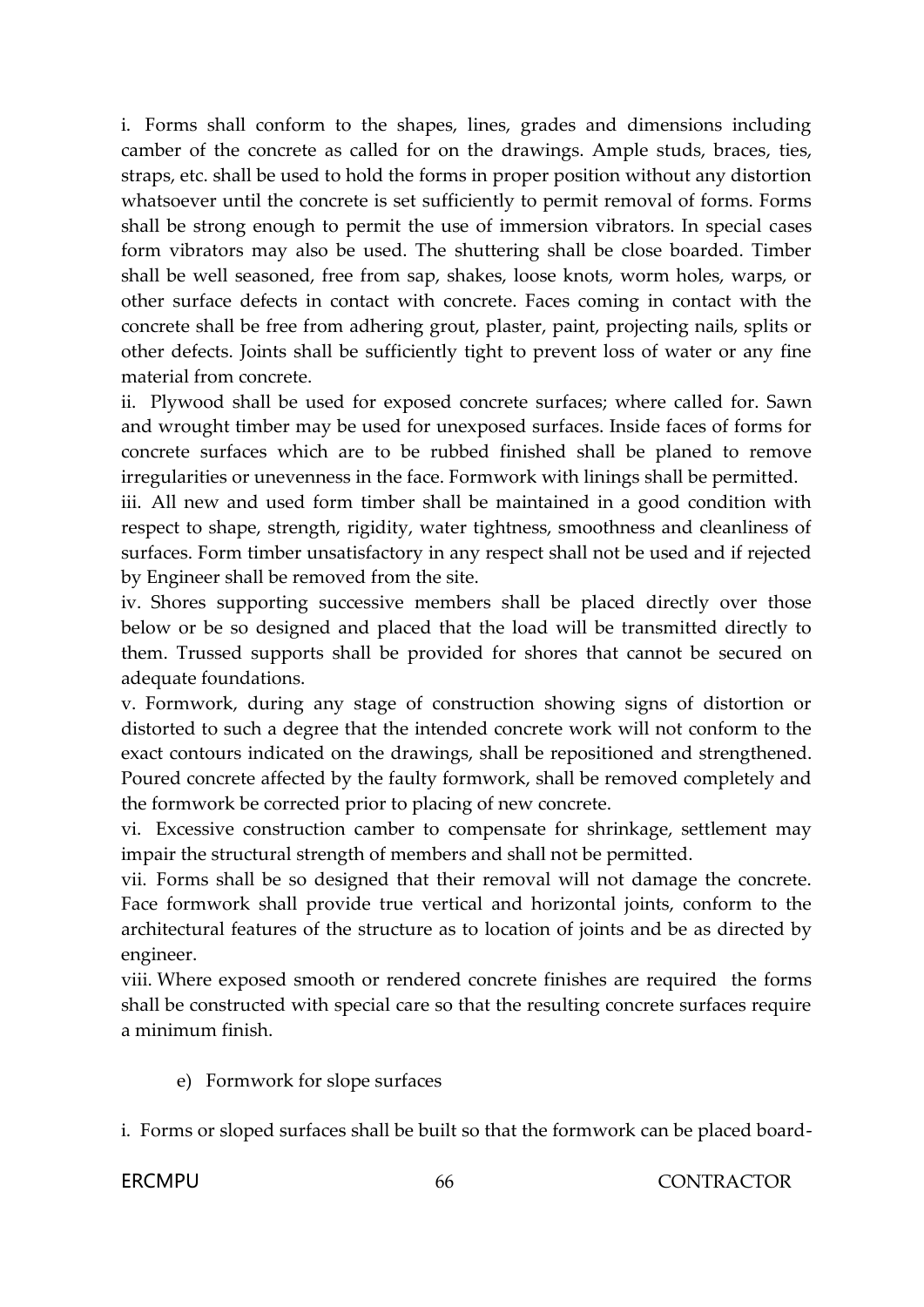by-board immediately ahead of concrete placement so as to enable ready access for placement, vibration inspection and repair of the concrete.

ii. The formwork shall also be built so that the boards can be removed one by one form the bottom up as soon as the concrete has attained sufficient stiffness to prevent sagging. Surfaces of construction joints and finished surfaces with slopes steeper than 4 horizontal: 1 vertical shall be formed as required herein.

## f) Formwork for curved surfaces

i. The contractor shall interpolate intermediate sections as necessary and shall construct the forms so that the curvature will be continuous between sections. Where necessary to meet requirements for curvature, the form timber shall be built up of laminated splines cut to make tight, smooth form surfaces.

ii. After the forms have been constructed, all surface imperfections shall be corrected and all surface irregularities at matching faces of form material shall be dressed to the specified curvature.

g) Formwork for exposed concrete surfaces

i. Where it is desired, directed or shown on the drawings to have original fair face finish of concrete surface without any rendering or plastering formwork shall be carried out by using wood planks, plywood or steel plates of approved quality and as per direction of the Engineer.

ii. The contractor shall use one type of material for all such exposed concrete faces and the forms shall be constructed so as to produce uniforms and consistent texture and pattern on the face of the concrete. Patches or forms for these surfaces will are to be permitted. The formwork shall be placed so that all horizontal form works are continuous across the entire surface.

iii. To achieve a finish which shall free of board marks, the formwork shall be faced with plywood or equivalent material in large sheets. The sheets shall be arranged in an approved pattern. Wherever possible, joints between sheets shall be arranged to coincide with architectural features, cells, window heads or change in direction of the surface. All joints between shuttering plates or panels shall be vertical or horizontal unless otherwise directed. Suitable joints shall be provided between sheets. The joints shall be arranged and fitted so that no blemish or mark is imparted to the finished surfaces.

iv. To achieve a finish which shall give the rough appearance of concrete cast against sawn boards, formwork boards unless otherwise stated shall be of 150 mm wide, securely jointed with tonge and grooved joints if required to prevent grout loss with tie rod positions and direction of boards carefully controlled. Sawn boards shall be set horizontally, vertically or at an inclination shown in the drawings. All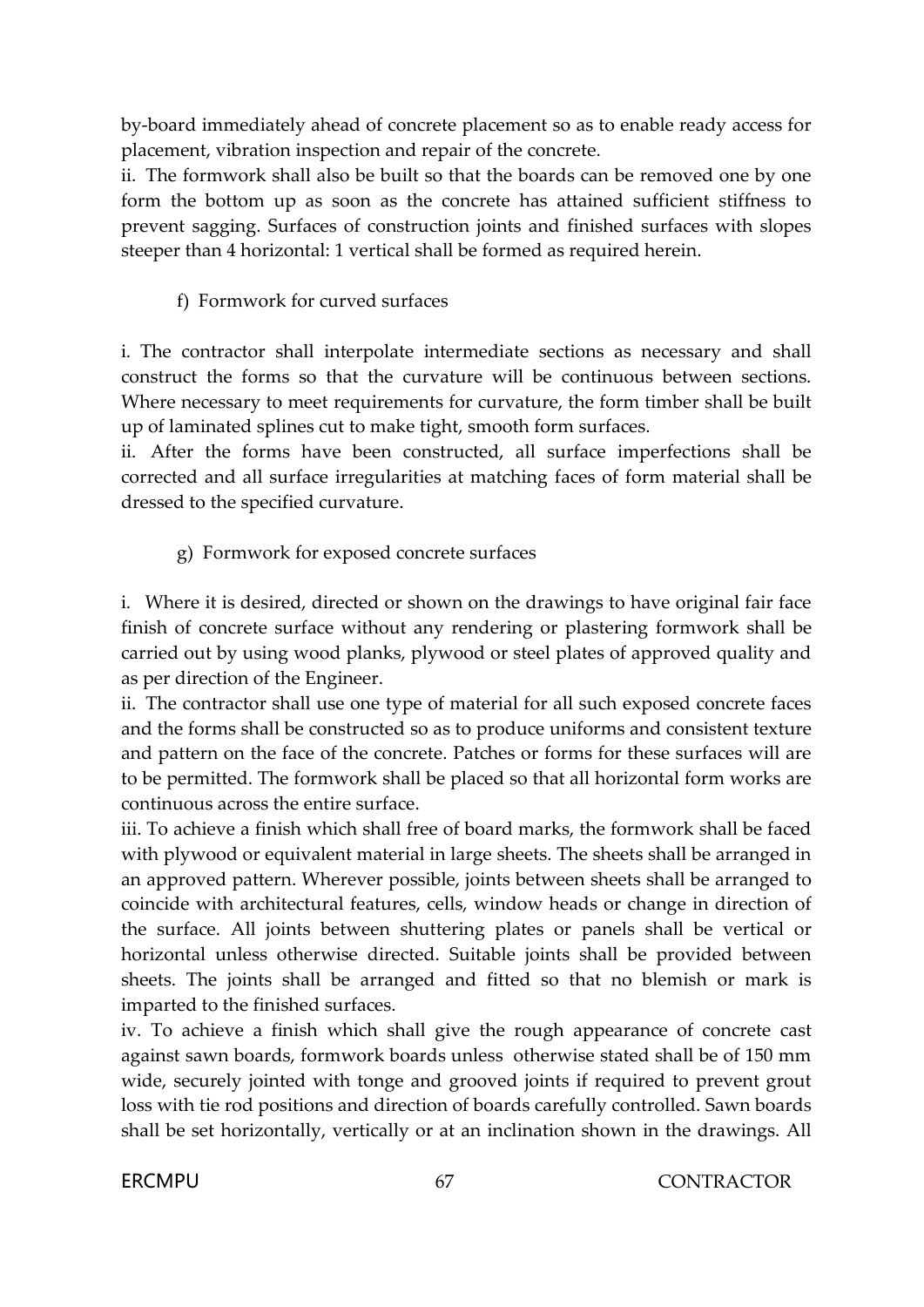bolt holes shall be accurately aligned horizontal and vertically and shall be filled with matching mortar recessed 5mm back from the surrounding concrete face.

v. Forms for exposed concrete surfaces shall be constructed with grade strips (the underside of which indicated top of pour) at horizontal construction joints, unless the use of groove strips is specified on the drawings. Such forms shall be removed and reset from lift to lift. They shall not be continuous from lift to lift. Sheeting of reset forms shall be tightened against the concrete so that the forms will not be spread and permit abrupting irregularities or loss of mortar. Supplementary form ties shall be used as necessary to hold the reset forms tight against the concrete.

vi. For fair faced concrete, the position of through bolts will be restricted and generally indicated on the drawings.

vii. Chamber strips shall be placed in the corners of forms for exposed exterior corners so as to produce 20 mm beveled edges except where otherwise shown in the drawings. Interior corners and edges at formed joints shall not be beveled unless shown on the drgs. Mouldings for grooves, drip courses and bands shall be made in the form itself.

viii. The wood planks, plywood and steel plates used in formwork for obtaining exposed surfaces shall not be used for more than 3 times in case of wood planks, 6 times for plywood and 10 times for steel plates respectively. However, no forms will be allowed for reuse, if in the opinion of the Engineer it is doubtful to produce desired texture of exposed concrete.

ix. In order to obtain exposed concrete work of uniform colour it shall be necessary to ensure that the sand used for all exposed concrete work shall be of approved uniform colour. Moreover the cement used in the concrete for any complete element shall be from single consignment.

x. No exposed concrete surface shall be rendered or painted with cement or otherwise. Plastering of defective concrete as a means of achieving the required finish shall not be permitted, except in the case of minor porosity on the surface, the Engineer may allow a surface treatment by rubbing down with cement and sand mortar of the same richness and colour as for the concrete. This treatment shall be made immediately after removing the formwork.

xi. The contractor shall also take all precautionary measures to prevent breaking and chipping of corners and edges of completed work until the building is handed over.

h. Bracings struts and props

i. Shuttering shall be braced, strutted, propped and so supported that it shall not deform under weight and pressure of the concrete and also due to movement of men and other materials. Bamboos shall not be use as props or cross bearers.

ii. The shuttering for the beams and slabs shall be so erected that the shuttering on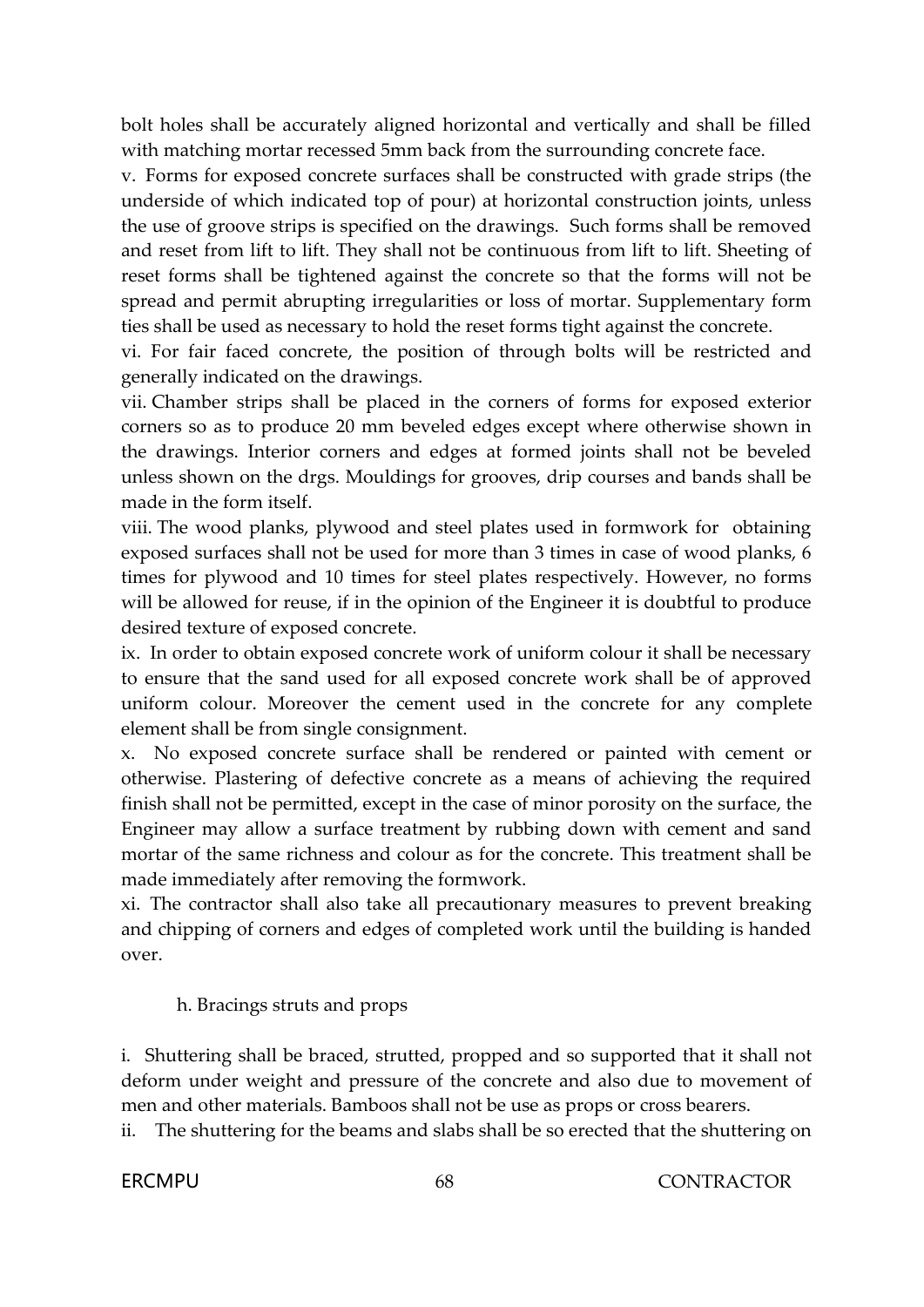the sides of the beams and under the soffit of slabs can be removed without disturbing the beam bottoms. Repropping of beams shall not be done except when props have to be reinstated to take care of construction loads anticipated to be in excess of the design load. Vertical props shall be supported on wedges or other measures shall be taken whereby the props can be gently lowered vertically while striking the shuttering. If the shuttering for a column, is erected for the full height of the column, one side shall be left open and built up in sections as placing of concrete from the sides to limit the drop of concrete to 3 M or as directed by Engineer.

## j. Mould Oil

Care shall be taken to see that the faces of form work coming in contract with concrete are perfectly cleaned and two coats of mould oil or any other approved material "applied before fixing reinforcement and placing concrete. Such coating shall be insoluble in water, non-staining and no injurious to the concrete. It shall not become flaky or be removed by rain or wash water. Reinforcement and/or other items to be cast in the concrete shall not be placed until coating of the forms is complete, adjoining concrete surface shall also be protected against contamination from the coating material.

k. Chamfers and fillets

All corners and angles expected in the finished structure shall be formed with moulding to form chamfers or fillets on the finished concrete. The standard dimension of chamfers and fillets, unless otherwise specified shall be 20 mm x 20 mm. Care shall be exercised to ensure accurate mouldings. The diagonal face of the mouldings shall be planned or surfaced to the same texture as the forms to which it is attached.

l. Wall ties

Wire ties passing through the walls shall not be allowed. In their place bolts through sleeves be used.

m. Reuse of forms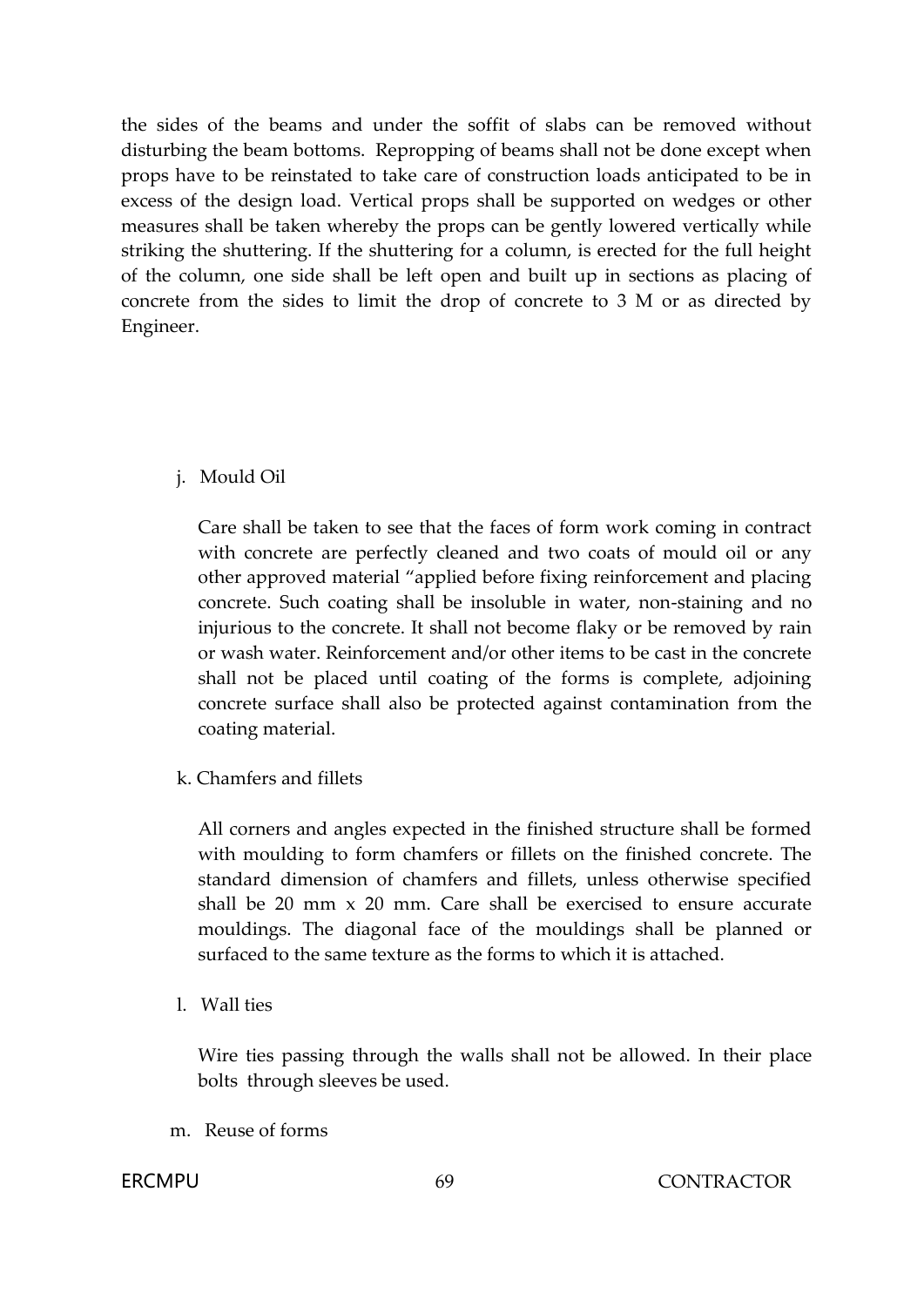Before reuse, all forms shall be thoroughly scraped, cleaned, nails removed, holes that may leak suitably plugged and joints examined and when necessary, repaired and the inside retreated to prevent adhesion, to the satisfaction of Engineer. Warped lumber shall be resized. Contractor shall equip himself with enough shuttering material to complete the job in the stipulated time.

n. Removal of forms

i. Contractor shall record on the drawings and in a special register the date upon which the concrete is placed in each part of the work and the date on which the shuttering is removed therefrom. The contractor shall remove the shuttering after obtaining the approval of the Engineer.

ii. In no circumstances shall forms be struck until the concrete reaches a strength of at least twice the stress due to self weight and any construction/erection loading to which the concrete may be subjected at the time of striking formwork.

iii. In normal circumstances (generally where temperatures are above 20 Deg.Cent) forms may be removed after expiry of the following periods:

Ordinary Portland Rapid hardening Cement concrete Portland cement concrete.

| Walls columns and vertical<br>a.<br>sides of beams                                                             | 24 to 48 hrs as<br>directed by the Engineer | 24 hrs |
|----------------------------------------------------------------------------------------------------------------|---------------------------------------------|--------|
| b. Slabs left under                                                                                            | 3 days                                      | 2 days |
| Beam soffits props left under<br>$C_{\bullet}$                                                                 | 7 days                                      | 4 days |
| d. Removal of props to slabs:<br>i. Spanning up to 4.5m<br>days<br>ii. Spanning over 4.5m<br>days              | 7 days<br>14 days                           | 4<br>8 |
| e. Removal of props to beams<br>& arches<br>i. Spanning up to 6m<br>14 days<br>ii. Spanning over 6m<br>21 days | 12 days                                     | 8 days |

For other cements and lower temperature, the stripping time

#### FRCMPU 70 70 CONTRACTOR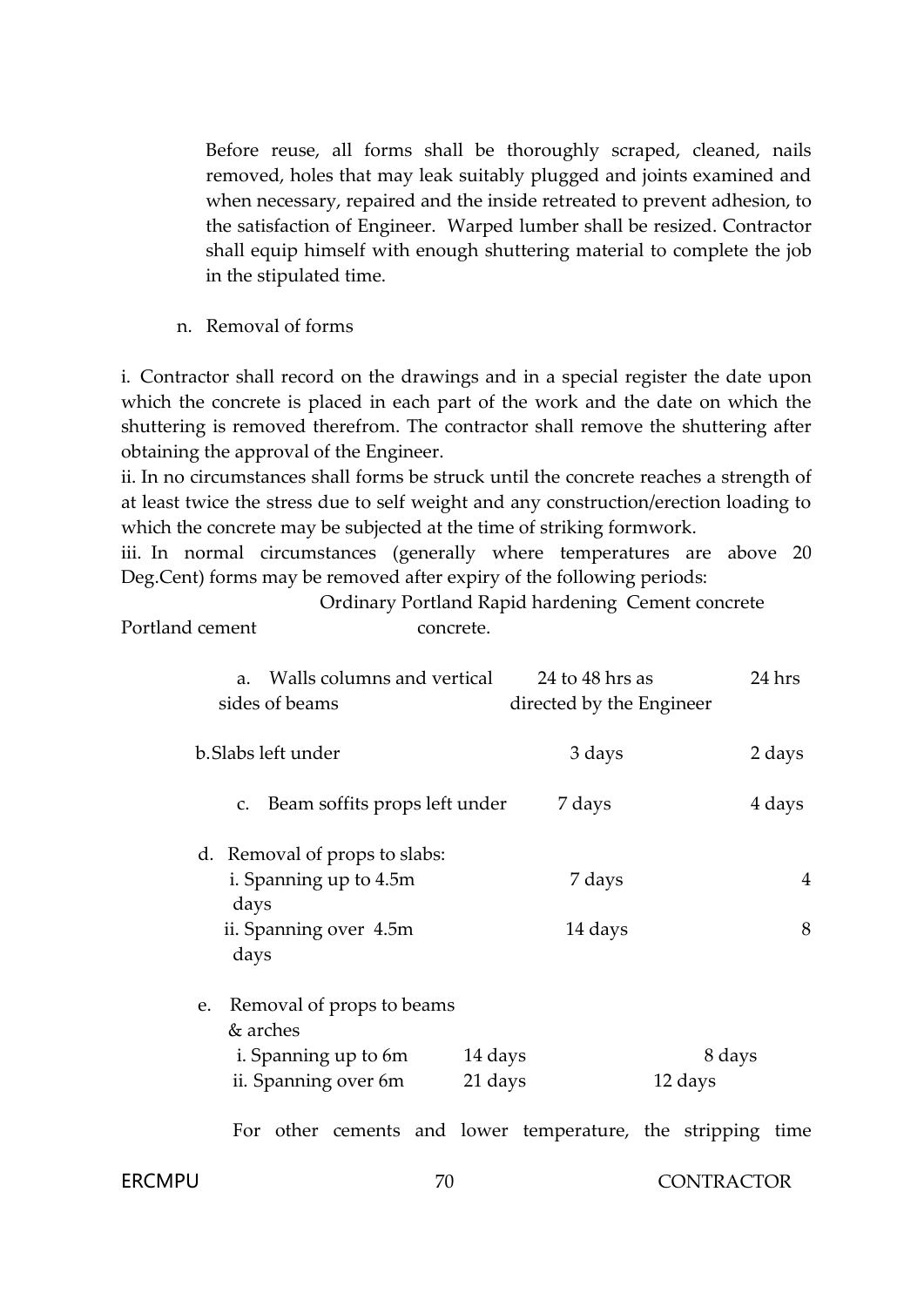recommended above shall be suitably modified by the Engineer in conformity with the relevant code of practice or recommendations by the manufacturer.

iv. Striking shall be done slowly with utmost care to avoid damage to arise and projections and without shock or vibration, be gently easing the wedges. If after removing the form work, it is found that timber has been embedded in the concrete, it shall be removed and made good as specified earlier.

v. Reinforced temporary openings shall be provided as directed by Engineer to facilitate removal of formwork which otherwise may be inaccessible.

vi. Tie rods, clamps, form bolts etc. which must be entirely removed from walls or similar structures shall be loosened not sooner than 24 hrs nor later than 40 hrs. after the concrete has been deposited. Ties, except those required to hold forms in place, may be removed at the same time. Ties, withdrawn from walls and grade beams shall be pulled towards the inside face cutting ties back from the faces of walls and grade beams will not be permitted.

vii. For liquid retaining structures no sleeves for through bolts shall be used nor shall through bolts be removed as indicated above. The bolts, in this case, shall be cut at 25 mm depth from the surface and then the hole shall be made good by sand, cement mortar of the same proportions as the concrete just after striking the formwork.

> Necessary approach/staging for ease of the access of workmen, inspection and supervision staff, in accordance with safety requirements and as per the instructions of the Engineer to be provided for all types of framework, for all the elements at all the depth/heights the cost of such arrangements detailed here above shall be deemed to be included in the quoted unit price of the item.

Mode of measurement

It shall be measured in sqm. The actually shuttered area shall be measured and paid for. The rate shall include providing and erecting form work in position as per drawings, applying oil, removal of form after the specified period.

**2.20 Providing and erecting formwork for structures in super structure up to 12 M height from plinth level.**

The general specification is same as per item No.2.15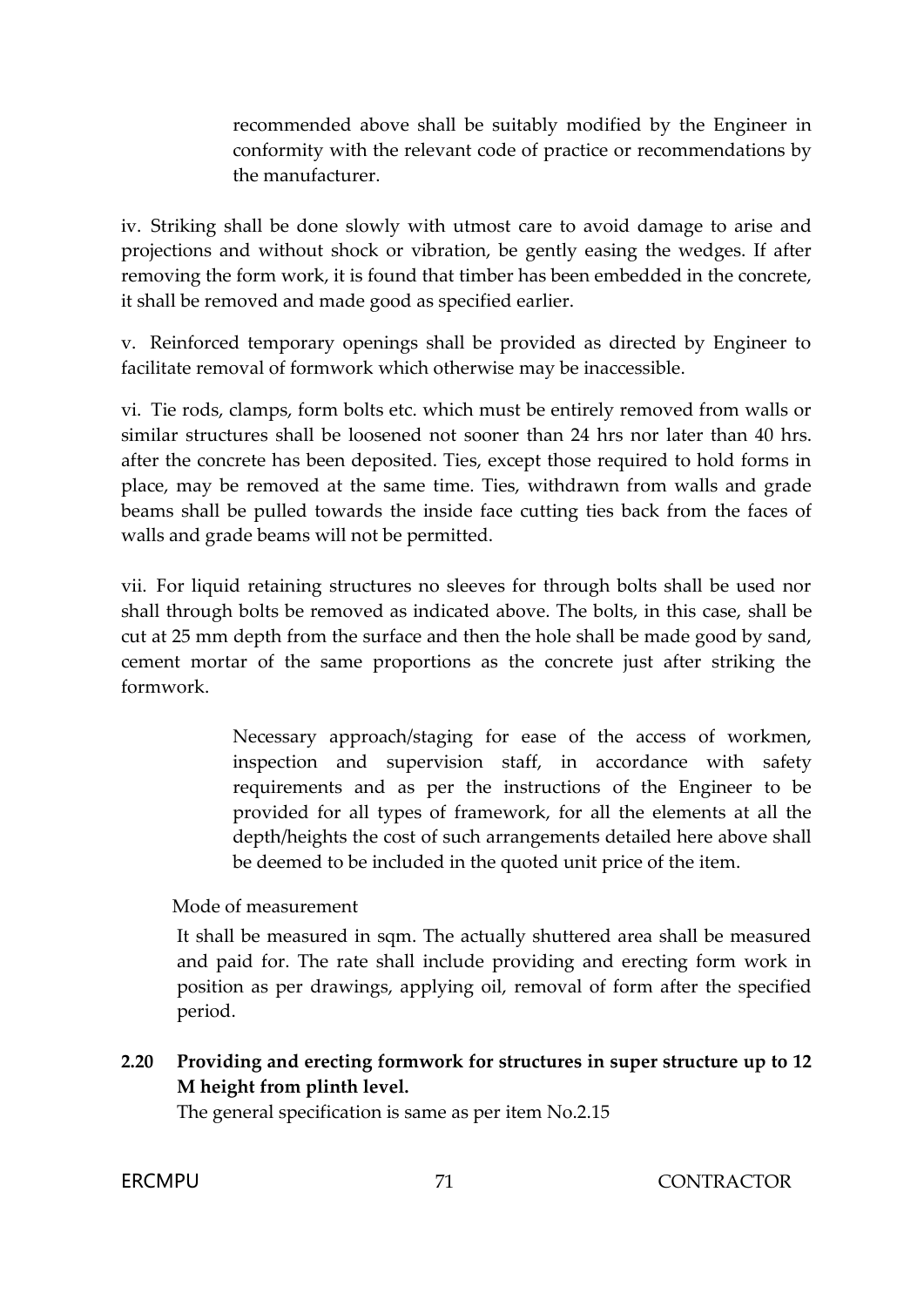## **2.21 Providing and erecting formwork for structures in super structure above 12M height from plinth level**

The general specification is same as per item No.2.15

## **2.22 Providing and erecting false staging for formwork**

The additional height for which it is required shall be as specified in the items specification. This shall be measured and paid for in sqm. The plan area of the structure shall be measured for all members except RCC walls and table ends. For RCC walls and gable ends the elevational area shall be measured for payment under this item.

## **2.23 Providing and erecting shuttering for exposed RCC work**

The specification for the nature of shuttering shall be as specified in the item 2.19 under sub head shuttering for exposed concrete works. Only the surfaces which are given such finish shall be measured in sqm and paid for.

## **2.24 Providing and laying DPC 25-50 mm thick**

This shall be plain cement concrete of mix as specified in the item specification. The top surface of the masonry shall be levelled properly before laying the concrete. The side shuttering shall be vertical and strong. There should not be any honeycombing. Curing shall be done for 7 days. After the curing period is over the surface shall be cleaned with brush and kerosene shall be applied over it. Then hot bitumen shall be applied @ 1.7 kg/sqm over the surface. It shall be applied uniformly without any blank space.

Mode of measurement

It shall be measured in sqm and paid for.

## **2.25 Supplying and mixing water proofing compound**

The water proofing compound may be Fosroc, SIKA, Cico or of any equivalent to make. It shall be added to cement concrete or cement mortar as instructed by the Engineer. The proportion of the compound to be added shall be as per the Manufacturer's specification.

Mode of measurement

The quantity of compound added shall be measured and paid for. The unit shall be as specified in the item specification.

**2.26 a. Providing, fabricating and placing in position reinforcement steel** The quality of the steel shall be as mentioned in the materials section. The

**ERCMPU** 72 CONTRACTOR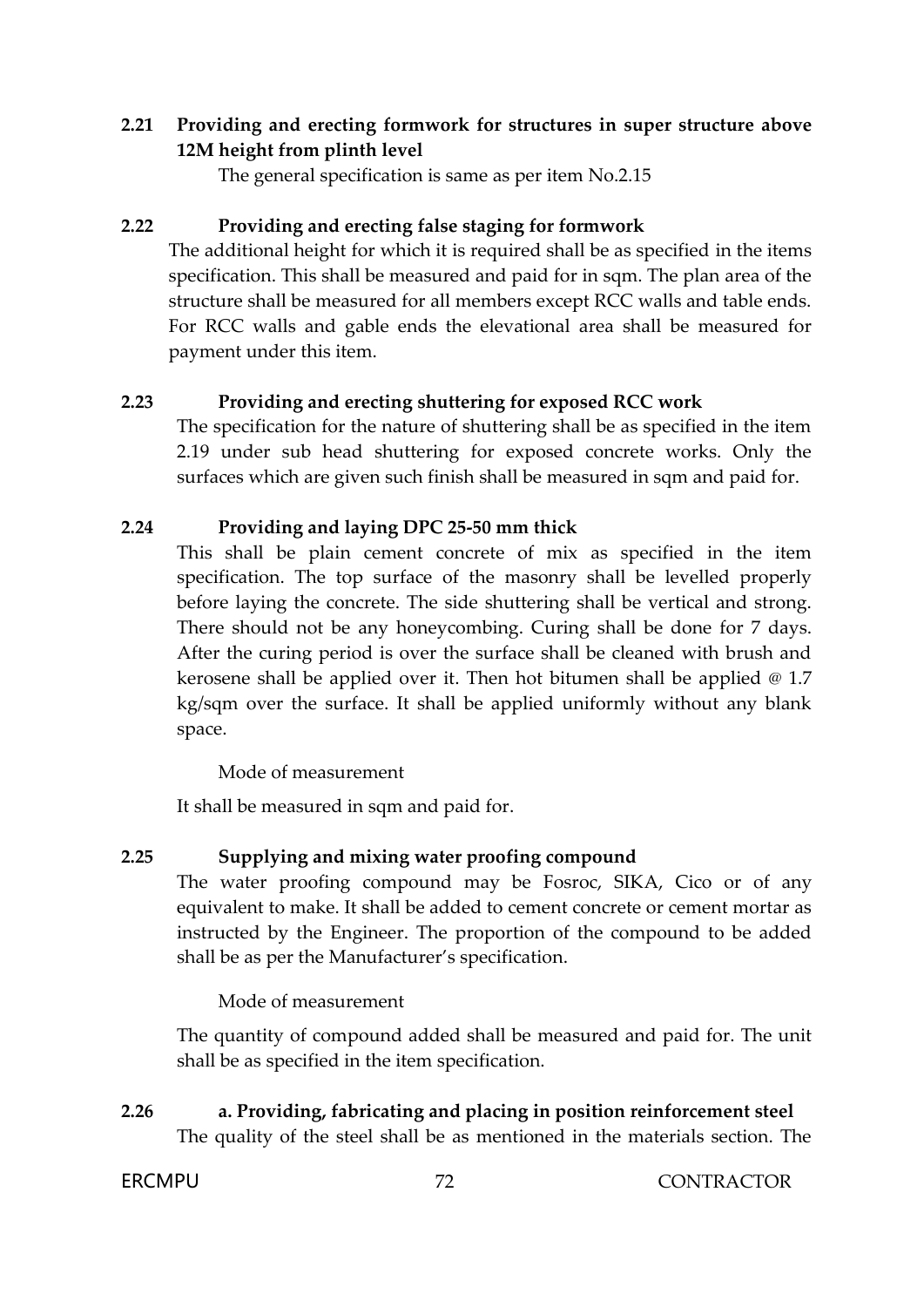bars shall be fabricated as per the drawings. Laps and splices for reinforcement shall be as shown on the drawings. Splices in adjacent bars shall be approved by Engineer. The bars shall not be lapped unless the length required exceeds the maximum available lengths of bars at site.

# **Bending**

- a) Reinforcing bars supplied bent or in coils, shall be straightened before they are cut to size. Straightening of bars shall be done in cold and without damaging the bars. This is considered as a part of reinforcement bending fabricating work.
- b) All bars shall be accurately bent according to the sizes and shapes shown on the detailed working drawings/bar bending schedules. They shall be bent gradually by machine or other approved means. Reinforcing bars shall not be straightened and rebent in a manner that will injure the material, bars containing cracks or splits shall be rejected. They shall be bent cold, except bars of over 32 mm in diameter which may be bent hot if specifically approved by engineer. Bars bent hot shall not be heated beyond cherry red colour (not exceeding 845 deg.C) and after bending shall be allowed to cool slowly without quenching. Bars incorrectly bent shall be used only if the means used for straightening and rebending shall not injure the material.

No reinforcement shall be bent when in position in the work without approval whether or not it is partially embedded in hardened concrete. Bars having kinks or bends other than those required by design shall not be used.

# **Fixing**

a) Reinforcement shall be accurately fixed by any approved means and maintained in the correct position shown in the drawings by the use of block, spacers and chairs as per IS 2502 to prevent displacement during placing and compaction of concrete. Bars intended to be in contact at crossing points shall be strongly bound together at all such points with two no. 16 gauge anhealed soft iron wire. The vertical distance required between successive layers of bar in beams or other members shall be maintained by providing of mild steel spacer bars at such intervals that the main bars do not perceptibly sag between adjacent spacer bars.

# **Cover**

a) Unless indicated otherwise on the drawings, clear concrete cover for reinforcement (exclusive of plaster or other decorative finish) shall be as follows: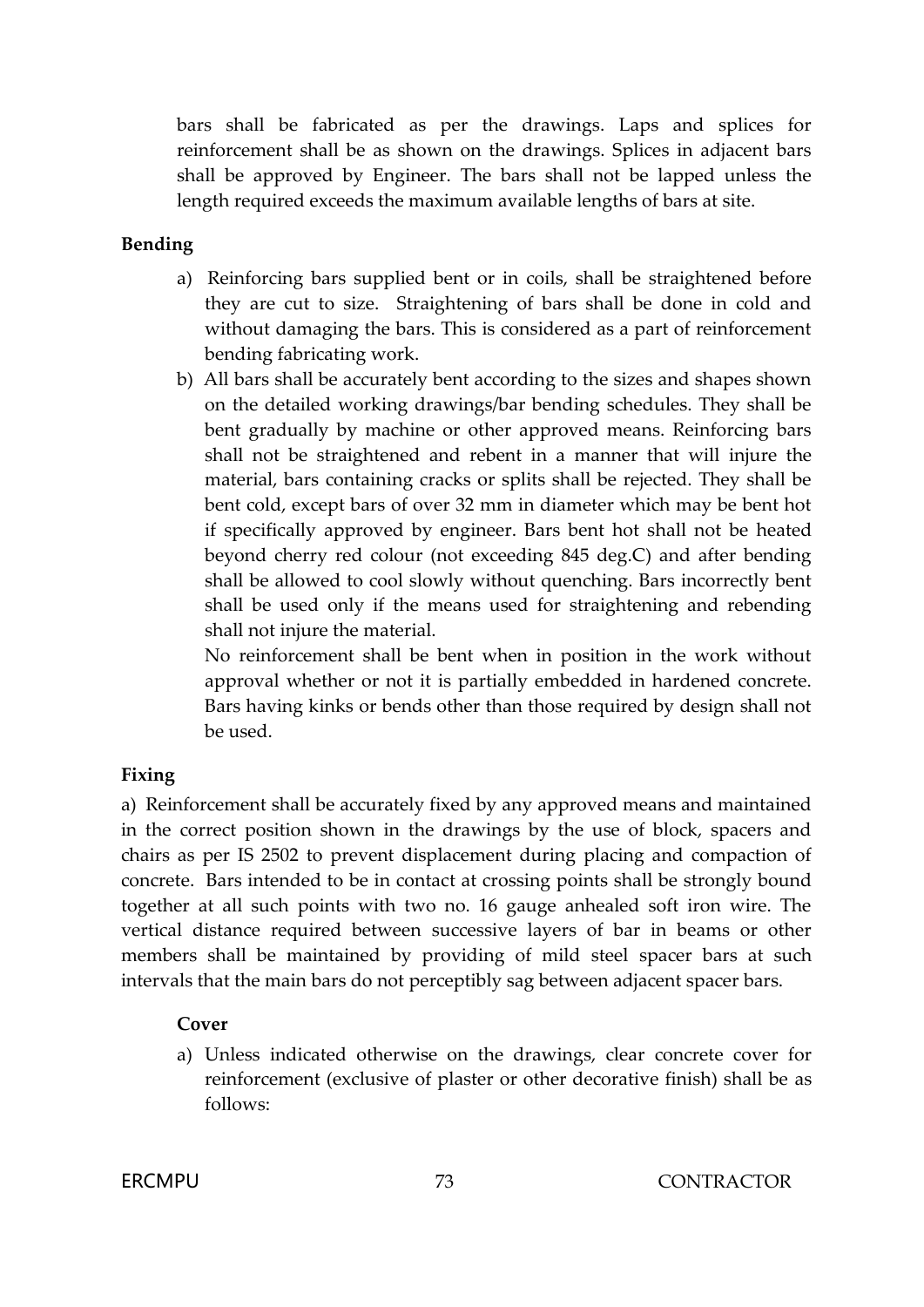- c. At each end of reinforcing bar, not less than 25 mm nor less than twice the diameter of the bar whichever is less.
- d. For a longitudinal reinforcing bar in a column, not less than 40mm nor less than the diameter of the bar. In case of columns of minimum dimensions of 20 cm or under, with reinforcing bars of 12 mm and less in diameter, a cover of 25 mm may be used.

e. For longitudinal reinforcing bars in a beam 25 mm nor less than the diameter of the bar.

f. For tensile, compressive, shear, or other reinforcement in a slab or wall not less than 12 mm nor less than the diameter of such reinforcement

g. For any other reinforcement not less than 12 mm nor less than the diameter of such reinforcement

h. For footings and other principal structural members in which the concrete is deposited directly against the ground, cover to the bottom reinforcement shall be 75 mm. If concrete is poured on a layer of lean concrete the bottom cover may be reduced to 50 mm.

i. For concrete surfaces exposed to the weather or the ground after removal of forms, such as retaining walls, footing sides and top etc., not less than 50 mm for bars larger than 16 mm dia. and not less than 40 mm for bars 16 mm dia. or smaller.

- j. Increased cover thickness shall be provided, as indicated on the drawings, for surfaces exposed to the action of harmful chemicals (or exposed to earth contaminated by such chemical, acid, alkali, saline atmosphere, sulfurous smoke etc.
- k. For reinforced concrete members, totally or periodically immersed in sea water or subject to sea water spray, the cover of concrete shall be 50 mm more than those specified in (i) to (v) above
- l. For liquid retaining structures the minimum cover to all steel shall be 40 mm or the diameter of the main bars, whichever is greater. In the presence of sea water and soils and waters of a corrosive character the cover shall be increased by 10 mm.
- m. Protection to reinforcement in case of concrete exposed to harmful surroundings may also be given by providing a dense impermeable concrete with approved protective coatings, as specified by the Engineer.
- **n.** The correct cover shall be maintained by cement mortar cover block. Reinforcement for footings, beams and slabs on sub grade shall be supported on precast concrete blocks as approved by Engineer. The use of pebbles or stones shall not be permitted.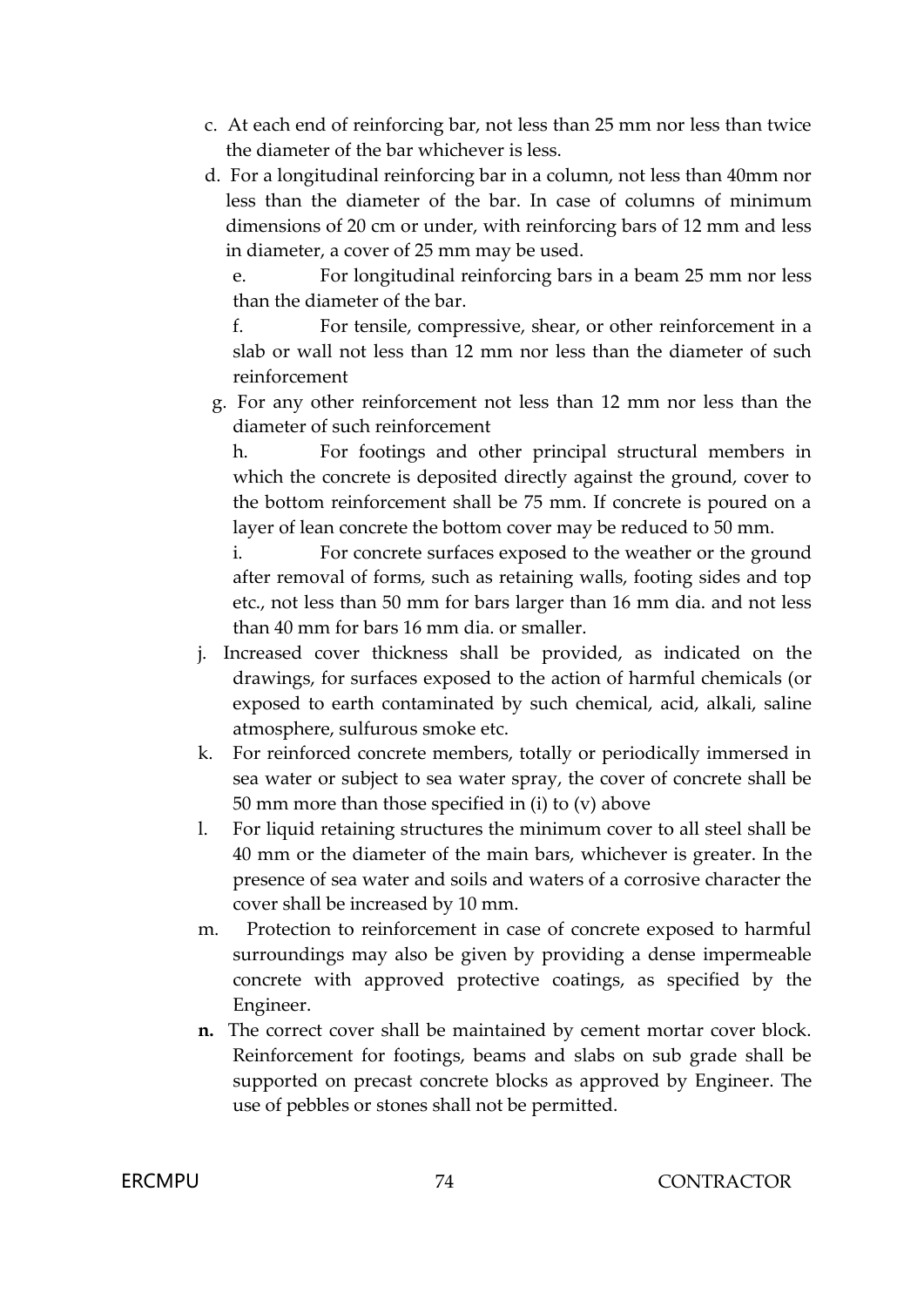### **Inspection**

Erected and secured reinforcement shall be inspected, jointly measured and recorded and approved by Engineer prior to placement of concrete.

## Mode of measurement

Lengths of reinforcement steel shall be measured to the nearest centimetre. Spacers and chairs shall be measured and converted to weight using IS coefficients. The actual quantity of steel embedded d in concrete as calculated and approved by engineer, irrespective of the level or the height at which the work is done shall be taken. The unit rate for reinforcement shall include all wastages, binding wire etc. for which no separate payment shall be made. Laps as shown in drawings or as approved by Engineer and minimum number of chairs and spacer bars required to keep the reinforcement in position shall be paid for. The cost of the quantity of steel plus wastage as specified in clause 5.0 of section VI shall be recovered at issue rate from the Contractor. Rolling margin shall be paid as per clause 6.0 of SectionVI.

# **2.26 b. Providing, fabricating and placing in position Reinforcement steel - High Strength Deformed Bars**

High Strength Deformed Bars - reinforcement steel shall be confirming to latest IS 1786 as per the specifications detailed under item no. 2.25. The HSDB shall be of minimum grade Fe 415 for concrete reinforcement. The chemical composition shall when analyzed as per relevant parts of IS 228 shall conform to the provisions of IS 1786.

Mode of measurement As per item no. 2.26 a.

# **2.1 Providing and placing in position bitumen impregnated fibres**

The bitumen impregnated fibre boards shall be placed in locations before concreting as instructed by the Engineer. The work shall be done at all levels without any extra cost. The thickness of the board shall be as specified in the item specification.

Mode of Measurement

It shall be measured in sqm. The rate quoted shall be valid for all levels.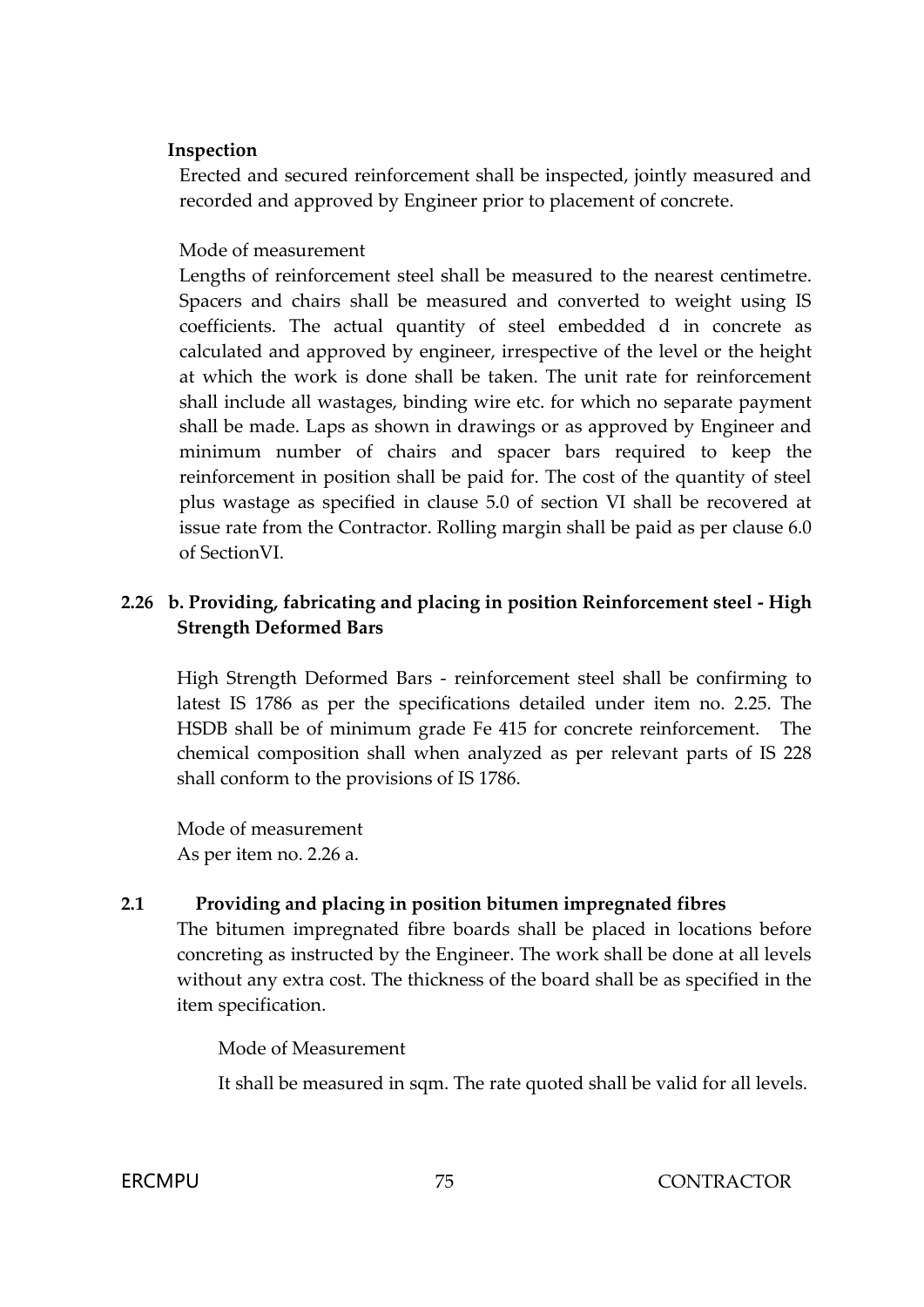# **2.2 Providing and laying bituminous mastic**

This shall b of approved make and quality. This shall be filled in the expansion joints as directed by the Engineer/shown in the drawings. The joints shall be of uniform width and care shall be taken for proper bonding of the joints.

# Mode of measurement

This shall be measured in RM for specified width and depth as per the item in the schedule of quantities.

# **Clean up**

i. Upon the completion of concrete work, all forms equipment, construction tools protective coverings and any debris resulting from the work shall be removed from the premises.

ii. All debris, ie., empty containers, wooden pieces etc. shall be removed

iii. The finished concrete surfaces shall be left in a clean condition satisfactory to Engineer.

- **2.3 Providing and laying place cement concrete 1:5:10 (1 cement: 5 coarse sand: 10 graded stone aggregate of nominal size 37 mm and down).** The general specification is same as item no.2.01.
- **2.4 Providing and fixing Shalitex or equivalent approved quality and make expansion parts for expansion joints, expansion columns, beams etc. complete**

Mode of measurement

This shall be measured in sqm.

# **2.5 Supply and filling the pockets with free flow ready mix high strength cementitious grout.**

Providing and Grouting the foundation bolts/pockets, base plates with ACC Shrinkkomp grade-2/GP2 of FOSROC or FLOWGROUT 60 of FAIRMATE ready mixed non shrink, free flow, self leveling, cementitious grout making holes if necessary in concrete as directed and as per the recommendations of the manufacturer. The pocket shall be cleaned off the dust or any foreign matter before grouting The work shall be measured based on the size of pockets actually grouted and quantity in Kg consumed or quantity in Kg. corresponding to size of pockets shown in the approved drawing, whichever is less. Similarly, in case of grouting below the base plate of machine/equipment, measurement shall be based on the area of grout and the thickness or actual weight of the grout as per the drawing or as per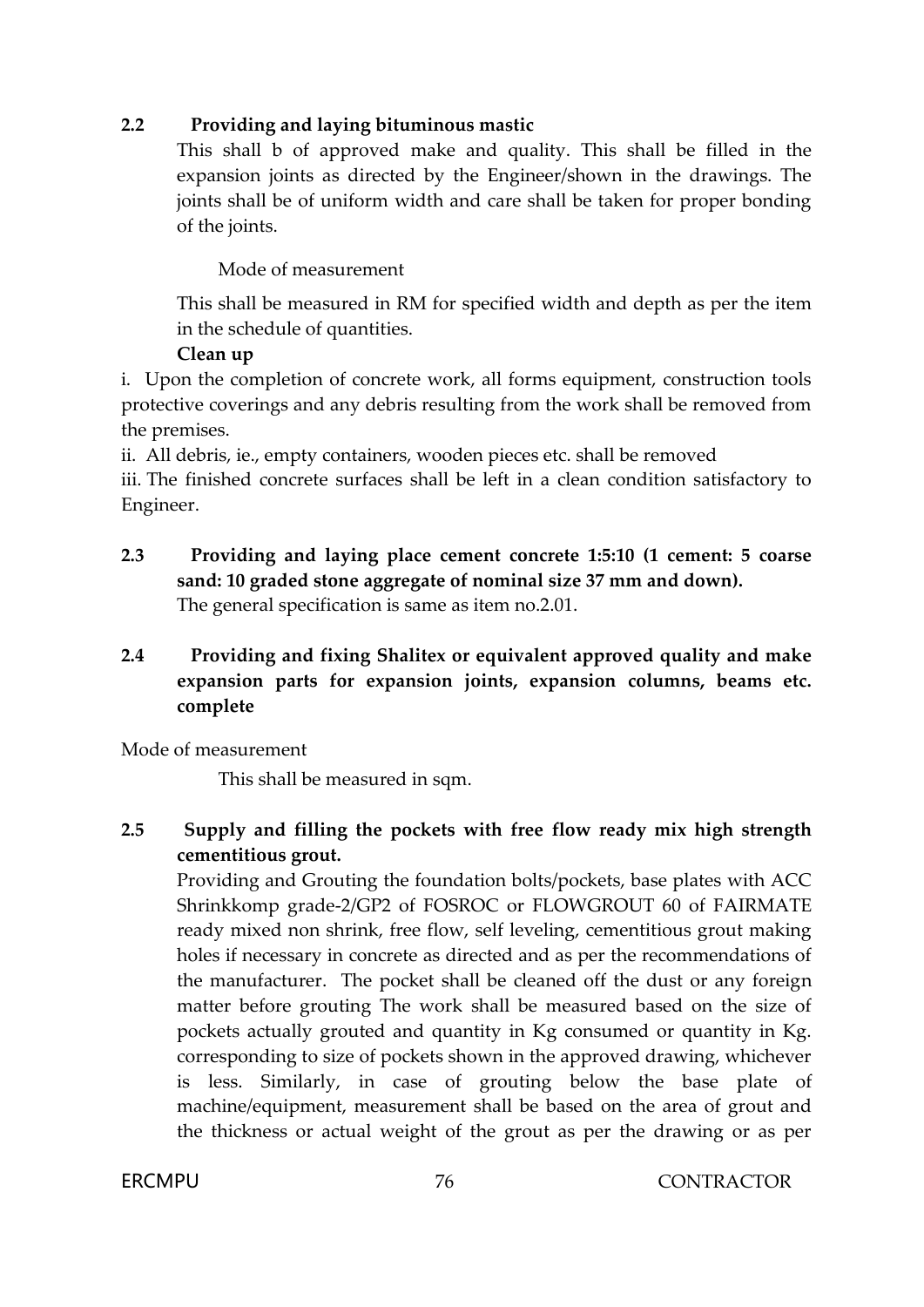actual whichever is less.

Mode of Measurement The pockets shall be measured and shall be paid for in Kg.

#### **SECTION II**

#### **3.00 MASONRY WORK**

## **Applicable codes and specifications**

a) The following codes, standards and specifications are made a part of this specification. All standards, tentative specifications, codes of practicesreferred to herein shall be the latest edition including all applicable official amendments and revisions.

|                    | IS: 1077 | Common burnt clay buildings bricks           |  |  |  |  |  |
|--------------------|----------|----------------------------------------------|--|--|--|--|--|
|                    | IS: 3102 | Classification of burnt clay bricks          |  |  |  |  |  |
|                    | IS: 2180 | Burnt clay building bricks, heavy duty       |  |  |  |  |  |
| bricks             | IS: 3495 | Method of sampling and testing clay building |  |  |  |  |  |
|                    | IS: 2691 | Burnt clay facing bricks                     |  |  |  |  |  |
|                    | IS: 2221 | Code of practice for brick work              |  |  |  |  |  |
|                    | IS: 2185 | Load bearing hollow concrete blocks          |  |  |  |  |  |
|                    | IS: 5498 | Lime cement cinder hollow concrete blocks    |  |  |  |  |  |
|                    | IS: 3115 | Lime cement cinder solid blocks              |  |  |  |  |  |
| $maxonry$ (Part I) | IS: 1597 | Code of practice for construction of stone   |  |  |  |  |  |

# ERCMPU 77 CONTRACTOR **3.01 Providing and constructing brick masonry in CM in foundation and up to**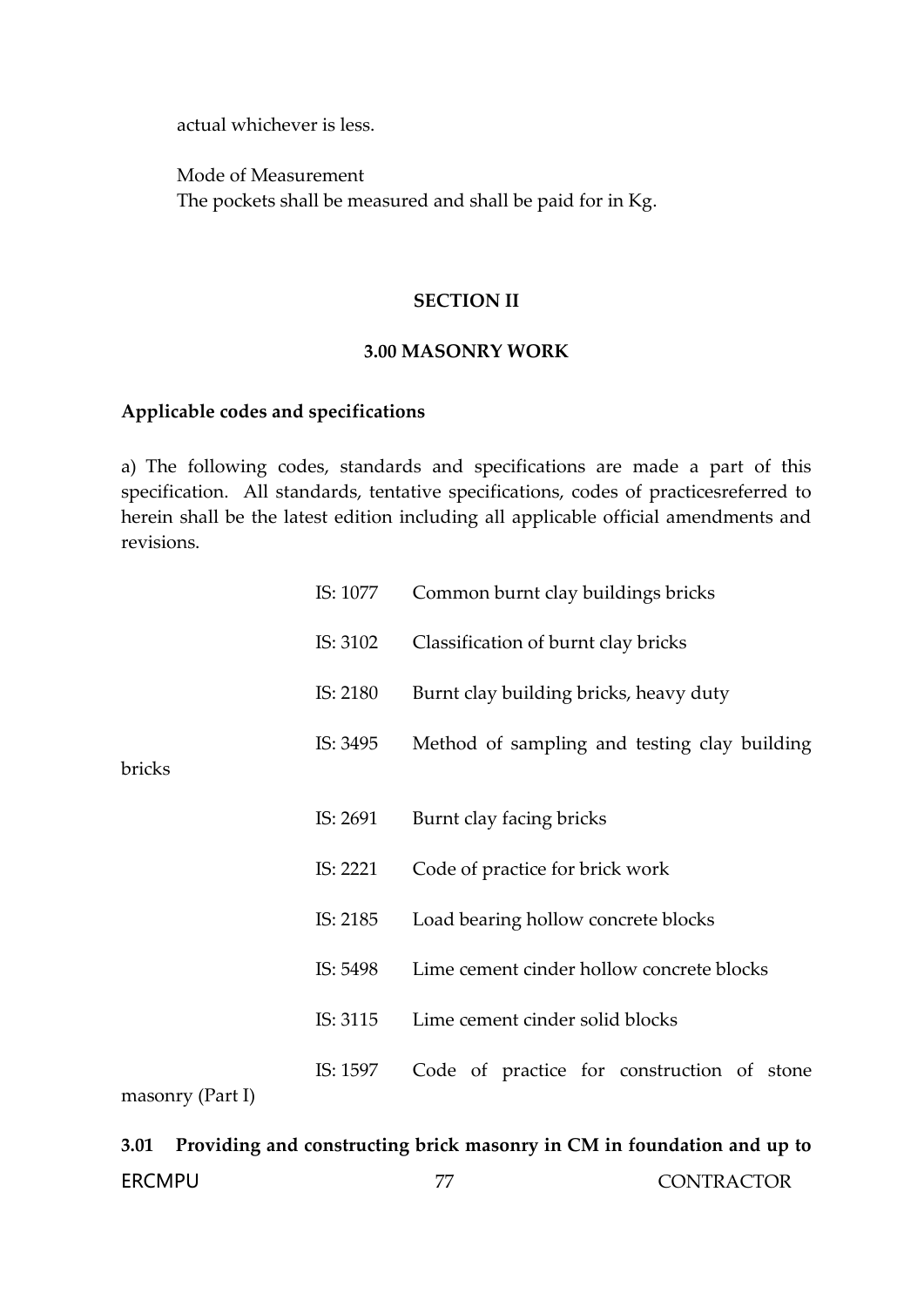# **plinth level**

o. Bricks used in works shall be bricks of specified crushing strength as described in the Schedule of quantities. They shall have the following general properties:

They shall be sound, hard, homogenous in texture, well burnt in kiln without being vertrified, table moulded, deep red, cherry or copper coloured, of regular shape and size and shall have sharp and square edges and paralleled faces. The bricks shall be free from pores, chips, flaws or humps of any kind. Bricks containing unground particles and which absorb water more than  $1/5<sup>th</sup>$  of their weight when socked in water for twenty four hours shall be rejected. Over burnt or under burnt bricks shall be liable to rejection these bricks shall give a clear ringing sound when struck.

- b. Samples of bricks shall be submitted before starting the brickwork to the Engineer for approval. Bricks supplied hall conform to these approved samples. Brick sample shall be got tested as per IS:3495 by Contractor at no extra cost. Bricks rejected by Engineer shall be removed from the site of works within 24 hours.
- c. Mortar
	- i. Mix for cement mortar shall be as specified in the respective items of work. Gauge boxes for sand shall be of such dimensions that one complete bag of cement containing 50Kgs. of cement forms one unit. The sand shall be free from clay shale, loam, alkali, and organic matter and of sound, hard, clean and durable particles. Sand shall be approved by the engineer. If so directed by the engineer sand shall be thoroughly washed till it is free of any contamination.
	- ii. For preparing cement mortar the ingredients shall first be mixed thoroughly in dry condition. Water shall then be added and mixing continued to give a uniform mix of required consistency. Cement mortar shall b preferably be machine mixed, through mixing in a thorough manner may be allowed. The mortar so mixed shall be used within 30 minutes of mixing. Mortar left unused in the specified period shall be rejected.
	- iii. The contractor shall arrange for test on mortar samples if so directed by the engineer re-tempering of mortar shall not be permitted.
- d. Workmanship
	- 2.0 All bricks shall be thoroughly soaked in clear water for at least one hour immediately before being laid. The cement mortar for brick masonry work shall be as specified in the respective item of work.

**ERCMPU** 78 CONTRACTOR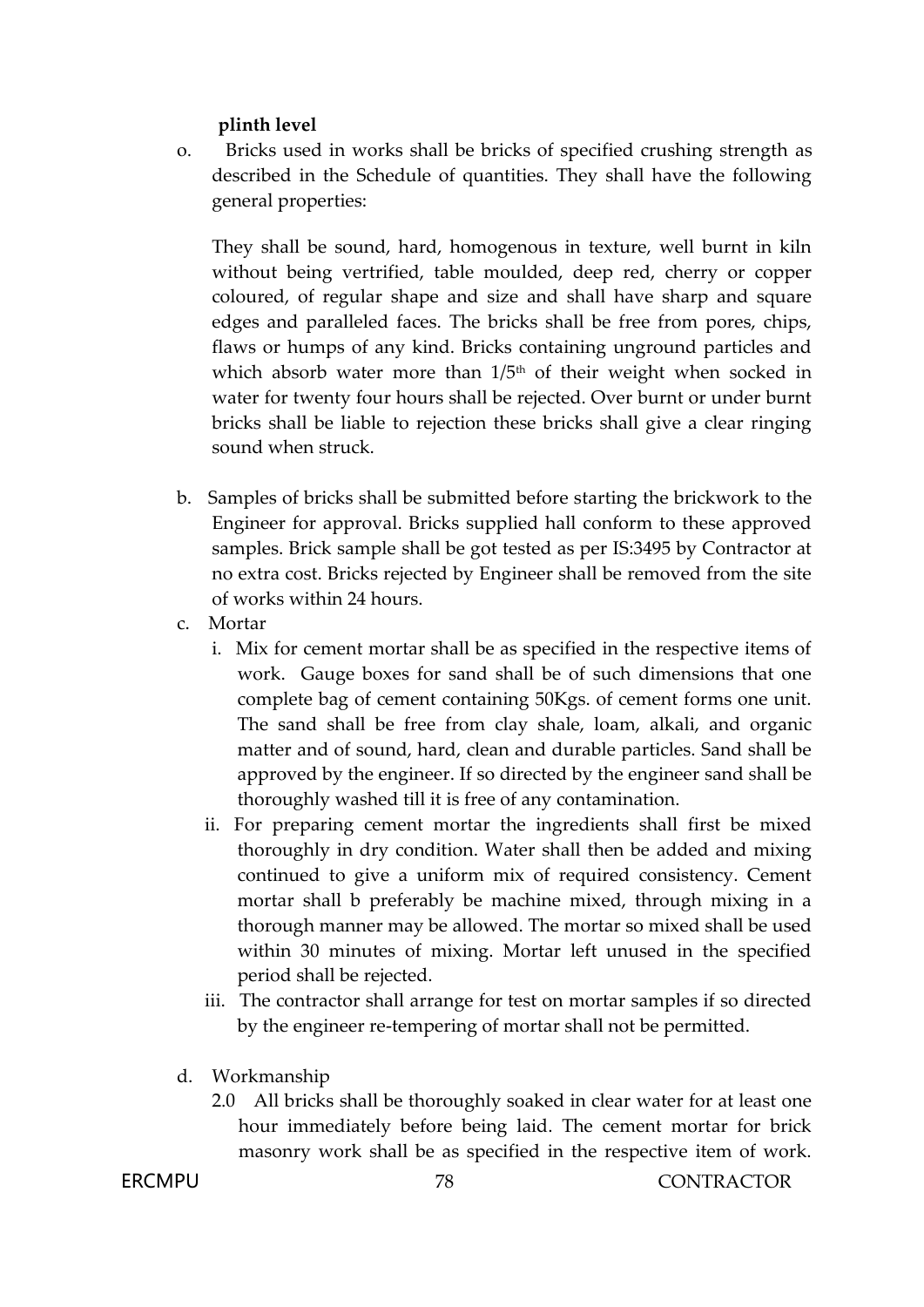Brick work 230 mm thick and over shall be laid in English bond unless otherwise specified. While laying bricks shall be pressed into the mortar and shoved into final position so as to embed the brick fully in mortar. Bricks shall be laid with frogs uppermost.

- 3.0 All brick work shall be plumb, square and true to dimensions. Vertical joints in alternate courses shall come directly one over the other and be in line. Horizontal courses shall be leveled. The thickness of brick courses shall be kept uniform. For walls of thickness greater than 230 mm both faces shall be kept in vertical planes. No broken bricks shall be used except as closers. Care shall be taken that the bricks forming the top corners and ends of the wall shall be properly radiated and keyed into position. Holes kept in masonry for scaffolding shall be closed before plastering. All interconnected brickwork shall be carried out at nearly one level (so that there is uniform distribution of pressure on the supporting structure) and no portion of the work shall be left more than one course lower than the adjacent work where this is not possible, the work shall be raked back accordingly to bond (and not saw toothed) at an angle not exceeding 45 deg.
- 4.0 Bricks shall be so laid that all joints are well filled with mortar. The thickness of joints shall not be less than 6 mm and not more than 10 mm. The face joint shall be raked to a minimum depth of 12 mm by raking tools daily during the progress of work when the mortar is still green so as to provide a proper key for the plaster or pointing to be done. Where plastering or pointing is not required to be done the joints shall be uniform in thickness and be struck flush and finished at the time of laying. The face of brickwork shall be cleaned daily and all mortar droppings removed. The surface of each course shall be thoroughly cleaned of all dirt before another course is laid on top. If the mortar in the lower course has begun to set the joints shall be raked out to a depth of 12 mm before another course is laid.
- 5.0 All brick work shall be built tightly against columns, floor slabs or other structural member.
- 6.0 Where drawings indicate that structural steel columns are to be fireproofed with brick work the brick shall be built closely against all flanges and webs with all spaces between the steel and bricks works filled solid with mortar. Steel members partly embedded in brickwork and not indicated to be fireproofed with concrete shall be covered with not less than 12mm thick mortar unless directed otherwise by Engineer.
- 7.0 The work shall be cured for 15 days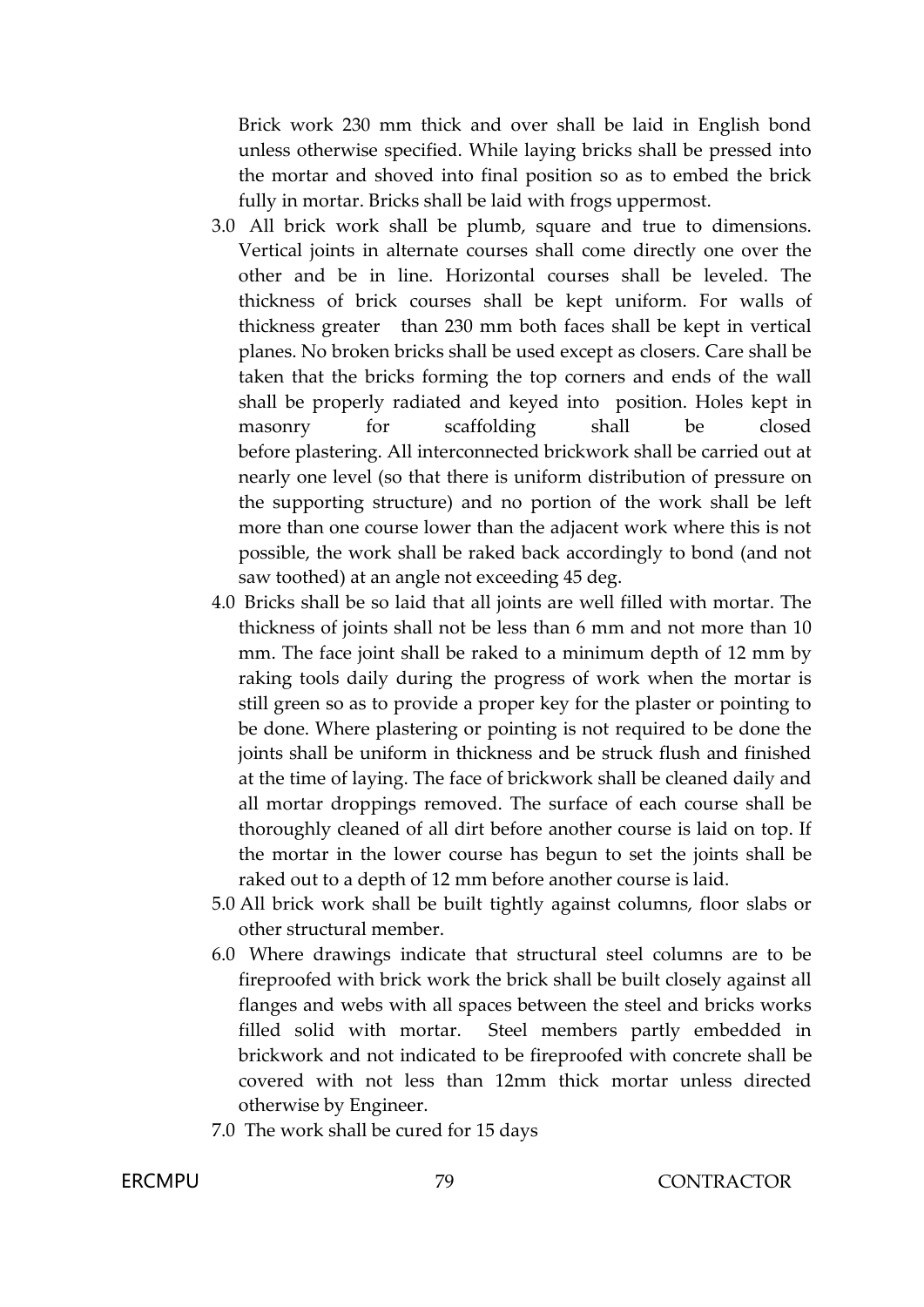- e. Miscellaneous inserts in masonry eg. Sleeves, wall ties, anchors, conduits, structural sheet, steel lintels etc. shall be installed by the Contractor. Furnishing fixing of any of these inserts by the Contractor will be paid for separately under steel work. Openings, arches, etc. shall be provided as shown on the drawings, chasses, pockets etc., shall be provided as shown on the drawings to receive rain water pipes etc. wall ties and flashings shall be built into the brickwork in accordance with drawings and specifications.
- f. Mode of measurement
- i. Brick or of thickness one brick ie.230 mm and above shall be paid in units of cum. In all cases, the quantities measured shall be executed after making necessary deductions for openings etc. as given below:-

No deductions shall be done for openings up to 1000 sqcm, ends of dissimilar materials, drainage holes, window/door holdfasts, concrete lintel bearings, landing slab bearing, beam bearing, chimney flues, cutouts, iron fixtures, pipes up to 30 cm dia.

ii. It shall be clearly understood that the rates quoted by the Contractor include leaving openings, cutting chases in brickwork as per drawings/instructions of the Engineer.

iii. The rate includes necessary single or double scaffolding, centering, soaking of bricks, raking out joints and curing the work all complete.

# **3.02 Providing and brick work in CM in super structure at all levels**

The general specification is same as per item No.3.01

# **3.03 Providing and constructing 115 mm brick masonry in partition for superstructure in CM.**

The bricks shall be laid with stretchers. The proportion of the mortar shall be as specified in the item description. The quality of the bricks shall be as specified in the item 3.01. The bricks shall be well soaked in water before using them. The brick work shall be plumb and square. Two nos. of 6 mm dia MS bars of 25 mm x 1.2 mm deep iron band kept at every third course of 115 mm thick brick work. This shall be provided by the Contractor.

# Mode of measurement

The brick work shall be measured in sqm. The deductions shall be as specified in the item 3.01. The rate includes necessary single or double scaffolding, centering, soaking of bricks, providing and placing of 2 Nos. of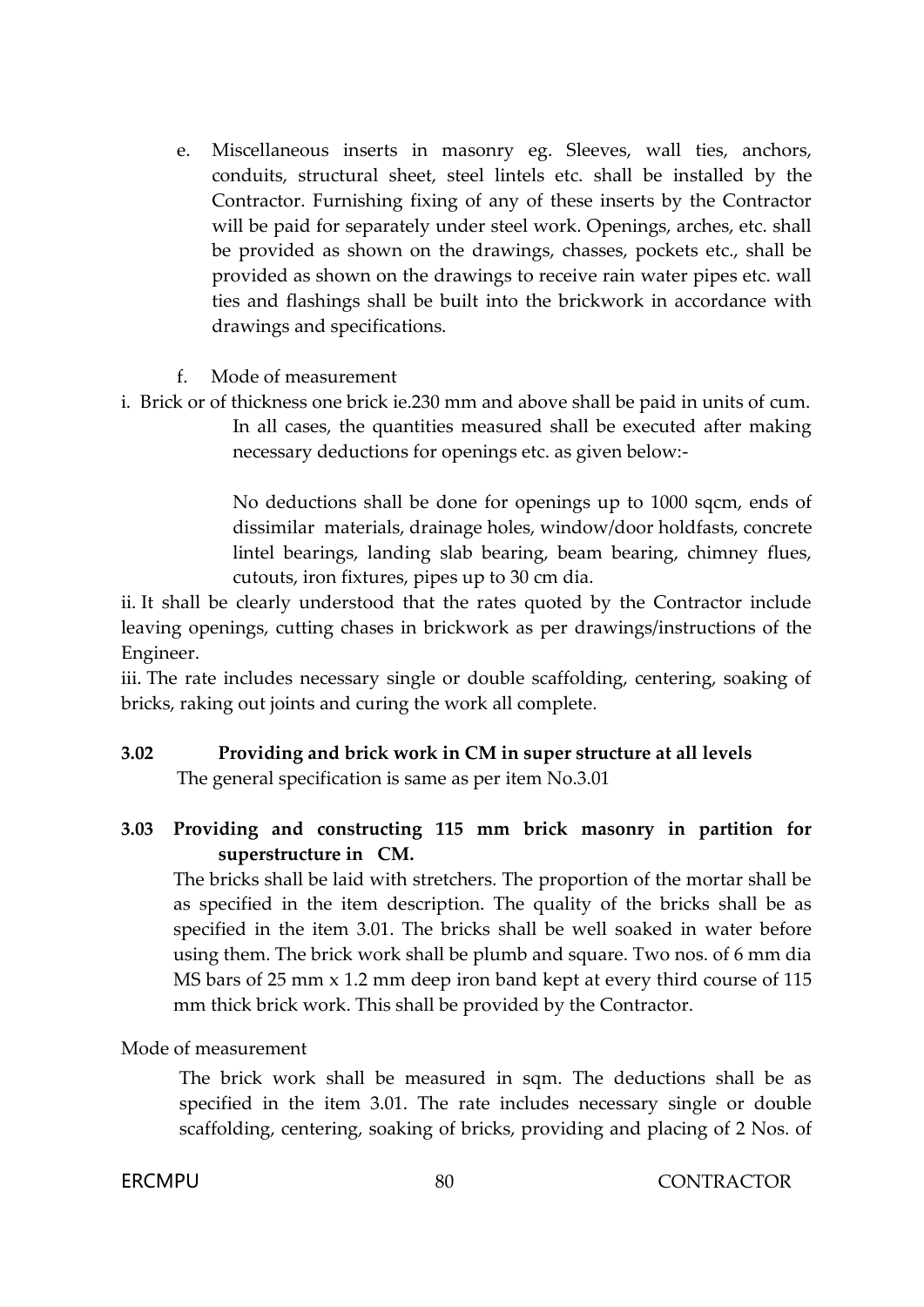6 mm dia MS bars or 25mm cx 1.2 mm deep iron band, raking out joints and curing the work all complete.

# **3.04 Providing and constructing 75 mm partition wall in CM**

The general specification shall be same as per item 3.03

# **3.05 Providing and constructing honey comb brick work**

The specification for the material and the workmanship shall be as specified in the items 3.01 or 3.03 depending on the thickness of the brick work. The proportion of the CM shall be as specified in the item description in the Schedule of Quantities.

Mode of measurement

It shall be measured as a normal brick work. No deductions shall be made for the honeycombing. Also nothing extra shall be made for the honeycombing.

# **3.06 Providing and constructing facing brick work**

a) Facing bricks of the type specified shall be laid in the position indicated on the drawings and all facing brickwork shall be well bonded to the backing bricks. No facing brickwork shall at anytime be more than 600mm above the backing brickwork.

b) Facing work shall be pointed as the work proceeds and internal faces of the brickwork shall be pointed with neat joint to give a fair face.

c) Faced work shall be kept clean and free from damage, discolouration etc. at all times. The contractor shall carefully plug all holes with bricks similar to the surrounding.

d) For facing brickwork double scaffolding shall be used and no holes in brickwork for scaffolding shall be permitted.

Mode of measurement

It shall be measured in sqm. The rate shall include pointing, double scaffolding, curing etc. all complete.

# **3.07 Providing and constructing concrete block masonry**

a) Concrete blocks (hollow or solid) shall generally conform to IS:2185. Blocks shall be regular in size and shape and shall be of specified strength. Blocks shall be properly cured before they are brought to site. Half or three quarter size blocks are to be used wherever required to make up length of wall and broken blocks shall not be used. The texture of the blocks shall be such that plaster will adhere to it. The contractor shall supply samples for approval.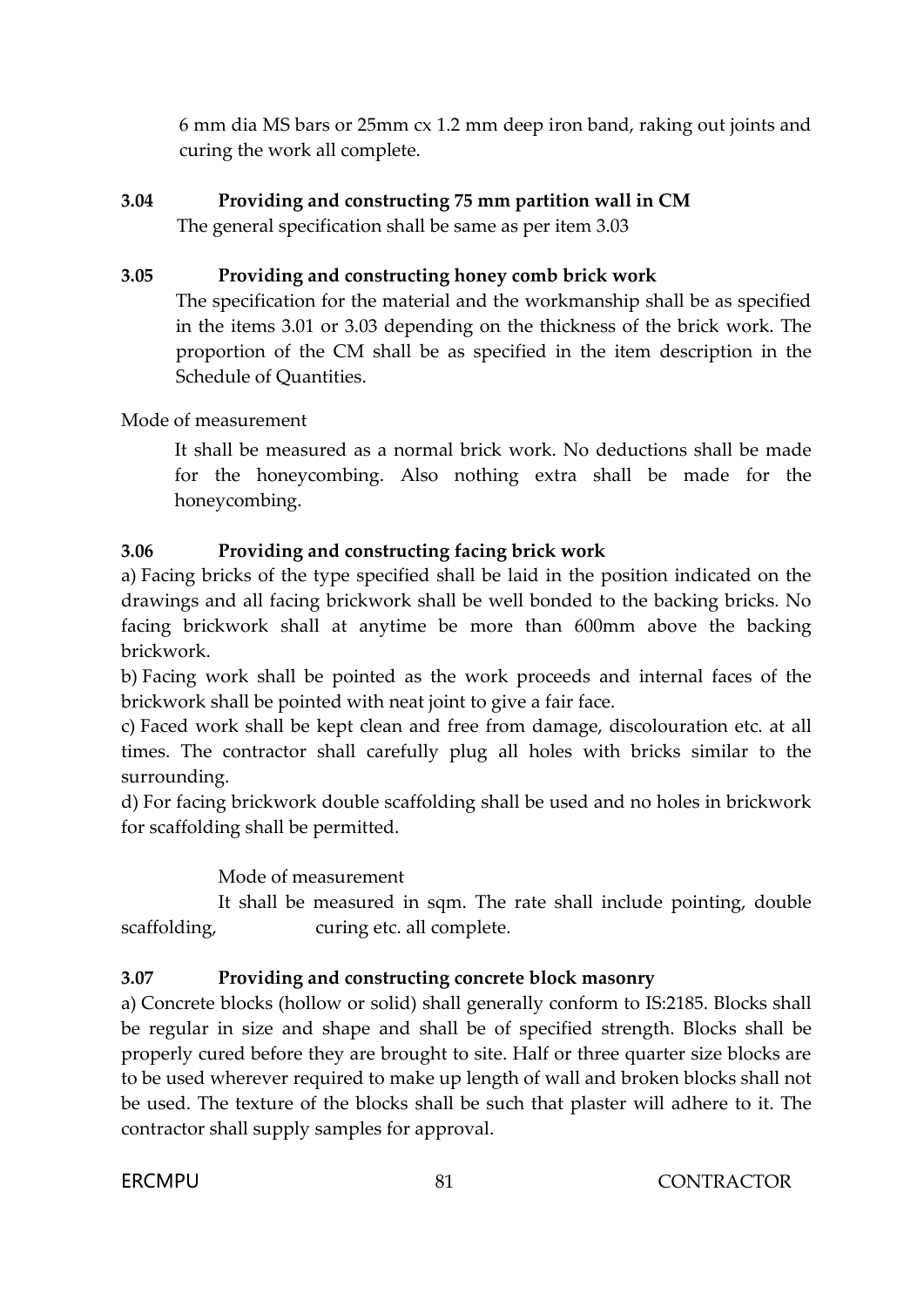b)Blocks supplied shall conform to approved samples.

# **Mortar**

Mortar shall be similar to mortar in brickwork as given 3.03 herein before.

# **Workmanship**

a) All block work shall be plumb, square and properly bonded. The joints shall be broken. The thickness of course shall be uniform with course s horizontal. All connected work shall be carried out at nearly on level and no portion of the work shall be left more than one course lower than the adjacent work.

b) Blocks shall be so laid that all joints are well filled with mortar. The thickness of joints shall not be less than 6 mm and not more than 8 mm. The face joints shall be raked to a minimum depth of 10 mm by raking tools daily during the progress of work when the mortar is still green, so as to provide a proper key for the plaster or pointing. When plastering or pointing is not required, the joints shall be struck flush. for pointed masonry without plaster, smooth textured concrete block shall be used. The face of blocks work shall be kept clean at all times.

c) Where block are to be used for load bearing walls, the uppermost layer of block masonry supporting slab or other structured members, shall be solid or treated as directed by the Engineer.

> Precast concrete screen blocks of jail work may be used for decorative purposes. The contractor shall furnish samples for approval.

### Mode of measurement

a) Block work of specified thickness shall be paid in units cum. If reinforcing bars are specified in horizontal courses, it shall be measure and paid for separately at quoted rate for reinforcement in all cases, the quantities measured and paid for shall be those actually executed after making necessary deductions for openings etc.

**3.08 Providing and constructing Random rubble masonry uncoursed in foundation and up to plinth level.**

Stone: It shall be hard, sound, free from decay, weathering and defects like cavities, cracks, flaws, sand holes, veins, patches of soft or loose materials etc. It shall be obtained from an approved quarry and blasted rock obtained from site. Where required by the engineer the stone shall be got tested for water absorption determined as per IS 1124-1974. Stone with rounded surfaces shall not be used. The quoted rate for Random rubble masonry using blasted rock includes for sizing and dressing of blasted rock to suit the requirements of masonry construction.

FRCMPU 82 82 CONTRACTOR a) Stones for this work shall be hard, durable rock, close or find grained and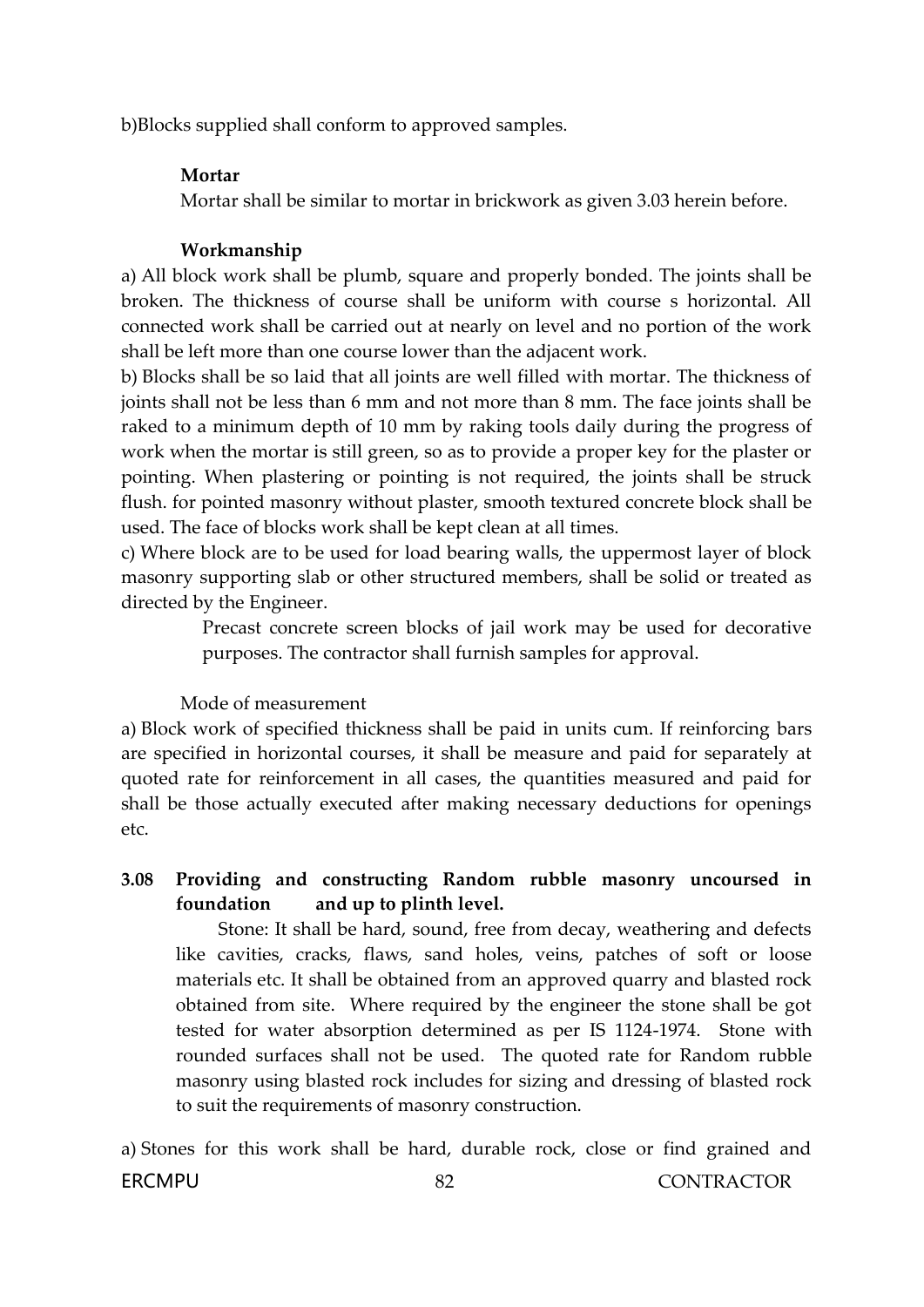uniform in colour free from veins, flaws and other defects and shall conform to IS: 1597 (Part I). The stones shall be laid in mortar proportions specified for the particular item of work. Stones be got approved.

b) For all work below ground level the masonry shall be random rubble uncoursed with ordinary quarry dressed stones or hearting and faced with selected quarry dressed stones

c) For all work above ground level the masonry shall be random rubble faced with hammer dressed stones with squared quoins at joints and corners.

d) No stones shall tail in to the wall, either with a point or to length less than 1 ½ times its height. The thickness of the joints shall not exceed 12 mm.

e) Spauls and pinnings shall not be allowed to show on the face of the wall. Two bond stones each of minimum area of 500 sqcm for every 1.0 sqm of each wall face shall be provided. These shall be through stones in walls 600 mm thick and under, in walls thicker than 600 mm the length of bond stones shall be 2/3 times the thickness of walls. The stones for hearting of the wall shall not be less than 150 mm in any direction. Chips and spauls shall be wedged into avoid thick mortar beds and joints. The wall faces, corners and joints or openings shall be truly vertical the quoins shall be of selected stones, neatly dressed with chisel to form the required angle and laid header and stretcher alternatively.

f) The exposed face of the work shall be carefully and neatly pointed with mortar in all joints on the other side the joints shall be neatly struck with trowel while the mortar is fresh.

# **Mortar**

The mortar for the work shall be as specified in the respective item of work. Curing of masonry shall continue for a minimum of ten days

### Mode of measurement

The unit of measurement shall be cum or part thereof. the actual quantity of masonry shall be calculated from dimensions shown on the drawings. Less opening and shall be paid for. The cost includes providing of bond/through stones.

# **3.09 Providing and constructing Random rubble masonry uncoursed in superstructure**

The specification shall be same item 3.08.

# **3.10 Providing and constructing coursed rubble masonry in foundation and up to plinth level**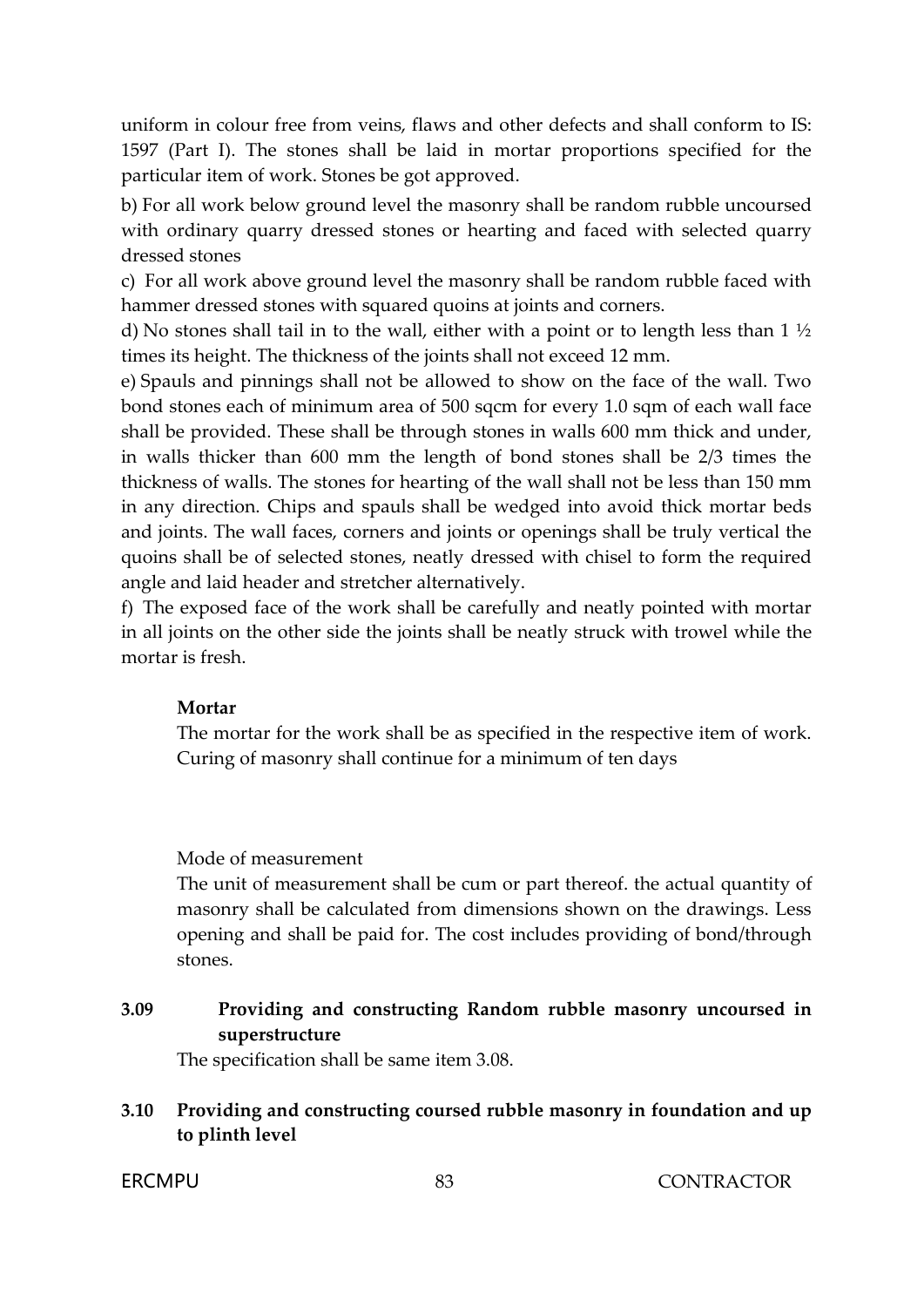a) The stones used shall be hard, durable rock, free from veins, flaws and other defects and shall conform to IS:1597 (Part I). Height of each course in the masonry shall not be less than 150 mm. The stones in each course shall be of equal height. All course shall be of the same height unless otherwise specified. All stones shall be set in full cement mortar of proportion specified for the respective item of work. Stones shall be got approved by the Engineer.

b) The face stones shall be square don tall joints and beds. The beds being hammer dressed or chisel dressed type and square for at least 75mm from the face and the joints for at least 40 mm. The face of the stone shall be hammer dressed so that bushings shall not project more than 40 mm.

c) No spauls or pinnings shall be allowed on the face. All bed joints shall be horizontal and side joints vertical and no joints shall e more than 10 mm in thickness.

d) No face stone shall be less in breadth than in height or shall tail into the work to a length less than the height and at least 1/3rd the number of stones shall tail into the work to at least twice their height, or in walls over 600 mm in thickness 3 times their height

e) Through stones shall be inserted every 1.5 meters to 1.8 meters apart in every case and shall run right through when the wall is not more than 600 mm thick when the wall is more than 600 mm thick a line of two or more headers shall be laid from the face to face which shall overlap each other by at least 150 mm. A header shall have a length of at least thrice its height

f) Stones shall break joint at least half the height of the course. Quoins shall be formed of stones at least 45 cm long laid stretcher and header alternatively. They shall be laid square in their beds, which shall be fair dressed to a depth of at least 100 mm. The corner shall be chiesel dressed for a width of 25 mm.

g) The work on the interior face shall be precisely the same as on the exterior face unless the work is to be plastered in which case the side joints not be truly vertical

h) Hearting shall consist of flat bedded stones carefully laid on their proper beds and solidly bedded in mortar chips and spauls of stone being wedged in wherever necessary so as to avoid thick beds or joints of mortar. Care shall be taken so that no dry work or hollow spaces shall be left anywhere in the masonry. The face and backing shall be brought up every bed. The backing should not be leveled up at each course by the use of chips.

# **Mortar**

The mortar for the work shall be as specified in the respective item of work. Curing of masonry shall continue for a minimum of ten days

Mode of Measurement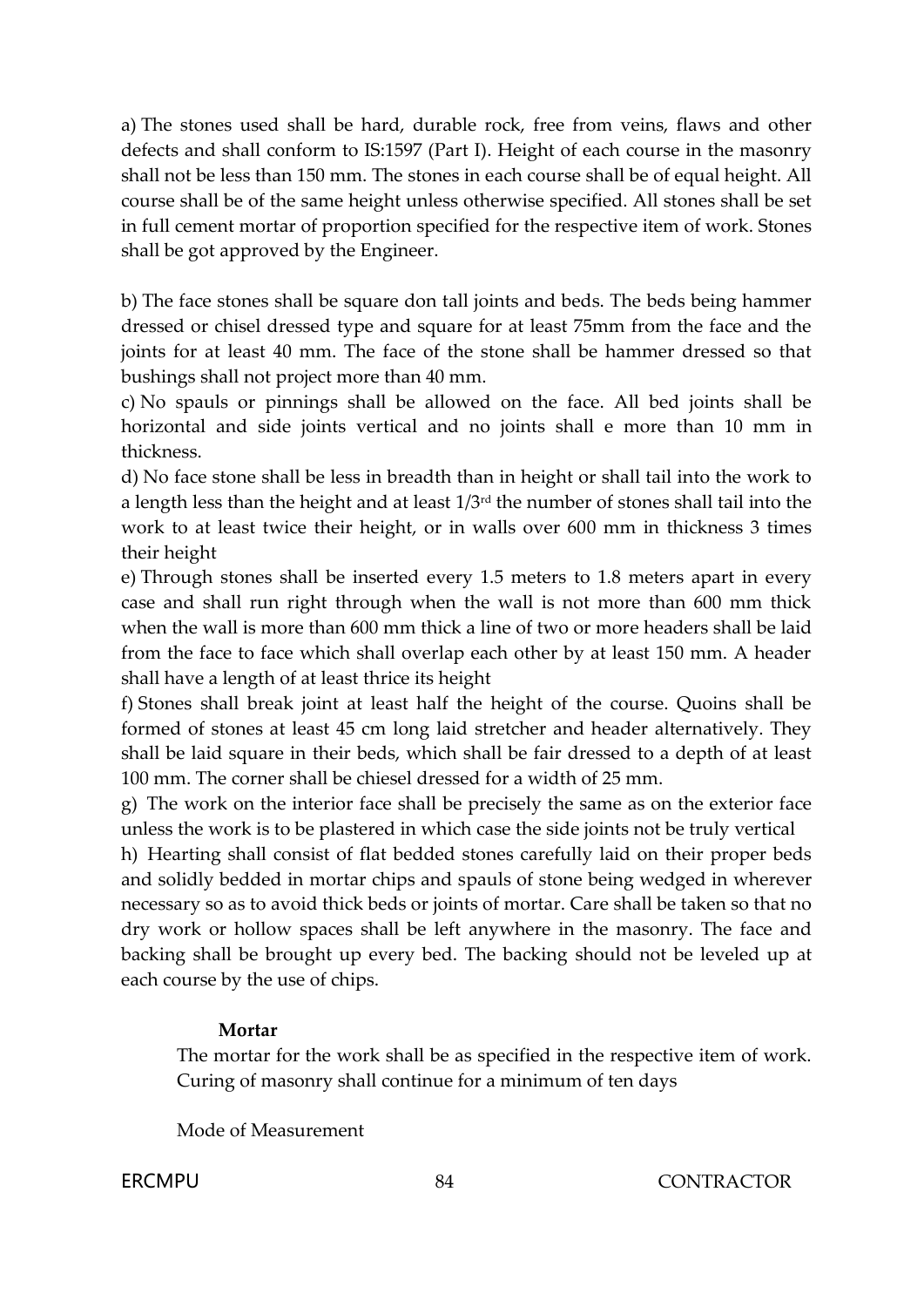The unit of measurement shall be cum or part thereof. Actual quantity of masonry shall be calculated from dimensions shown on drawing less openings and shall be paid for. The cost includes the provision of bond or through stones.

# **3.11 Providing and constructing laterite masonry in CM 1:6 for foundation and up to plinth**

Laterite stone block shall be cut from hard layer of laterite. This stones are cut to the sizes specified in the drawing. Rough cut stones shall be dressed to get the exact nominal dimensions (300 to 400mm in length, 200 to 250 mm in width and 150 to 200 mm in depth). As the blocks are specified in the single block walls, actual size of the block need not be less than nominal size to make up for joint width. The mortar used shall be of cement sand as indicted in the drawings. The masonry construction shall be following general principles of bond as adopted for brick masonry. As these blocks are relatively moist, pre-wetting of the blocks will not be necessary for construction with cement mortar. However curing of masonry shall be done for a minimum of seven days. All other details of works will be same as those specified in item no.3.01 – Brick masonry.

Mode of Measurement This shall be measured in cum

# **3.12 Providing and constructing laterite stone masonry in CM 1:6 for superstructure at all levels.**

The general specification is same as per item No.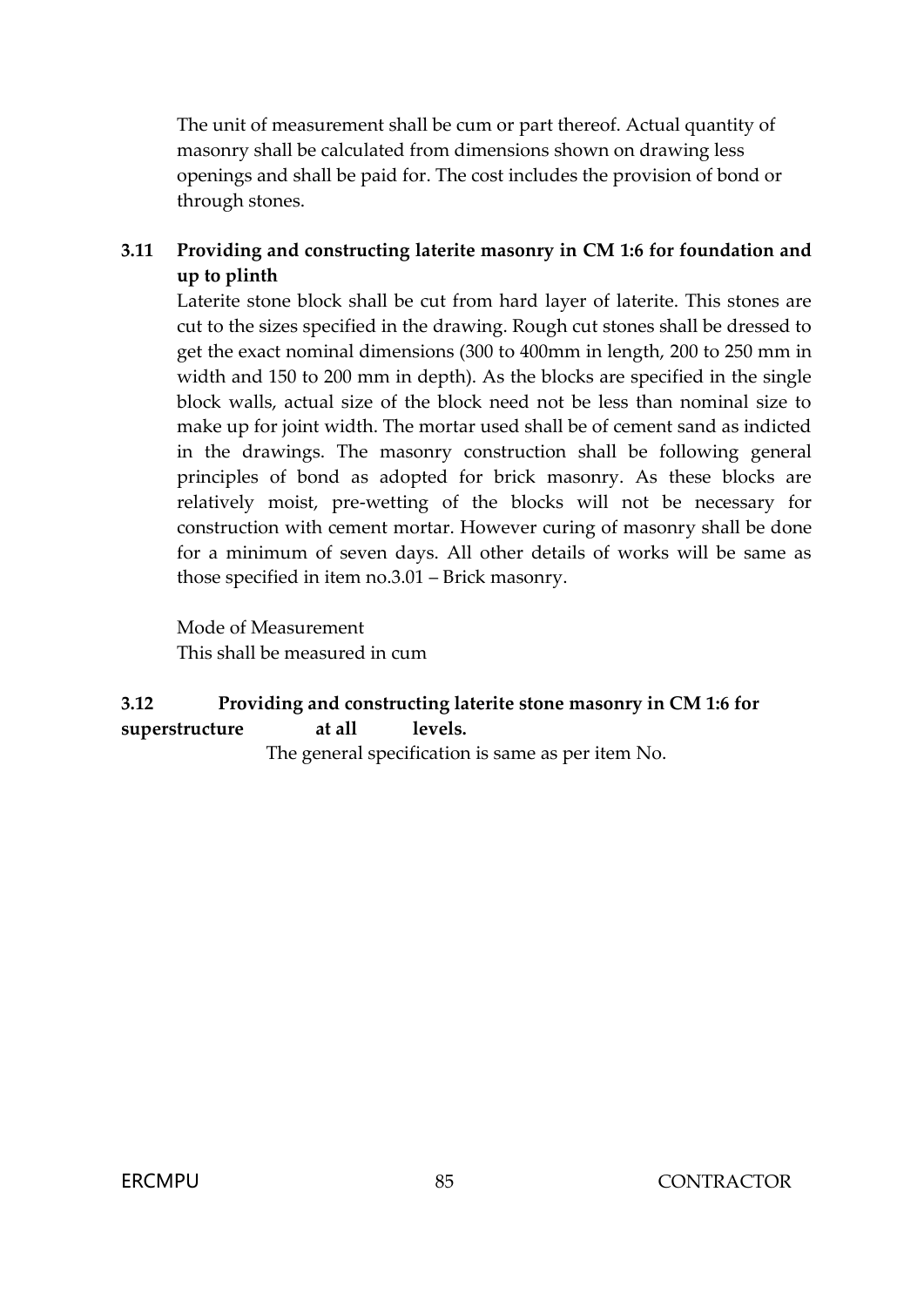# SECTION III

# Schedule of Quantities